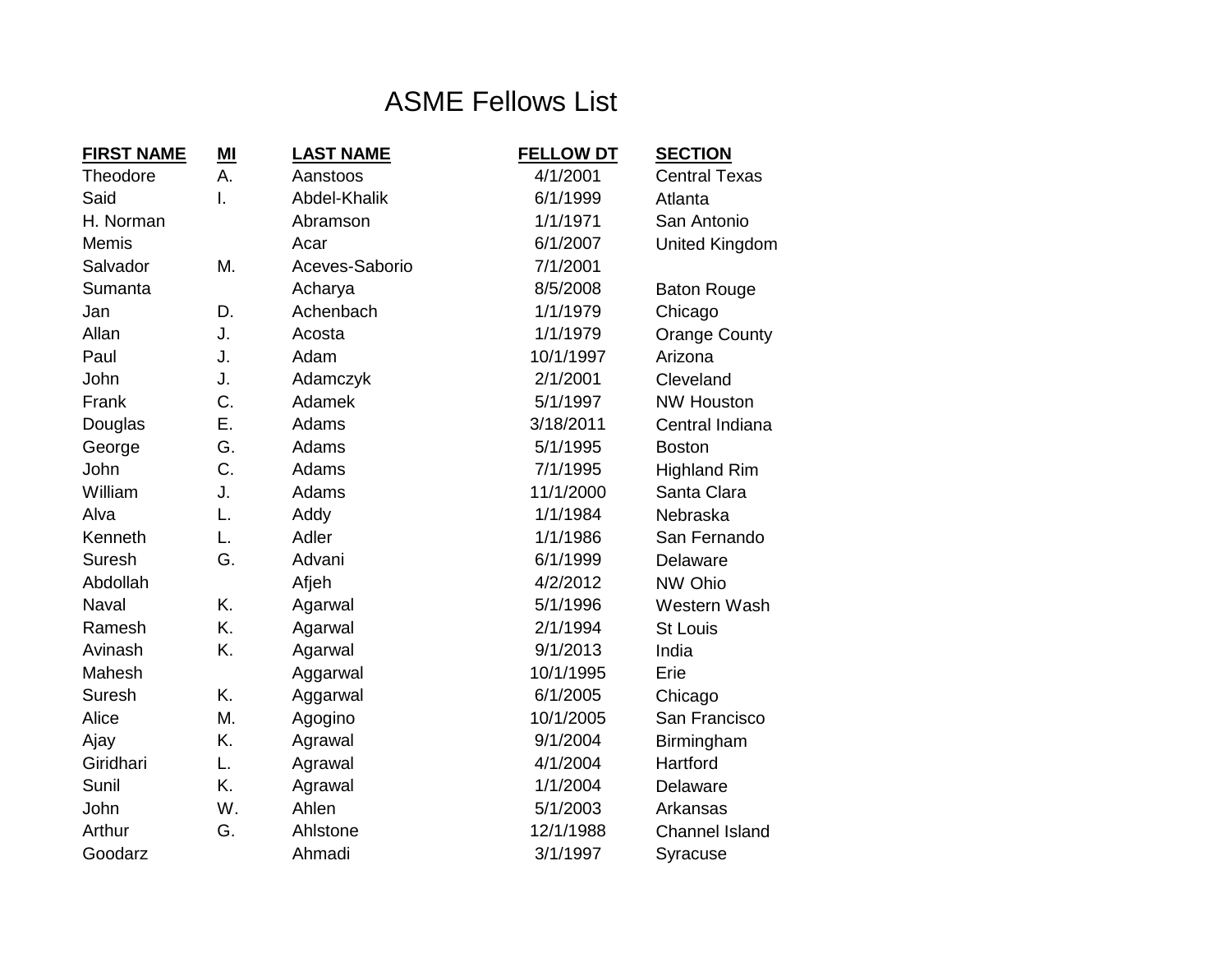| Mehdi           |    | Ahmadian     | 5/1/1998   | Virginia                |
|-----------------|----|--------------|------------|-------------------------|
| A. K.           | W. | Ahmed        | 10/2/2012  | Quebec                  |
| Xiaolan         |    | Ai           | 4/2/2012   | Canton-All-M            |
| Adnan           |    | Akay         | 9/1/1989   | Pittsburgh              |
| Hadi K.         | А. | Akeel        | 11/1/1992  | <b>Metro Detroit</b>    |
| John            | Ε. | Akin         | 10/1/1987  | South Texas             |
| Ozan            |    | <b>Akkus</b> | 12/29/2010 | Cleveland               |
| Khairul         |    | Alam         | 6/1/2006   | <b>Tri-State</b>        |
| Joseph          | А. | Albert       | 1/1/1987   | <b>St Louis</b>         |
| David           | G. | Alciatore    | 12/1/2006  | Centennial              |
| Ahmed           | Μ. | Al-Jumaily   | 8/4/2008   | New Zealand             |
| Randall         |    | Allemang     | 10/9/2009  | Cincinnati              |
| Harvey          | G. | Allen        | 1/1/1987   | Pittsburgh              |
| James           | J. | Allen        | 8/1/2004   | <b>New Mexico</b>       |
| James           | M. | Allen        | 7/1/1997   | Cen Virginia            |
| Janet           | K. | Allen        | 2/1/2005   | Central Oklahoma        |
| Roy             | Ρ. | Allen        | 8/1/2004   | Greenville              |
| William         | F. | Allen        | 1/1/1985   | <b>Boston</b>           |
| Andrew          | G. | Alleyne      | 10/1/2005  | <b>Central Illinois</b> |
| Paul            | F. | Allmendinger | 1/1/1987   | Cent Sav Riv            |
| M. Cengiz       |    | Altan        | 6/13/2011  | Central Oklahoma        |
| Taylan          |    | Altan        | 1/1/1986   | <b>Central Ohio</b>     |
| Robert          | А. | Altenkirch   | 2/1/1993   | No Alabama              |
| <b>Nicholas</b> | J. | Altiero      | 7/1/2007   | <b>New Orleans</b>      |
| Narayana        | R. | Aluru        | 10/3/2011  | <b>Central Illinois</b> |
| Farrukh         | S. | Alvi         | 1/6/2010   | Tallahassee             |
| William         | Ε. | Alzheimer    | 2/1/1990   | <b>New Mexico</b>       |
| Sarim           | N. | Al-Zubaidy   | 8/1/2000   | <b>UAE</b>              |
| Marco           |    | Amabili      | 6/13/2011  | Quebec                  |
| Ryoichi         | S. | Amano        | 9/1/2001   | Milwaukee               |
| Ali             | A. | Ameri        | 6/1/2004   | Cleveland               |
| Forrest         |    | Ames         | 6/29/2010  | <b>Red River</b>        |
| Massoud         |    | Amin         | 12/29/2010 | Minnesota               |
| Cristina        | Η. | Amon         | 6/1/1999   | Ontario                 |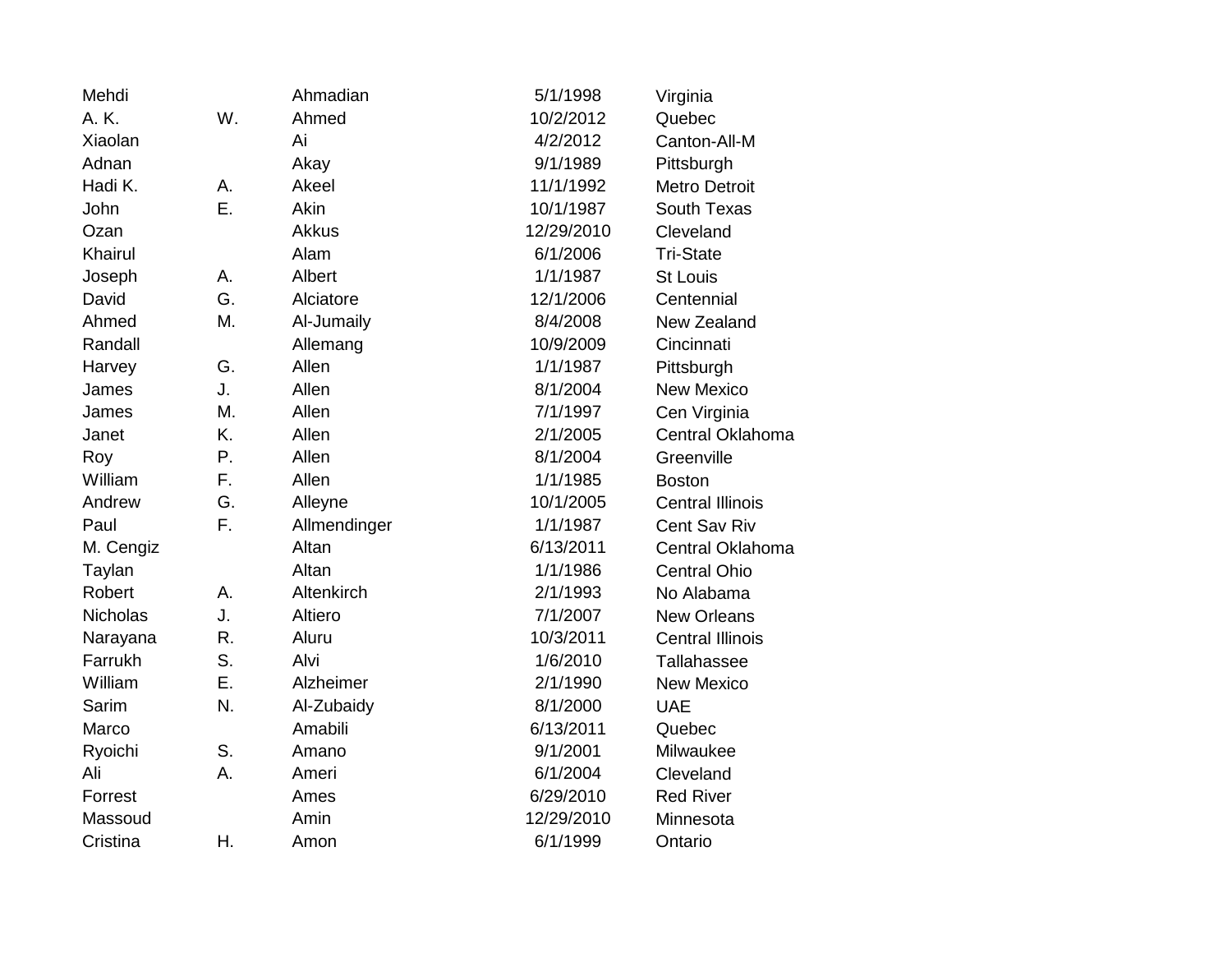| Kai-nan           |           | An           | 12/1/2006  | Minnesota             |
|-------------------|-----------|--------------|------------|-----------------------|
| Davinder          |           | Anand        | 1/1/1983   | Washington DC         |
| Lallit            |           | Anand        | 10/1/2003  | <b>Boston</b>         |
| N.                | K.        | Anand        | 12/1/1996  | <b>Brazos Valley</b>  |
| Gerry             | Β.        | Andeen       | 11/1/1994  | Santa Clara           |
| Caren             | <b>B.</b> | Anders       | 7/1/2003   | East No. Carolina     |
| John              | Α.        | Andersen     | 1/1/1984   | <b>New Mexico</b>     |
| <b>Charles</b>    | Α.        | Anderson     | 6/1/1992   | No New Mexic          |
| David             | C.        | Anderson     | 11/1/1994  | Central Indiana       |
| David             | M.        | Anderson     | 6/1/2007   | <b>Centrl Coast</b>   |
| Edward            | Ε.        | Anderson     | 5/1/1995   | Panhandle PI          |
| Gregory           | Α.        | Anderson     | 4/2/2012   | Fox Valley            |
| Kurt              | S.        | Anderson     | 3/1/2005   | <b>Hudson Mohawk</b>  |
| <b>Neil</b>       | Ε.        | Anderson     | 1/1/2002   | Hartford              |
| Yiannis           |           | Andreopoulos | 8/1/2000   | Metropolitan          |
| Philip            | L.        | Andrew       | 9/1/2013   | Greenville            |
| Malcolm           | J.        | Andrews      | 6/1/2007   | No New Mexic          |
| Thomas            | Ρ.        | Andriacchi   | 6/1/2007   | Santa Clara           |
| Jorge             |           | Angeles      | 8/1/1991   | Quebec                |
| John              | А.        | Angold       | 1/1/1985   | Arizona               |
| Kalyan            |           | Annamalai    | 7/1/1997   | <b>Brazos Valley</b>  |
| <b>Balkrishna</b> | S.        | Annigeri     | 2/1/2002   | Hartford              |
| George            | Α.        | Antaki       | 8/1/1998   | Cent Sav Riv          |
| Leslie            | Ρ.        | Antalffy     | 7/1/1997   | South Texas           |
| Bogdan            | V.        | Antohe       | 2/11/2009  | <b>North Texas</b>    |
| Stephen           | D.        | Antolovich   | 12/1/1999  | <b>Inland Empire</b>  |
| Vincent           | W.        | Antonetti    | 1/1/1986   | Mid Hudson            |
| Erik              | K.        | Antonsson    | 11/1/2000  | Los Angeles           |
| Sunao             | S.        | Aoki         | 7/1/2004   | Japan                 |
| Edmund            | C.        | Appleby      | 1/1/1970   | Pittsburgh            |
| Asif H.           | Η.        | Arastu       | 3/1/2014   | San Franciscoo        |
| <b>Nikolaos</b>   |           | Aravas       | 9/23/2010  | Greece                |
| lan               | M.        | Arbon        | 5/1/1994   | <b>United Kingdom</b> |
| Joseph            |           | Arcano       | 12/29/2010 | Washington DC         |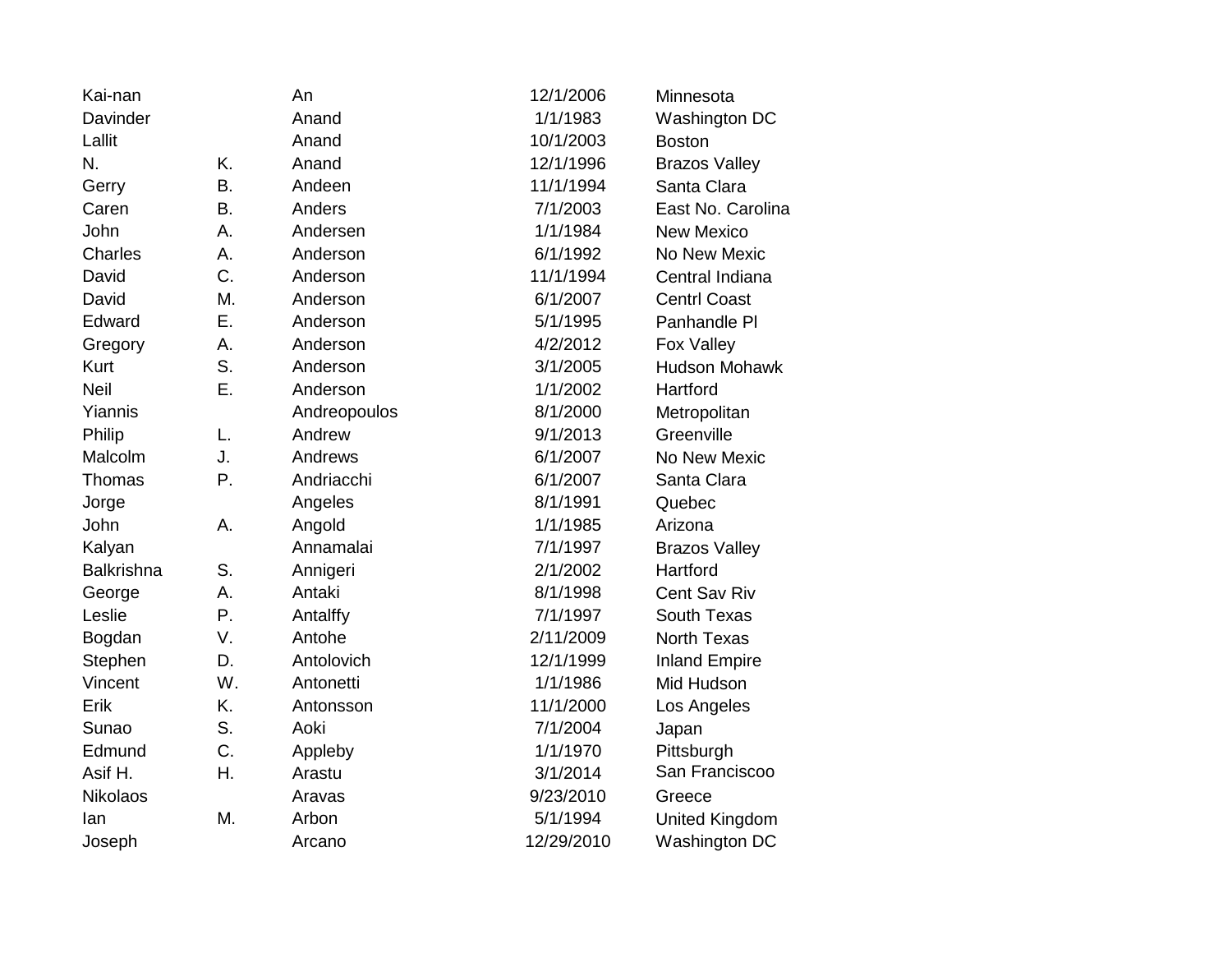| Mehmet            |    | Arik          | 3/18/2011 | Turkey               |
|-------------------|----|---------------|-----------|----------------------|
| <b>Bassem</b>     | F. | Armaly        | 1/1/1987  | <b>St Louis</b>      |
| Harry             |    | Armen         | 7/1/1995  | Providence           |
| Anthony           | Ε. | Armenakas     | 12/1/1989 | Greece               |
| Dennis            |    | Armstrong     | 3/1/2003  | Columbia Basin       |
| Ozer              | А. | Arnas         | 1/1/1987  | Mid Hudson           |
| Roger E. A.       | Α. | Arndt         | 1/1/1982  | Minnesota            |
| <b>Steven</b>     |    | Arndt         | 3/1/2003  | Washington DC        |
| Dwayne            |    | Arola         | 9/1/2014  | Western Washington   |
| Jasbir            | S. | Arora         | 2/1/2002  | NE Iowa              |
| Ellen             | М. | Arruda        | 11/3/2008 | <b>Metro Detroit</b> |
| Haruhiko          | Η. | Asada         | 5/1/2001  | <b>Boston</b>        |
| Yutaka            |    | Asako         | 10/3/2011 | Japan                |
| Michael           | J. | Askew         | 10/1/2003 | Cleveland            |
| <b>Dionissios</b> | N. | Assanis       | 12/1/2007 | Metro Detroit        |
| Kenneth           | N. | <b>Astill</b> | 12/1/1988 | <b>Boston</b>        |
| Hafiz             | M. | Atassi        | 8/1/1989  | St Joseph VA         |
| Gerard            | А. | Ateshian      | 12/1/2006 | Metropolitan         |
| Kyriacos          | А. | Athanasiou    | 1/6/2010  | Sacramento           |
| Satya             | N. | Atluri        | 7/26/2012 | <b>Orange County</b> |
| Arvind            |    | Atreya        | 4/1/2002  | <b>Metro Detroit</b> |
| Stephen           | W. | Attaway       | 3/1/2000  | <b>New Mexico</b>    |
| Mahmoud           | Η. | Attia         | 10/1/1997 | Quebec               |
| Richard           | C. | Attig         | 3/1/1990  | <b>Highland Rim</b>  |
| Nadine            | N. | Aubry         | 12/1/2005 | <b>Boston</b>        |
| Win               |    | Aung          | 1/1/1983  | Washington DC        |
| Ronald            | Η. | Aungier       | 5/1/2003  | Pittsburgh           |
| David             | M. | Auslander     | 1/1/1987  | San Francisco        |
| M.                | K. | Au-Yang       | 6/1/1988  | Virginia             |
| <b>Betzalel</b>   |    | Avitzur       | 1/1/1982  | Anthr-Lehigh         |
| Zahid             | Η. | Ayub          | 2/1/1998  | <b>West Texas</b>    |
| Portonovo         | S. | Ayyaswamy     | 3/1/1990  | Philadelphia         |
| <b>Bilal</b>      | M. | Ayyub         | 5/1/2000  | Washington DC        |
| Shapour           |    | Azarm         | 2/1/2004  | Washington DC        |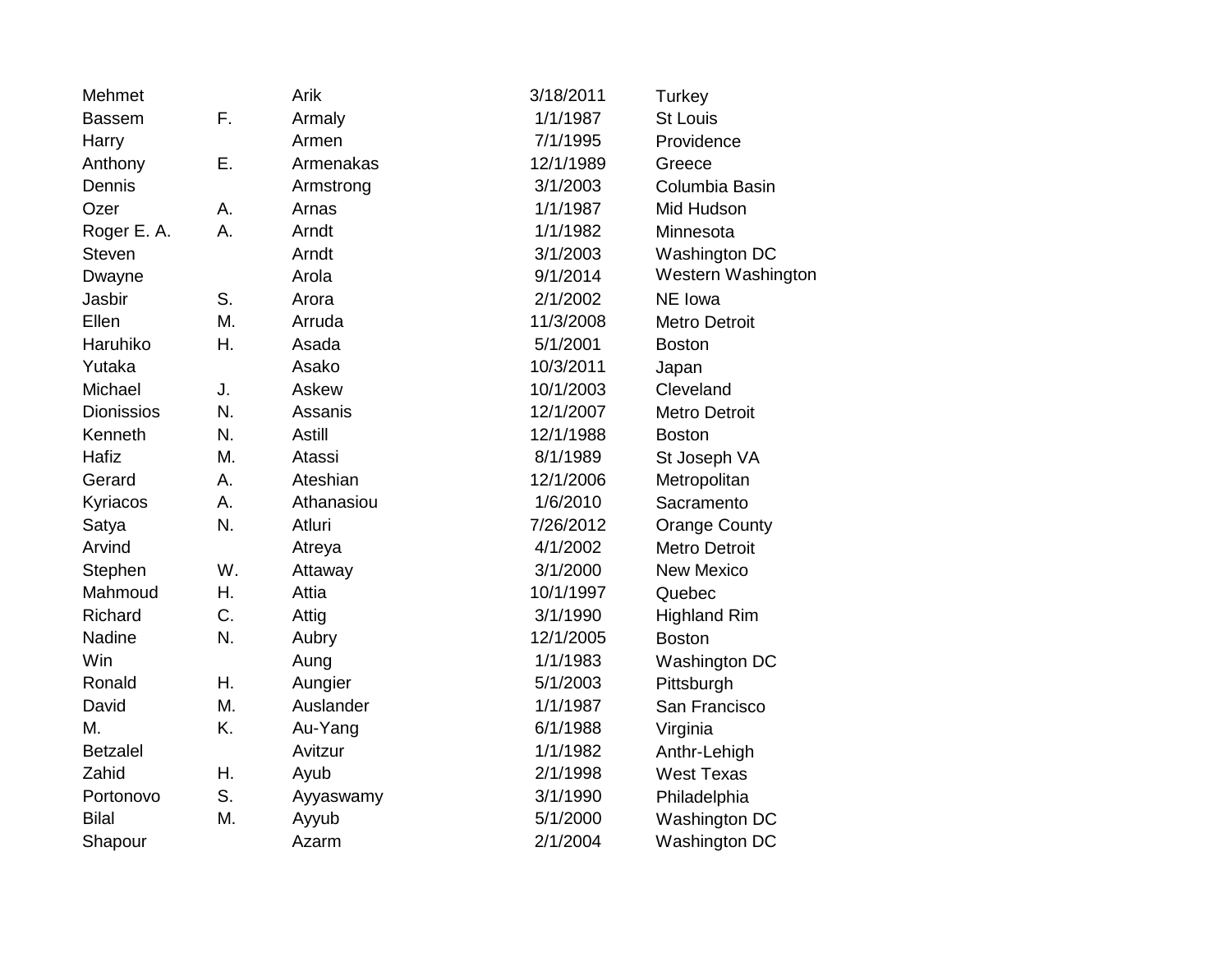| Abdul             |    | <b>Aziz</b>          | 10/1/1993 | <b>Inland Empire</b>    |
|-------------------|----|----------------------|-----------|-------------------------|
| Benson            | F. | <b>Bachus</b>        | 2/1/1989  | Arizona                 |
| Lloyd             | Η. | <b>Back</b>          | 1/1/1985  | <b>Orange County</b>    |
| James             | L. | <b>Bacon</b>         | 5/1/2005  | Arkansas                |
| Shiva Om          |    | <b>Bade Shrestha</b> | 9/1/2013  | Central Michiganigan    |
| Frederick         | L. | <b>Bagby</b>         | 1/1/1985  | Arizona                 |
| Amit              |    | Bagchi               | 11/3/2008 | Washington DC           |
| Shyam             |    | <b>Bahadur</b>       | 3/1/1998  | Central Iowa            |
| William           | Ρ. | <b>Bahnfleth</b>     | 10/1/2012 | Central Pennsylvania    |
| Donald            | W. | <b>Bahr</b>          | 6/1/1992  | Cincinnati              |
| Eugene            | C. | <b>Bailey</b>        | 1/1/1964  | Central Indiana         |
| John              | M. | <b>Bailey</b>        | 7/1/1990  | <b>Central Illinois</b> |
| <b>Scott</b>      | S. | <b>Bair</b>          | 9/1/2002  | Atlanta                 |
| Anil              |    | Bajaj                | 2/1/1996  | Central Indiana         |
| Charles           | Ε. | <b>Bakis</b>         | 5/1/2003  | Central Pennsylvania    |
| Gordon            | Β. | <b>Bakken</b>        | 10/3/2011 | No Alabama              |
| S.                |    | Balachandar          | 12/1/2007 | Gator                   |
| <b>Balakumar</b>  |    | Balachandran         | 2/1/2003  | Washington DC           |
| Constantin        | А. | <b>Balaras</b>       | 2/1/2005  | Greece                  |
| Richard           | M. | <b>Baldwin</b>       | 9/1/1995  | San Antonio             |
| Kenneth           | R. | <b>Balkey</b>        | 9/23/2010 | Pittsburgh              |
| Kenneth           |    | Ball                 | 6/1/2006  | Virginia                |
| L. Dennis         |    | <b>Ballou</b>        | 12/1/2007 | Atlanta                 |
| <b>Judith Ann</b> |    | Bamberger            | 3/1/2014  | Columbia Basinin        |
| Warren            |    | <b>Bamford</b>       | 4/2/2012  | Pittsburgh              |
| Douglas           | J. | Bammann              | 12/1/2007 | <b>NE Miss</b>          |
| Heng              |    | Ban                  | 3/1/2013  | Utah                    |
| Promode           | R. | Bandyopadhyay        | 5/1/1995  | Providence              |
| Ajoy              | K. | Banerjee             | 10/1/1995 | Arizona                 |
| Rupak             | K. | Banerjee             | 9/23/2010 | Cincinnati              |
| S. George         |    | <b>Bankoff</b>       | 1/1/1985  | Chicago                 |
| Richard           | В. | <b>Bannerot</b>      | 1/1/1985  | South Texas             |
| Ronald            | L. | <b>Bannister</b>     | 6/1/1993  | Philadelphia            |
| Gang              |    | Bao                  | 6/26/2009 | Atlanta                 |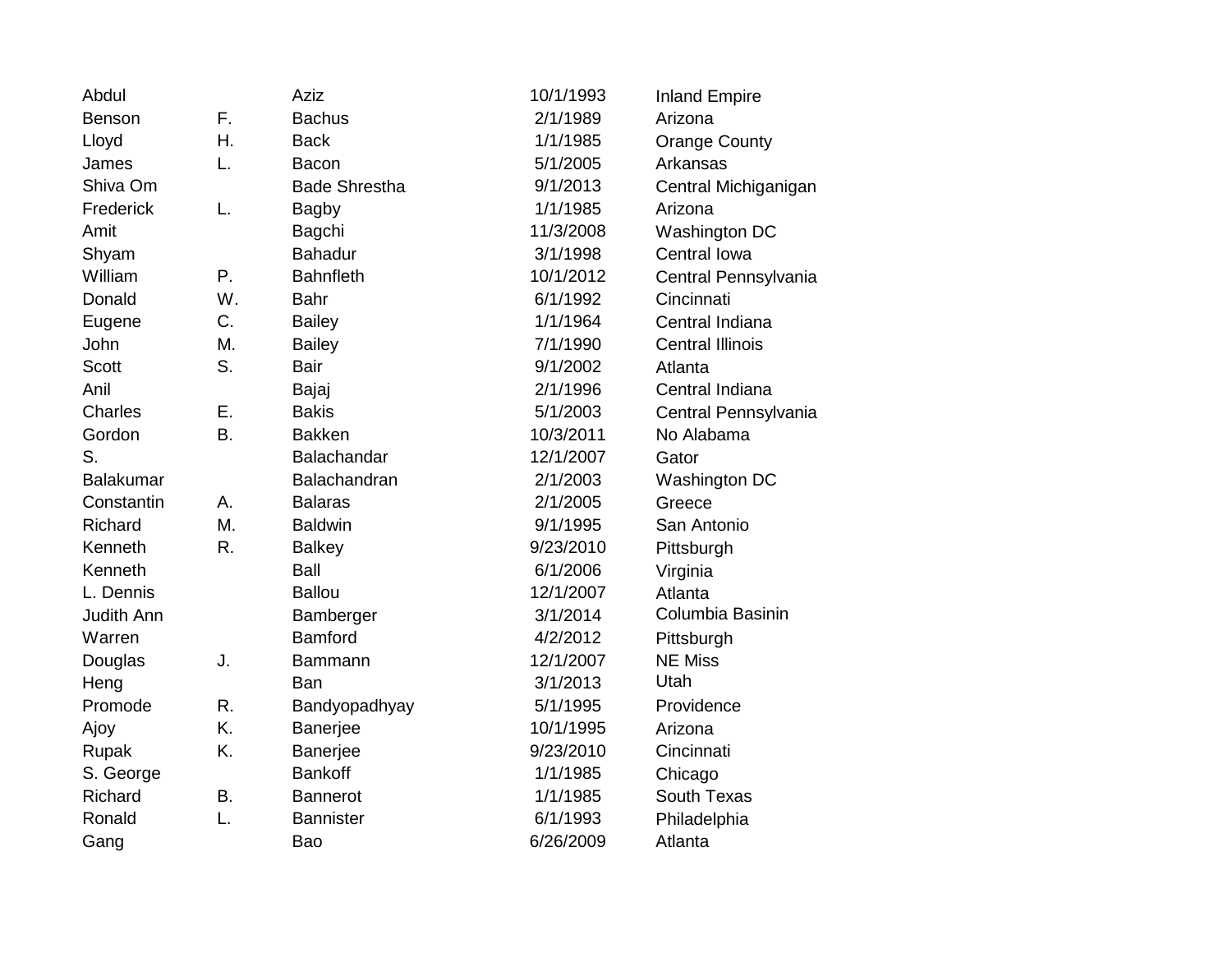| Nael       |           | <b>Barakat</b>     | 12/29/2010 | <b>West Mich</b>        |
|------------|-----------|--------------------|------------|-------------------------|
| Moshe      | Μ.        | <b>Barash</b>      | 1/1/1984   | Central Indiana         |
| Saeed      | D.        | <b>Barbat</b>      | 7/2/2012   | <b>Metro Detroit</b>    |
| Ever       | J.        | <b>Barbero</b>     | 10/1/2003  | <b>Tri-State</b>        |
| Avram      |           | Bar-Cohen          | 1/1/1983   | Washington DC           |
| Fred       |           | <b>Barez</b>       | 4/2/2012   | Santa Clara             |
| Robert     | F.        | <b>Barfield</b>    | 1/1/1985   | Birmingham              |
| Alan A.    | А.        | <b>Barhorst</b>    | 12/01/2013 | <b>Panhandle Plains</b> |
| Donald     | <b>B.</b> | <b>Barker</b>      | 4/1/2002   | Washington DC           |
| Thomas     | Μ.        | <b>Barlow</b>      | 8/1/1990   | Sacramento              |
| Richard    |           | <b>Barnes</b>      | 6/1/2007   | Ontario                 |
| Samuel     | C.        | <b>Barnett</b>     | 1/1/1987   | Chattanooga             |
| Seymour    |           | Baron              | 1/1/1970   | Charleston              |
| Ronald     | Ε.        | <b>Barr</b>        | 1/7/2013   | <b>Central Texas</b>    |
| H Paul     |           | <b>Barringer</b>   | 9/23/2010  | South Texas             |
| Randall    | F.        | <b>Barron</b>      | 6/1/1997   | Arklatex                |
| John       | Μ.        | <b>Barsom</b>      | 3/1/1998   | Pittsburgh              |
| Richard    | D.        | <b>Bartholomew</b> | 3/1/1998   | No Alabama              |
| Dean       | L.        | <b>Bartles</b>     | 10/3/2012  | Florida Wc              |
| Pinhas     | Z.        | Bar-Yoseph         | 12/29/2010 | <b>Israel</b>           |
| Cemal      |           | <b>Basaran</b>     | 3/1/2008   | <b>Buffalo</b>          |
| Chakrapani |           | Basavaraju         | 10/1/2003  | <b>Washington DC</b>    |
| Cullen     | Ε.        | <b>Bash</b>        | 10/3/2011  | Santa Clara             |
| Samuel     | J.        | <b>Basham</b>      | 1/1/1964   | <b>Central Ohio</b>     |
| Richard    | J.        | <b>Basile</b>      | 1/6/2010   | <b>Morris Sussx</b>     |
| Robert     | L.        | <b>Bass</b>        | 5/1/1988   | San Antonio             |
| John       | L.        | Bassani            | 12/1/2005  | Philadelphia            |
| Amiyo      | K.        | <b>Basu</b>        | 1/1/2002   | <b>Central Illinois</b> |
| Jean       |           | <b>Bataille</b>    | 10/1/1999  | France                  |
| Jon        | Ε.        | <b>Batey</b>       | 1/3/2012   | <b>Texas Gulf Coast</b> |
| Claude     |           | <b>Bathias</b>     | 12/19/2008 | France                  |
| William    | W.        | <b>Bathie</b>      | 5/1/1989   | Central Iowa            |
| Stephen    | M.        | <b>Batill</b>      | 7/2/2012   | St Joseph VA            |
| Romesh     | C.        | <b>Batra</b>       | 3/1/1990   | Virginia                |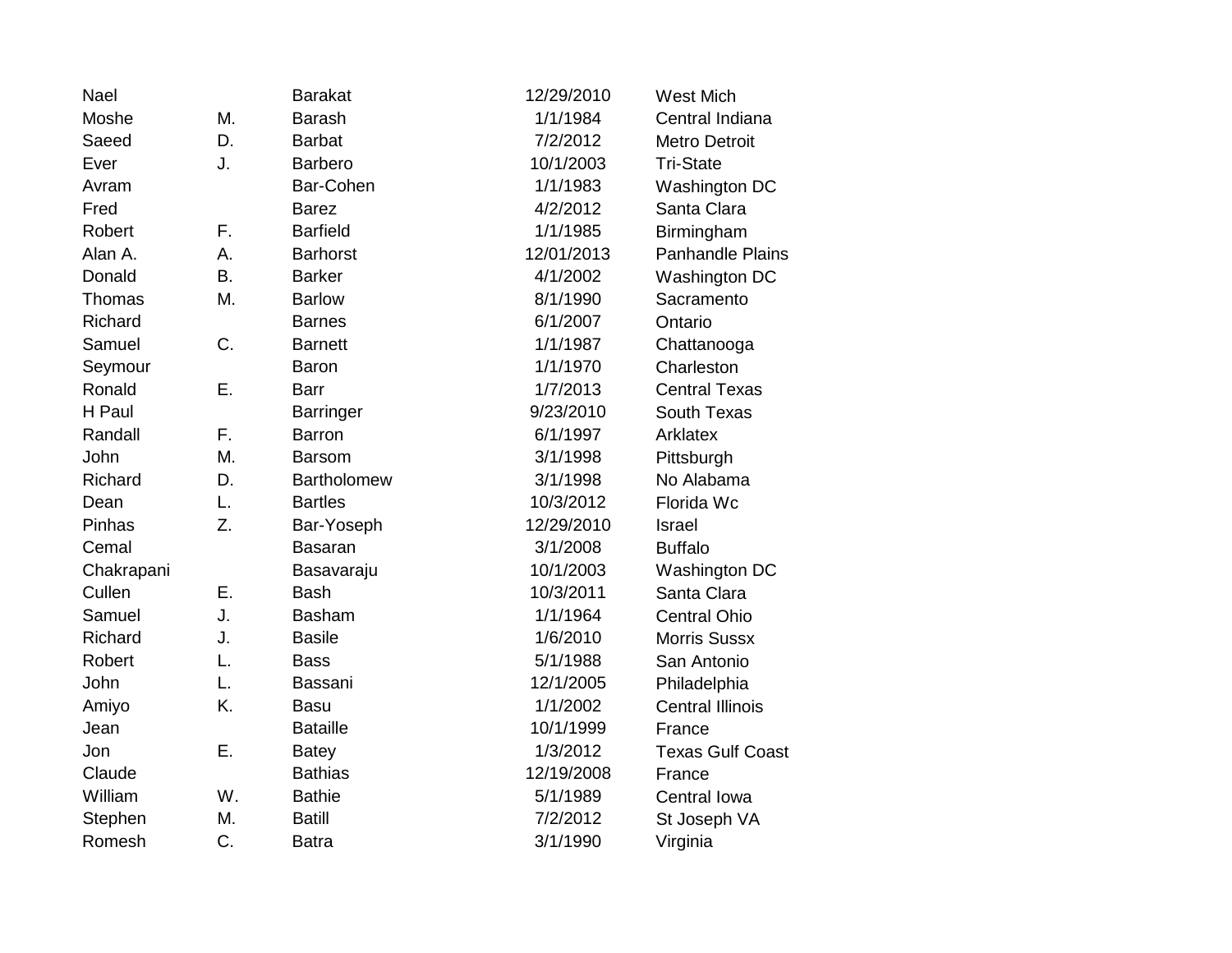| Francine      |    | <b>Battaglia</b> | 6/26/2009  | Virginia             |
|---------------|----|------------------|------------|----------------------|
| <b>Steven</b> | C. | <b>Batterman</b> | 4/1/2004   | Philadelphia         |
| Joseph C.     | C. | <b>Batty</b>     | 3/1/2014   | Utah                 |
| Celal         |    | <b>Batur</b>     | 4/2/2012   | Akron                |
| Haim          | Η. | Bau              | 11/1/1993  | Philadelphia         |
| Olivier       | Α. | Bauchau          | 11/3/2008  | <b>NE Florida</b>    |
| <b>Benton</b> | F. | Baugh            | 1/1/1987   | <b>NW Houston</b>    |
| James         | W. | Baughn           | 10/1/1990  | Sacramento           |
| <b>Terry</b>  | V. | Baughn           | 12/1/2006  | North Texas          |
| Hans          | D. | Baumann          | 2/1/1995   | No New Eng           |
| Javid         |    | Bayandor         | 10/2/2012  | Virginia             |
| Yildiz        | Υ. | Bayazitoglu      | 1/1/1992   | South Texas          |
| Guy           | C. | Baylac           | 6/1/1989   | France               |
| David         | J. | <b>Bayless</b>   | 12/1/2007  | <b>Tri-State</b>     |
| Abdel         | Ε. | Bayoumi          | 6/1/2006   | Midlands             |
| Oktay         |    | <b>Baysal</b>    | 4/1/1996   | Eastern VA           |
| Amr           | M. | <b>Baz</b>       | 5/1/1995   | Washington DC        |
| <b>Zdenek</b> | Ρ. | <b>Bazant</b>    | 2/1/1991   | Chicago              |
| Conrad        | J. | Bazylewski       | 12/22/2008 | Chicago              |
| Charles       | W. | <b>Beadle</b>    | 1/1/1984   | Sacramento           |
| <b>Steven</b> | Β. | <b>Beale</b>     | 12/1/2007  | Ontario              |
| Joseph        | J. | Beaman           | 5/1/1996   | <b>Central Texas</b> |
| James         | T. | <b>Beard</b>     | 4/1/1993   | Cen Virginia         |
| Donald        | Ε. | <b>Beasley</b>   | 4/1/2002   | Greenville           |
| Millard       | F. | <b>Beatty</b>    | 12/1/1992  | <b>Bluegrass</b>     |
| Charles       |    | <b>Becht</b>     | 8/1/1996   | Mid Jersey           |
| Clark         | Ε. | <b>Beck</b>      | 5/1/1992   | Dayton               |
| James         | V. | <b>Beck</b>      | 3/1/1988   | Central Michigan     |
| <b>Bryan</b>  | R. | <b>Becker</b>    | 8/1/2000   | <b>Kansas City</b>   |
| Chris         |    | Beckermann       | 9/1/2001   | NE Iowa              |
| William       | Α. | <b>Beckman</b>   | 1/1/1982   | <b>Rock River</b>    |
| Janos         | Μ. | <b>Beer</b>      | 1/1/1978   | <b>Boston</b>        |
| William       | J. | <b>Bees</b>      | 10/1/2004  | Akron                |
| William       |    | <b>Begell</b>    | 8/1/1996   | Metropolitan         |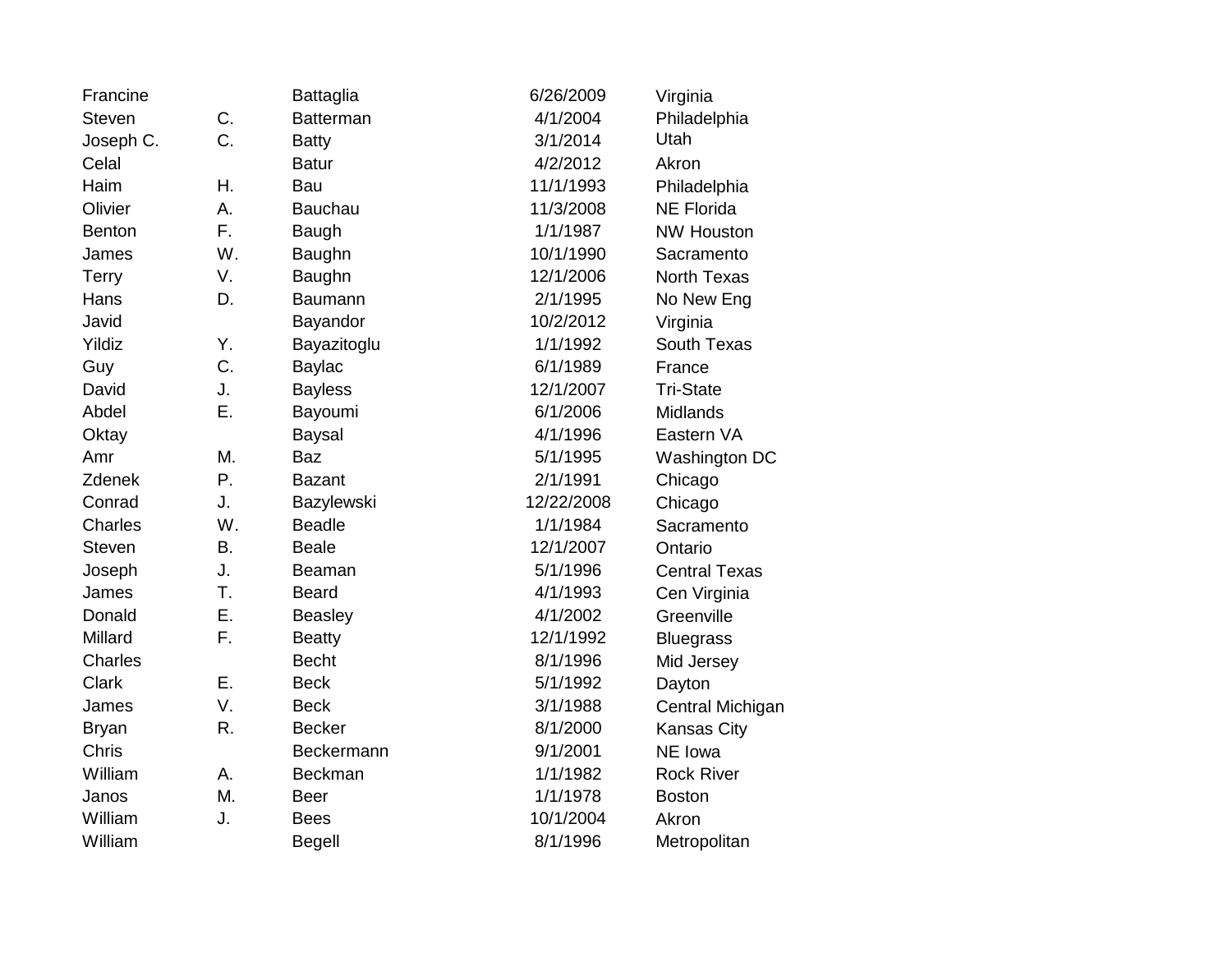| Adrian          |           | Bejan            | 10/1/1987 | East No. Carolina       |
|-----------------|-----------|------------------|-----------|-------------------------|
| David           | L.        | <b>Belden</b>    | 6/1/1997  | Washington DC           |
| Josette         |           | <b>Bellan</b>    | 8/1/1991  | Los Angeles             |
| Charles         | Ρ.        | <b>Bellanca</b>  | 11/5/2010 | Cincinnati              |
| James           | C.        | <b>Bellows</b>   | 3/18/2011 | Florida                 |
| Ted             | <b>B.</b> | Belytschko       | 1/1/1982  | Chicago                 |
| Paul            | D.        | <b>Belz</b>      | 1/1/1984  | San Francisco           |
| Gary            | A.        | <b>Benda</b>     | 3/18/2011 | <b>Midlands</b>         |
| Myer            |           | <b>Bender</b>    | 1/1/1984  | <b>East Tennessee</b>   |
| Max             | W.        | Benjamin         | 1/1/1966  | <b>Metro Detroit</b>    |
| Joel            | G.        | <b>Bennett</b>   | 7/25/2011 | <b>Pikes Peak</b>       |
| Mallikarjuna    |           | <b>Bennur</b>    | 4/1/2005  | <b>Metro Detroit</b>    |
| David           | J.        | Benson           | 12/1/1996 | San Diego               |
| Richard         | C.        | Benson           | 6/1/1998  | Virginia                |
| Donald          | Ε.        | <b>Bently</b>    | 3/1/2002  | Comstock                |
| Joseph          |           | Bentsman         | 10/3/2012 | <b>Central Illinois</b> |
| Erio            |           | Benvenuti        | 3/1/2000  | Italy                   |
| Meyer           | J.        | Benzakein        | 12/1/2006 | <b>Central Ohio</b>     |
| Abraham         |           | Ber              | 10/1/1987 | Israel                  |
| Gian-Paolo      |           | <b>Beretta</b>   | 12/1/2006 | Italy                   |
| <b>Charles</b>  | Α.        | <b>Berg</b>      | 1/1/1985  | No New Eng              |
| Eugene          | P.        | <b>Berg</b>      | 1/1/1983  | Chicago                 |
| Jordan          | M.        | <b>Berg</b>      | 3/18/2011 | Panhandle PI            |
| Norman          | Α.        | <b>Berg</b>      | 3/1/1992  |                         |
| David           |           | <b>Berger</b>    | 6/1/2006  | Anthr-Lehigh            |
| <b>Stanley</b>  | Α.        | <b>Berger</b>    | 5/1/1988  | San Francisco           |
| Arthur          | Ε.        | <b>Bergles</b>   | 1/1/1979  | <b>Boston</b>           |
| Lawrence        | А.        | Bergman          | 3/1/1999  | <b>Central Illinois</b> |
| Theodore        | L.        | Bergman          | 5/1/1995  | Kansas City             |
| James           | <b>B.</b> | Bergquam         | 9/1/1999  | Sacramento              |
| Donald          | C.        | <b>Berkey</b>    | 1/1/1983  | Florida Wc              |
| <b>Nicholas</b> | Ε.        | <b>Berkholtz</b> | 12/1/1996 |                         |
| Richard         | S.        | <b>Berkof</b>    | 8/1/1991  | Anthr-Lehigh            |
| James           | Ε.        | <b>Bernard</b>   | 10/1/2002 | Central Iowa            |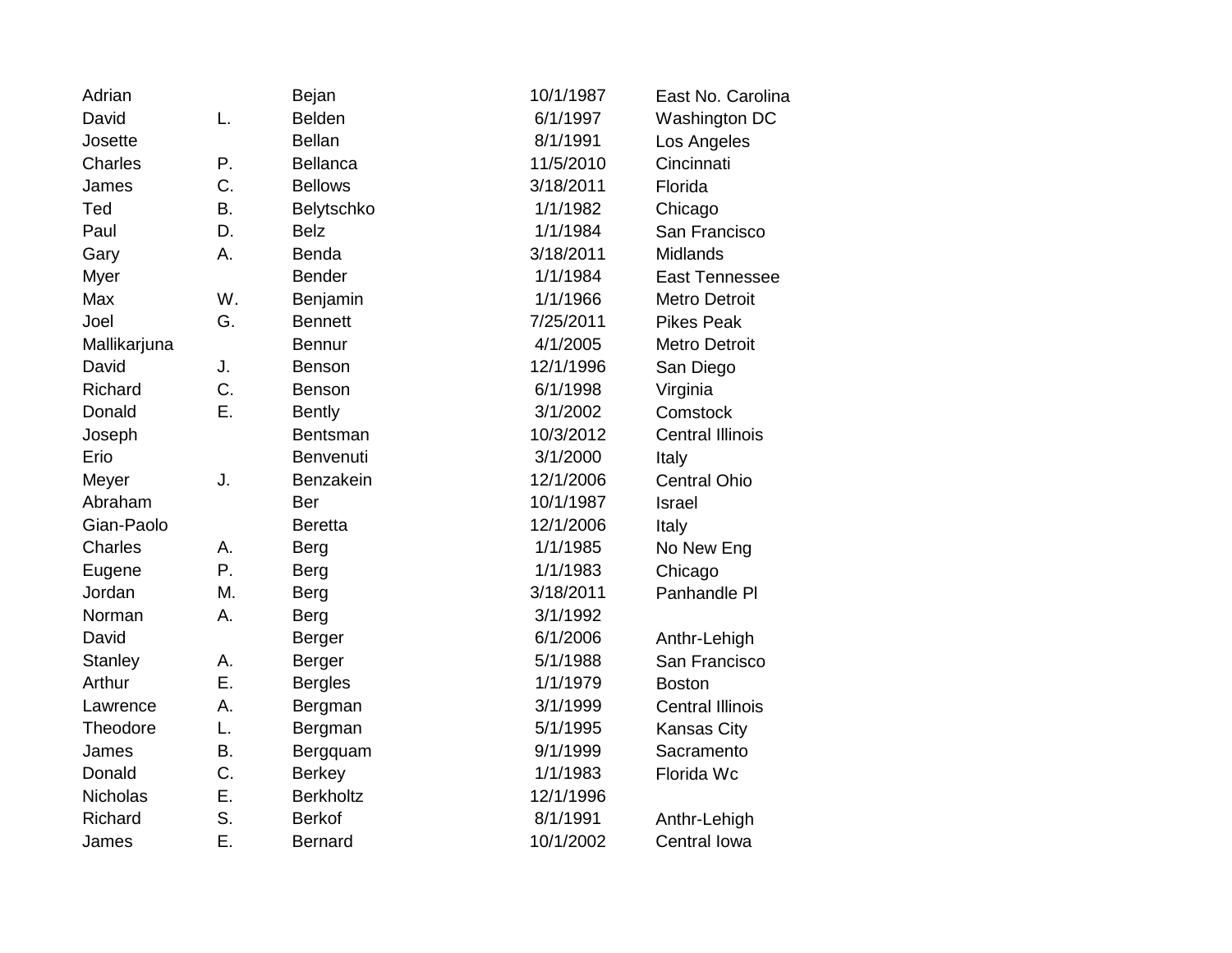| Christopher C. | C.        | <b>Berndt</b>    | 3/1/2014   | Australia                 |
|----------------|-----------|------------------|------------|---------------------------|
| Robert         | J.        | <b>Bernhard</b>  | 7/1/1996   | St Joseph VA              |
| Michael        | M.        | <b>Bernitsas</b> | 10/1/1998  | <b>Metro Detroit</b>      |
| Sidney         |           | <b>Bernsen</b>   | 12/1/1996  | San Diego                 |
| Gregory        | Η.        | <b>Berry</b>     | 7/14/2010  | South Texas               |
| John           | T.        | <b>Berry</b>     | 6/1/2007   | Louisville                |
| K. Joel        |           | <b>Berry</b>     | 4/2/2012   | Saginaw Valleyey          |
| Charles        | W.        | <b>Bert</b>      | 1/1/1982   | Central Oklahoma          |
| Ali            |           | <b>Beskok</b>    | 12/29/2010 | Eastern VA                |
| Asfaw          |           | <b>Beyene</b>    | 1/5/2012   | San Diego                 |
| Desikan        |           | <b>Bharathan</b> | 10/1/2000  | Colorado                  |
| Rakesh         | K.        | Bhargava         | 3/1/2002   | South Texas               |
| Rama           | <b>B.</b> | <b>Bhat</b>      | 9/1/1992   | Quebec                    |
| Charanjit S.   | S.        | <b>Bhatia</b>    | 3/1/2014   | Singapore                 |
| Subrata        |           | Bhattacharjee    | 2/11/2009  | San Diego                 |
| Abhijit        |           | Bhattacharyya    | 9/1/2014   | Arkansas                  |
| Mohinder       | S.        | <b>Bhatti</b>    | 2/1/1995   | Cleveland                 |
| <b>Sushil</b>  | Η.        | Bhavnani         | 12/1/2002  | Chattahoochee             |
| Fateh          | S.        | <b>Bhinder</b>   | 7/2/2012   | United Kingdom            |
| <b>Bharat</b>  |           | <b>Bhushan</b>   | 1/1/1986   | <b>Central Ohio</b>       |
| Delfo          |           | <b>Bianchini</b> | 3/1/2013   | Chicago                   |
| Anthony        | J.        | <b>Bianculli</b> | 1/1/1958   | Jersey Shore              |
| Donald         | <b>B.</b> | <b>Bickler</b>   | 12/1/2006  | Los Angeles               |
| Allen          | C.        | <b>Bieber</b>    | 3/1/2008   | Erie                      |
| Richard        | C.        | <b>Biel</b>      | 3/1/2008   | <b>NW Houston</b>         |
| Sherrill B.    | <b>B.</b> | <b>Biggers</b>   | 3/1/2014   | <b>Greenville Section</b> |
| Robert         | C.        | Bill             | 11/1/1994  | Cleveland                 |
| Kristen        | L.        | <b>Billiar</b>   | 06/01/2013 | Worcester                 |
| Kent           | L.        | <b>Biringer</b>  | 2/1/2001   | <b>New Mexico</b>         |
| Victor         |           | <b>Birman</b>    | 12/1/1996  | <b>St Louis</b>           |
| Andre          | L.        | <b>Biron</b>     | 1/1/1980   | Quebec                    |
| John           | C.        | <b>Bischof</b>   | 12/1/2006  | Minnesota                 |
| Gautam         |           | <b>Biswas</b>    | 6/1/2006   | India                     |
| Jerry          | L.        | <b>Bitner</b>    | 6/1/2005   | Pittsburgh                |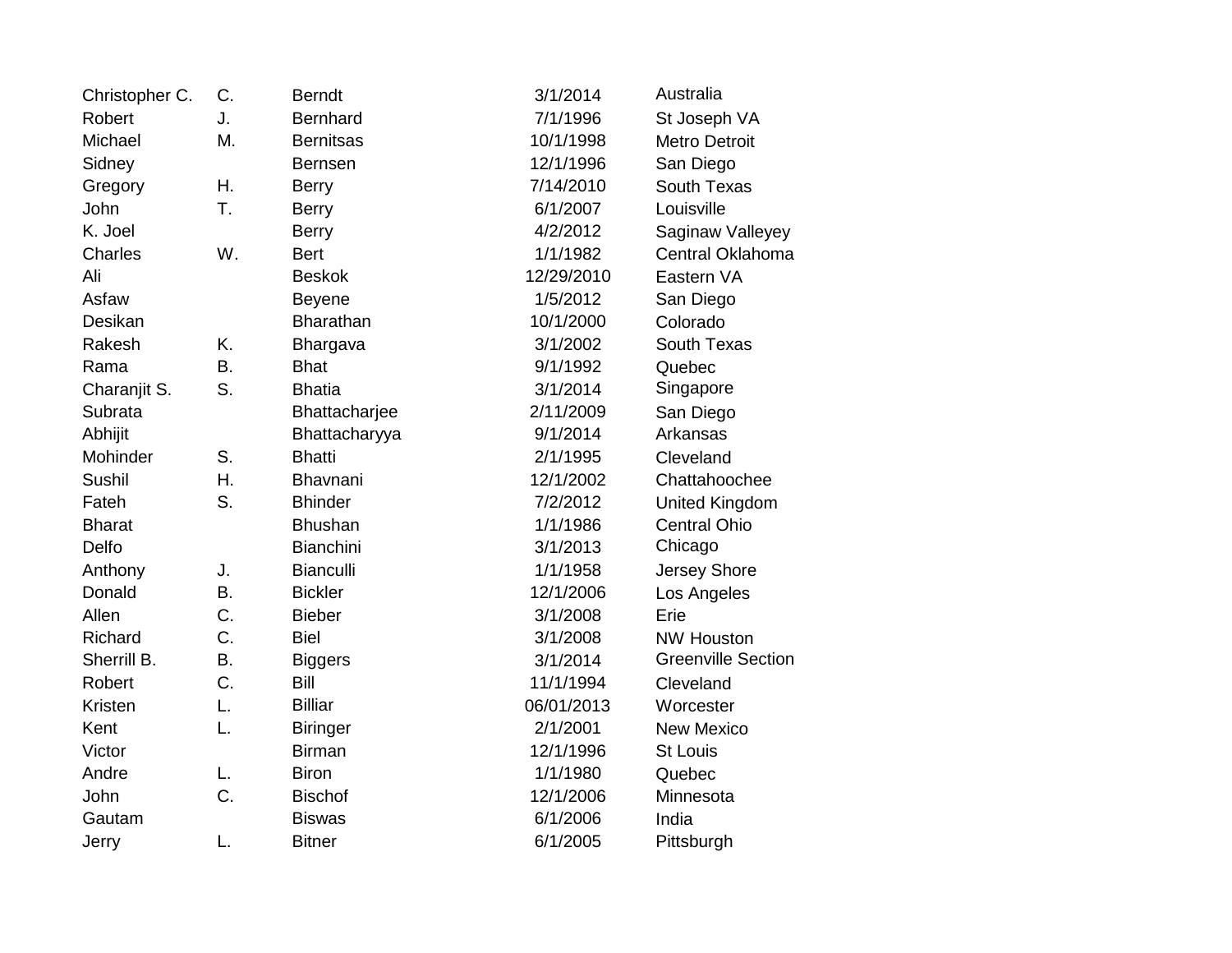| J                    | T.        | <b>Black</b>     | 6/1/2005  | Chattahoochee        |
|----------------------|-----------|------------------|-----------|----------------------|
| William              | Z.        | <b>Black</b>     | 12/1/1987 | Atlanta              |
| Arlyn                | N.        | Blackwell        | 1/1/1980  | <b>New Mexico</b>    |
| <b>Bennie</b>        | F.        | <b>Blackwell</b> | 4/1/1990  | <b>New Mexico</b>    |
| Michael              | F.        | <b>Blair</b>     | 10/1/1995 | Hartford             |
| <b>Thierry</b>       | Α.        | <b>Blanchet</b>  | 11/4/2008 | <b>Hudson Mohawk</b> |
| John                 |           | <b>Blanton</b>   | 10/1/2002 | Greenville           |
| Ernest               | W.        | <b>Blattner</b>  | 1/1/1987  | Utah                 |
| Chester              | J.        | Blechinger       | 5/1/1996  | <b>Metro Detroit</b> |
| Heinz                | P.        | <b>Bloch</b>     | 10/1/1998 | Colorado             |
| Omer                 | W.        | <b>Blodgett</b>  | 1/1/1976  | Cleveland            |
| Joseph               | M.        | <b>Bloom</b>     | 9/1/1990  | Canton-All-M         |
| Donald               | S.        | <b>Bloswick</b>  | 7/2/2012  | Utah                 |
| Akwasi               | А.        | Boateng          | 3/1/2008  | Philadelphia         |
| Kevin                | C.        | Bodenhamer       | 9/1/2013  | South Texas          |
| Robert               | F.        | <b>Boehm</b>     | 1/1/1983  | <b>Silver State</b>  |
| David                | G.        | <b>Bogard</b>    | 10/1/1998 | <b>Central Texas</b> |
| James                | Η.        | <b>Boggs</b>     | 1/1/1981  | Central Indiana      |
| David                | <b>B.</b> | <b>Bogy</b>      | 5/1/1992  | San Francisco        |
| <b>Bruno</b>         | A.        | <b>Boley</b>     | 1/1/1972  | Metropolitan         |
| <b>Charles</b>       | А.        | <b>Bollfrass</b> | 3/1/1990  | <b>Brazos Valley</b> |
| John                 | G.        | <b>Bollinger</b> | 1/1/1979  | <b>Rock River</b>    |
| Harold               | А.        | <b>Bolz</b>      | 1/1/1962  | <b>Central Ohio</b>  |
| <b>Jeffrey Peter</b> |           | <b>Bons</b>      | 3/1/2013  | <b>Central Ohio</b>  |
| Wayne                | J.        | <b>Book</b>      | 10/1/1993 | Atlanta              |
| John                 | F.        | <b>Booker</b>    | 1/1/1985  | Southern Tier        |
| John                 | А.        | <b>Booth</b>     | 12/1/1988 | <b>Hudson Mohawk</b> |
| Arthur               | Ρ.        | <b>Boresi</b>    | 1/1/1979  | Centennial           |
| <b>Bezalel</b>       |           | <b>Bornstein</b> | 1/1/1986  | San Francisco        |
| Richard              | S.        | <b>Boswell</b>   | 10/1/2001 | <b>NW Houston</b>    |
| William              | J.        | <b>Bottega</b>   | 12/1/2007 | Mid Jersey           |
| Benyebka             |           | Bou-Said         | 12/1/2007 | France               |
| Hakim                | А.        | <b>Bouzid</b>    | 1/6/2010  | Quebec               |
| Ray                  | M.        | <b>Bowen</b>     | 1/1/1984  | <b>South Texas</b>   |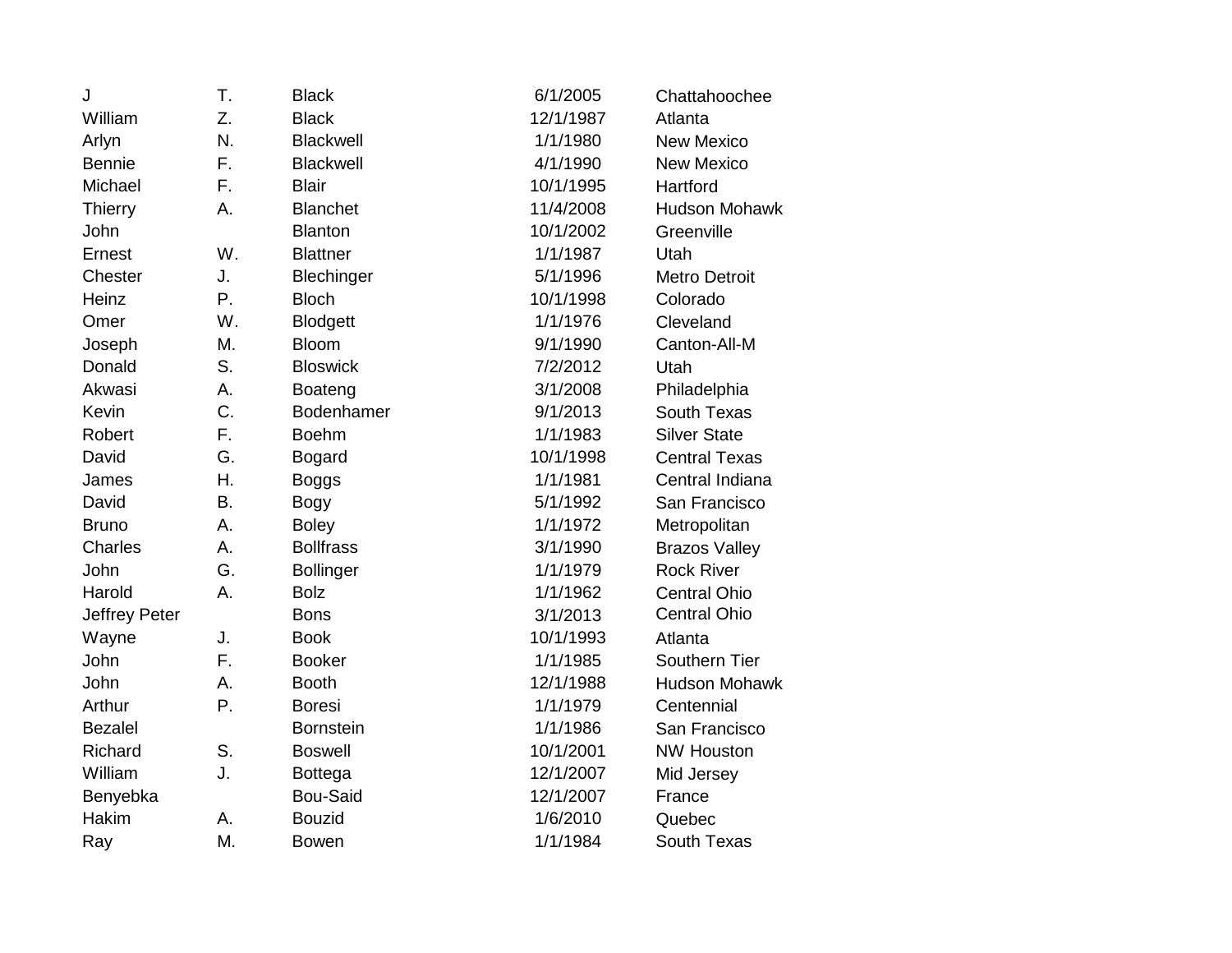| William      | W. | <b>Bower</b>      | 1/1/2000   | <b>St Louis</b>      |
|--------------|----|-------------------|------------|----------------------|
| <b>Betty</b> | L. | <b>Bowersox</b>   | 5/25/2011  | <b>St Louis</b>      |
| Rodney       | D. | <b>Bowersox</b>   | 10/1/2004  | <b>Brazos Valley</b> |
| Thomas       | Ε. | <b>Bowman</b>     | 1/1/1986   | Canaveral            |
| Lola         |    | <b>Boyce</b>      | 5/1/1992   | South Texas          |
| Mary         | C. | <b>Boyce</b>      | 8/1/2004   | <b>Boston</b>        |
| Meherwan     | Ρ. | <b>Boyce</b>      | 1/1/1985   | <b>South Texas</b>   |
| Robert       | N. | <b>Boyd</b>       | 1/1/1987   | Ontario              |
| Ronald       | D. | Boyd              | 12/1/1995  | <b>NW Houston</b>    |
| Robert       | J. | <b>Boyle</b>      | 3/1/2001   | Cleveland            |
| Frank        |    | <b>Bradley</b>    | 1/1/1973   | <b>Boston</b>        |
| Leo          | J. | <b>Brancato</b>   | 1/1/1972   | Long Island          |
| Craig        | Α. | <b>Brandon</b>    | 3/1/1998   | Greenville           |
| Rebecca      | M. | <b>Brannon</b>    | 9/23/2010  | Utah                 |
| Donald       | Ε. | <b>Bray</b>       | 12/1/1996  | <b>Brazos Valley</b> |
| Diann        | Ε. | <b>Brei</b>       | 3/18/2011  | <b>Metro Detroit</b> |
| Patrick      | J. | <b>Brennan</b>    | 1/1/1983   | Santa Clara          |
| Christopher  | Ε. | <b>Brennen</b>    | 12/29/2010 | Los Angeles          |
| Kenneth      | S. | <b>Breuer</b>     | 06/01/2013 | Providence           |
| David        | Ε. | <b>Brewe</b>      | 4/1/2001   | Akron                |
| Victor       | Μ. | <b>Bright</b>     | 12/1/2007  | Colorado             |
| John         | Α. | <b>Brighton</b>   | 1/1/1986   | Central Pennsylvania |
| Catherine    |    | <b>Brinson</b>    | 6/26/2009  | Chicago              |
| Hal          | F. | <b>Brinson</b>    | 8/1/1994   | Greenville           |
| Clinton      | Η. | <b>Britt</b>      | 5/1/1995   | Central Iowa         |
| Theodore     | G. | <b>Brna</b>       | 2/1/1999   | East No. Carolina    |
| William      | M. | <b>Brobeck</b>    | 1/1/1985   | San Francisco        |
| Louis        | M. | <b>Brock</b>      | 4/1/1994   | <b>Bluegrass</b>     |
| Rene         | Η. | <b>Brodeur</b>    | 1/1/1985   | Florida Wc           |
| Andrew       | F. | <b>Bromley</b>    | 10/3/2011  | South Texas          |
| David        |    | <b>Brookstein</b> | 3/1/1995   | Philadelphia         |
| Christopher  | А. | <b>Brown</b>      | 10/1/2005  | Worcester            |
| Edward       | I. | <b>Brown</b>      | 1/1/1986   | San Diego            |
| Fayette      | J. | <b>Brown</b>      | 1/1/1986   | San Francisco        |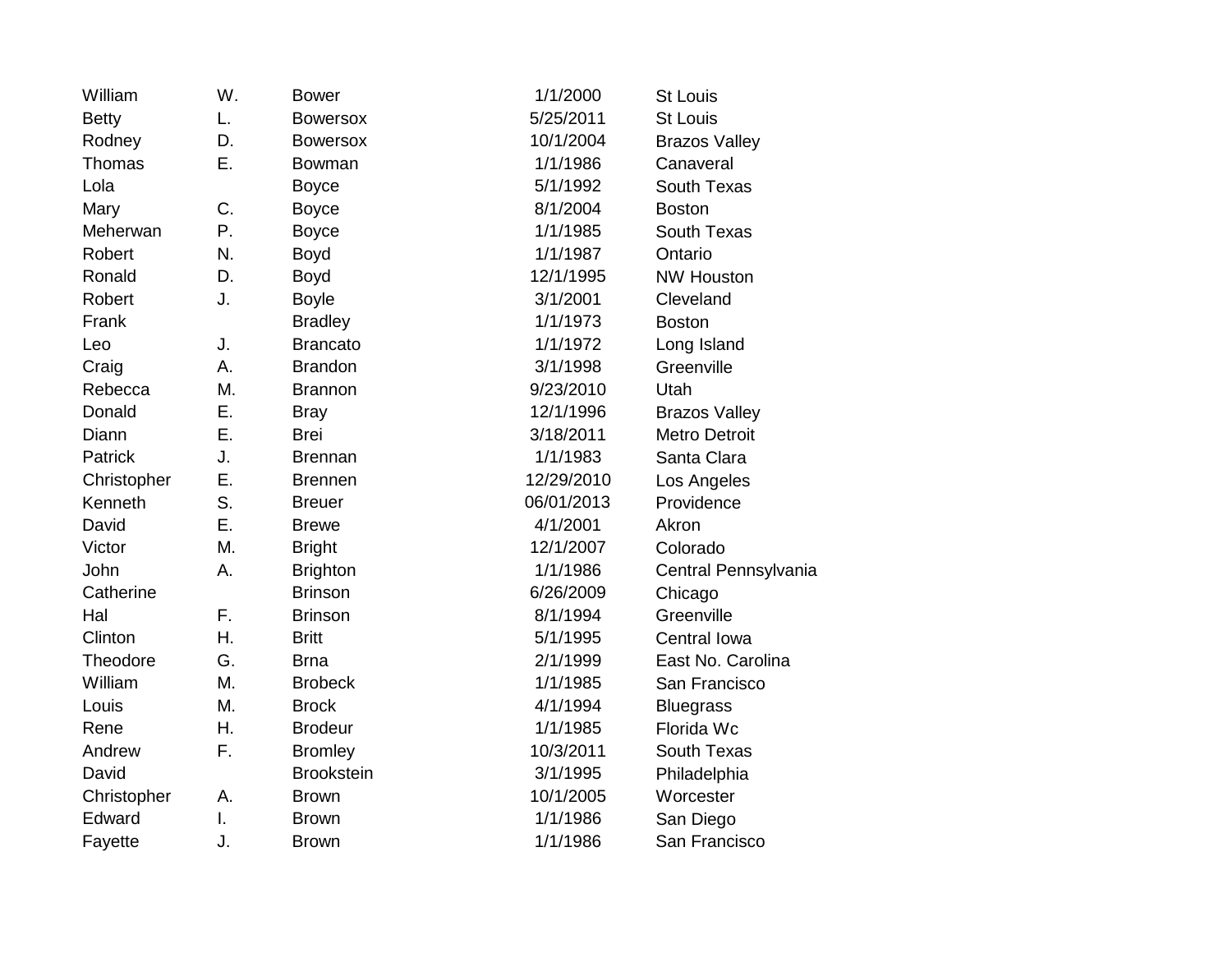| Robert       | C. | <b>Brown</b>    | 3/1/2002  | Central Iowa         |
|--------------|----|-----------------|-----------|----------------------|
| Royce        | N. | <b>Brown</b>    | 10/1/1993 | Memorial             |
| Samuel       | C. | <b>Brown</b>    | 1/1/1980  | Memphs-Midso         |
| Warren       |    | <b>Brown</b>    | 9/1/2013  | Australia            |
| Hugh         | А. | <b>Bruck</b>    | 8/29/2008 | Washington DC        |
| Warren       | Η. | Bruggeman       | 1/1/1985  | <b>Hudson Mohawk</b> |
| Harvey       | F. | <b>Brush</b>    | 1/1/1971  | <b>Central Texas</b> |
| Frederick    | W. | <b>Brust</b>    | 3/18/2011 | <b>Central Ohio</b>  |
| John         | K. | <b>Bryan</b>    | 1/1/1965  | East No. Carolina    |
| William      |    | <b>Bryan</b>    | 1/1/1989  | <b>Tri-State</b>     |
| Michael      | D. | <b>Bryant</b>   | 6/1/2006  | <b>Central Texas</b> |
| Thomas       | S. | <b>Buchanan</b> | 2/1/2004  | Delaware             |
| Ronald       | Β. | <b>Bucinell</b> | 1/7/2013  | <b>Hudson Mohawk</b> |
| N Lewis      |    | <b>Buck</b>     | 1/1/1970  | Florida Wc           |
| Richard      | O. | <b>Buckius</b>  | 10/1/1988 | Central Indiana      |
| Ronald       | S. | <b>Bunker</b>   | 1/1/2002  | <b>Hudson Mohawk</b> |
| David        | J. | <b>Burns</b>    | 6/1/1999  | Ontario              |
| John         | M. | <b>Burns</b>    | 1/1/1998  | <b>Boston</b>        |
| John         | J. | <b>Burns</b>    | 11/1/1990 | <b>Baltimore</b>     |
| Stephen      | J. | <b>Burns</b>    | 9/1/2002  | Rochester            |
| Otis         | Η. | <b>Burnside</b> | 5/1/1988  | San Antonio          |
| <b>Scott</b> |    | <b>Burr</b>     | 3/18/2011 | Oregon               |
| Ralph        | А. | <b>Burton</b>   | 1/1/1987  | East No. Carolina    |
| Richard      | T. | <b>Burton</b>   | 2/1/2004  |                      |
| William      | J. | <b>Burton</b>   | 1/1/1987  | Florida Wc           |
| David        |    | <b>Bushnell</b> | 1/1/1981  | Santa Clara          |
| Dennis       | Μ. | <b>Bushnell</b> | 5/1/1993  | Eastern VA           |
| Ahmed        | Α. | <b>Busnaina</b> | 6/1/1996  | <b>Boston</b>        |
| David        | L. | <b>Butler</b>   | 10/1/1991 | Cincinnati           |
| Larry        | W. | <b>Byrd</b>     | 6/1/2002  | Dayton               |
| Zbigniew     | M. | <b>Bzymek</b>   | 1/5/2012  | Hartford             |
| Jonathan     |    | Cagan           | 10/1/2000 | Pittsburgh           |
| Yigang       |    | Cai             | 6/1/2000  | Fox Valley           |
| Joseph       | Ρ. | Callinan        | 3/1/1998  | Los Angeles          |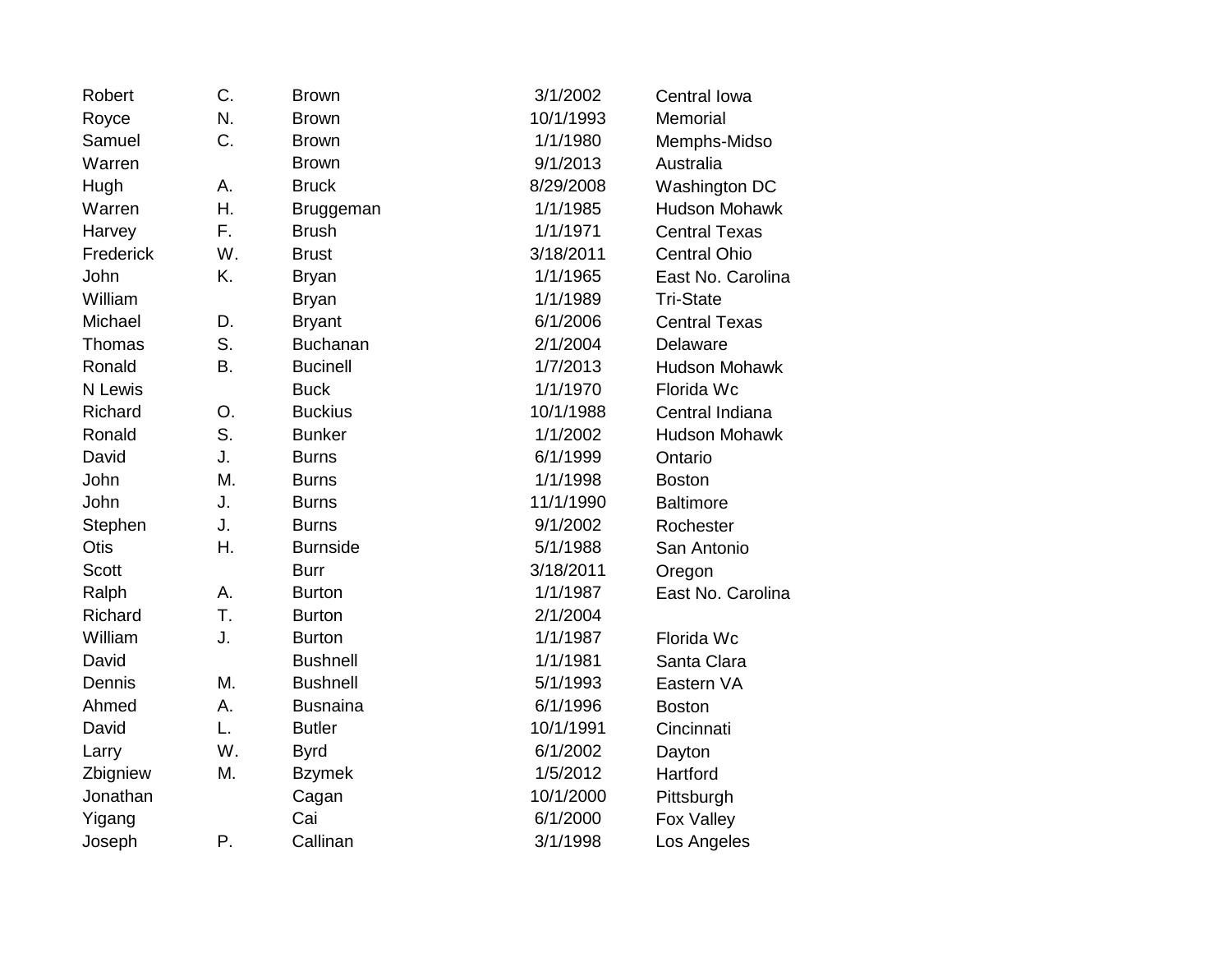| <b>Stuart</b>  |           | Cameron        | 12/1/14    | <b>United Kingdom</b>   |
|----------------|-----------|----------------|------------|-------------------------|
| Charles        | S.        | Campbell       | 10/3/2011  | Los Angeles             |
| David          |           | Campbell       | 1/1/1983   | Fox Valley              |
| Josiah         | C.        | Campbell       | 4/1/1990   | Atlanta                 |
| Donald         | D.        | Cannon         | 2/1/1991   | East Tennessee          |
| Domenic        |           | Canonico       | 3/1/1992   | Chattanooga             |
| Robert         | Η.        | Cantwell       | 11/1/2000  | Chicago                 |
| Jian           |           | Cao            | 12/1/2006  | Chicago                 |
| <b>Isaac</b>   | R.        | Caraco         | 1/1/1980   | Los Angeles             |
| Robert         | Ρ.        | Caren          | 6/1/2007   | Santa Clara             |
| Van            | Ρ.        | Carey          | 3/1/2000   | San Francisco           |
| <b>Charles</b> | T.        | Carley         | 1/1/1984   | <b>NE Miss</b>          |
| Paul           | G.        | Carlson        | 1/1/1968   | San Diego               |
| Leif           | Α.        | Carlsson       | 10/1/2003  | Palm Beach              |
| Gregory        | Ρ.        | Carman         | 12/1/2002  | Los Angeles             |
| Richard        | W.        | Carman         | 1/1/1988   | Mobile-Gulf             |
| Shlomo         |           | Carmi          | 11/1/1992  | <b>Baltimore</b>        |
| Philip         |           | Carpentier     | 3/1/1996   | South Texas             |
| Wallace        | W.        | Carr           | 12/1/2000  | Atlanta                 |
| Michael        | М.        | Carroll        | 1/1/1984   | South Texas             |
| Campbell       | D.        | Carter         | 12/1/2006  | Dayton                  |
| Mauricio       |           | Casanova-Bazan | 6/1/1993   | Venezuela               |
| Michael        | V.        | Casey          | 3/24/2010  | Switzerland             |
| Luciano        |           | Castillo       | 9/1/2013   | <b>Panhandle Plains</b> |
| Michael        | C.        | Catapano       | 10/1/2002  | Jersey Shore            |
| Jerald         | Α.        | Caton          | 7/1/1996   | <b>Brazos Valley</b>    |
| Louis          | N.        | Cattafesta     | 12/29/2010 | <b>NE Florida</b>       |
| Ivan           |           | Catton         | 9/1/1989   | Los Angeles             |
| Marco          |           | Ceccarelli     | 1/5/2012   | Italy                   |
| <b>Steven</b>  | L.        | Ceccio         | 5/1/2005   | <b>Metro Detroit</b>    |
| Ismail         | <b>B.</b> | Celik          | 7/1/2004   | <b>Tri-State</b>        |
| Robert         | J.        | Cepluch        | 1/1/1986   | Pee Dee                 |
| Nicholas       | Ρ.        | Cernansky      | 12/01/2013 | Philadelphia            |
| John           | C.        | Cerny          | 11/1/1998  | Atlanta                 |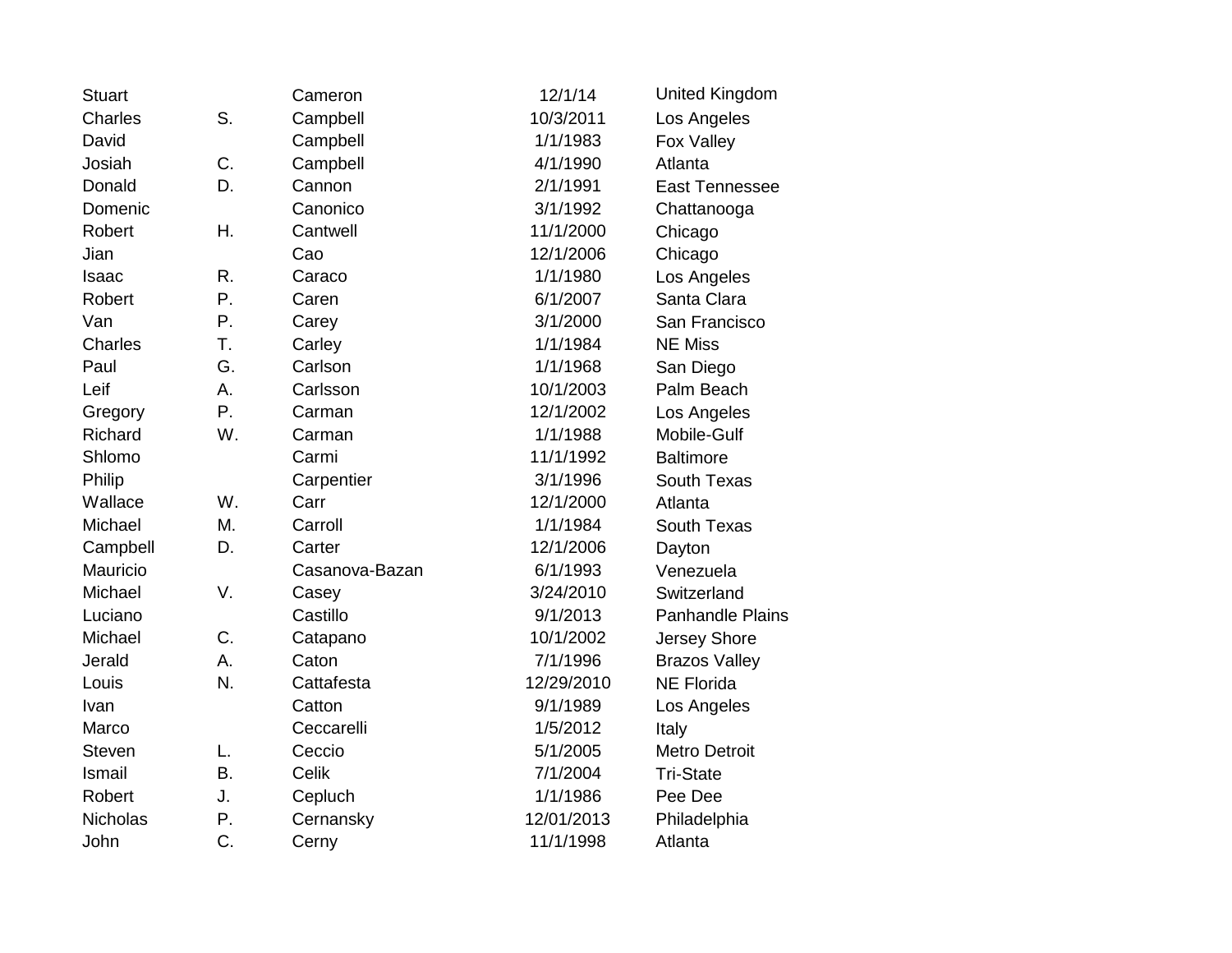| <b>Baki</b>     |           | Cetegen         | 3/1/1998  | Hartford                |
|-----------------|-----------|-----------------|-----------|-------------------------|
| Cetin           |           | Cetinkaya       | 10/3/2011 | Syracuse                |
| <b>Jack</b>     |           | Chaddock        | 1/1/1989  | East No. Carolina       |
| John            | C.        | Chai            | 6/1/2006  | <b>Central Texas</b>    |
| Mustapha        | A.        | Chaker          | 3/27/2009 | South Texas             |
| Suman           |           | Chakraborty     | 12/1/14   | India                   |
| <b>Christos</b> | C.        | Chamis          | 8/1/1991  | Cleveland               |
| Alan Wing       | S.        | Chan            | 11/1/1994 | San Francisco           |
| Kwai            | S.        | Chan            | 3/1/2004  | San Antonio             |
| Wen             | S.        | Chan            | 12/1/2006 | <b>West Texas</b>       |
| Abhijit         |           | Chandra         | 9/1/1996  | Central Iowa            |
| <b>Namas</b>    |           | Chandra         | 4/1/1997  | Nebraska                |
| Sanjeev         |           | Chandra         | 6/13/2011 | Ontario                 |
| Suresh          |           | Chandra         | 1/1/1987  | Carolina                |
| Umesh           |           | Chandra         | 10/1/2000 | Cincinnati              |
| Krishnan        | <b>B.</b> | Chandran        | 5/1/1989  | NE Iowa                 |
| Srinivasan      |           | Chandrasekar    | 10/3/2011 | Central Indiana         |
| Muguru          | S.        | Chandrasekhara  | 1/1/2004  | Santa Clara             |
| K.              |           | Chandrashekhara | 4/1/2002  | <b>St Louis</b>         |
| Jen-yuan        |           | Chang           | 10/1/2012 | <b>Taiwan Roc</b>       |
| Liming          |           | Chang           | 6/1/2007  | Central Pennsylvania    |
| Wen-ruey        |           | Chang           | 5/1/2005  | <b>Boston</b>           |
| Nien-hua        |           | Chao            | 5/1/1997  | <b>Morris Sussex</b>    |
| Yuh             | J.        | Chao            | 6/1/2006  | Midlands                |
| Yu-hang         | C.        | Chao            | 1/5/1997  | Hong Kong               |
| Paul            | C.P.      | Chao            | 9/1/2013  | <b>Taiwan Roc</b>       |
| Emile           | S.        | Charles         | 6/25/2009 | Trinidad/Tob            |
| James           | G.        | Chase           | 6/1/2014  | Rochester               |
| Aditi           |           | Chattopadhyay   | 9/1/2001  | Arizona                 |
| Sushil          | K.        | Chaturvedi      | 2/1/2001  | Eastern VA              |
| Jharna          |           | Chaudhuri       | 9/1/2013  | <b>Panhandle Plains</b> |
| Anne            |           | Chaudouet       | 12/1/14   | France                  |
| John            | <b>B.</b> | Cheatham        | 1/1/1977  | South Texas             |
| Chih-hsin       |           | Chen            | 2/1/2001  | China                   |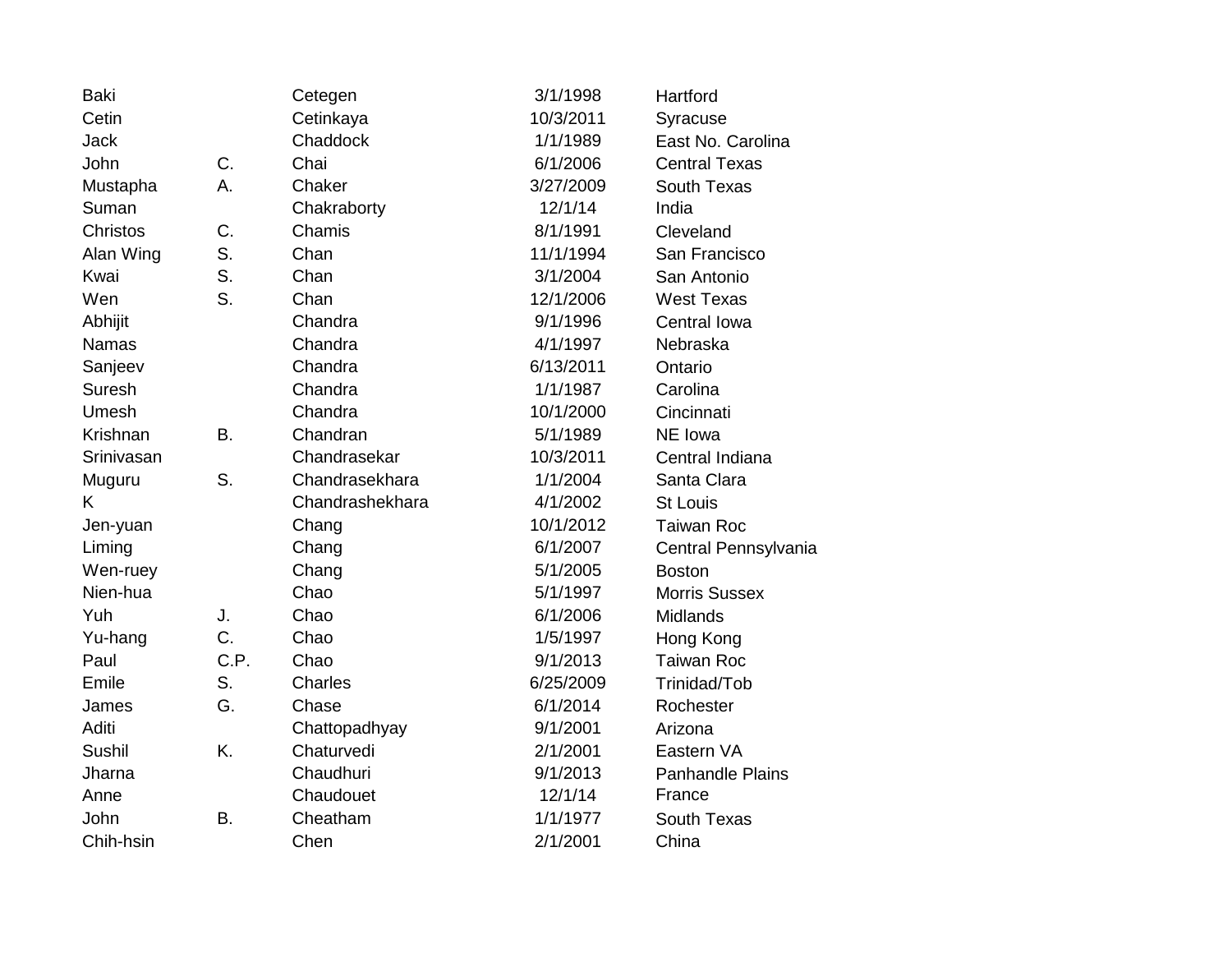| Ching-Jen   |    | Chen       | 3/1/1990   | Tallahassee               |
|-------------|----|------------|------------|---------------------------|
| Er-ping     |    | Chen       | 4/1/1988   | Mt Diablo                 |
| Gang        |    | Chen       | 12/1/2005  | <b>Boston</b>             |
| Gong        |    | Chen       | 1/1/2004   | Erie                      |
| Hamn-Ching  |    | Chen       | 12/1/2005  | <b>Brazos Valley</b>      |
| I-ming      |    | Chen       | 3/18/2011  | Singapore                 |
| Jingyi      |    | Chen       | 3/24/2010  | China                     |
| John        | C. | Chen       | 1/1/1983   | Anthr-Lehigh              |
| Junhong     |    | Chen       | 1/7/2013   | Milwaukee                 |
| Michael     | M. | Chen       | 2/1/2003   | Fox Valley                |
| Pah         | I. | Chen       | 8/1/1994   | Oregon                    |
| Pinghei     | Η. | Chen       | 2/12/2009  | Taiwan Roc                |
| Shaochen    |    | Chen       | 6/1/2007   | San Diego                 |
| Shoei-sheng |    | Chen       | 1/1/1985   | <b>Orange County</b>      |
| Ta-shen     |    | Chen       | 1/1/1986   | <b>St Louis</b>           |
| Wei         |    | Chen       | 2/11/2009  | Chicago                   |
| Weinong     | W. | Chen       | 5/1/2005   | Central Indiana           |
| Wen-Jeng    |    | Chen       | 9/1/2004   | Piedmont-Carolina         |
| William     | W. | Chen       | 2/1/1995   | Columbia Basin            |
| Yi-tung     |    | Chen       | 3/18/2011  | <b>Silver State</b>       |
| Yu          |    | Chen       | 1/1/1976   | Mid Jersey                |
| Zhen        |    | Chen       | 12/1/2006  | Kansas City               |
| Jiun-Shyan  |    | Chen       | 9/1/2013   | Los Angeles               |
| Chien-Pin   | C. | Chen       | 12/01/2013 | North Alabama             |
| Quanfang    |    | Chen       | 12/01/2013 | Florida                   |
| Xi          |    | Chen       | 12/01/2013 | Metropolitan              |
| Herbert     | S. | Cheng      | 1/1/1982   | Chicago                   |
| Gary        |    | Cheng      | 06/01/2013 | Central Indiana           |
| Dean        | В. | Chenoweth  | 1/1/1987   | Minnesota                 |
| James       | Μ. | Chenoweth  | 7/1/1988   | Los Angeles               |
| Rohan       | C. | Abeyaratne | 3/1/1998   | <b>Boston</b>             |
| Naomi       |    | Chesler    | 3/1/2013   | <b>Rocky River Valley</b> |
| Fan-bill    | Β. | Cheung     | 7/1/1998   | Central Pennsylvania      |
| John        | W. | Chew       | 2/1/2005   | <b>United Kingdom</b>     |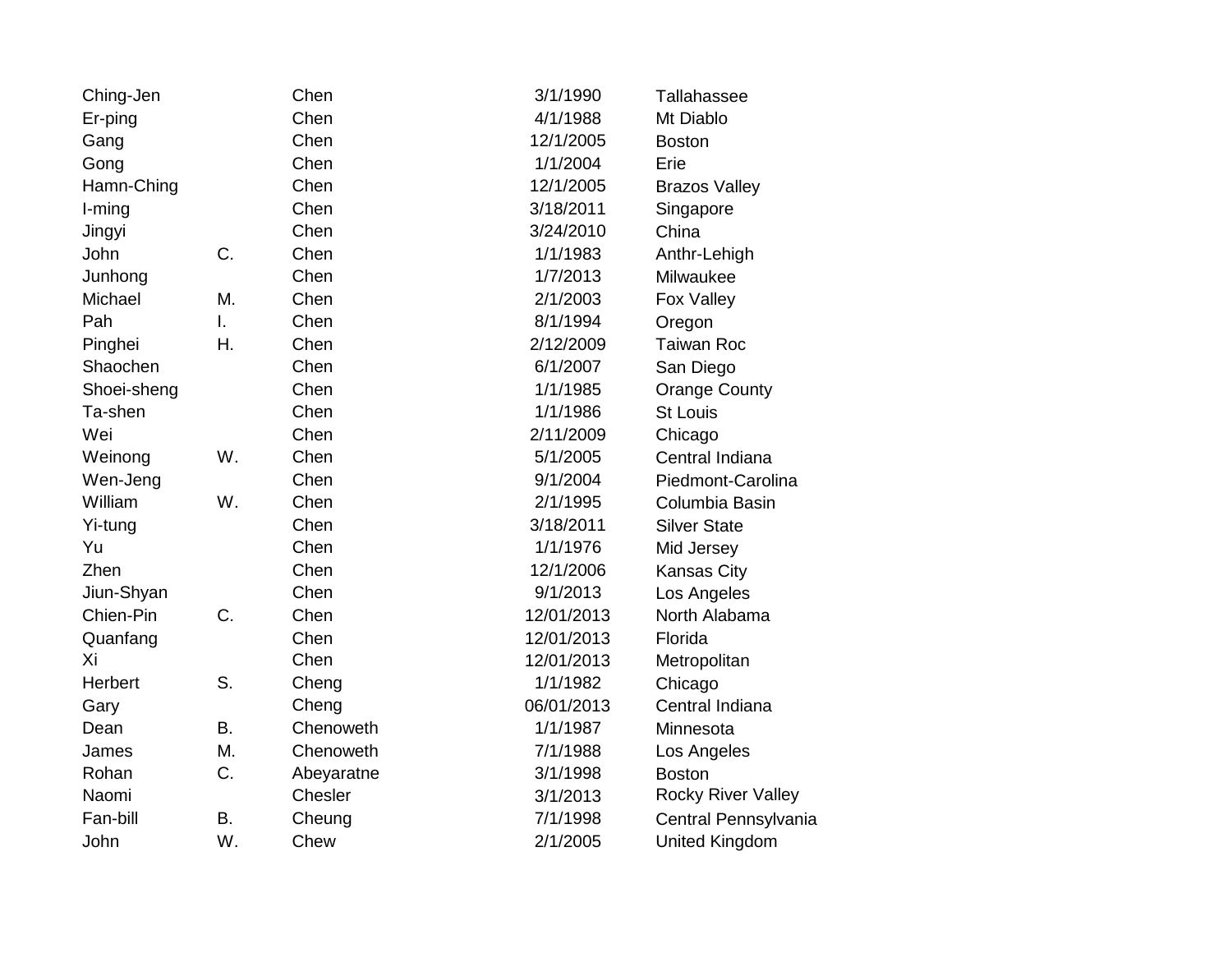| Kuo-ning          |      | Chiang                | 4/1/2004   | <b>Taiwan Roc</b>       |
|-------------------|------|-----------------------|------------|-------------------------|
| Ricardo           | U.   | <b>Chicurel Uziel</b> | 3/1/2005   | Mexico                  |
| Shu               |      | Chien                 | 3/24/2010  | San Diego               |
| Dara              | W.   | Childs                | 11/1/1990  | <b>Brazos Valley</b>    |
| Peter             | R.   | Childs                | 9/23/2010  | <b>United Kingdom</b>   |
| Yun               | D.   | Chin                  | 12/29/2010 | <b>South Texas</b>      |
| J. Albert         |      | Chiou                 | 12/1/2005  | Chicago                 |
| Victor A.         | А.   | Chiriac               | 3/1/2014   | San Diego               |
| Gregory           | S.   | Chirikjian            | 3/1/2008   | <b>Baltimore</b>        |
| William           | А.   | Chittenden            | 1/1/1981   | Fox Valley              |
| Wilson            | K.S  | Chiu                  | 06/01/2013 | Hartford                |
| George            | T.C. | Chiu                  | 3/1/2013   | Central Indiana         |
| Chun              | Η.   | Cho                   | 9/1/1992   | Westchester             |
| Hyung-hee         |      | Cho                   | 2/11/2009  | South Korea             |
| Soung             | Μ.   | Cho                   | 1/1/1986   | <b>Central Texas</b>    |
| Kyung             | K.   | Choi                  | 12/1/1999  | NE Iowa                 |
| Mun               | Υ.   | Choi                  | 4/2/2012   | Hartford                |
| Stephen U.        | S.   | Choi                  | 7/2/2012   | Fox Valley              |
| Ravinder          |      | Chona                 | 7/1/2001   | Dayton                  |
| Ken               | Ρ.   | Chong                 | 8/11/2008  | Washington DC           |
| Inderjit          |      | Chopra                | 12/1/2002  | Washington DC           |
| Clifford          | C.   | Chou                  | 12/1/2005  | <b>Metro Detroit</b>    |
| Tsu-Wei           |      | Chou                  | 8/1/1998   | Delaware                |
| Y. Kevin          |      | Chou                  | 1/5/2012   | Birmingham              |
| Pranabesh         | D.   | Choudhury             | 12/1/2006  | Pittsburgh              |
| Louis             | C.   | Chow                  | 9/1/1992   | Florida                 |
| Wai Keung         |      | Chow                  | 2/1/2004   | Hong Kong               |
| <b>Fred Katch</b> |      | Choy                  | 12/1/1995  | Akron                   |
| <b>Bruce</b>      | M.   | Chrisman              | 2/1/2000   | Central Oklahoma        |
| Kenneth           | T.   | Christensen           | 10/1/2012  | <b>Central Illinois</b> |
| Thomas            | F.   | Christian             | 3/24/2010  | Dayton                  |
| Edmund            | W.   | Chu                   | 10/1/2003  | Pittsburgh              |
| Richard           | C.   | Chu                   | 1/1/1982   | Mid Hudson              |
| <b>Tze</b>        | Υ.   | Chu                   | 10/1/1996  | <b>New Mexico</b>       |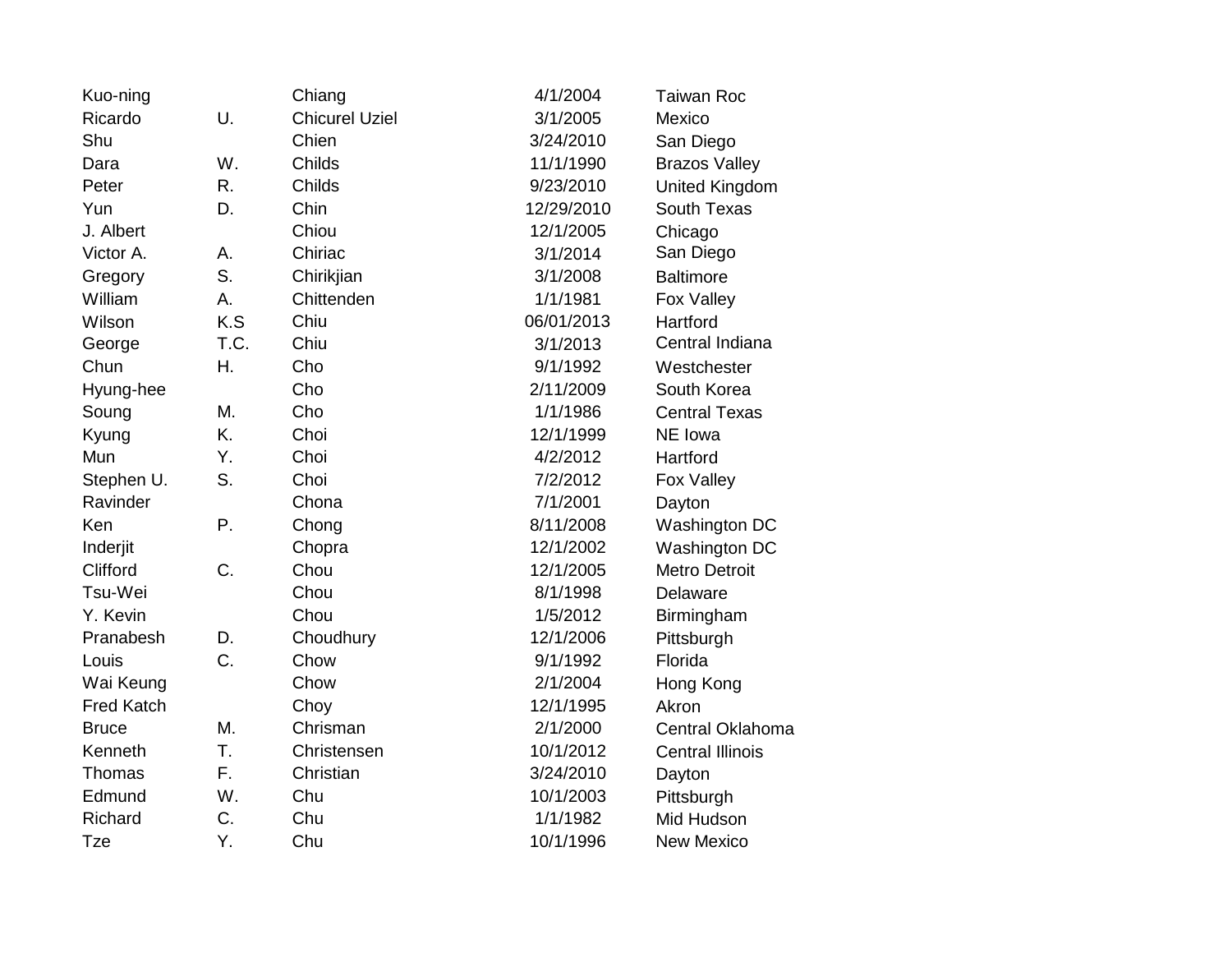| Tze-jer     |    | Chuang       | 2/1/1995  |                      |
|-------------|----|--------------|-----------|----------------------|
| Yaroslav    |    | Chudnovsky   | 6/1/2014  | Chicago              |
| Benjamin    | T. | Chung        | 1/1/1991  | Akron                |
| Jacob       | N. | Chung        | 10/1/1996 | Gator                |
| Suk Ho      |    | Chung        | 12/1/2007 | Eastern Sa           |
| Raymond     | Ε. | Chupp        | 10/1/2001 | Greenville           |
| Ming-Chien  |    | Chyu         | 11/1/2000 | Panhandle PI         |
| Minking     | K. | Chyu         | 5/1/1997  | Pittsburgh           |
| John        | M. | Cimbala      | 1/6/2010  | Central Pennsylvania |
| John        | W. | Cipolla      | 10/1/1991 | <b>Boston</b>        |
| David       | Ε. | Claridge     | 10/1/2001 | <b>Brazos Valley</b> |
| Earl        | M. | <b>Clark</b> | 9/1/1995  | <b>NW Houston</b>    |
| George      | Η. | <b>Clark</b> | 1/1/1984  | Atlanta              |
| James       | Α. | <b>Clark</b> | 1/1/1986  | Rochester            |
| John        | Α. | <b>Clark</b> | 1/1/1988  | <b>Metro Detroit</b> |
| Robert      | L. | Clark        | 7/1/2002  | Rochester            |
| William     | W. | <b>Clark</b> | 6/1/2006  | Pittsburgh           |
| Richard     | W. | Clement      | 1/1/1986  | Western Wash         |
| Rodney      | J. | Clifton      | 4/1/2001  | Providence           |
| Robert      | L. | Cloud        | 1/1/1986  | Virginia             |
| James       |    | Coaker       | 8/1/1999  | Washington DC        |
| J. Stanley  |    | Cobb         | 7/1/1998  | Virginia             |
| Ronald      | D. | Coffield     | 9/1/2000  | Pittsburgh           |
| Cecil       | O. | Cogburn      | 3/1/2004  | Arkansas             |
| Robin       | N. | Coger        | 9/23/2010 | Piedmont-Carolina    |
| Jeffrey     | M. | Cohen        | 3/18/2011 | Hartford             |
| Raymond     |    | Cohen        | 1/1/1974  | St Joseph VA         |
| Arthur      |    | Cohn         | 6/1/1999  | Santa Clara          |
| Marvin      | J. | Cohn         | 12/1/2006 | Santa Clara          |
| T. James    |    | Cokonis      | 1/1/1991  | Philadelphia         |
| Hugh        | W. | Coleman      | 8/1/1997  | No Alabama           |
| William     | Η. | Coleman      | 10/1/1987 | Philadelphia         |
| Samuel      | L. | Collier      | 1/1/1987  | Memorial             |
| <b>Jack</b> | А. | Collins      | 1/1/1982  | Arizona              |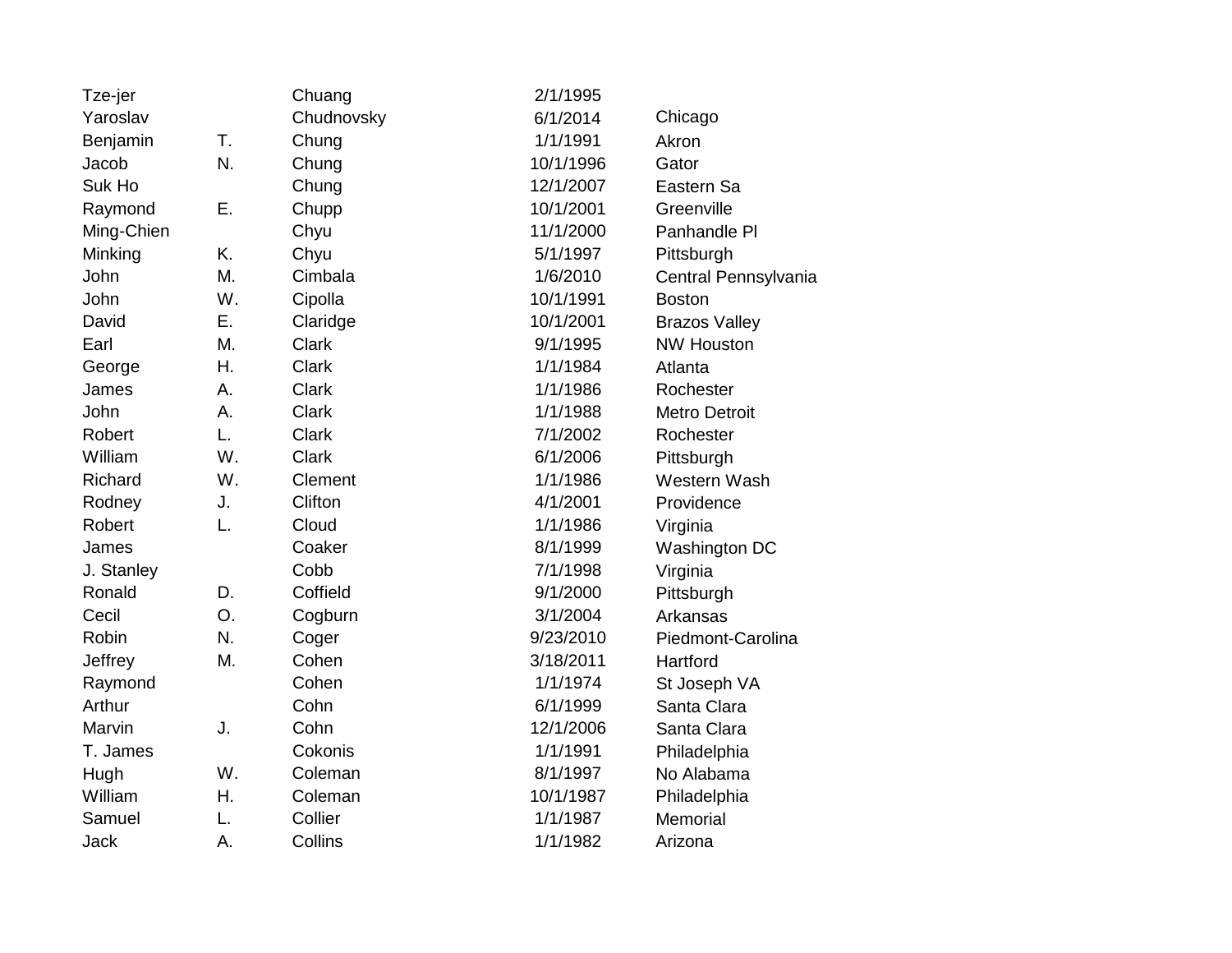| Emmanuel      | G. | Collins    | 3/1/2013  | Tallahassee             |
|---------------|----|------------|-----------|-------------------------|
| Jonathan      | S. | Colton     | 2/1/1999  | Atlanta                 |
| David         | Ρ. | Colvin     | 10/1/2001 | Florida                 |
| Gene          | T. | Colwell    | 3/1/1995  | Atlanta                 |
| Richard       | W. | Conley     | 6/1/2007  | Pittsburgh              |
| Jane          | C. | Connelly   | 6/1/2007  | New London              |
| Thomas        | F. | Conry      | 10/1/1988 | <b>Central Illinois</b> |
| David         | R. | Cook       | 4/1/2004  | Atlanta                 |
| Joseph        |    | Cook       | 10/1/2012 | Piedmont-Carolina       |
| Wallace       | F. | Cook       | 8/1/1995  | San Diego               |
| David         | Η. | Cooke      | 4/1/2001  | South Texas             |
| Paul          |    | Cooper     | 1/1/1985  | <b>Greater Tren</b>     |
| William       | W. | Copenhaver | 8/1/1999  | Dayton                  |
| John          | C. | Copes      | 1/1/1984  | <b>Baton Rouge</b>      |
| Stephen       | Μ. | Copley     | 1/1/2004  | Central Pennsylvania    |
| Thomas        | C. | Corke      | 4/1/2005  | St Joseph VA            |
| <b>Melvin</b> | R. | Corley     | 12/1/2006 | Arklatex                |
| James         | C. | Corman     | 1/1/1986  | Florida Wc              |
| Robert        | W. | Cornell    | 12/1/1987 | Metropolitan            |
| James         | Μ. | Corum      | 7/1/1990  | <b>East Tennessee</b>   |
| James         | F. | Cory       | 6/1/2007  | Cincinnati              |
| Robert        | S. | Couchman   | 1/1/1982  | <b>Hudson Mohawk</b>    |
| William       | T. | Cousins    | 4/1/2001  | Hartford                |
| John De       | S. | Coutinho   | 1/1/1962  | <b>Baltimore</b>        |
| <b>Rick</b>   |    | Couvillion | 6/1/2004  | Arkansas                |
| C.            | D. | Cowfer     | 2/1/1995  | Cent Sav Riv            |
| Stephen       | C. | Cowin      | 1/1/1981  | Metropolitan            |
| <b>Brian</b>  | N. | Cox        | 10/1/2003 | <b>Channel Island</b>   |
| Jimmy         | Ε. | Cox        | 1/1/1981  | Washington DC           |
| John          | J. | Coy        | 3/1/1990  | Santa Clara             |
| Dennis        |    | Coyne      | 6/1/2007  | Los Angeles             |
| William       | J. | Craft      | 10/3/2011 | Carolina                |
| Kevin         | C. | Craig      | 1/1/2004  | Milwaukee               |
| Edmund        | T. | Cranch     | 1/1/1972  | Southern Tier           |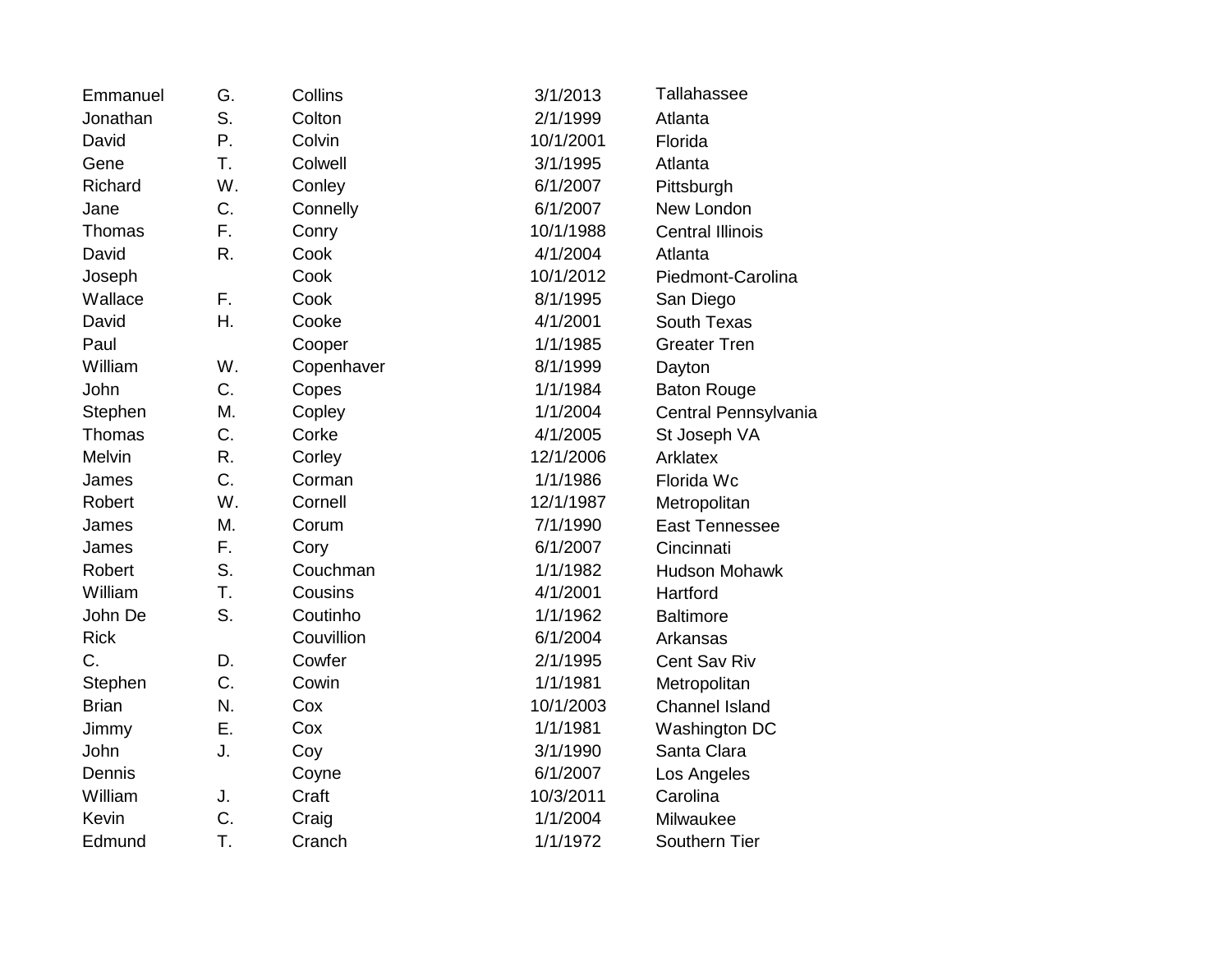| Stephen         | Η.             | Crandall        | 1/1/1969   | <b>Boston</b>           |
|-----------------|----------------|-----------------|------------|-------------------------|
| Carl            | D.             | Crane           | 3/1/2003   | Gator                   |
| Michael         | Ε.             | Crawford        | 4/1/1993   | Florida                 |
| Richard         | Η.             | Crawford        | 3/18/2011  | <b>Central Texas</b>    |
| George          | C.             | Creel           | 9/1/1998   | <b>Baltimore</b>        |
| Marcelo R.      | Μ.             | Crespo Da Silva | 2/1/1994   | Florida Wc              |
| John            | N.             | Crisp           | 4/1/1988   | South Texas             |
| Paul            | А.             | Croce           | 2/1/1993   | Providence              |
| John            | W.             | Crocker         | 1/1/1983   | <b>Central Texas</b>    |
| Malcolm         | J.             | Crocker         | 7/1/2001   | Chattahooche            |
| Elizabeth       | Α.             | Croft           | 1/6/2010   | <b>British Columbia</b> |
| Alfred          | L.             | Crosbie         | 1/1/1987   | St Louis                |
| Charles         | J.             | Cross           | 3/18/2011  | Dayton                  |
| F. R.           | <b>Erskine</b> | Crossley        | 1/1/1968   | New Haven               |
| <b>Marcus</b>   | Β.             | Crotts          | 7/1/2001   | Carolina                |
| Thomas          | Α.             | Cruse           | 1/1/1983   | <b>Pikes Peak</b>       |
| Richard         | J.             | Culham          | 1/6/2010   | Ontario                 |
| Martin          | L.             | Culpepper       | 7/2/2012   | <b>Boston</b>           |
| <b>Nicholas</b> | A.             | Cumpsty         | 4/1/1990   | United Kingdom          |
| Kenneth         | А.             | Cunefare        | 9/1/2014   | Atlanta                 |
| <b>Patrick</b>  | F.             | Cunniff         | 8/1/1995   | Washington DC           |
| Glenn           | T.             | Cunningham      | 7/1/2001   | Nashville               |
| Richard         | G.             | Cunningham      | 10/1/1987  | Arizona                 |
| G.              | M.             | Curley          | 1/1/1996   | Utah                    |
| Edward          | T.             | Curran          | 8/1/1998   | Dayton                  |
| Henry           | M.             | Curran          | 1/1/1985   | Florida Wc              |
| <b>Charles</b>  | R.             | Cushing         | 1/1/1991   | Jersey Shore            |
| <b>Mark</b>     | R.             | Cutkosky        | 12/01/2013 | Santa Clara Valley      |
| Eli             | K.             | Dabora          | 10/1/1995  | Hartford                |
| Ignazio         | J.             | D'agati         | 4/1/1992   | Mid Jersey              |
| Narendra        | <b>B.</b>      | Dahotre         | 12/1/2007  | <b>North Texas</b>      |
| Jian            | S.             | Dai             | 6/13/2011  | <b>United Kingdom</b>   |
| Liming          |                | Dai             | 3/18/2011  |                         |
| James           | W.             | Dally           | 1/1/1978   | <b>East Tennessee</b>   |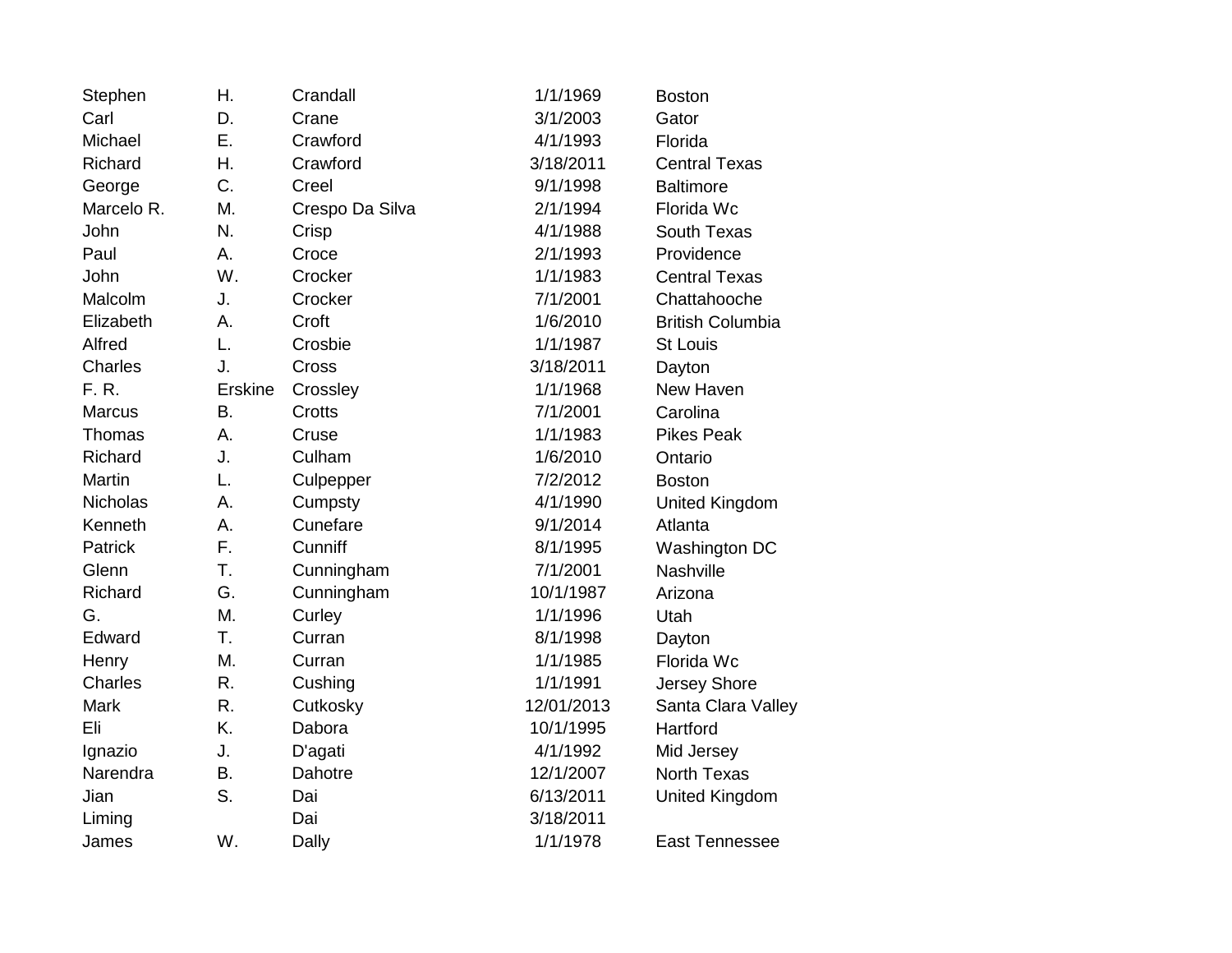| Charles       |    | Dalton        | 1/1/1986   | Memorial                |
|---------------|----|---------------|------------|-------------------------|
| Ernest        | L. | Daman         | 1/1/1975   | Mid Jersey              |
| Kourosh       |    | Danai         | 7/1/2003   | <b>Western Mass</b>     |
| Isaac         | Μ. | Daniel        | 8/1/1999   | Chicago                 |
| Harry         |    | Dankowicz     | 7/2/2012   | <b>Central Illinois</b> |
| <b>Steven</b> |    | Danyluk       | 9/1/2002   | Atlanta                 |
| Marcelo       |    | Dapino        | 10/1/2012  | <b>Central Ohio</b>     |
| Donald        | W. | Dareing       | 2/1/2001   | East Tennessee          |
| Ghazi         |    | Darkazalli    | 11/1/1995  | <b>Boston</b>           |
| Debendra      | K. | Das           | 2/1/2004   | North Alaska            |
| Subhendu      | Κ. | Datta         | 1/1/1984   | Colorado                |
| Trevor        | Β. | Davey         | 1/1/1988   | San Francisco           |
| Jane          | Η. | Davidson      | 8/1/1998   | Minnesota               |
| Joseph        | K. | Davidson      | 11/1/1989  | Arizona                 |
| Daniel        | C. | Davis         | 2/1/2002   | Apollo                  |
| Jan           |    | Davis         | 5/1/1989   | No Alabama              |
| Joseph        | S. | Davis         | 10/1/1988  | Piedmont-Carolina       |
| L. Berkley    |    | Davis         | 10/1/2000  | <b>Hudson Mohawk</b>    |
| Lynden        |    | Davis         | 3/1/2001   | San Francisco           |
| Milton        | W. | Davis         | 3/24/2010  | <b>Highland Rim</b>     |
| Ellison       | L. | Davison       | 4/1/1989   | Pittsburgh              |
| Wellen        | G. | Davison       | 9/1/1992   | Mid Jersey              |
| Emmett        | Ε. | Day           | 1/1/1974   | Western Wash            |
| Ivor          | J. | Day           | 12/1/2004  | <b>United Kingdom</b>   |
| William       |    | De Fotis      | 10/1/2003  | Chicago                 |
| Gerry         | Β. | De Hoff       | 1/1/1984   | Northern VA             |
| Marcelo       | J. | De Lemos      | 6/26/2009  | <b>Brazil</b>           |
| Clarence      | W. | De Silva      | 8/1/1994   | <b>British Columbia</b> |
| Graham        |    | De Vahl Davis | 12/1/2007  | Australia               |
| Kenneth       | L. | De Vries      | 1/1/1984   | Utah                    |
| Marvin        | F. | De Vries      | 1/1/1986   | <b>Rock River</b>       |
| Robert        | C. | Dean          | 1/1/1978   | <b>Upper Valley</b>     |
| William       | L. | Dean          | 4/1/1992   | San Fernando            |
| Kalyanmoy     |    | Deb           | 12/01/2013 | India                   |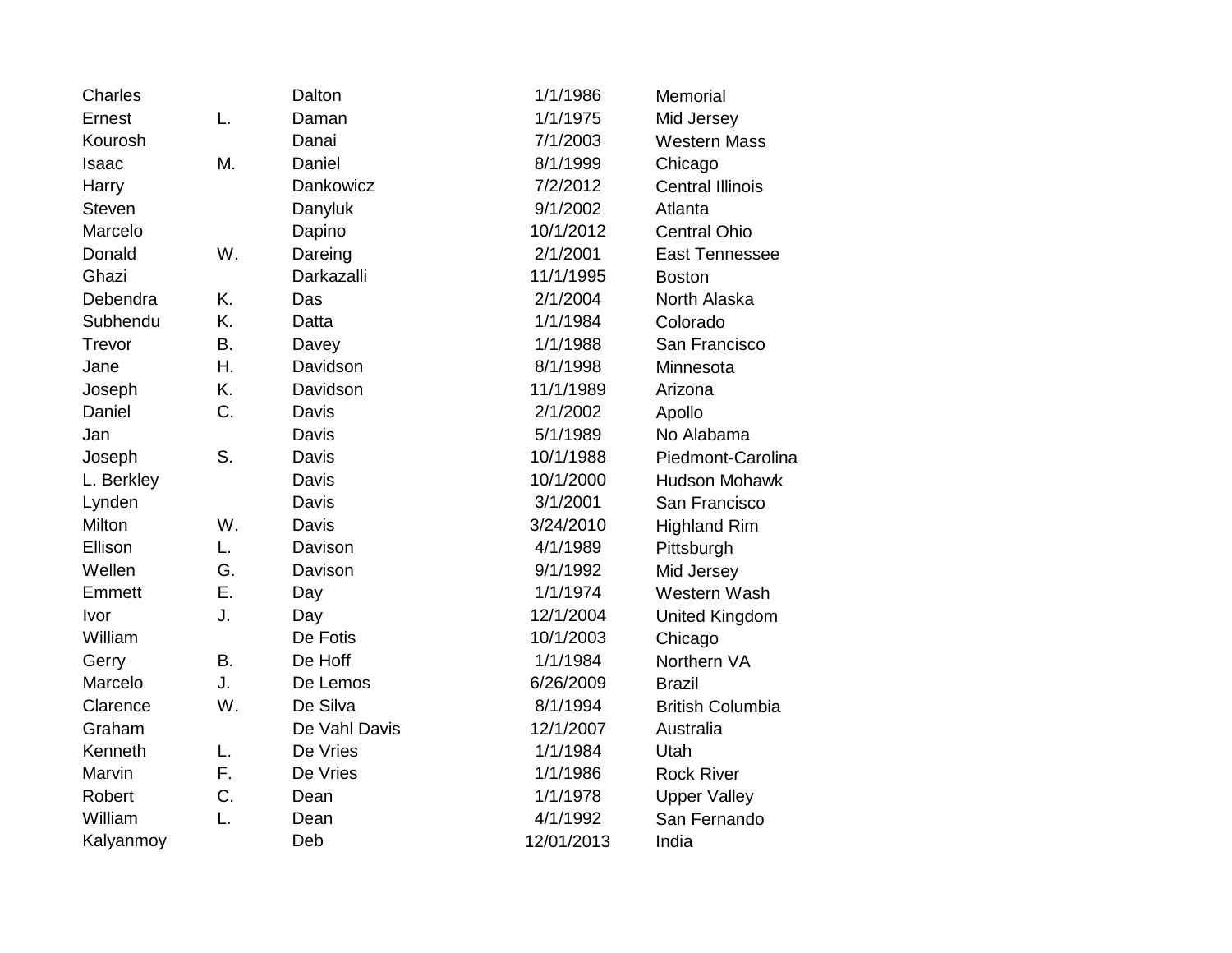| Richard       | Ε.        | Debski         | 10/3/2012  | Pittsburgh              |
|---------------|-----------|----------------|------------|-------------------------|
| S.            | М.        | Decorso        | 8/1/1995   | Philadelphia            |
| Kenneth       |           | Deghetto       | 1/1/1985   | Essex Hudson            |
| Virginia      | G.        | Degiorgi       | 10/1/2004  | Washington DC           |
| Robert        | G.        | Deissler       | 1/1/1986   | Cleveland               |
| Robert        | Α.        | Delaney        | 7/1/1996   | Central Indiana         |
| Jean          | М.        | Delhaye        | 1/6/2010   | Greenville              |
| Christopher   |           | Dellacorte     | 6/26/2009  | Cleveland               |
| <b>Scott</b>  | L.        | Delp           | 12/1/2007  | Santa Clara             |
| Denis         |           | Demichael      | 4/2/2012   | Delaware                |
| Dennis        |           | Demoss         | 06/01/2013 | Chicago                 |
| John          | Ρ.        | Dempsey        | 3/1/1996   | Syracuse                |
| Ayodeji       | О.        | Demuren        | 3/18/2011  | Eastern VA              |
| Karen         | R.        | Den Braven     | 2/1/2003   | <b>Inland Empire</b>    |
| Mitsunori     |           | Denda          | 8/1/2005   | Mid Jersey              |
| Stephen       | J.        | Derby          | 5/1/2005   | <b>Hudson Mohawk</b>    |
| Artin         |           | Dermenjian     | 3/1/2001   | Chicago                 |
| Santosh       |           | Devasia        | 4/2/2012   | Western Wash            |
| Ram           |           | Devireddy      | 1/5/2012   | <b>Baton Rouge</b>      |
| Richard       | Ε.        | Devor          | 12/1/1996  | <b>Central Illinois</b> |
| Warren        | R.        | <b>Devries</b> | 10/1/1997  | <b>Baltimore</b>        |
| C. K. Hari    |           | Dharan         | 10/1/1991  | San Francisco           |
| Lokeswarappa  | R.        | Dharani        | 7/1/2001   | <b>St Louis</b>         |
| Vijay         | K.        | <b>Dhir</b>    | 9/1/1989   | Los Angeles             |
| Marino        |           | Di Marzo       | 8/1/2000   | <b>Washington DC</b>    |
| Alejandro     | R.        | <b>Diaz</b>    | 6/1/2007   | Central Michigan        |
| <b>Nils</b>   | J.        | <b>Diaz</b>    | 6/1/1998   | Florida Wc              |
| Isidro        | Α.        | Diaz-Tous      | 10/1/1996  | Florida                 |
| <b>Burton</b> |           | <b>Dicht</b>   | 5/25/2011  | Essex Hudson            |
| David         | Α.        | Didion         | 6/1/1989   | <b>Washington DC</b>    |
| Robert        | <b>B.</b> | Dillaway       | 1/1/1972   | <b>Washington DC</b>    |
| Kenneth       | R.        | <b>Diller</b>  | 12/1/1989  | <b>Central Texas</b>    |
| Thomas        | Ε.        | <b>Diller</b>  | 12/1/1999  | Virginia                |
| Jow-lian      |           | Ding           | 12/1/2007  | <b>Inland Empire</b>    |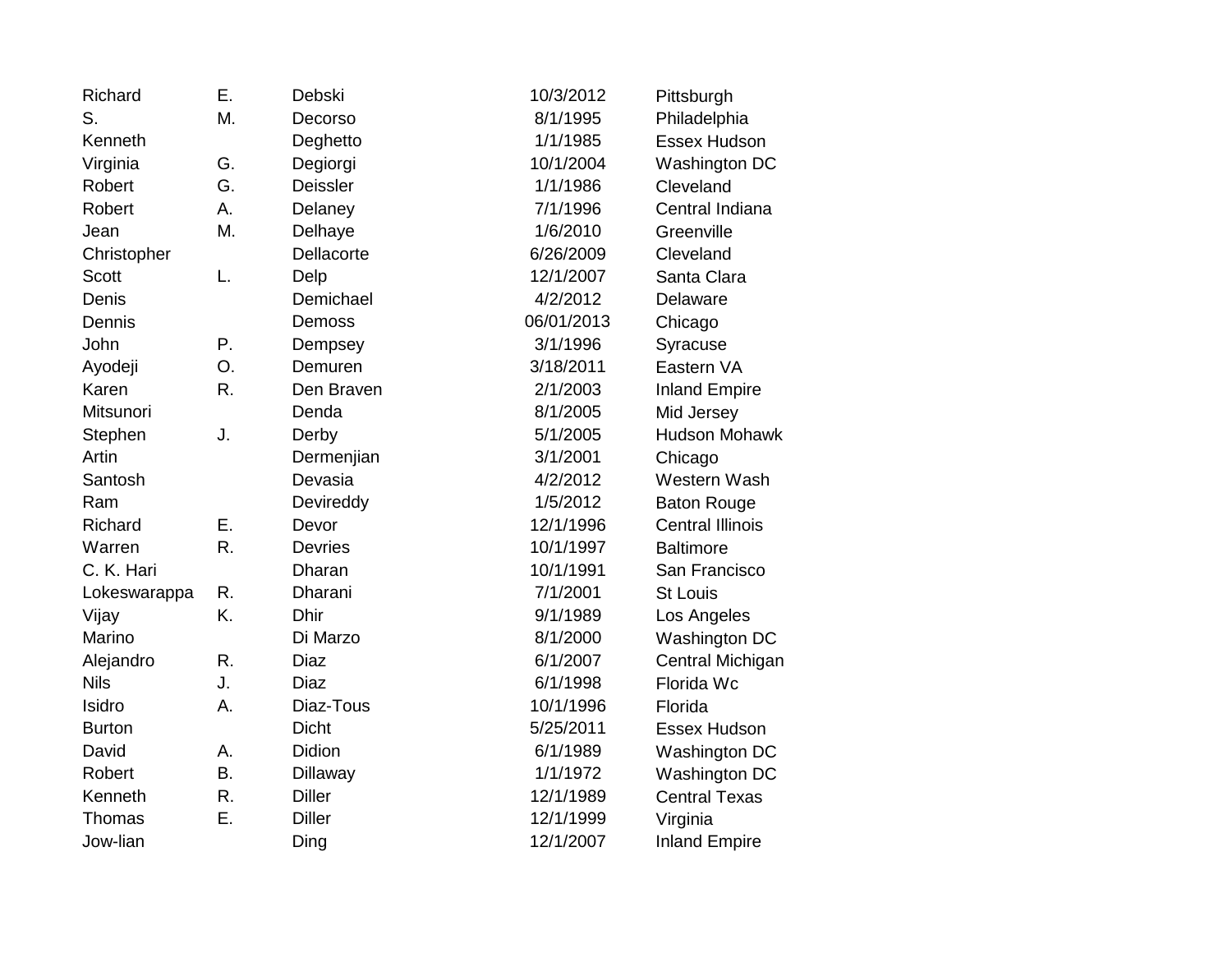| Leonard       | R.     | <b>Dinkler</b> | 10/1/1997 | Gator                 |
|---------------|--------|----------------|-----------|-----------------------|
| James         | C.     | Diperna        | 10/1/1996 | Pittsburgh            |
| Charles       |        | Divona         | 5/1/1994  | <b>Orange County</b>  |
| Rollin        | C.     | <b>Dix</b>     | 1/1/1986  | Chicago               |
| John          | R.     | Dixon          | 1/1/1975  | <b>Western Mass</b>   |
| <b>Rick</b>   | D.     | Dixon          | 3/31/2009 | Piedmont-Carolina     |
| John          | T.     | <b>Dizer</b>   | 1/1/1986  | Mohawk Vall           |
| Richard       | А.     | <b>Dobbins</b> | 6/1/1991  | Providence            |
| Franklin      | T.     | Dodge          | 1/1/1980  | San Antonio           |
| Philip        | Ε.     | Doepker        | 11/1/2002 | Dayton                |
| Kuniaki       |        | Dohda          | 10/9/2009 | Chicago               |
| Andrew        | M.     | Donaldson      | 7/1/1998  | Philadelphia          |
| Cesar         |        | Dopazo         | 6/1/2006  | Spain                 |
| David         | А.     | Dornfeld       | 2/1/1993  | San Francisco         |
| W.            | D.     | Doty           | 1/1/1984  | Evansville            |
| C R Grafly    |        | Dougherty      | 1/1/1985  | Mid Jersey            |
| Rodney        | W.     | Douglass       | 12/1/2006 | No New Mexic          |
| Earl          | Η.     | <b>Dowell</b>  | 6/1/1993  | East No. Carolina     |
| David         | R.     | Dowling        | 6/29/2010 | <b>Metro Detroit</b>  |
| Duncan        |        | Dowson         | 1/1/1973  | <b>United Kingdom</b> |
| Anton         |        | <b>Dresden</b> | 1/1/1986  | Oregon                |
| Ralph         | M.     | <b>Drewfs</b>  | 6/1/2014  | Oregon                |
| John          | Philip | Drummond       | 12/1/2006 | Eastern VA            |
| Frederick     | L.     | <b>Dryer</b>   | 3/18/2011 | <b>Greater Tren</b>   |
| Tadeusz       | M.     | Drzewiecki     | 1/1/2002  | <b>NE Florida</b>     |
| Ruxu          |        | Du             | 10/9/2009 | Hong Kong             |
| Winncy        | Υ.     | Du             | 3/24/2010 | Santa Clara           |
| Jurg          |        | Dual           | 10/1/2003 | Switzerland           |
| Rajiv         | V.     | Dubey          | 12/1/2006 | Florida Wc            |
| <b>Steven</b> |        | Dubowsky       | 10/1/1988 | <b>Boston</b>         |
| Romney        | В.     | <b>Duffey</b>  | 7/1/2004  | Idaho                 |
| Neil          | А.     | <b>Duffie</b>  | 6/1/2006  | <b>Rock River</b>     |
| Regis         | Υ.     | Dufour         | 9/23/2010 | France                |
| <b>Mark</b>   | R.     | Duignan        | 4/2/2012  | Cent Sav Riv          |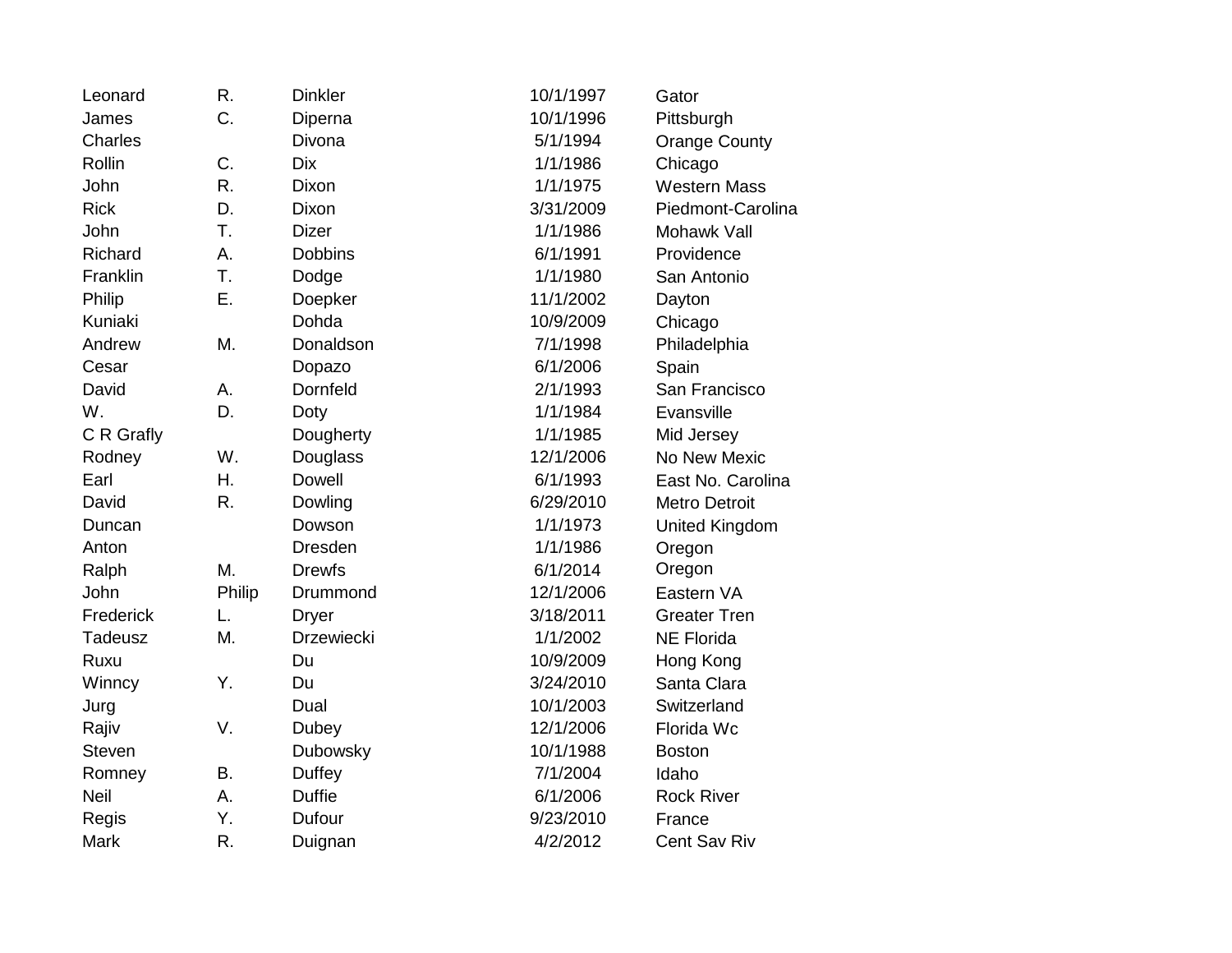| Nihad          |    | Dukhan          | 9/1/2014   | <b>Metro Detroitoit</b> |
|----------------|----|-----------------|------------|-------------------------|
| George         | S. | Dulikravich     | 10/1/1996  | Miami                   |
| Geir           | Ε. | <b>Dullerud</b> | 10/3/2011  | <b>Central Illinois</b> |
| Larry          | N. | Dumas           | 1/1/1967   | Los Angeles             |
| John           |    | <b>Dundurs</b>  | 1/1/1974   | Chicago                 |
| Roy            | Η. | Dunham          | 1/1/1981   | Atlanta                 |
| Martin         | L. | Dunn            | 12/1/2007  | Colorado                |
| Michael        | G. | Dunn            | 1/1/1991   | <b>Central Ohio</b>     |
| <b>Patrick</b> | F. | Dunn            | 8/1/2004   | St Joseph VA            |
| Pandeli        |    | Durbetaki       | 1/1/1987   | Atlanta                 |
| August         | J. | <b>Durelli</b>  | 1/1/1973   | Washington DC           |
| William        | W. | Durgin          | 6/1/1993   | Mohawk Valley           |
| Pradip         |    | Dutta           | 9/23/2010  | India                   |
| Prashanta      |    | Dutta           | 9/1/2013   | <b>Inland Empire</b>    |
| J. Craig       |    | Dutton          | 5/1/1994   | <b>Central Illinois</b> |
| George         | J. | <b>Dvorak</b>   | 1/1/1983   | <b>Hudson Mohawk</b>    |
| Osborne        | J. | <b>Dykes</b>    | 8/1/2000   | Arklatex                |
| Clive          | L. | Dym             | 1/1/1979   | Calif Inland            |
| H. Clare       |    | Eatock          | 10/1/1990  | Ontario                 |
| John           | K. | Eaton           | 11/1/1994  | Santa Clara             |
| M              | А. | Ebadian         | 6/1/1993   | <b>Broward Cnty</b>     |
| Arthur         | W. | Ebeling         | 7/1/1990   | Chicago                 |
| Robert         | C. | Eberhart        | 10/1/1987  | <b>North Texas</b>      |
| Raghu          |    | Echempati       | 12/1/1999  | Saginaw Valleyey        |
| John           | D. | Edick           | 11/1/1992  | Saginaw Valleyey        |
| J Gene         |    | Edwards         | 1/1/1971   | <b>Central Illinois</b> |
| Richard        | G. | Edwards         | 8/1/1998   | <b>Bluegrass</b>        |
| Paul           |    | Edwards         | 12/01/2013 | Providence              |
| Larry          | Ε. | Efferding       | 1/1/1986   | Columbia Basin          |
| Arturo         | J. | Egli            | 7/1/1999   | Switzerland             |
| Fokion         |    | Egolfopoulos    | 1/6/2010   | Los Angeles             |
| Nilufer        |    | Egrican         | 10/31/2009 | Turkey                  |
| Kornel         | F. | Ehmann          | 3/1/2001   | Chicago                 |
| Fredric        | F. | Ehrich          | 1/1/1978   | <b>Boston</b>           |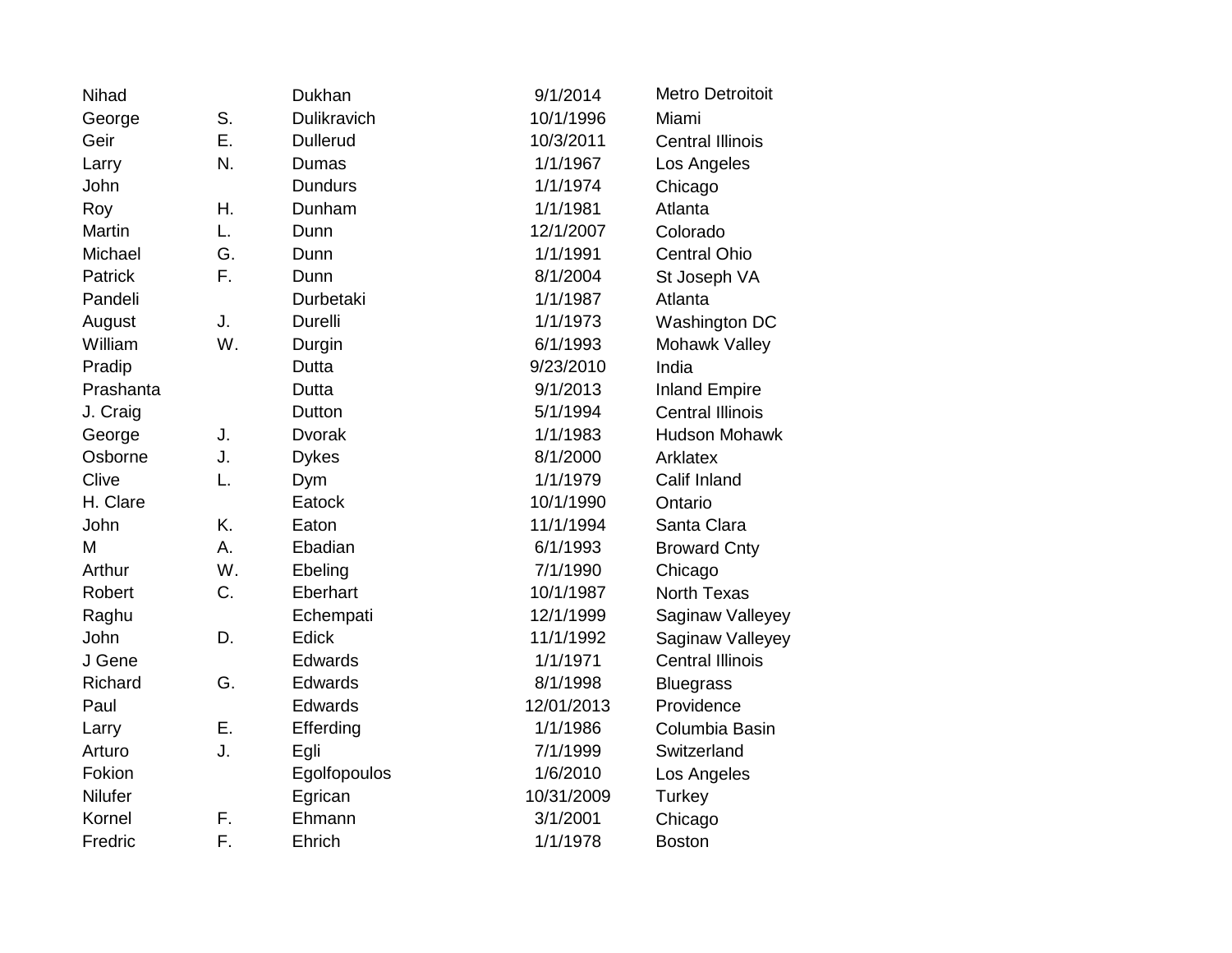| Chester   | S. | Ehrman       | 1/1/1987   | Mid Jersey               |
|-----------|----|--------------|------------|--------------------------|
| Pamela    | Α. | Eibeck       | 12/1/2007  | Mt Diablo                |
| Roger     |    | Eichhorn     | 1/1/1976   | South Texas              |
| Shmuel    |    | Einav        | 11/1/2000  | Israel                   |
| Gerald    |    | Eisenberg    | 6/1/2002   | Mid Hudson               |
| Martin    | A. | Eisenberg    | 12/1/1988  | Colorado                 |
| Srinath   | V. | Ekkad        | 1/6/2010   | Virginia                 |
| Mohamed   | А. | Elbestawi    | 7/1/1997   | Ontario                  |
| Mohamed   | S. | El-Genk      | 10/1/1999  | <b>New Mexico</b>        |
| Moustafa  |    | El-Gindy     | 3/31/2009  | Ontario                  |
| Isaac     | Ε. | Elishakoff   | 3/18/2011  | Palm Beach               |
| William   | Α. | Ellingson    | 1/1/1985   | Central Indiana          |
| Dawn      | M. | Elliott      | 10/3/2012  | Philadelphia             |
| Hurlel    | G. | Elliott      | 1/7/2013   | Apollo                   |
| Robert    | M. | Elliott      | 4/1/2002   | Holston                  |
| Gregory   | S. | Elliott      | 3/1/2013   | <b>Central Illinois</b>  |
| Michael   | W. | <b>Ellis</b> | 6/26/2009  | Virginia                 |
| Robert    | А. | Ellson       | 6/1/2005   | Rochester                |
| Michael   | J. | Ellsworth    | 12/1/2005  | Mid Hudson               |
| William   | Μ. | Ellsworth    | 1/1/1987   | Washington DC            |
| Waguih    | Η. | Elmaraghy    | 4/1/1997   | Ontario                  |
| Maher     | A. | El-Masri     | 2/1/2001   | Worcester                |
| Ernest    |    | Elovic       | 6/1/1992   | Miami                    |
| Alvon     | C. | Elrod        | 8/1/1994   | Greenville               |
| William   | C. | Elrod        | 12/1/2001  | Dayton                   |
| Elsayed   | Α. | Elsayed      | 12/29/2010 | Mid Jersey               |
| Mohamed   | Ε. | El-Sayed     | 9/1/2013   | <b>Metro Detroitoit</b>  |
| John      | F. | Elter        | 6/1/2007   | <b>Hudson Mohawk</b>     |
| Ashley    | F. | Emery        | 1/1/1982   | Western Wash             |
| William   | J. | Emrich       | 1/7/2013   | No Alabama               |
| Frederick | W. | Emshousen    | 12/1/2001  | Florida Wc               |
| Abraham   |    | Engeda       | 8/1/1999   | Central Michigan         |
| Roxann    | L. | Engelstad    | 12/01/2013 | <b>Rock River Valley</b> |
| Ali       | Ε. | Engin        | 10/1/1997  | Mobile-Gulf              |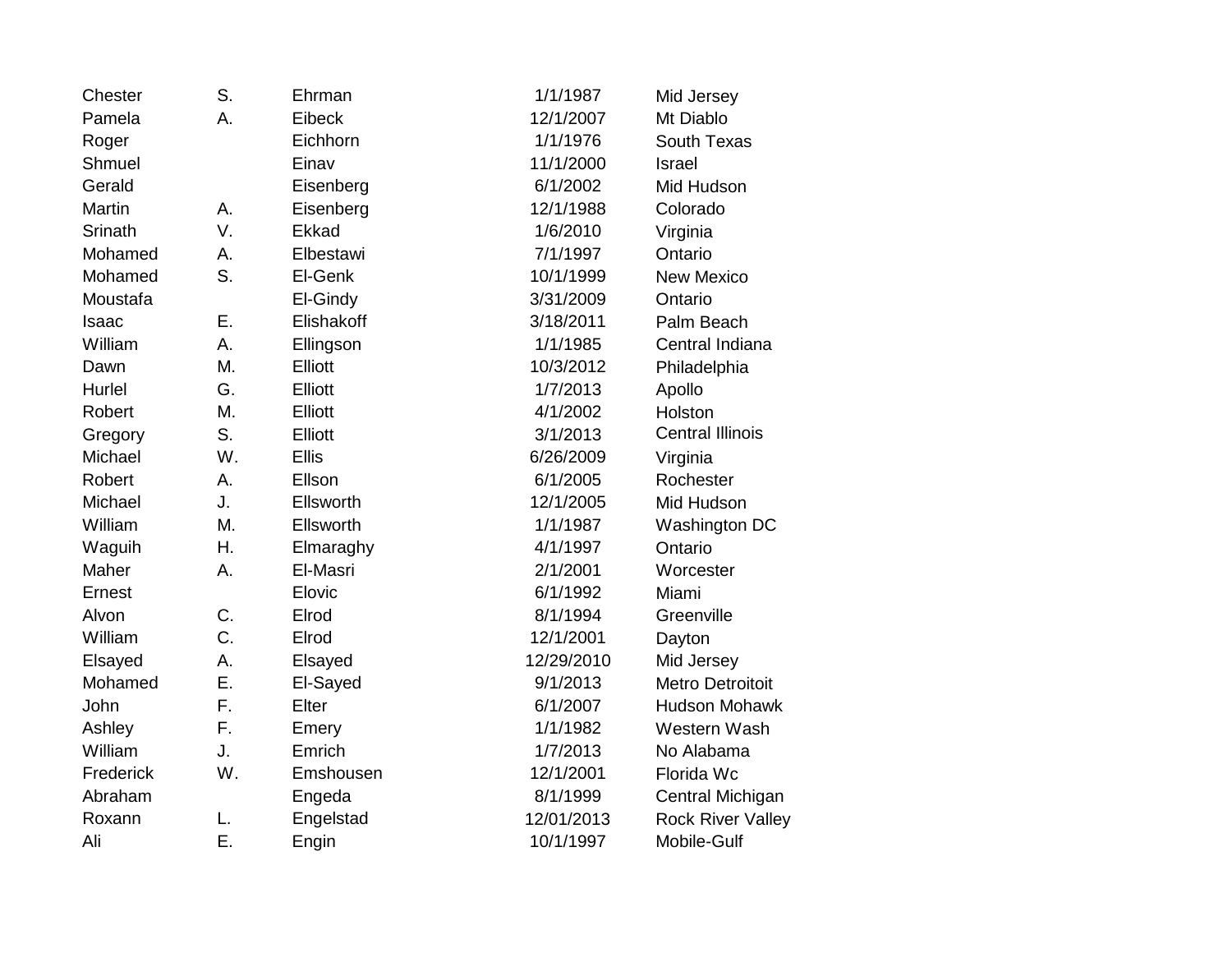| <b>Martin</b>  | R. | Engler        | 1/1/1986   | San Diego               |
|----------------|----|---------------|------------|-------------------------|
| Alan           | Η. | Epstein       | 5/1/2005   | <b>Boston</b>           |
| Jonathan       | S. | Epstein       | 12/1/2005  | <b>Washington DC</b>    |
| Bogdan         | I. | Epureanu      | 1/5/2012   | <b>Metro Detroit</b>    |
| Ali            |    | Erdemir       | 3/24/2010  | Fox Valley              |
| Abdulkadir     |    | Erden         | 1/6/2010   | Turkey                  |
| Arthur         | G. | Erdman        | 1/1/1985   | Minnesota               |
| Fazil          |    | Erdogan       | 1/1/1986   | Anthr-Lehigh            |
| David          |    | Erickson      | 9/1/2014   | Southern Tier           |
| Vernon         | L. | Eriksen       | 4/1/1997   | San Francisco           |
| Joseph         | J. | Ermenc        | 1/1/1982   | <b>Upper Valley</b>     |
| Atila          |    | <b>Ertas</b>  | 12/1/1995  | Panhandle PI            |
| R. Cengiz      |    | Ertekin       | 9/1/2002   | Hawaii                  |
| Ronald         | L. | Eshleman      | 1/1/1996   | Fox Valley              |
| Azim           |    | Eskandarian   | 06/01/2013 | Washington DC           |
| Asghar         |    | Esmaeeli      | 10/3/2011  | Paducah                 |
| Ebrahim        |    | Esmailzadeh   | 1/1/1996   | Ontario                 |
| Horacio        |    | Espinosa      | 1/1/2004   | Chicago                 |
| Jordi          |    | Estevadeordal | 3/18/2011  | <b>Hudson Mohawk</b>    |
| C. Ross        |    | <b>Ethier</b> | 6/1/2006   | Atlanta                 |
| Izhak          |    | Etsion        | 2/1/2000   | <b>Israel</b>           |
| Robert         | Η. | <b>Eustis</b> | 1/1/1984   | Santa Clara             |
| David          | Η. | Evans         | 6/1/2007   | Florida                 |
| Walter         | R. | Evans         | 11/1/1992  | <b>NW Houston</b>       |
| Cahit          | A. | Evrensel      | 3/24/2010  | Comstock                |
| <b>Bernard</b> |    | Eyden         | 11/1/1992  | <b>Boston</b>           |
| L. Ike         |    | Ezekoye       | 4/1/2001   | Pittsburgh              |
| Ofodike        | А. | Ezekoye       | 6/1/2006   | <b>Central Texas</b>    |
| Warren         | C. | Fackler       | 1/1/1984   | NE Iowa                 |
| Dani           |    | Fadda         | 3/18/2011  | <b>North Texas</b>      |
| Georges        | Μ. | Fadel         | 6/1/2006   | Greenville              |
| Amir           |    | Faghri        | 10/1/1996  | Hartford                |
| Mohammad       |    | Faghri        | 10/1/1994  | Providence              |
| Ahmad          |    | Fakheri       | 12/1/2007  | <b>Central Illinois</b> |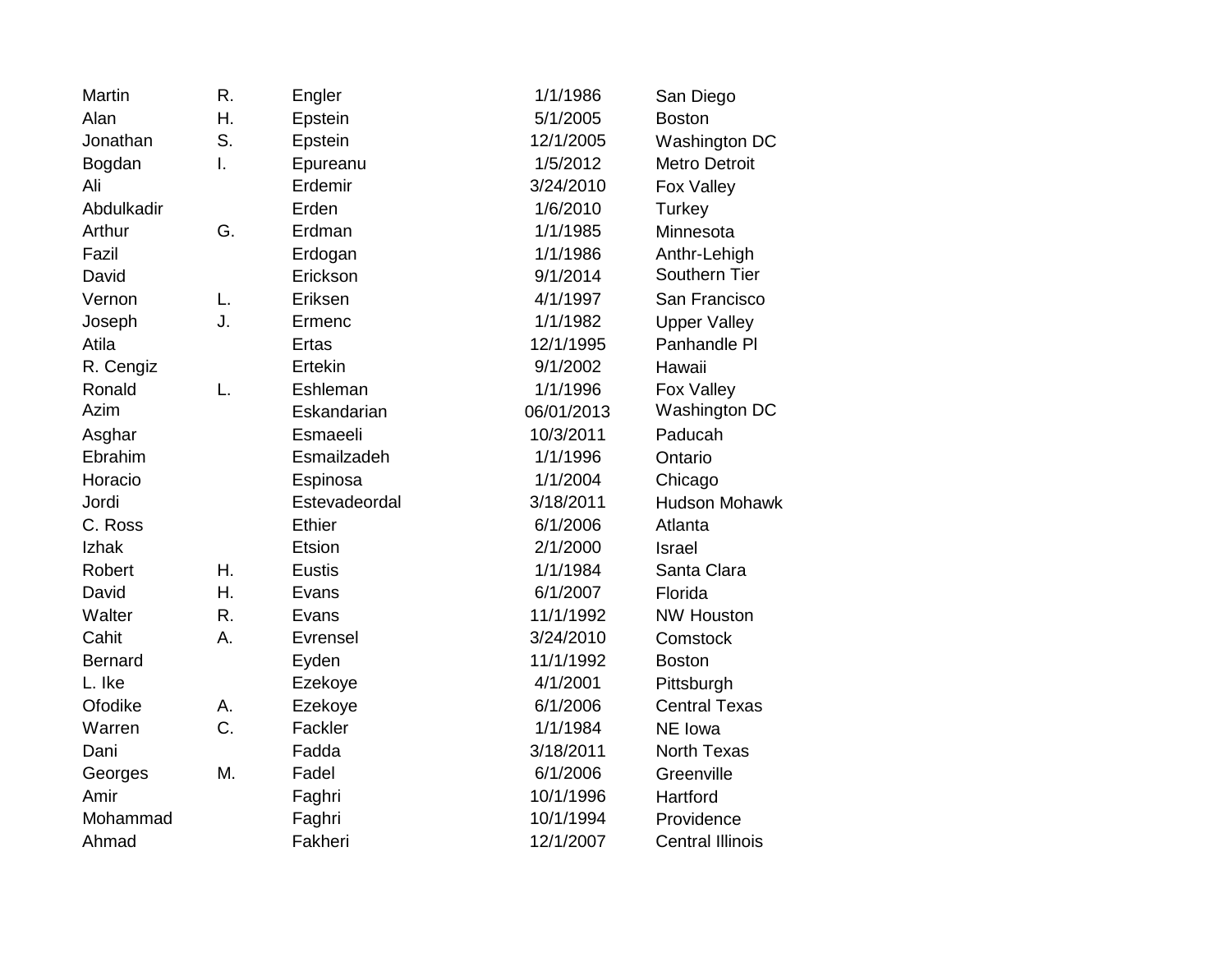| Joseph          | А. | Falcon          | 1/1/1976   | Los Angeles             |
|-----------------|----|-----------------|------------|-------------------------|
| Jeffrey         | M. | Falzarano       | 10/1/2005  | <b>Brazos Valley</b>    |
| Jinghong        |    | Fan             | 06/01/2013 | Olean                   |
| H. Eliot        |    | Fang            | 3/1/2004   | <b>New Mexico</b>       |
| Hunter          | А. | Fanney          | 1/1/1992   | <b>Baltimore</b>        |
| Theodore        | M. | Farabee         | 10/1/2003  | Washington DC           |
| Erich           | Α. | Farber          | 1/1/1985   | Gator                   |
| Charbel         |    | Farhat          | 2/1/2003   | Santa Clara             |
| Saeed           |    | Farokhi         | 2/1/1999   | Kansas City             |
| <b>Bakhtier</b> |    | Farouk          | 10/1/1996  | Philadelphia            |
| James           | R. | Farr            | 1/1/1980   | Akron                   |
| <b>Charles</b>  | R. | Farrar          | 12/1/2006  | No New Mexic            |
| Thomas          | N. | Farris          | 10/1/2001  | Mid Jersey              |
| Ali             |    | Fatemi          | 6/29/2010  | NW Ohio                 |
| Thomas          | А. | Fearnside       | 1/1/1958   | No New Eng              |
| <b>Brian</b>    | F. | Feeny           | 3/24/2010  | Central Michigan        |
| Gene            | Ε. | Feigel          | 10/1/1997  | Hartford                |
| David           |    | Feit            | 5/1/1994   | Washington DC           |
| David           | K. | Felbeck         | 1/1/1985   | <b>Metro Detroit</b>    |
| Matthew         |    | Feldman         | 3/1/2013   | <b>East Tennessee</b>   |
| <b>Matthew</b>  | R. | Feldman         | 3/1/2013   | East Tennessee          |
| Joel            |    | Feldstein       | 6/26/2009  |                         |
| Edmund          | C. | Feldy           | 11/1/1998  | Chicago                 |
| Ruqiang         |    | Feng            | 2/11/2009  | Nebraska                |
| Zaichun         |    | Feng            | 6/26/2009  | <b>Kansas City</b>      |
| Saul            | K. | Fenster         | 12/1/1988  | Jersey Shore            |
| John            | Η. | Fernandes       | 1/1/1972   | Providence              |
| А.              | C. | Fernandez-Pello | 12/1/1996  | Mt Diablo               |
| Harindra        | J. | Fernando        | 7/1/2002   | St Joseph VA            |
| Mauro           |    | Ferrari         | 7/14/2010  | South Texas             |
| Placid          |    | Ferreira        | 3/1/2013   | <b>Central Illinois</b> |
| Aldo            | А. | Ferri           | 12/1/2007  | Atlanta                 |
| Theodore        | S. | Fetter          | 7/1/2007   | Philadelphia            |
| Kenneth         |    | Fewel           | 11/1/2002  | Westpark                |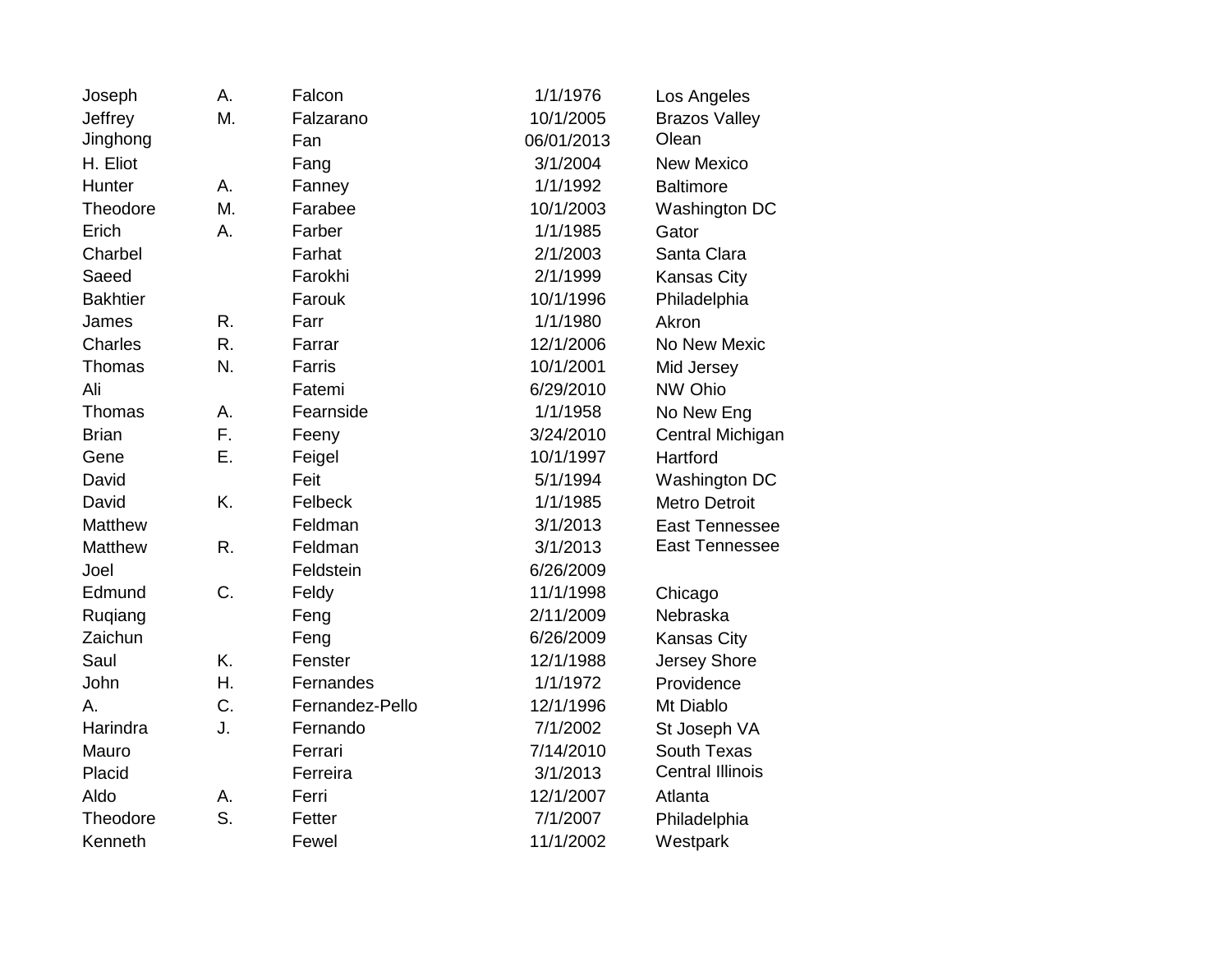| David     | <b>B.</b> | Field          | 8/1/1990   | Greenville           |
|-----------|-----------|----------------|------------|----------------------|
| Richard   | S.        | Figliola       | 6/1/2006   | Greenville           |
| Susan     |           | Finger         | 12/01/2013 | Pittsburgh           |
| F. Joseph |           | Fischer        | 1/1/1986   | South Texas          |
| Oscar     | J.        | Fisher         | 1/1/1984   | Akron                |
| Timothy   | S.        | Fisher         | 10/3/2011  | Central Indiana      |
| William   | V.        | Fitzgerald     | 3/24/2010  | Central Iowa         |
| Nancy     | D.        | Fitzroy        | 1/1/1987   | <b>Hudson Mohawk</b> |
| Woodrow   | А.        | Fiveland       | 1/1/1992   | Hartford             |
| Ronald    | D.        | Flack          | 8/1/1995   | Virginia             |
| Frank     | M.        | Flanigan       | 1/1/1986   | Gator                |
| Sanford   |           | Fleeter        | 6/1/1992   | Central Indiana      |
| Amy       | S.        | Fleischer      | 3/1/2013   | Philadelphia         |
| David     |           | Fleming        | 10/1/2005  | Cleveland            |
| Philip    |           | Flenner        | 12/1/2007  | Central Michigan     |
| Leroy     | S.        | Fletcher       | 1/1/1979   | Santa Clara          |
| Jerzy     | Μ.        | Floryan        | 3/1/2000   | Ontario              |
| George    | T.        | <b>Flowers</b> | 12/1/2007  | Chattahooche         |
| Woodie    | C.        | <b>Flowers</b> | 12/1/2005  | <b>Boston</b>        |
| Paul      | L.        | Flynn          | 1/7/2013   | Erie                 |
| Jeffrey   | Τ.        | Fong           | 1/1/1986   | <b>Baltimore</b>     |
| Michael   | J.        | Forrestal      | 1/1/1985   | <b>West Texas</b>    |
| Kevin     | J.        | Forsberg       | 1/1/1961   | Sacramento           |
| Nelson    | Η.        | Forster        | 11/3/2008  | Dayton               |
| John      | F.        | Foss           | 1/1/1970   | Central Michigan     |
| Arlo      | F.        | Fossum         | 4/1/1991   | South Texas          |
| Arthur    | R.        | Foster         | 8/1/1989   | <b>Boston</b>        |
| Michael   | Ε.        | Fourney        | 1/1/1987   | Los Angeles          |
| Donald    | W.        | Fowler         | 3/1/1992   | <b>Central Texas</b> |
| Joe       | R.        | Fowler         | 1/1/1983   | <b>NW Houston</b>    |
| John      | Η.        | Fowler         | 2/1/2000   | <b>NW Houston</b>    |
| Timothy   | J.        | Fowler         | 5/1/1994   | <b>Central Texas</b> |
| Robert    | W.        | Fox            | 6/1/1992   | Central Indiana      |
| Philip    | Η.        | Francis        | 1/1/1984   | <b>Central Texas</b> |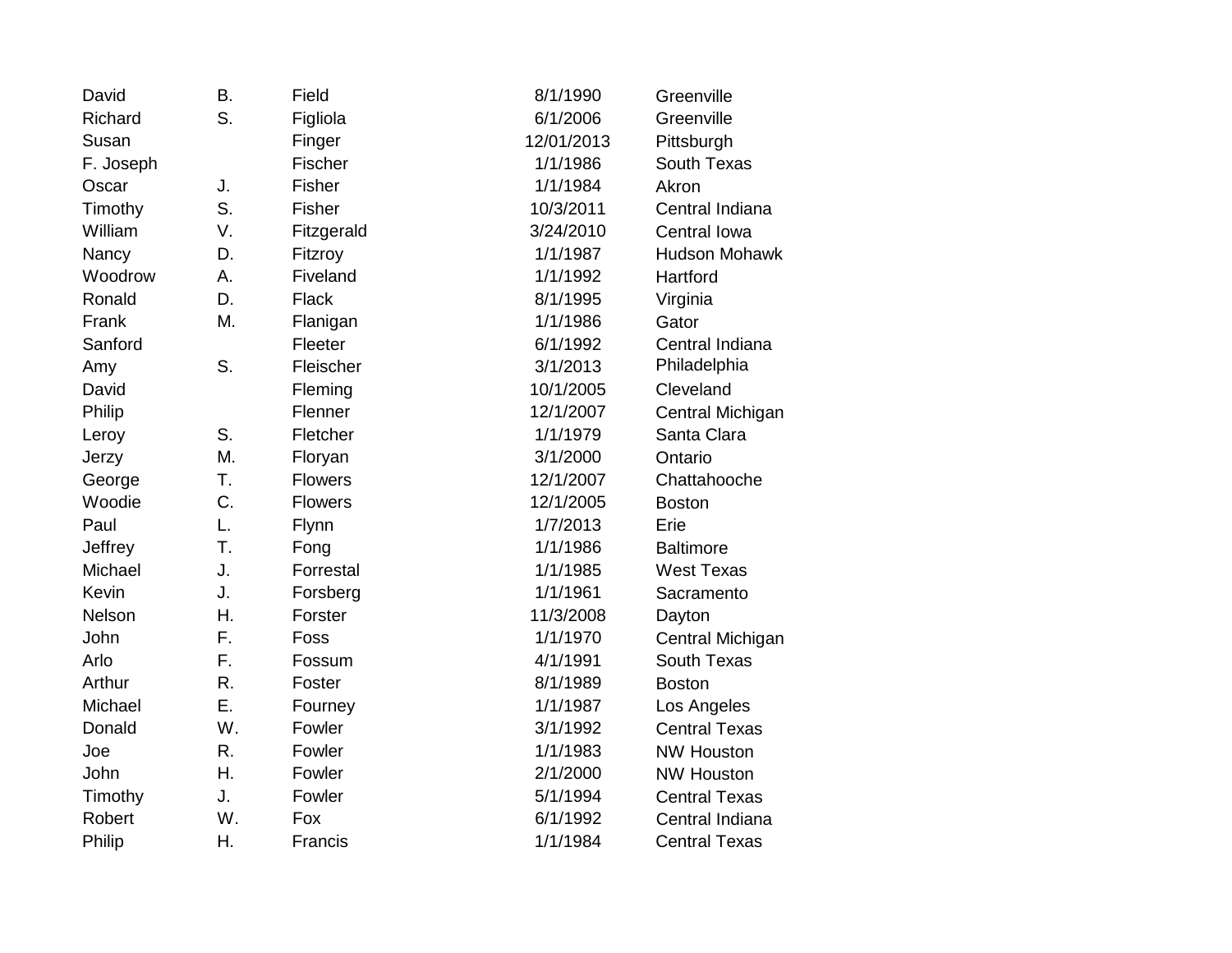| Flavio J. B.      | F. | Franco        | 7/8/2009   | United Kingdom        |
|-------------------|----|---------------|------------|-----------------------|
| <b>Christos</b>   | Α. | Frangopoulos  | 12/1/2006  | Greece                |
| Milton            | Ε. | Franke        | 11/1/1991  | Dayton                |
| Torsten           | Η. | Fransson      | 3/1/1999   | Sweden                |
| C. Roger          |    | Freberg       | 1/1/1970   | Los Angeles           |
| Mary              |    | Frecker       | 7/30/2009  | Central Pennsylvania  |
| Jacob             | Β. | Freed         | 1/1/1980   | Piedmont-Carolina     |
| Jerry             | M. | Freedman      | 10/1/1996  | <b>New Mexico</b>     |
| <b>Steven</b>     | I. | Freedman      | 1/1/1983   | Chicago               |
| Christopher       | J. | Freitas       | 9/1/1999   | San Antonio           |
| Ferdinand         |    | Freudenstein  | 1/1/1972   | Metropolitan          |
| Lambert           | Β. | Freund        | 1/1/1980   | Providence            |
| Daniel            | D. | Frey          | 06/01/2013 | <b>Boston</b>         |
| Ernest            | Ε. | <b>Fricks</b> | 6/1/1993   | Philadelphia          |
| Erwin             |    | Fried         | 1/1/1987   | Florida               |
| George            |    | Fried         | 3/1/1996   | <b>Broward Cnty</b>   |
| <b>Bernard</b>    |    | Friedland     | 1/1/1974   | <b>Essex Hudson</b>   |
| Morton            | Η. | Friedman      | 10/1/1994  | Washington DC         |
| Daniel            | G. | Friend        | 10/9/2009  | Colorado              |
| E. Nick           |    | Friesen       | 9/1/1996   | Los Angeles           |
| Donald            | R. | Frikken       | 5/1/1994   | <b>St Louis</b>       |
| Robert            | J. | Fritz         | 1/1/1979   | <b>Hudson Mohawk</b>  |
| <b>Steven</b>     | G. | Fritz         | 12/1/2006  | San Antonio           |
| Darrell           | Α. | Frohrib       | 10/1/1991  | Minnesota             |
| James             | D. | Froula        | 6/26/2009  | <b>East Tennessee</b> |
| Donald            | M. | Fryer         | 1/1/1986   | Erie                  |
| Jerry             | Υ. | Fuh           | 9/17/2008  | Singapore             |
| Allen             | Ε. | Fuhs          | 1/1/1980   | Santa Clara           |
| Shuichi           |    | Fukuda        | 2/12/2009  | Japan                 |
| <b>Yuan Cheng</b> | B. | Fung          | 1/1/1979   | San Diego             |
| Okitsugu          |    | Furuya        | 6/1/1996   | Los Angeles           |
| Gary              | А. | Gabriele      | 12/1/2005  | Philadelphia          |
| Mohamed           |    | Gad-El-hak    | 10/1/1995  | Cen Virginia          |
| Rajit             |    | Gadh          | 10/3/2011  | Los Angeles           |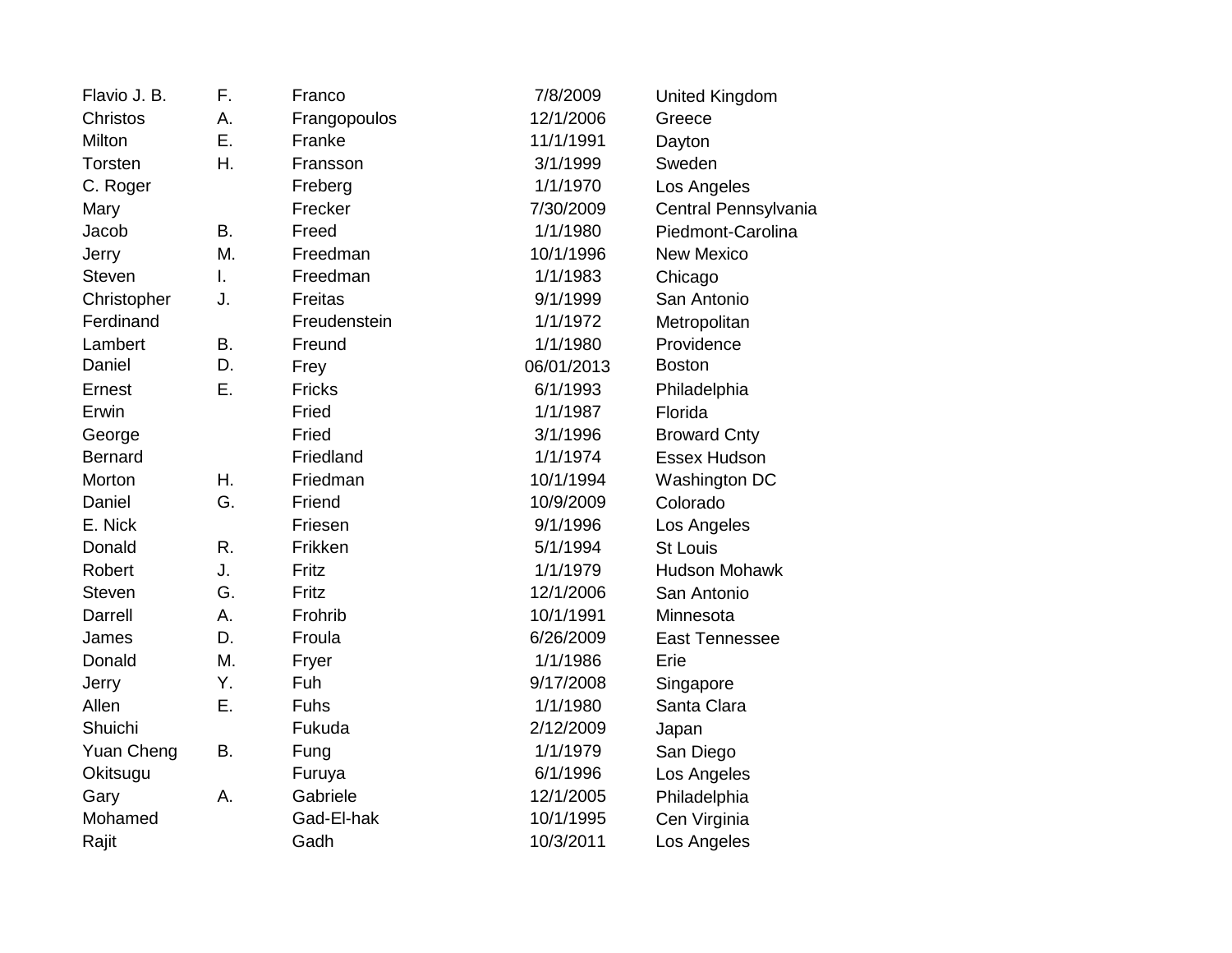| Howard    |           | Gage      | 12/1/1988  | Long Island            |
|-----------|-----------|-----------|------------|------------------------|
| Richard   | А.        | Gaggioli  | 1/1/1986   | Milwaukee              |
| Datta     | V.        | Gaitonde  | 12/01/2013 | Dayton                 |
| William   | R.        | Gall      | 1/1/1966   | Atlanta                |
| Joseph    | P.        | Gallagher | 6/13/2011  | Dayton                 |
| Ranjan    |           | Ganguli   | 12/29/2010 | India                  |
| Huajian   |           | Gao       | 10/1/2003  | Providence             |
| Robert    |           | Gao       | 6/1/2006   | Hartford               |
| Xin-lin   |           | Gao       | 12/29/2010 | <b>North Texas</b>     |
| Xiaosheng |           | Gao       | 06/01/2013 | <b>Akron Section</b>   |
| Ephrahim  |           | Garcia    | 6/13/2011  | Southern Tier          |
| James     | D.        | Gardner   | 7/1/1998   | Akron                  |
| Willis    | W.        | Gardner   | 11/1/1998  | Milwaukee              |
| John      |           | Gardner   | 12/01/2013 | <b>Treasure Valley</b> |
| Ernest    | <b>B.</b> | Gardow    | 1/1/1987   | Hartford               |
| Devendra  | Ρ.        | Garg      | 1/1/1989   | East No. Carolina      |
| Srinivas  |           | Garimella | 8/1/2005   | Atlanta                |
| Suresh    | V.        | Garimella | 12/1/2002  | Central Indiana        |
| Carlos    | R.        | Garrett   | 6/1/1998   | <b>Puerto Rico</b>     |
| James     | Η.        | Garrett   | 1/1/1984   | San Antonio            |
| Charles   | A.        | Garris    | 5/1/1999   | Washington DC          |
| David     | K.        | Gartling  | 12/1/2005  | <b>North Texas</b>     |
| Thomas    | <b>B.</b> | Gatski    | 2/1/2005   | Eastern VA             |
| Hans      | Η.        | Gatzen    | 12/1/2005  | Germany                |
| Raymond   | Ε.        | Gaugler   | 8/1/1993   | Cleveland              |
| Guillermo | C.        | Gaunaurd  | 12/1/1996  | Washington DC          |
| Jeffrey   |           | Ge        | 6/29/2010  | Long Island            |
| Benjamin  |           | Gebhart   | 1/1/1977   | Philadelphia           |
| Julia     | А.        | Gee       | 8/1/1998   | San Francisco          |
| Thomas    | L.        | Geers     | 1/1/1983   | Colorado               |
| John      | F.        | Gehbauer  | 2/1/2001   | <b>Morris Sussx</b>    |
| Joseph    |           | Genin     | 8/1/1990   | Rio Grande             |
| William   | K.        | George    | 10/1/2005  | Sweden                 |
| Luc       | Η.        | Geraets   | 9/1/1996   | Belgium                |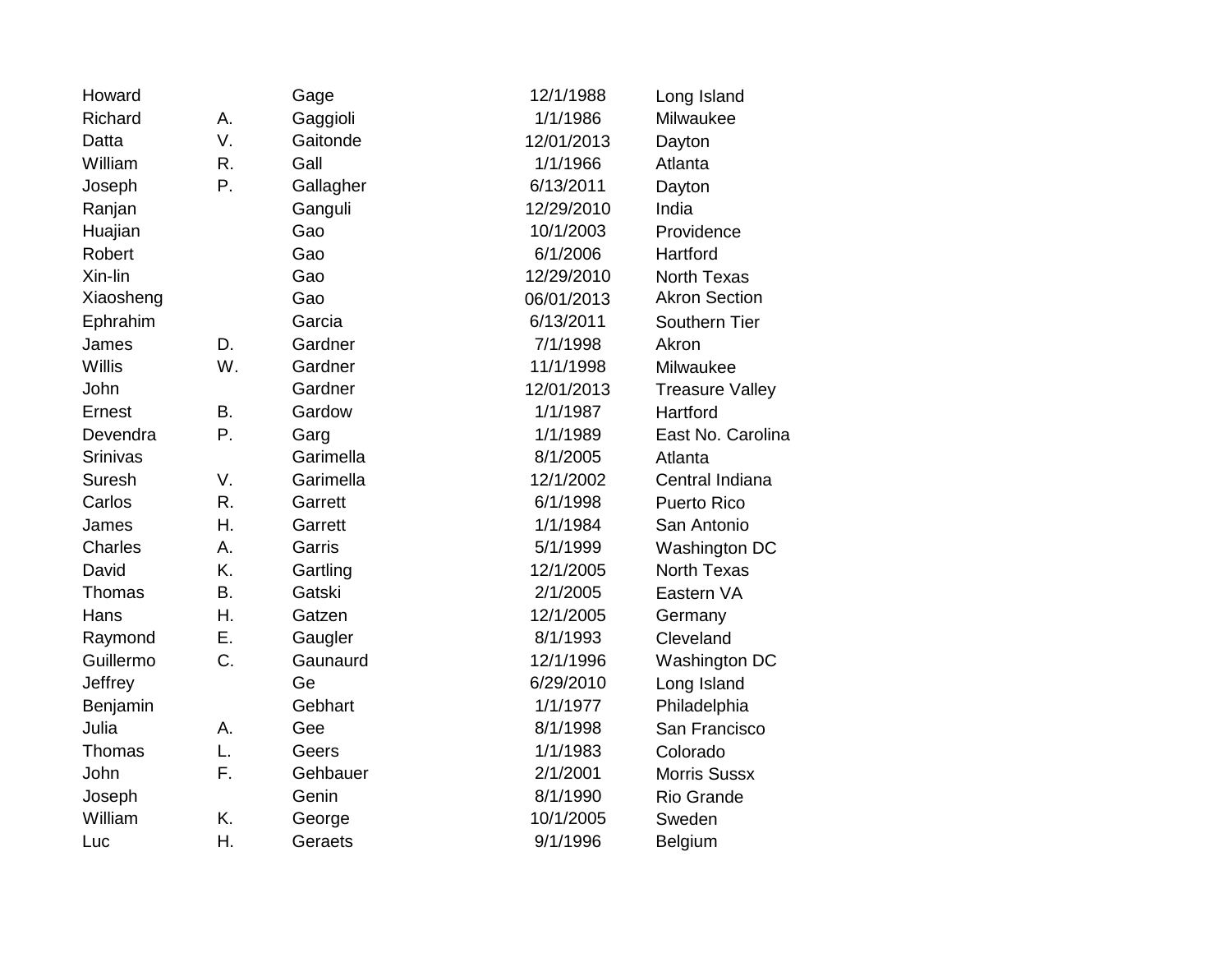| Gordon        | J.        | Gerber         | 4/1/2001   | <b>Buffalo</b>           |
|---------------|-----------|----------------|------------|--------------------------|
| Terry         | D.        | Gerhardt       | 12/1/2007  | Pee Dee                  |
| Philip        | Μ.        | Gerhart        | 3/1/1995   | Evansville               |
| John          | G.        | German         | 1/1/1986   | Kansas City              |
| Frank         | M.        | Gerner         | 12/29/2010 | Cincinnati               |
| Edward        | F.        | Gerwin         | 7/1/1989   | <b>Baltimore</b>         |
| Philippe      | Η.        | Geubelle       | 6/26/2009  | <b>Central Illinois</b>  |
| Nesreen       | K.        | Ghaddar        | 3/1/2001   | Metropolitan             |
| Afshin        | J.        | Ghajar         | 7/1/1996   | Central Oklahoma         |
| Jaal          | <b>B.</b> | Ghandhi        | 06/01/2013 | <b>Rock River Valley</b> |
| Morteza       |           | Gharib         | 5/1/1996   | Los Angeles              |
| Mehrdad       | N.        | Ghasemi Nejhad | 6/1/2007   | Hawaii                   |
| Kirti         | N.        | Ghia           | 6/1/1988   | Cincinnati               |
| Urmila        |           | Ghia           | 06/01/2013 | Cincinnati               |
| Mostafa       | Μ.        | Ghiaasiaan     | 1/1/2004   | Atlanta                  |
| Ahmed         | F.        | Ghoniem        | 9/1/1999   | <b>Boston</b>            |
| <b>Nasr</b>   | Μ.        | Ghoniem        | 6/1/2006   | San Fernando             |
| Somnath       |           | Ghosh          | 4/1/2000   | <b>Central Ohio</b>      |
| George        | W.        | Gibson         | 12/1/2006  | Arizona                  |
| Lorna         | J.        | Gibson         | 3/1/2001   | <b>Boston</b>            |
| Ronald        |           | Gibson         | 3/1/1994   | Comstock                 |
| Don           | Ρ.        | Giddens        | 1/7/2009   | Atlanta                  |
| Thomas        | P.        | Gielda         | 2/1/2005   | St Joseph VA             |
| Amos          |           | Gilat          | 06/01/2013 | <b>Central Ohio</b>      |
| Frank         | C.        | Gillette       | 10/1/2003  | Palm Beach               |
| Peter         | Η.        | Gilson         | 2/1/1995   | <b>West Texas</b>        |
| Jerry         | Η.        | Ginsberg       | 8/1/1989   | Atlanta                  |
| <b>Steven</b> | Ρ.        | <b>Girrens</b> | 12/1/14    | Northern NM              |
| Victor        |           | Giurgiutiu     | 6/1/2006   | Midlands                 |
| Peyman        |           | Givi           | 6/1/2006   | Pittsburgh               |
| Axel          | J.        | Glahn          | 10/1/2012  | Hartford                 |
| Paul          | J.        | Glasgow        | 10/1/1987  | Long Island              |
| <b>Mark</b>   | N.        | Glauser        | 7/1/2002   | Syracuse                 |
| Ari           |           | Glezer         | 6/1/2007   | Atlanta                  |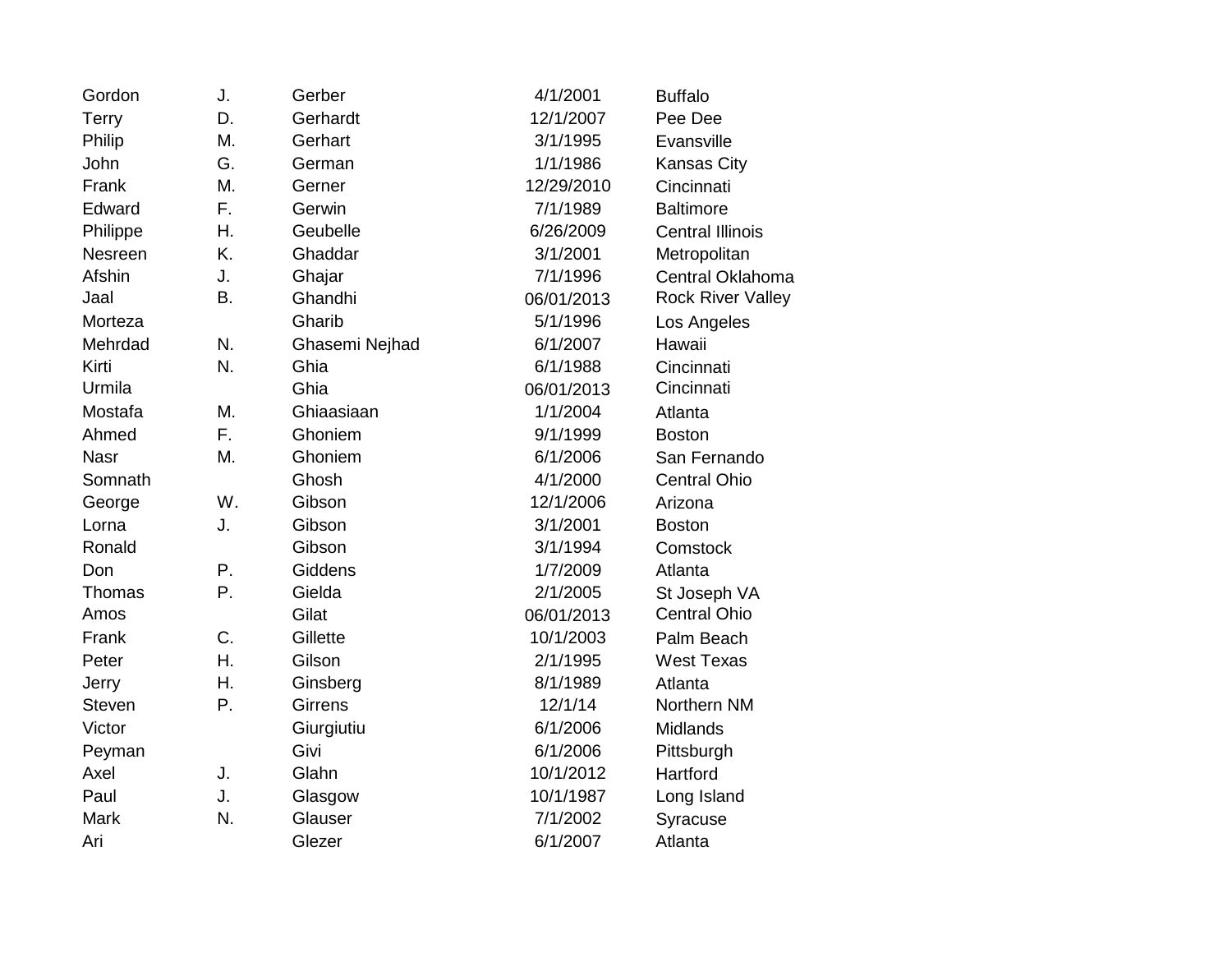| <b>Boris</b>     |        | Glezer       | 6/1/1999  | San Diego            |
|------------------|--------|--------------|-----------|----------------------|
| Leon             | R.     | Glicksman    | 6/1/2004  | <b>Boston</b>        |
| Donald           |        | Glower       | 7/1/2007  | <b>NW Florida</b>    |
| Vijay            | K.     | Goel         | 8/1/1994  | NW Ohio              |
| Sivaram          | Ρ.     | Gogineni     | 10/1/2004 | Dayton               |
| Michael          |        | Gold         | 2/1/1992  | Youngstown           |
| Andrew           | А.     | Goldenberg   | 10/1/2003 | Ontario              |
| Michael          |        | Goldfarb     | 9/1/2013  | Nashville            |
| Marc             | W.     | Goldsmith    | 7/1/2003  | Palm Beach           |
| Richard          |        | Goldstein    | 1/1/1979  | Minnesota            |
| Seth             | R.     | Goldstein    | 1/1/1985  | Washington DC        |
| <b>Steven</b>    | А.     | Goldstein    | 2/1/2001  | <b>Metro Detroit</b> |
| Subramanya       | R.     | Gollahalli   | 6/1/1991  | Central Oklahoma     |
| Marcelino        | Guedes | Gomes        | 10/1/2012 | <b>Brazil</b>        |
| Jorge            | Ε.     | Gonzalez     | 6/13/2011 | Metropolitan         |
| James            | K.     | Good         | 9/1/2001  | Central Oklahoma     |
| Charles          | Η.     | Goodman      | 12/1/1988 | Birmingham           |
| Kenneth          | Ε.     | Goodson      | 6/13/2011 | Santa Clara          |
| Raymond          | Ε.     | Goodson      | 3/1/1992  | <b>Metro Detroit</b> |
| Faramarz         |        | Gordaninejad | 11/1/1998 | Comstock             |
| Raymond          |        | Gordnier     | 9/1/2014  | Dayton               |
| Jerry            | L.     | Gordon       | 6/1/2007  | Colorado             |
| Jay              | Ρ.     | Gore         | 12/1/2006 | Central Indiana      |
| Rama S           | R.     | Gorla        | 7/2/2012  | Cleveland            |
| Robert           |        | Gorton       | 1/1/1981  | <b>Kansas City</b>   |
| Walter           | Ρ.     | Gorzegno     | 8/1/1994  | <b>Morris Sussx</b>  |
| Clement          |        | Gosselin     | 12/1/2006 | Quebec               |
| Stephen          |        | Gosselin     | 11/4/2008 | Columbia Basinin     |
| J. Paul          |        | Gostelow     | 6/1/2006  | United Kingdom       |
| Ambarish         |        | Goswami      | 10/1/2012 | Santa Clara          |
| <b>Bhuvenesh</b> | C.     | Goswami      | 11/1/1992 | Greenville           |
| D. Yogi          |        | Goswami      | 10/1/1990 | Florida Wc           |
| Caecilia         | М.     | Gotama       | 7/1/2001  | Los Angeles          |
| Robert           | K.     | Gottfredson  | 8/1/1991  | San Diego            |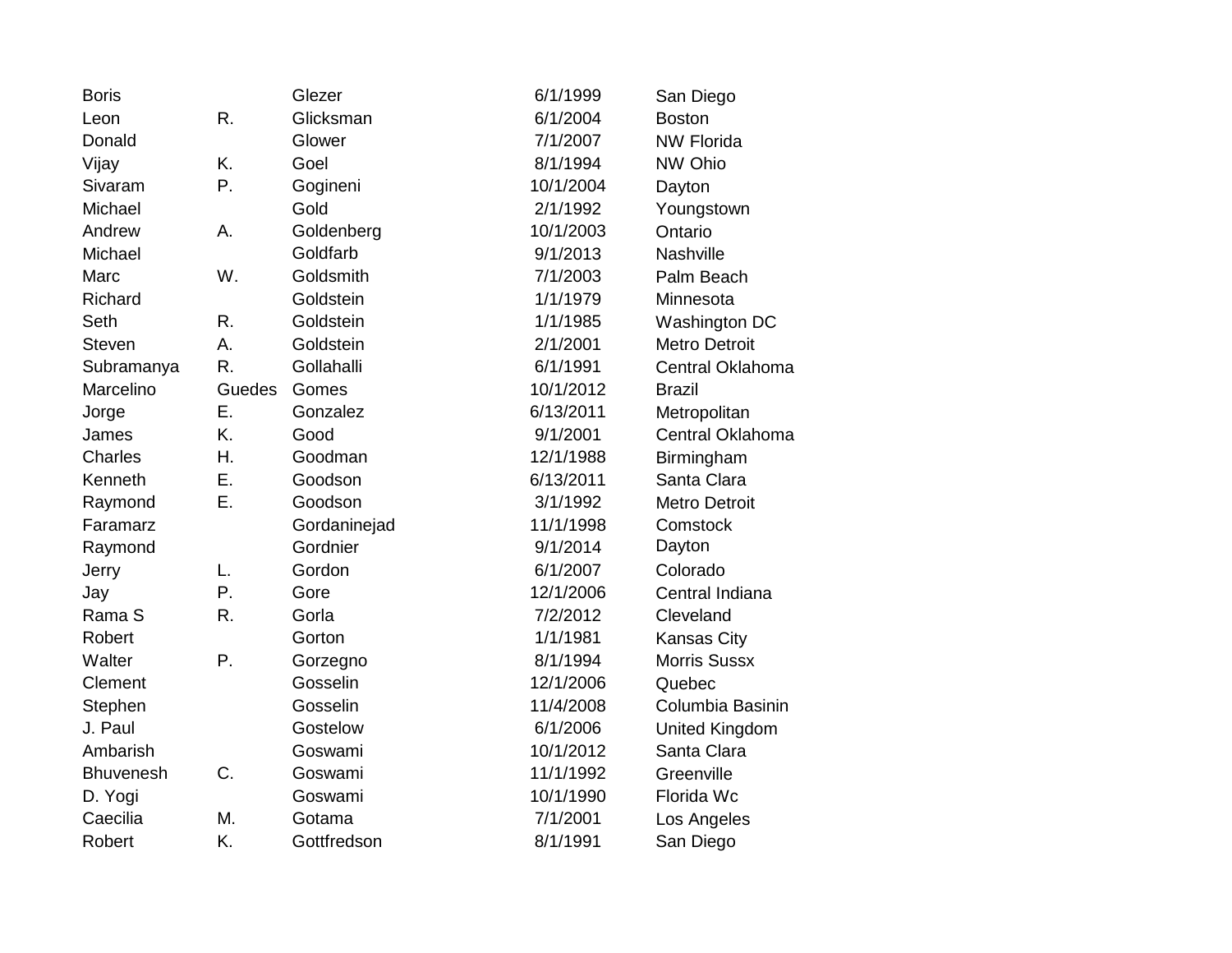| Christian     | F.           | Gottzmann | 6/1/1992   | <b>Buffalo</b>          |
|---------------|--------------|-----------|------------|-------------------------|
| S.            | W.           | Gouse     | 1/1/1981   | Northern VA             |
| Saneshan      | S.           | Govender  | 3/1/2014   | South Africa            |
| Suresh        |              | Goyal     | 2/1/2003   | <b>Morris Sussx</b>     |
| William       | P.           | Graebel   | 10/1/2003  |                         |
| Robert        | W.           | Graham    | 1/1/1979   | Cleveland               |
| Samuel        |              | Graham    | 9/1/2013   | Atlanta                 |
| Ramana        | V.           | Grandhi   | 8/1/1998   | Dayton                  |
| Allen         | T.           | Green     | 6/1/2002   | Sacramento              |
| Anthony       |              | Green     | 6/26/2009  | Ontario                 |
| <b>Bobby</b>  | L.           | Green     | 1/1/1982   | Atlanta                 |
| <b>Itzhak</b> |              | Green     | 10/1/2000  | Atlanta                 |
| Sheldon       | $\mathsf{L}$ | Green     | 11/3/2008  | <b>British Colu</b>     |
| G. Alanson    |              | Greene    | 10/1/2000  | Long Island             |
| C Dale        |              | Greffe    | 1/1/1972   | <b>Central Illinois</b> |
| Ralph         |              | Greif     | 1/1/1987   | San Francisco           |
| Robert        |              | Greif     | 12/1/1996  | <b>Boston</b>           |
| <b>Miles</b>  |              | Greiner   | 12/1/2006  | Comstock                |
| Donald        | S.           | Griffin   | 1/1/1980   | Pittsburgh              |
| Jerry         | Η.           | Griffin   | 10/1/1995  | Pittsburgh              |
| Robert        | C.           | Griffin   | 1/1/1986   | Philadelphia            |
| Peter         |              | Griffith  | 1/1/1981   | <b>Boston</b>           |
| Robert        | Ε.           | Grimes    | 6/1/2014   | South Texas             |
| Michele       | J.           | Grimm     | 12/29/2010 | <b>Metro Detroit</b>    |
| Mindy         |              | Grinnan   | 2/12/2009  | <b>NE Florida</b>       |
| Richard       | G.           | Griskey   | 10/1/1990  | Mid Jersey              |
| Edward        |              | Grist     | 1/1/1987   | United Kingdom          |
| Edward        | S.           | Grood     | 1/1/1984   | Florida Wc              |
| Karl          |              | Grosh     | 11/4/2008  | <b>Metro Detroit</b>    |
| Richard       | J.           | Grosh     | 1/1/1974   | No New England          |
| lan           | R.           | Grosse    | 1/7/2013   | <b>Western Mass</b>     |
| Morton        |              | Grosser   | 5/1/1995   | Santa Clara             |
| Gershon       |              | Grossman  | 1/1/1989   | Israel                  |
| James         | B.           | Grotberg  | 9/23/2010  | <b>Metro Detroit</b>    |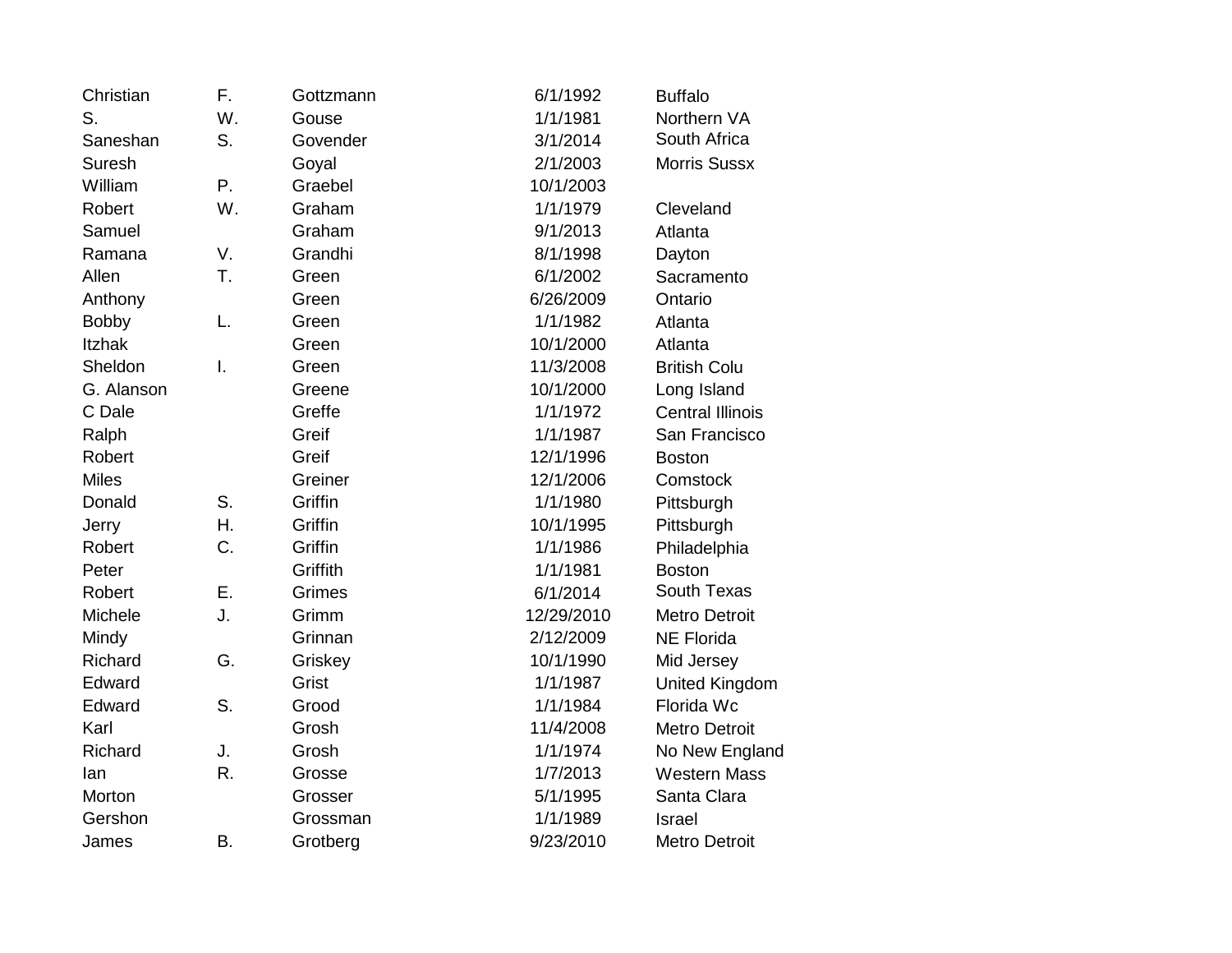| Karl              | G.   | Grothues          | 1/1/1977   | <b>Orange County</b> |
|-------------------|------|-------------------|------------|----------------------|
| Jerome            | М.   | Gruber            | 1/1/1984   | <b>Brgn Passaic</b>  |
| Wei Yong          |      | Gu                | 6/13/2011  | Miami                |
| <b>S</b> Frederic |      | Guggenheim        | 12/1/1987  | <b>Brgn Passaic</b>  |
| Farshid           |      | Guilak            | 12/1/2007  | East No. Carolina    |
| Adiel             |      | Guinzburg         | 10/3/2011  | Western Wash         |
| Ronald            | C.   | Gularte           | 11/1/1994  | <b>Baltimore</b>     |
| <b>Suresh</b>     | T.   | Gulati            | 4/1/1997   | Southern Tier        |
| Maurice           | E.P. | Gunderson         | 3/1/2014   | San Franciscoo       |
| Edgar             | J.   | Gunter            | 2/1/1996   | Cen Virginia         |
| Yuebin            |      | Guo               | 12/29/2010 | Birmingham           |
| Zhixiong          |      | Guo               | 1/5/2012   | Mid Jersey           |
| Alankar           |      | Gupta             | 10/1/1991  | Western Wash         |
| Ashwani           | K.   | Gupta             | 8/1/2000   | Washington DC        |
| Gopal             | D.   | Gupta             | 1/1/1985   | <b>Morris Sussx</b>  |
| Krishna           | C.   | Gupta             | 2/1/1993   | Chicago              |
| Narendra          | K.   | Gupta             | 4/2/2012   | Cent Sav Riv         |
| Pradeep           | K.   | Gupta             | 7/1/2003   | Hudson Mohawk        |
| Satyandra         | K.   | Gupta             | 6/1/2007   | Washington DC        |
| Rahul             |      | Gupta             | 6/1/2014   | <b>Delaware</b>      |
| Levent            |      | Guvenc            | 6/1/2014   | Turkey               |
| Richard           | C.   | Gwaltney          | 3/1/1991   | Oak Ridge            |
| Elias             | Ρ.   | Gyftopoulos       | 1/1/1987   | <b>Boston</b>        |
| Man               | Y.   | Ha                | 1/5/2012   | South Korea          |
| Wagdi             | G.   | Habashi           | 12/1/1995  | Quebec               |
| Alfred            | L.   | Haboush           | 1/1/1981   | San Diego            |
| <b>Nicolas</b>    | G.   | Hadjiconstantinou | 10/3/2011  | <b>Boston</b>        |
| A                 | Α.   | Hafer             | 1/1/1986   | Greenville           |
| A. Henry          | J.   | Hagedoorn         | 1/1/1989   | Florida              |
| Peter             |      | Hagedorn          | 12/1/2005  | Germany              |
| Ichiro            |      | Hagiwara          | 9/1/2003   | Japan                |
| Jon               |      | Hagstrom          | 1/1/1985   | Fox Valley           |
| Chunill           |      | Hah               | 4/1/2000   | Cleveland            |
| Η.                | T.   | Hahn              | 8/1/1993   | Los Angeles          |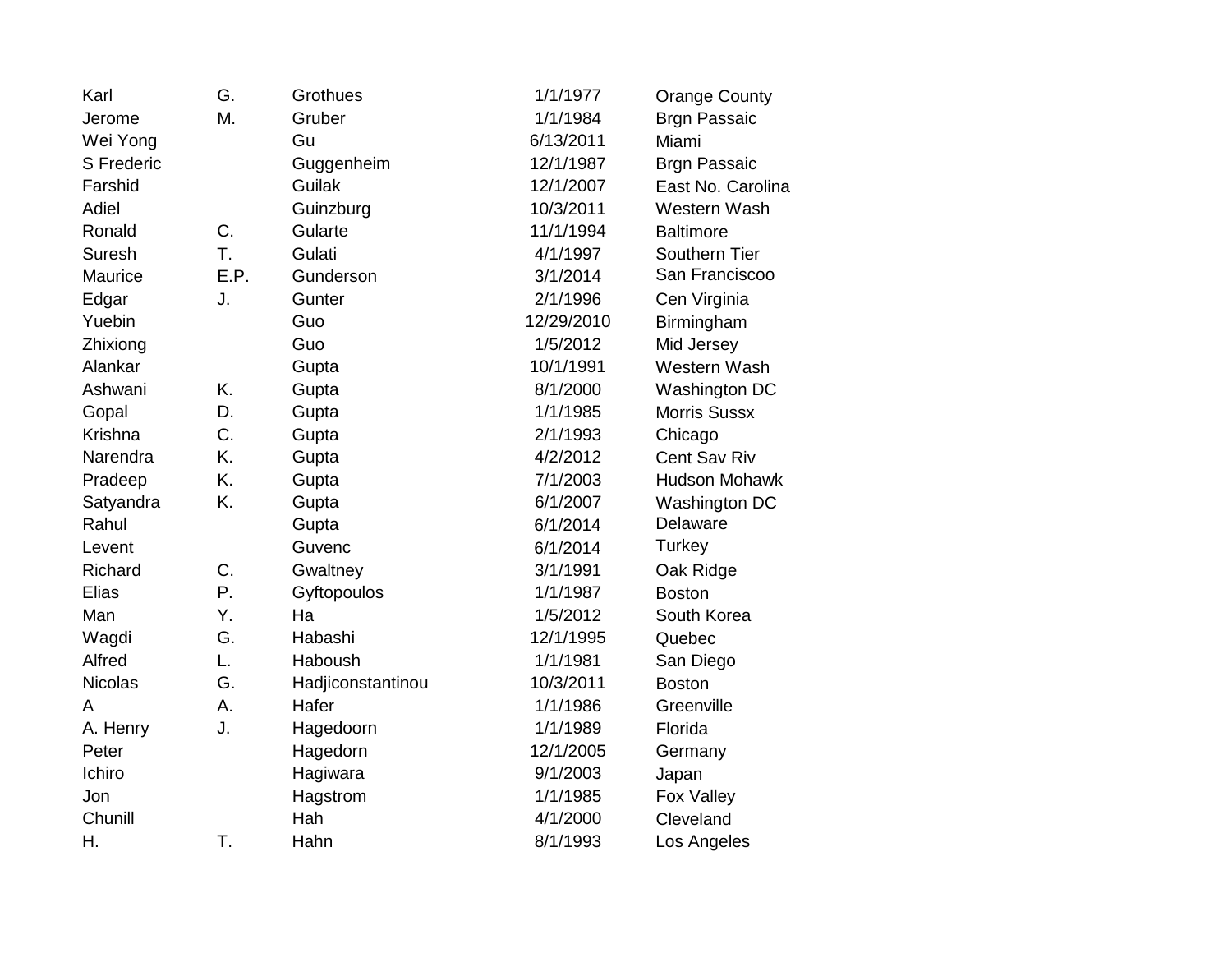| Robert         | S. | Hahn           | 1/1/1967   | Worcester             |
|----------------|----|----------------|------------|-----------------------|
| David          | W. | Hahn           | 9/1/2013   | Gator                 |
| Yousef         |    | Haik           | 12/22/2009 | <b>UAE</b>            |
| John           |    | Hainsworth     | 12/01/2013 | Canton-All-Mass       |
| Prabhat        |    | Hajela         | 7/1/2002   | <b>Hudson Mohawk</b>  |
| Abdolhoss      |    | Haji-Sheikh    | 1/1/1992   | <b>West Texas</b>     |
| Charles        |    | Haldeman       | 4/2/2012   | Hartford              |
| Crispin        |    | Hales          | 7/1/2002   | Chicago               |
| Yoram          |    | Halevi         | 1/5/2012   | <b>Israel</b>         |
| John           | Ε. | Halkyard       | 6/1/2007   | South Texas           |
| Carl           | W. | Hall           | 3/1/1988   | Washington DC         |
| Kenneth        | C. | Hall           | 2/1/2000   | East No. Carolina     |
| Richard        | Β. | Hall           | 6/1/2006   | Dayton                |
| Robert         |    | Hall           | 5/1/2003   | East No. Carolina     |
| <b>Stanley</b> | Μ. | Halperson      | 5/1/1999   |                       |
| Stephen        | А. | Hambric        | 10/1/2012  | Charleston            |
| Awatef         | A. | Hamed          | 1/1/1987   | Cincinnati            |
| William        | R. | Hamel          | 1/7/2013   | <b>East Tennessee</b> |
| <b>Bongtae</b> |    | Han            | 6/1/2007   | Washington DC         |
| Je-Chin        |    | Han            | 6/1/1991   |                       |
| Hai-Chao       |    | Han            | 6/1/2014   | San Antonio           |
| David          | K. | Han            | 9/1/2014   | <b>Baltimore</b>      |
| Robert         | D. | Hancock        | 6/13/2011  | Dayton                |
| Robert         | F. | Handschuh      | 3/1/2004   | Cleveland             |
| Kemo           |    | Hanjalic       | 12/1/2005  | <b>Netherlands</b>    |
| Robert         | J. | Hannemann      | 1/6/2010   | <b>Boston</b>         |
| Robert         | J. | Hansen         | 2/1/2000   | Greenville            |
| Ronald         | K. | Hanson         | 3/1/2004   | Santa Clara           |
| Imtiaz-ul-     |    | Haque          | 12/1/2007  | Greenville            |
| Md             | Α. | Haque          | 12/1/14    | Central Pennsylvania  |
| Fumio          |    | Hara           | 6/1/1999   | Japan                 |
| David          | Ε. | Hardt          | 1/7/2013   | <b>Boston</b>         |
| George         | K. | <b>Haritos</b> | 4/1/2002   | Akron                 |
| Ralph          | J. | Harker         | 1/1/1984   | <b>Rock River</b>     |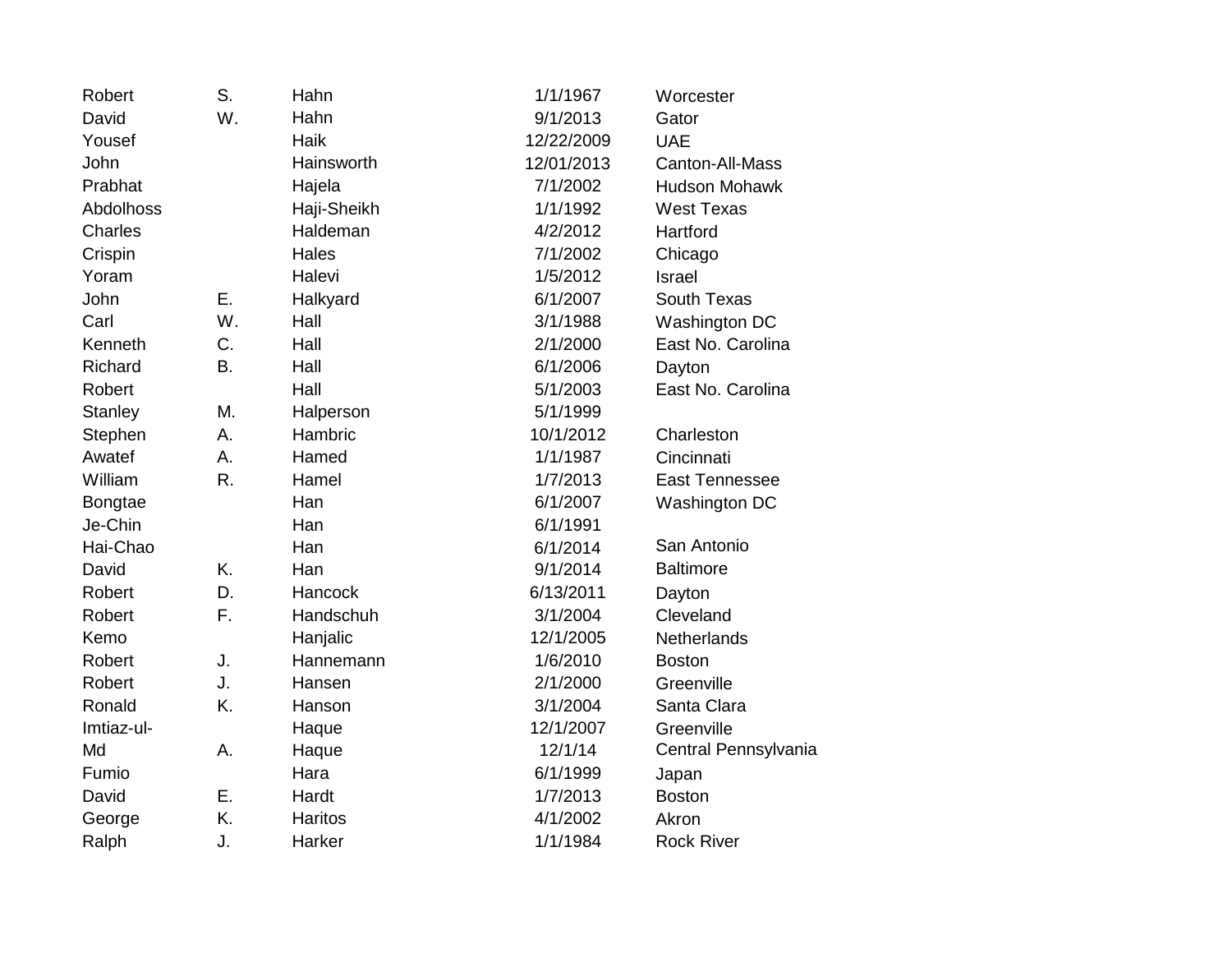| Edward         | Τ.        | Harley        | 1/1/1986   | Philadelphia         |
|----------------|-----------|---------------|------------|----------------------|
| David          | L.        | Harrington    | 1/1/1990   | <b>Metro Detroit</b> |
| <b>Stanley</b> | C.        | <b>Harris</b> | 3/1/1995   | Cen Virginia         |
| William        | G.        | <b>Harris</b> | 1/1/1975   | Canaveral            |
| Lee            |           | Harrisberger  | 1/1/1985   | Florida Wc           |
| Robert         | C.        | Hart          | 1/1/1979   | Holston              |
| Craig          | S.        | Hartley       | 6/1/2006   | Arizona              |
| James          | Ρ.        | Hartnett      | 1/1/1973   | Chicago              |
| William        | O.        | Hartsaw       | 12/1/2000  | Evansville           |
| Edwin          |           | Harvego       | 10/1/1990  | Idaho                |
| George         | R.        | Harvey        | 7/1/2007   | United Kingdom       |
| John           | F.        | Harvey        | 1/1/1973   | San Francisco        |
| Allan          | Η.        | Harvey        | 3/1/2013   | Colorado             |
| Lawrence       | R.        | Harvill       | 1/1/1980   | Calif Inland         |
| Kunio          |           | Hasegawa      | 3/1/2013   | Japan                |
| Hiroyuki       |           | Hashimoto     | 5/1/1996   | Japan                |
| George         | N.        | Hatsopoulos   | 1/1/1980   | <b>Boston</b>        |
| Robert         | S.        | Hattersley    | 1/1/1985   | Savannah             |
| Kenneth        | Ε.        | Haughton      | 1/1/1979   | Santa Clara          |
| Juergen        |           | Haukohl       | 12/29/2010 | No Alabama           |
| Ronald         | W.        | Haupt         | 8/26/2008  | Santa Clara          |
| Alfred         | Η.        | Hausrath      | 3/1/1988   | Los Angeles          |
| Roger          | C.        | Haut          | 7/1/2001   | Central Michigan     |
| John           | F.        | Hawkins       | 12/01/2013 | East Texas Sub-      |
| Daniel         |           | Haworth       | 2/12/2009  | Central Pennsylvania |
| Donald         | R.        | Haworth       | 1/1/1980   | East No. Carolina    |
| Keith          | L.        | Hawthorne     | 12/1/1988  | <b>Pikes Peak</b>    |
| Louis          |           | Hayden        | 6/1/2007   | Anthr-Lehigh         |
| Sabih          | I.        | Hayek         | 4/1/1989   | Central Pennsylvania |
| Caroline       | C.        | Hayes         | 1/7/2013   | Central Iowa         |
| Thomas         | <b>B.</b> | Hayes         | 1/1/1983   | Williamette          |
| Donald         | F.        | Hays          | 1/1/1972   | <b>Metro Detroit</b> |
| Herbert        | R.        | Hazard        | 1/1/1966   | <b>Central Ohio</b>  |
| George         | Α.        | Hazelrigg     | 10/1/2005  | Washington DC        |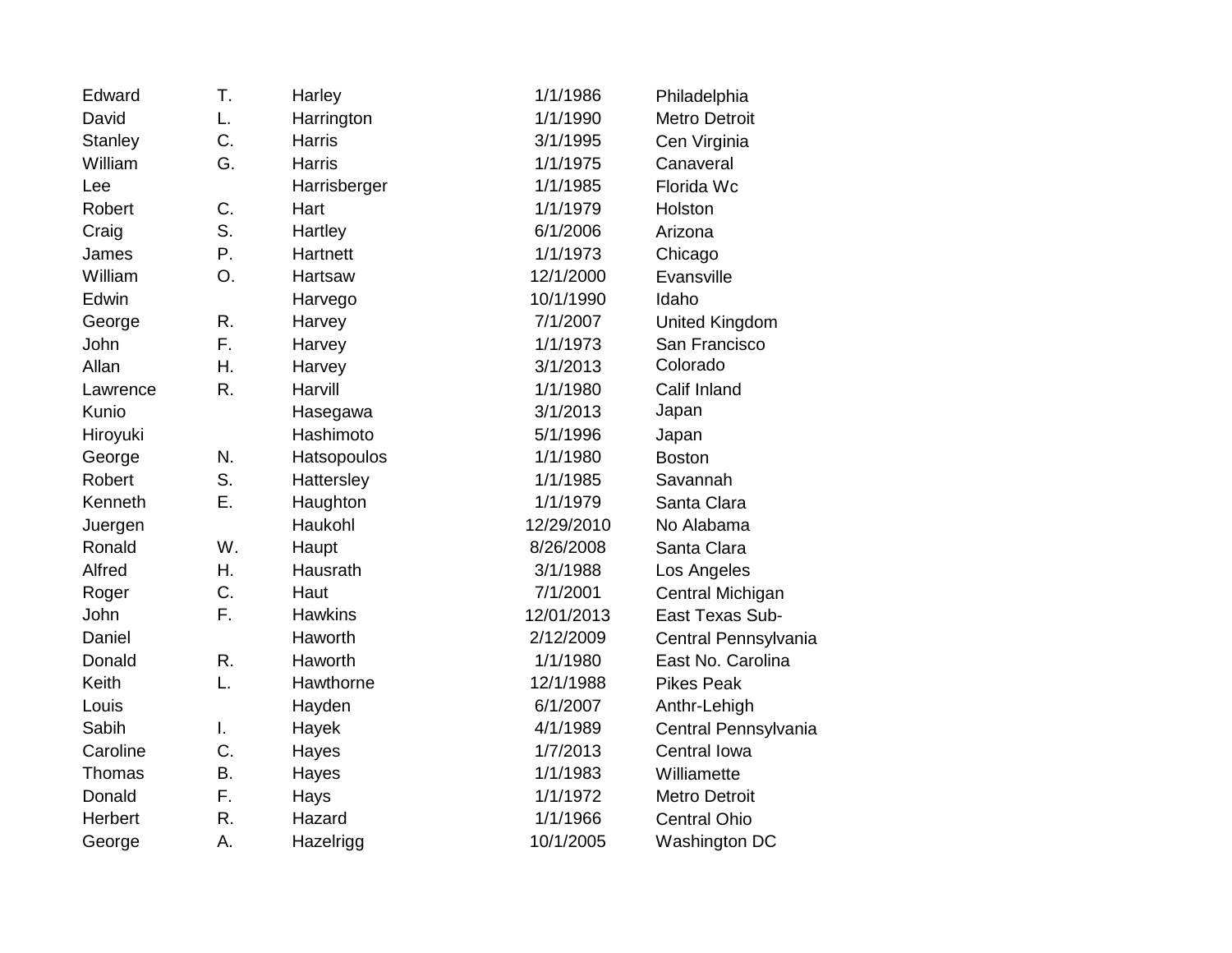| Li             |    | He               | 6/1/2006  | <b>United Kingdom</b> |
|----------------|----|------------------|-----------|-----------------------|
| Anthony        | J. | Healey           | 1/1/1986  | Santa Clara           |
| James          | M. | Healzer          | 1/1/1987  | Santa Clara           |
| Owen           | F. | Hedden           | 1/1/1986  | <b>West Texas</b>     |
| Karl           |    | <b>Hedrick</b>   | 8/1/1993  | San Francisco         |
| Ewald          |    | Heer             | 10/1/1988 | Los Angeles           |
| Warren         | M. | Heffington       | 12/1/2004 | <b>Central Texas</b>  |
| Mohamed        | S. | Hefzy            | 1/1/2004  | NW Ohio               |
| Wilbert        | G. | Hegener          | 1/1/1986  | Chicago               |
| James          | D. | Heidmann         | 12/1/2007 | Cleveland             |
| Terrence       | J. | Heil             | 1/1/1982  | Western Wash          |
| <b>Thomas</b>  | C. | Heil             | 12/1/2002 | Canton-All-M          |
| Theodore       | J. | Heindel          | 3/18/2011 | Central Iowa          |
| Juan           | C. | Heinrich         | 6/1/2000  | <b>New Mexico</b>     |
| Robert         | J. | Heinsohn         | 6/1/1999  | Central Pennsylvania  |
| William        | Η. | Heiser           | 1/1/1983  | <b>Pikes Peak</b>     |
| <b>Melvin</b>  | J. | Helmich          | 1/1/1975  | <b>Central Ohio</b>   |
| Kevin          | J. | Hemker           | 12/1/2007 | <b>Baltimore</b>      |
| <b>Martin</b>  | C. | Hemsworth        | 1/1/1970  | Cincinnati            |
| Robert         | C. | <b>Hendricks</b> | 6/26/2009 | Cleveland             |
| <b>Terry</b>   | J. | <b>Hendricks</b> | 9/1/2013  | Williamette Valley    |
| Joseph         | M. | Hendrie          | 1/1/1980  | Long Island           |
| Walter         |    | Hendrix          | 3/1/2014  | <b>North Texas</b>    |
| <b>Naeim</b>   | A. | Henein           | 10/1/1995 | Metro Detroit         |
| <b>Russell</b> | F. | Henke            | 5/1/2003  | San Francisco         |
| Jeffrey        | F. | Henry            | 3/18/2011 | Chattanooga           |
| Edward         | C. | Hensel           | 8/1/2005  | Rochester             |
| Terry          |    | Henshaw          | 6/1/1991  | <b>NW Houston</b>     |
| Carl           | T. | Herakovich       | 2/1/1996  | Cen Virginia          |
| <b>Justus</b>  | L. | Herder           | 6/1/2014  | Netherlands           |
| Robert         | G. | Hering           | 8/1/1994  | <b>NE Florida</b>     |
| Frank          | S. | Hermance         | 2/1/2003  | Philadelphia          |
| James          | C. | Hermanson        | 5/1/2000  | Western Wash          |
| H Paul         |    | Hernandez        | 1/1/1985  | Santa Clara           |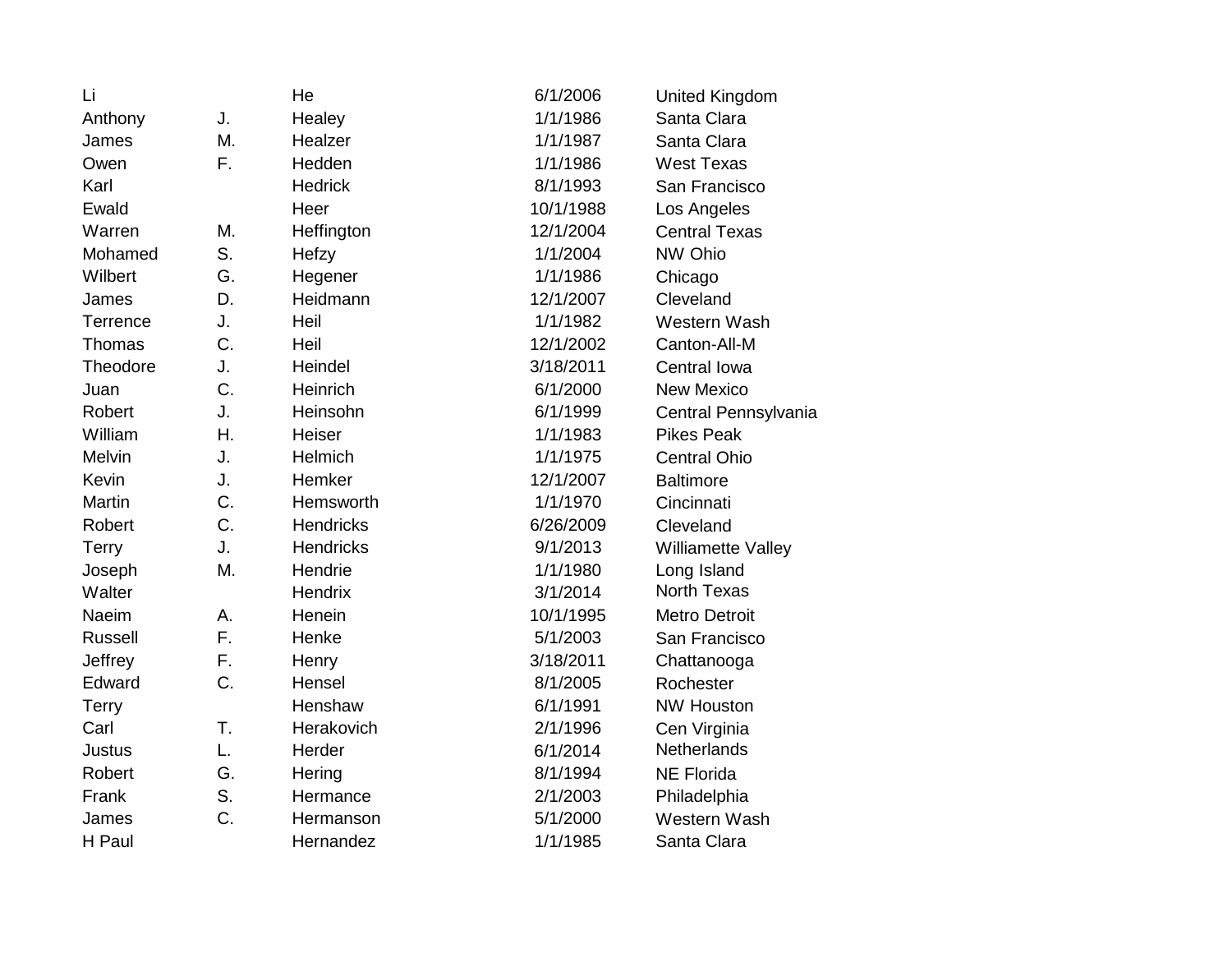| Abel           |           | Hernandez-Guerrero | 9/1/2004   | Mexico               |
|----------------|-----------|--------------------|------------|----------------------|
| Keith          | Ε.        | Herold             | 11/1/1998  | Washington DC        |
| Robert         | L.        | Hershey            | 9/1/1997   | Washington DC        |
| Hooshang       |           | Heshmat            | 2/1/1998   | <b>Hudson Mohawk</b> |
| Peter          | J.        | Hesketh            | 10/9/2009  | Atlanta              |
| Richard        | <b>B.</b> | Hetnarski          | 1/1/1983   | Florida              |
| Gad            |           | Hetsroni           | 1/1/1984   | Israel               |
| Robert         |           | Hickling           | 1/1/1987   | <b>Metro Detroit</b> |
| <b>Charles</b> | Ε.        | Hickox             | 4/1/1992   | <b>New Mexico</b>    |
| William        | Ρ.        | Hill               | 1/1/1973   | Delmarva             |
| Benny          | M.        | Hillberry          | 8/1/1995   | Florida Wc           |
| Andrew         | Η.        | <b>Hines</b>       | 1/1/1977   | Florida Wc           |
| Mahantesh      | S.        | Hiremath           | 9/23/2010  | Mt Diablo            |
| Edwin          | D.        | Hirleman           | 6/1/2007   | Fresno-Mader         |
| Ching-jenq     |           | Ho                 | 3/1/1997   | <b>Taiwan Roc</b>    |
| Lawrence       | L.        | Hoberock           | 11/1/1992  | Central Oklahoma     |
| Hong           |           | Hocheng            | 10/1/2005  | <b>Taiwan Roc</b>    |
| <b>Bernice</b> | K.        | Hodge              | 12/1/2006  | <b>NE Miss</b>       |
| Dewey          | Η.        | Hodges             | 3/1/2014   | Atlanta              |
| Allen          | Η.        | Hoffman            | 7/1/2001   | Worcester            |
| Harry          | А.        | Hogan              | 3/1/2008   | <b>Brazos Valley</b> |
| Roy            |           | Hogan              | 7/2/2012   | <b>New Mexico</b>    |
| <b>Barton</b>  | M.        | Hoglund            | 1/1/1984   | Fox Valley           |
| <b>Brian</b>   | P.        | Holbrook           | 3/18/2011  | Worcester            |
| Gregory        | J.        | Holbrook           | 10/1/2012  | Arizona              |
| Herbert        | I.        | Hollander          | 1/1/1985   | Anthr-Lehigh         |
| George         | Η.        | Holliday           | 1/1/1972   | <b>South Texas</b>   |
| Greg           | L.        | Hollinger          | 7/1/1995   | Savannah             |
| Donald         | K.        | Hollingsworth      | 6/26/2009  | Apollo               |
| <b>Jack</b>    | Ρ.        | Holman             | 1/1/1986   | <b>North Texas</b>   |
| Amos           | Ε.        | Holt               | 9/1/1992   | San Antonio          |
| Gloria         |           | Hom                | 9/30/2011  | Metropolitan         |
| Che-Wun        |           | Hong               | 06/01/2013 | Taiwan ROC           |
| Michelle       | S.        | Hoo Fatt           | 1/7/2013   | Akron                |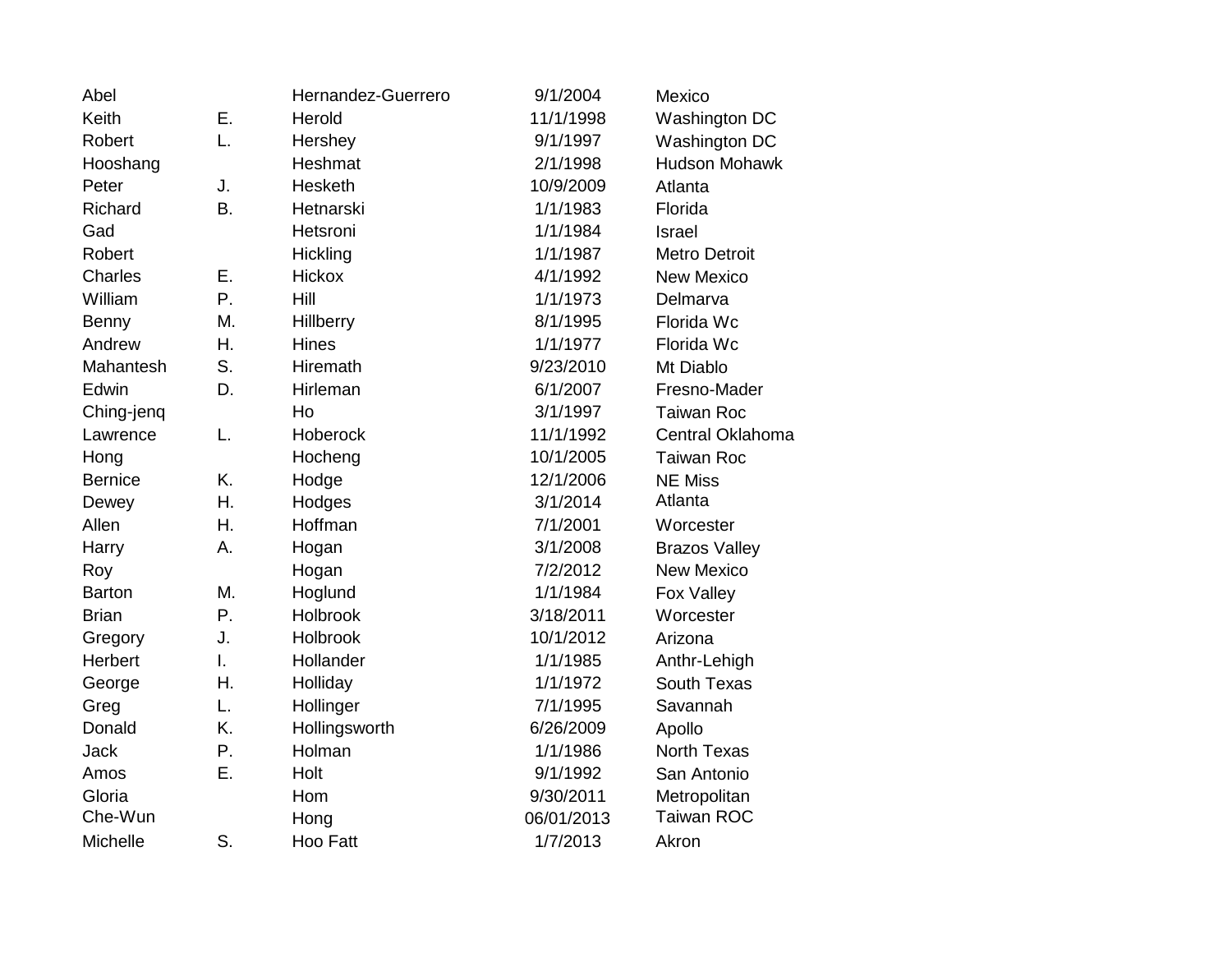| Cornelius      | O. | Horgan         | 3/1/1992   | Cen Virginia            |
|----------------|----|----------------|------------|-------------------------|
| Jeffrey        | S. | Horowitz       | 8/1/1991   | San Diego               |
| Roberto        |    | Horowitz       | 10/3/2012  | San Francisco           |
| <b>Mark</b>    | F. | Horstemeyer    | 12/1/2005  | <b>NE Miss</b>          |
| John           | L. | Horton         | 5/1/1989   | Arklatex                |
| Imre           |    | Horvath        | 1/5/2012   | <b>Netherlands</b>      |
| Mohammad       | Η. | Hosni          | 12/1/2001  | <b>Kansas City</b>      |
| Mahesh         | V. | Hosur          | 10/1/2012  | Chattahooche            |
| Donald         | R. | Houser         | 11/1/1993  | <b>Central Ohio</b>     |
| John           | R. | Howell         | 1/1/1983   | <b>Central Texas</b>    |
| Larry          | L. | Howell         | 1/1/2004   | Utah                    |
| Laurens        | Ε. | Howle          | 1/5/2012   | East No. Carolina       |
| <b>Jack</b>    | W. | Hoyt           | 1/1/1990   | San Diego               |
| Davorin        |    | Hrovat         | 8/1/1994   | <b>Metro Detroit</b>    |
| <b>Bernard</b> | Ε. | Hrubala        | 6/29/2010  | Hartford                |
| Kuen           | J. | Hsia           | 3/31/2009  | <b>Central Illinois</b> |
| Yiao           | T. | Hsia           | 7/1/2004   | Mt Diablo               |
| Elizabeth      | T. | Hsiao-Wecksler | 9/1/2014   | <b>Central Illinois</b> |
| Chung          | K. | <b>Hsieh</b>   | 3/1/1998   | Florida                 |
| Shou-Shing     |    | <b>Hsieh</b>   | 11/1/1995  | <b>Taiwan Roc</b>       |
| Chieh Su       |    | Hsu            | 4/13/2011  | San Francisco           |
| Pei-Feng       |    | Hsu            | 12/1/2006  | Canaveral               |
| Stephen        | M. | Hsu            | 12/1/2007  | Washington DC           |
| Tai Ran        |    | Hsu            | 7/1/2002   | Santa Clara             |
| Howard         | Η. | Hu             | 10/9/2009  | Philadelphia            |
| S. Jack        |    | Hu             | 2/1/2003   | <b>Metro Detroit</b>    |
| Haoran         |    | Hu             | 12/01/2013 | <b>Metro Detroitoit</b> |
| George         | Q. | Huang          | 12/29/2010 | China                   |
| Nai-chien      |    | Huang          | 3/1/1996   | St Joseph VA            |
| T.             | C. | Huang          | 1/1/1975   | <b>Rock River</b>       |
| Yong           |    | Huang          | 10/3/2011  | Greenville              |
| Hanchen        |    | Huang          | 12/01/2013 | Hartford                |
| George         | Ρ. | Huang          | 6/1/2014   | Dayton                  |
| Rui            |    | Huang          | 6/1/2014   | <b>Central Texas</b>    |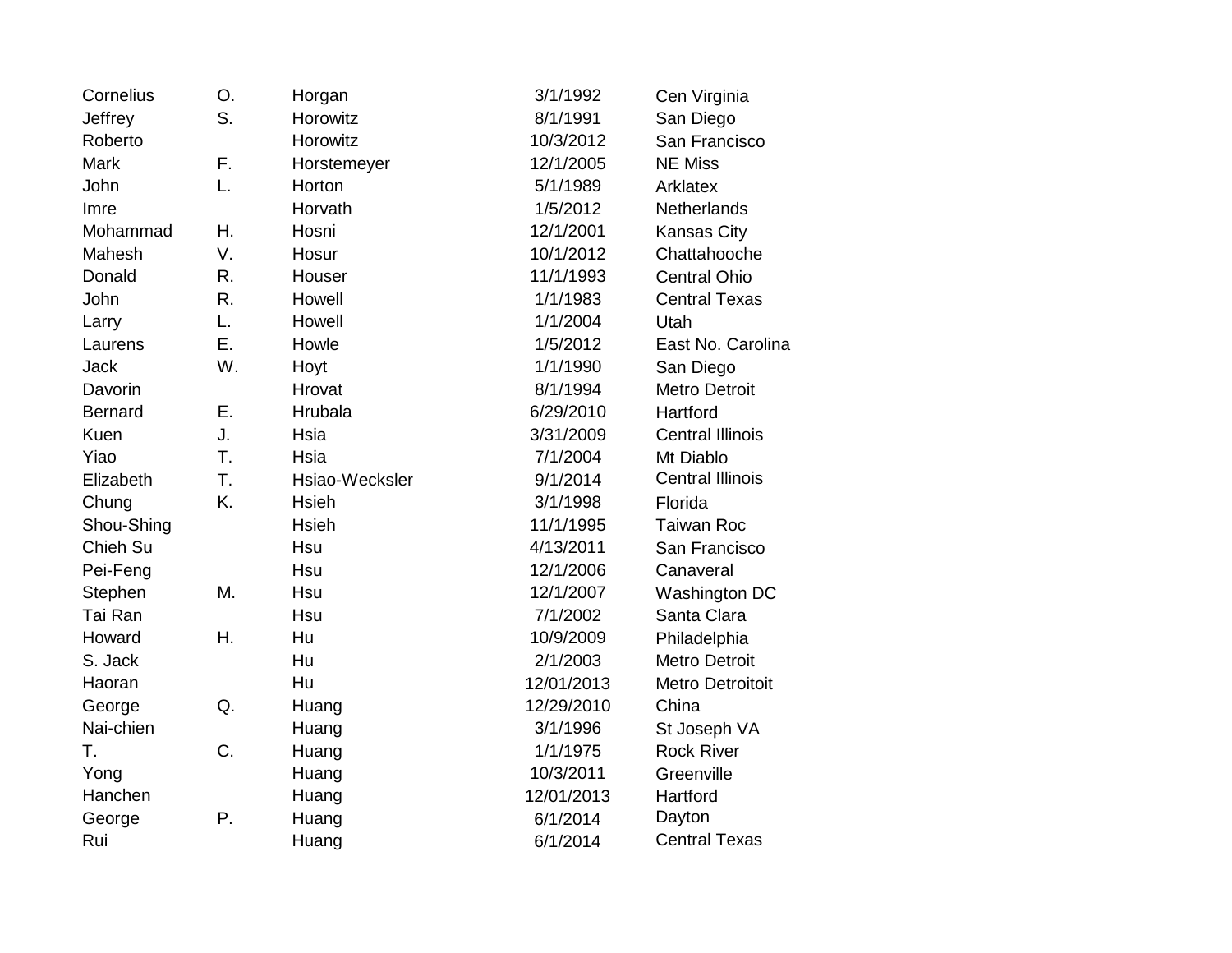| Mont         |           | Hubbard        | 2/1/1991   | Sacramento           |
|--------------|-----------|----------------|------------|----------------------|
| Allison      |           | Hubel          | 3/1/2008   | Minnesota            |
| Thomas       | J.        | Hughes         | 1/1/1986   | <b>Central Texas</b> |
| William      | T.        | Hughes         | 4/1/1990   | Sabine               |
| Hoon         |           | Huh            | 6/26/2009  | South Korea          |
| L. Eugene    |           | <b>Hulbert</b> | 1/1/1982   | <b>Central Ohio</b>  |
| John         | R.        | Hull           | 5/1/1995   | Western Wash         |
| Maury        | L.        | Hull           | 8/1/1993   | Sacramento           |
| Jay          | D.        | Humphrey       | 11/3/2008  | New Haven            |
| Clark        | T.        | Hung           | 6/29/2010  | Metropolitan         |
| R. Michael   |           | Hunt           | 6/1/2002   | <b>Metro Detroit</b> |
| Yildirim     |           | Hurmuzlu       | 6/1/2006   | <b>North Texas</b>   |
| Charles      | J.        | <b>Hurst</b>   | 3/1/2000   | San Fernando         |
| Nathan       | Η.        | Hurt           | 1/1/1986   | Arizona              |
| Henryk       |           | Hurwicz        | 1/1/1978   | Calif Inland         |
| A.k.m Fazle  |           | Hussain        | 1/1/1987   | South Texas          |
| Mohammed     | Υ.        | Hussaini       | 11/25/2008 | Tallahassee          |
| Ronald       | L.        | Huston         | 10/1/1987  | Cincinnati           |
| Frank        | D.        | Hutchinson     | 6/1/1988   | <b>NE Florida</b>    |
| John         | W.        | Hutchinson     | 1/1/1981   | <b>Boston</b>        |
| James        | R.        | Hutton         | 12/29/2010 | South Texas          |
| Philip       | Η.        | Hutton         | 1/1/1987   | Columbia Basin       |
| Τ.           | Η.        | Hwang          | 6/1/2000   | <b>Hudson Mohawk</b> |
| <b>Barry</b> |           | Hyman          | 4/1/2001   | Western Wash         |
| Warren       | Ε.        | Ibele          | 1/1/1979   | Minnesota            |
| Mounir       | <b>B.</b> | Ibrahim        | 2/1/2003   | Cleveland            |
| Raouf        | Α.        | Ibrahim        | 10/1/1990  | <b>Metro Detroit</b> |
| Hong         | G.        | Im             | 7/2/2012   | <b>Metro Detroit</b> |
| Yong-Taek    |           | Im             | 6/1/2000   | South Korea          |
| Clement      | C.        | Imbert         | 12/29/2010 | Trinidad/Tob         |
| Abraham      | M.        | Impagliazzo    | 1/1/1980   | <b>Boston</b>        |
| Clifford     | C.        | Imprescia      | 2/1/2002   | Santa Clara          |
| Frank        | Ρ.        | Incropera      | 1/1/1985   | St Joseph VA         |
| Marc         | S.        | Ingber         | 4/1/2001   | Colorado             |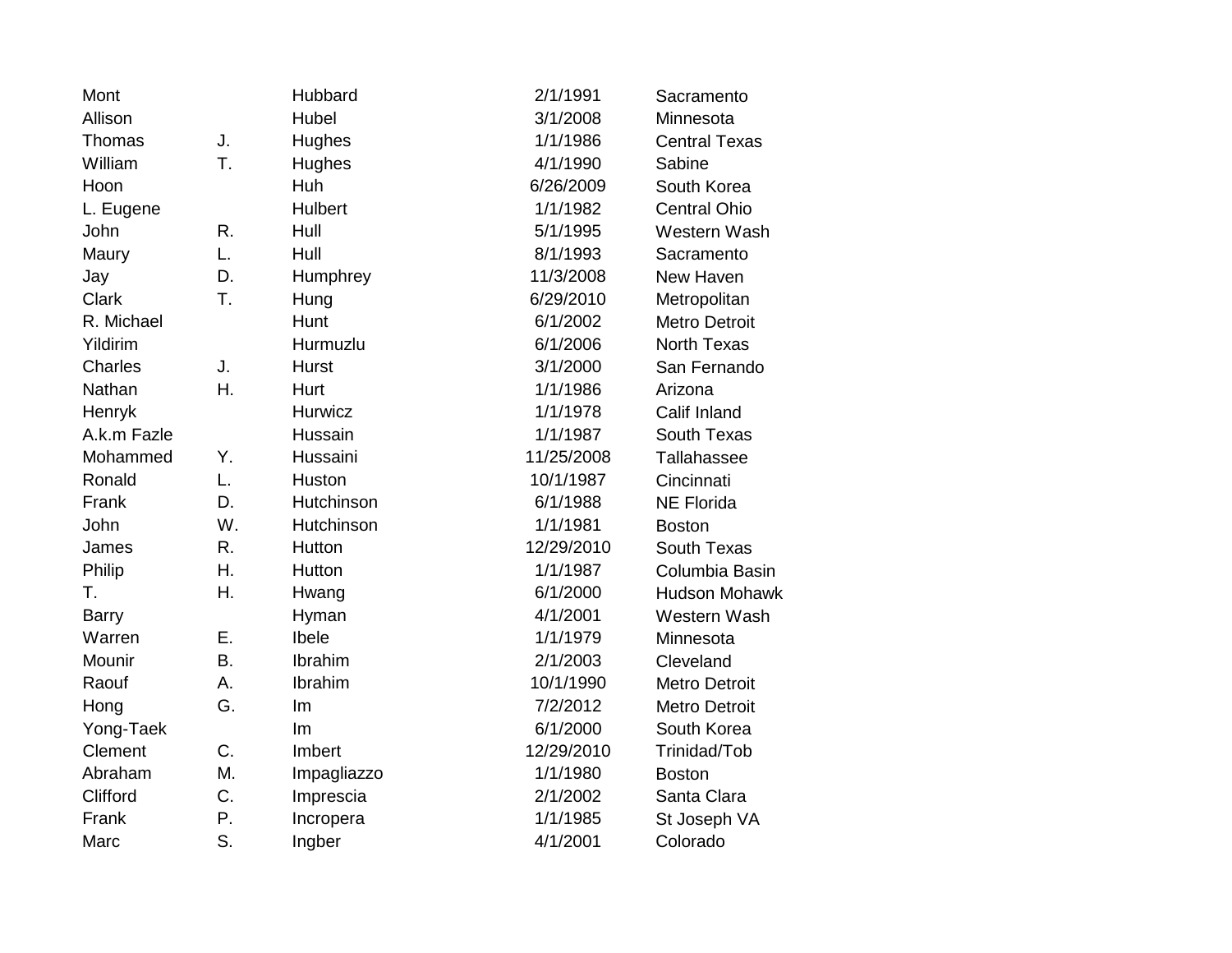| <b>Steve</b> |    | Ingistov         | 9/1/2002   | Los Angeles             |
|--------------|----|------------------|------------|-------------------------|
| Daniel       |    | Inman            | 10/1/1990  | <b>Metro Detroit</b>    |
| Efstathios   |    | Ioannides        | 8/1/1993   | United Kingdom          |
| Richard      | K. | Irey             | 8/1/1993   | Greenville              |
| Masaru       |    | Ishizuka         | 12/1/2006  | Japan                   |
| Koichi       |    | Ito              | 7/1/2002   | Japan                   |
| Robert       |    | <b>Ivester</b>   | 1/7/2013   | <b>Baltimore</b>        |
| Wilfred      | D. | Iwan             | 1/1/1984   | Los Angeles             |
| Kazuaki      |    | Iwata            | 6/1/1989   | Japan                   |
| Kathryn      | W. | <b>Jablokow</b>  | 2/12/2009  | Philadelphia            |
| Andrew       |    | Jackson          | 2/1/2001   | <b>Greater Tren</b>     |
| William      | D. | Jackson          | 1/1/1986   | <b>Highland Rim</b>     |
| Anthony      | Μ. | Jacobi           | 10/3/2011  | <b>Central Illinois</b> |
| Wesley       | S. | <b>Jacobs</b>    | 7/2/2012   | <b>NE Florida</b>       |
| Laurence     | J. | <b>Jacobs</b>    | 12/01/2013 | Atlanta                 |
| Richard      |    | Jacobsen         | 9/1/1989   | Idaho                   |
| Bo           | O. | Jacobson         | 8/1/1993   | Sweden                  |
| George       | A. | Jacobson         | 1/1/1987   | Columbia Basin          |
| Kathryn      | J. | Jacobson         | 12/29/2010 | Atlanta                 |
| Said         |    | Jahanmir         | 1/1/1992   | <b>Baltimore</b>        |
| Joseph       | J. | <b>Jaklitsch</b> | 1/1/1981   | Arizona                 |
| Nader        |    | Jalili           | 1/5/2012   | <b>Boston</b>           |
| Yogesh       |    | Jaluria          | 8/1/1991   | Mid Jersey              |
| Lee          | A. | James            | 1/1/1986   | <b>Puget Sound</b>      |
| Thomas       |    | James            | 9/1/2014   | <b>Boston</b>           |
| Srinivasa    | R. | Jammi            | 4/1/2000   | India                   |
| Jiin-Yuh     |    | Jang             | 06/01/2013 | Taiwan                  |
| David        |    | Japikse          | 2/1/2000   | <b>Upper Valley</b>     |
| Iwona        | Μ. | <b>Jasiuk</b>    | 2/1/2003   | <b>Central Illinois</b> |
| Carl         | Ε. | Jaske            | 10/1/1994  | <b>Central Ohio</b>     |
| Norman       | Η. | Jasper           | 1/1/1966   | Tallahassee             |
| Maan         |    | Jawad            | 3/1/1992   | Oregon                  |
| <b>Badih</b> | Α. | Jawad            | 06/01/2013 | <b>Metro Detroit</b>    |
| I.           | S. | Jawahir          | 11/4/2008  | <b>Bluegrass</b>        |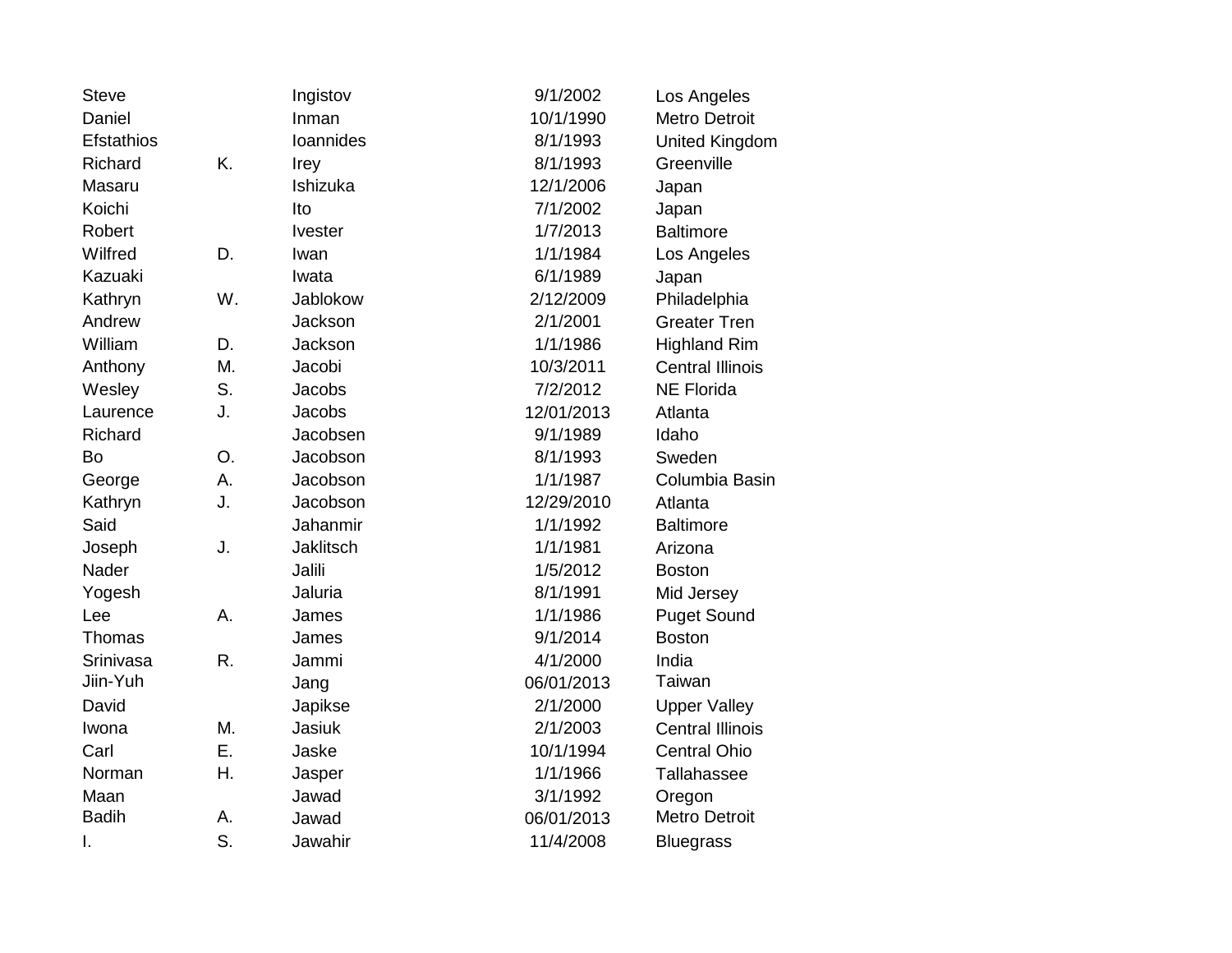| Uma               |    | Jayaram        | 7/2/2012   | <b>Inland Empire</b>    |
|-------------------|----|----------------|------------|-------------------------|
| Sankar            |    | Jayaram        | 06/01/2013 | <b>Inland Empire</b>    |
| Suhada            |    | Jayasuriya     | 8/1/1994   | Florida                 |
| Shaik             |    | Jeelani        | 7/2/2012   | Chattahooche            |
| <b>Tien-Chien</b> |    | Jen            | 10/3/2011  | Milwaukee               |
| Yeau-ren          |    | Jeng           | 6/13/2011  | <b>Taiwan Roc</b>       |
| Peter             | Ε. | <b>Jenkins</b> | 1/1/1984   | Colorado                |
| lan               | K. | Jennions       | 6/1/2004   | United Kingdom          |
| Michael           | K. | Jensen         | 10/1/1996  | <b>Hudson Mohawk</b>    |
| Joseph            | J. | Jerger         | 1/1/1974   | <b>Orange County</b>    |
| Herbert           |    | Jericha        | 6/1/2006   | Austria                 |
| Robert            |    | <b>Jetter</b>  | 11/1/2002  | Santa Clara             |
| Ratneshwar        |    | Jha            | 6/1/2014   | <b>NE Mississippi</b>   |
| Yanyao            |    | Jiang          | 12/1/2007  | Comstock                |
| Latif             | M. | Jiji           | 5/1/1997   | Metropolitan            |
| Jionghua          | J. | Jin            | 10/1/2012  | <b>Metro Detroit</b>    |
| Yan               |    | Jin            | 12/29/2010 | Los Angeles             |
| Jong Chull        |    | Jo             | 6/29/2010  | South Korea             |
| Milind            | А. | Jog            | 6/13/2011  | Cincinnati              |
| Hamid             |    | Johari         | 6/1/2002   | San Fernando            |
| James             | А. | John           | 1/1/1983   | Saginaw Valley          |
| <b>Bruce</b>      | V. | Johnson        | 3/1/1998   | Hartford                |
| Charles           | Ε. | Johnson        | 1/1/1986   | <b>Morris Sussx</b>     |
| Conor             | D. | Johnson        | 10/1/2012  | Santa Clara             |
| Glen              | Ε. | Johnson        | 7/1/2001   | Nashville               |
| Harley            | T. | Johnson        | 10/3/2012  | <b>Central Illinois</b> |
| John              | Η. | Johnson        | 6/1/2007   | Milwaukee               |
| Lloyd             | Η. | Johnson        | 1/1/1983   | <b>Hudson Mohawk</b>    |
| Millard           | W. | Johnson        | 1/1/1996   | <b>Rock River</b>       |
| Nancy             | L. | Johnson        | 8/1/2005   | <b>Metro Detroit</b>    |
| Robert            | Ε. | Johnson        | 6/1/2002   | Piedmont-Carolina       |
| James             | Ρ. | Johnston       | 1/1/1984   | Santa Clara             |
| Guy               | Α. | Jolly          | 2/1/2003   | Louisville              |
| David             | Ρ. | Jones          | 12/29/2010 | Pittsburgh              |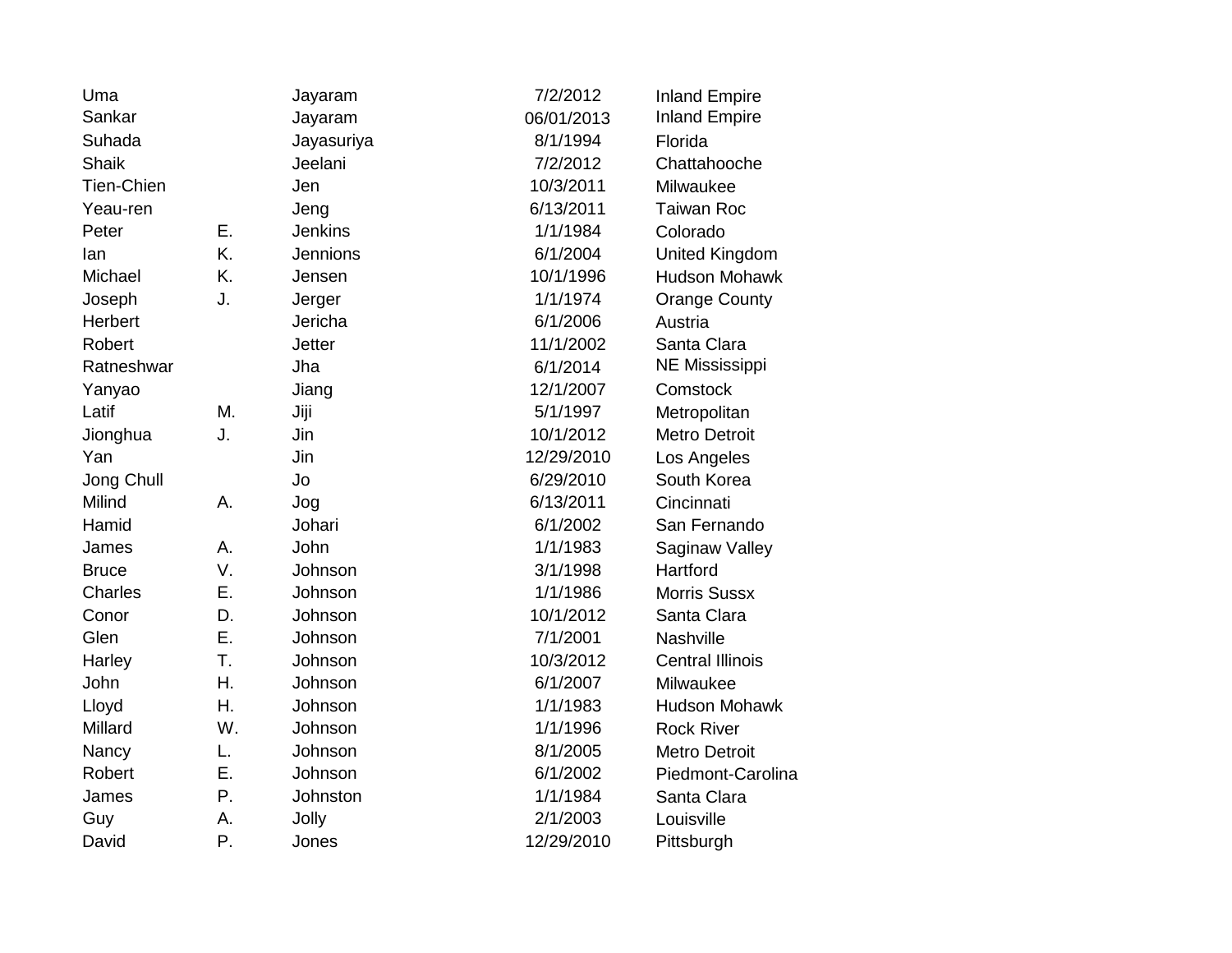| Gerard         | F.        | Jones     | 3/1/2004  | Philadelphia         |
|----------------|-----------|-----------|-----------|----------------------|
| James          | W.        | Jones     | 1/1/1985  | <b>Orange County</b> |
| James          | <b>B.</b> | Jones     | 1/1/1979  | Virginia             |
| Markland       | G.        | Jones     | 6/13/2011 | Arizona              |
| Marshall       | G.        | Jones     | 8/1/1994  | <b>Hudson Mohawk</b> |
| Norman         |           | Jones     | 11/1/1990 | United Kingdom       |
| Orval          | Ε.        | Jones     | 4/1/1989  | <b>New Mexico</b>    |
| Owen           | C.        | Jones     | 1/1/1982  | <b>Hudson Mohawk</b> |
| Robert         | M.        | Jones     | 10/1/1992 | Virginia             |
| Walter         | F.        | Jones     | 7/1/2001  | Washington DC        |
| Wilfred        |           | Jones     | 1/1/1983  | East No. Carolina    |
| <b>Stanley</b> | Ε.        | Jones     | 3/1/2013  | Birmingham           |
| Eric           | Η.        | Jordan    | 1/1/1998  | Hartford             |
| William        | D.        | Jordan    | 1/1/1987  | Birmingham           |
| Robert         |           | Jorgensen | 8/1/1994  | <b>Buffalo</b>       |
| Suresh         | M.        | Joshi     | 5/1/1998  | Eastern VA           |
| Yogendra       | K.        | Joshi     | 4/1/2000  | Atlanta              |
| Leo            |           | Joskowicz | 4/2/2012  | Israel               |
| H Peter        |           | Jost      | 1/1/1986  | United Kingdom       |
| Musa           | K.        | Jouaneh   | 1/5/2012  | Providence           |
| Frederick      | D.        | Ju        | 1/1/1987  | <b>New Mexico</b>    |
| Jiann-wen      |           | Ju        | 2/1/1998  | Los Angeles          |
| Yiguang        |           | Ju        | 10/3/2011 | <b>Greater Tren</b>  |
| Jer-nan        |           | Juang     | 4/1/2002  | Eastern VA           |
| Stephen        | W.        | Juhasz    | 1/1/1985  | San Antonio          |
| Howard         | L.        | Julien    | 1/1/1998  | Arizona              |
| Felix          | C.        | Justice   | 1/1/1966  | <b>North Texas</b>   |
| Prasanna       | V.        | Kadaba    | 5/1/1994  | Atlanta              |
| Jaikrishnan    | R         | Kadambi   | 12/1/1998 | Cleveland            |
| Prasad         | S.        | Kadle     | 4/2/2012  | <b>Buffalo</b>       |
| Glenn          | W.        | Kahle     | 1/1/1980  | <b>Kansas City</b>   |
| Ahmet          |           | Kahraman  | 6/1/2006  | <b>Central Ohio</b>  |
| <b>Sadik</b>   |           | Kakac     | 10/1/1990 | <b>Turkey</b>        |
| Surya          | R.        | Kalidindi | 3/18/2011 | Philadelphia         |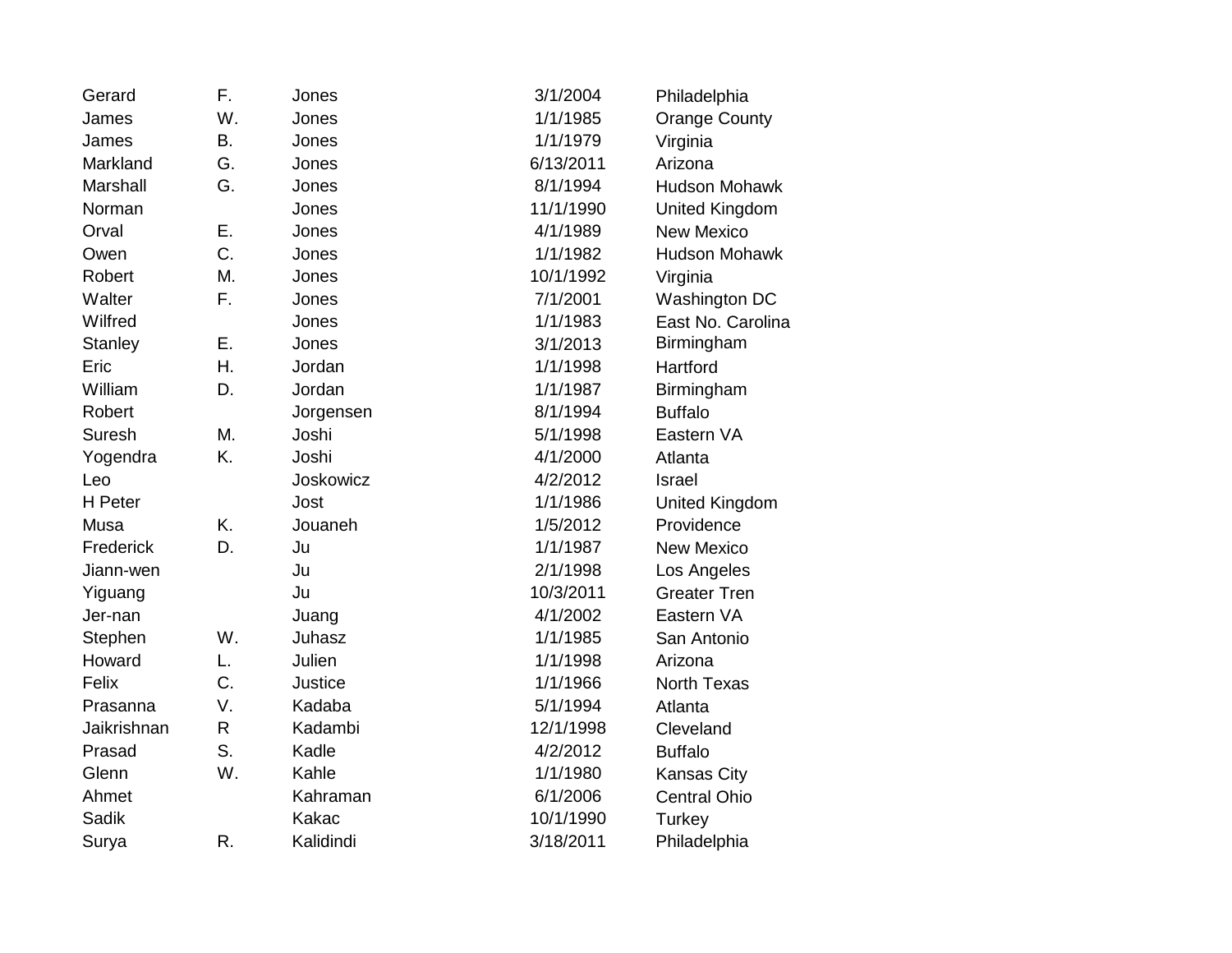| Harvey          | J. | Kallenberger  | 7/7/2009   | Milwaukee               |
|-----------------|----|---------------|------------|-------------------------|
| <b>Arturs</b>   |    | Kalnins       | 12/1/2007  | Anthr-Lehigh            |
| Serope          |    | Kalpakjian    | 1/1/1986   | Saginaw Valley          |
| Roger           |    | Kamm          | 1/1/2004   | <b>Boston</b>           |
| Daniel          | D. | Kana          | 1/1/1980   | San Antonio             |
| Ramdev          |    | Kanapady      | 6/1/2014   | Santa Clara             |
| <b>Satish</b>   | G. | Kandlikar     | 3/1/1998   | Rochester               |
| Ronald          | S. | Kane          | 7/1/1997   | Mid Jersey              |
| Shin Hyoung     |    | Kang          | 3/1/2013   | Sourh Korea             |
| Landis          | D. | Kannberg      | 1/1/2002   | Columbia Basin          |
| Jerrold         | W. | Kannel        | 11/1/1989  | <b>Central Ohio</b>     |
| Melvin          | F. | Kanninen      | 1/1/1984   | San Antonio             |
| A. Murty        |    | Kanury        | 12/1/1996  | Williamette             |
| Shiv            | G. | Kapoor        | 3/1/1995   | <b>Central Illinois</b> |
| Joseph          | А. | Kapp          | 5/1/2005   | <b>Hudson Mohawk</b>    |
| Gunter          |    | Kappler       | 11/1/1998  | Germany                 |
| Ann             | R. | Karagozian    | 06/01/2013 | Los Angeles             |
| Harshavardhan   | Μ. | Karandikar    | 2/12/2009  | Florida                 |
| Guido           |    | Karcher       | 6/1/1993   | Jersey Shore            |
| George          | А. | Kardomateas   | 1/1/1998   | Atlanta                 |
| Geza            |    | Kardos        | 1/1/1988   | Ontario                 |
| Amir            |    | Karimi        | 8/1/1994   | San Antonio             |
| <b>Balwant</b>  | V. | Karlekar      | 5/1/1994   | Florida Wc              |
| Dean            | C. | Karnopp       | 1/1/1979   | Sacramento              |
| Swami           |    | Karunamoorthy | 12/1/2005  | <b>St Louis</b>         |
| Albert          | V. | Karvelis      | 11/3/2008  | Fox Valley              |
| Nobuhide        |    | Kasagi        | 8/1/1994   | Japan                   |
| Mary            | Ε. | Kasarda       | 3/18/2011  | Virginia                |
| Alain           | J. | Kassab        | 8/1/2000   | Florida                 |
| Michael         | Ε. | Kassner       | 6/26/2009  | Los Angeles             |
| Ross            | L. | Kastor        | 1/1/1983   | South Texas             |
| Romualdas       |    | Kasuba        | 1/1/1986   | Fox Valley              |
| Krishnaswa      |    | Kathiresan    | 10/1/1994  | Atlanta                 |
| <b>Srinivas</b> |    | Katipamula    | 10/3/2011  | Columbia Basin          |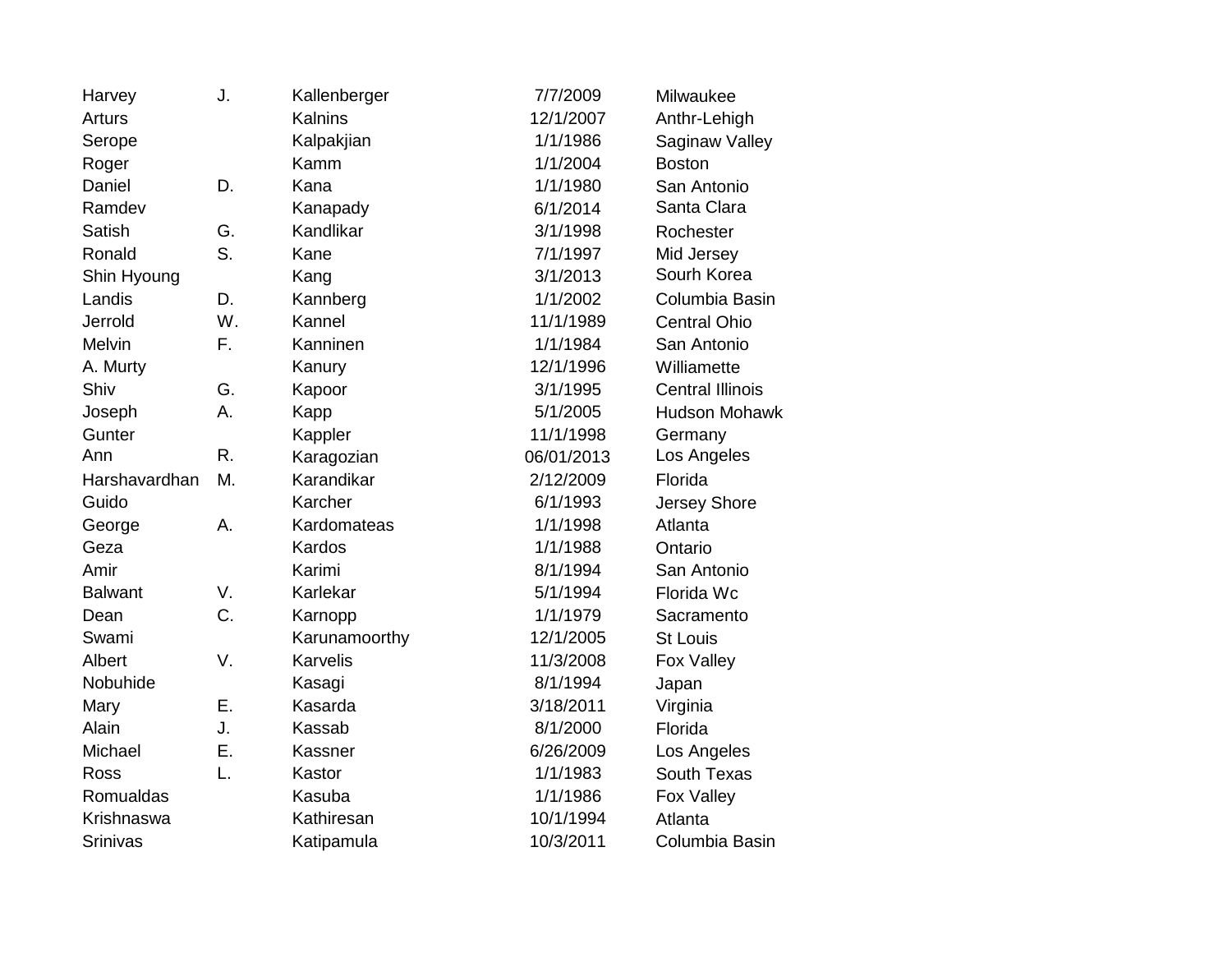| Viswanath   | R. | Katta       | 9/1/2004   | Dayton                |
|-------------|----|-------------|------------|-----------------------|
| J.lawrence  |    | Katz        | 1/1/1998   | Cleveland             |
| Joseph      |    | Katz        | 12/1/1998  | <b>Baltimore</b>      |
| James       | J. | Kauzlarich  | 1/1/1979   | Cen Virginia          |
| Stephen     | Ρ. | Kavanaugh   | 10/1/2002  | Birmingham            |
| Massoud     |    | Kaviany     | 5/1/1992   | <b>Metro Detroit</b>  |
| Autar       | K. | Kaw         | 2/1/2005   | Florida Wc            |
| Masahiro    |    | Kawaji      | 12/1/2006  |                       |
| Frank       | Β. | Kaylor      | 5/1/1989   | Mt Diablo             |
| William     | M. | Kays        | 1/1/1985   | Santa Clara           |
| Kazem       | М. | Kazerounian | 3/1/1998   | Hartford              |
| David       | O. | Kazmer      | 12/1/2006  | <b>Boston</b>         |
| Eugene      | L. | Keating     | 4/1/2001   | <b>Baltimore</b>      |
| <b>Mark</b> | А. | Kedzierski  | 6/1/2006   | <b>Baltimore</b>      |
| Michael     |    | Keefe       | 6/1/2006   | Delaware              |
| Leon        | Μ. | Keer        | 1/1/1984   | Chicago               |
| Richard     | L. | Kegg        | 1/1/1986   | Cincinnati            |
| Theo        | G. | Keith       | 10/1/1988  | NW Ohio               |
| William     | L. | Keith       | 4/2/2012   | Providence            |
| Atul        | G. | Kelkar      | 8/20/2009  | Central Iowa          |
| Matthew     | D. | Kelleher    | 1/1/1986   | Santa Clara           |
| Douglas     | V. | Kelly       | 1/1/1983   | Mt Diablo             |
| Richard     | F. | Keltie      | 10/1/2003  | East No. Carolina     |
| Jan         |    | Keltjens    | 7/3/2012   | <b>Netherlands</b>    |
| John        | D. | Kemper      | 1/1/1972   | Williamette           |
| Francis     | Ε. | Kennedy     | 3/1/1997   | <b>Upper Valley</b>   |
| Lawrence    | A. | Kennedy     | 1/1/1984   | <b>Central Ohio</b>   |
| Thomas      | W. | Kenny       | 12/01/2013 | Santa Clara Valley    |
| Richard     | А. | Kenyon      | 1/1/1978   | Rochester             |
| John        | T. | Kephart     | 1/1/1985   | Delaware              |
| David       | M. | Kercher     | 5/1/2000   | <b>Boston</b>         |
| Harold      | C. | Kersteen    | 10/1/2003  | Florida               |
| Τ.          |    | Kesavadas   | 12/01/2013 | <b>Buffalo</b>        |
| Majid       |    | Keyhani     | 7/1/1997   | <b>East Tennessee</b> |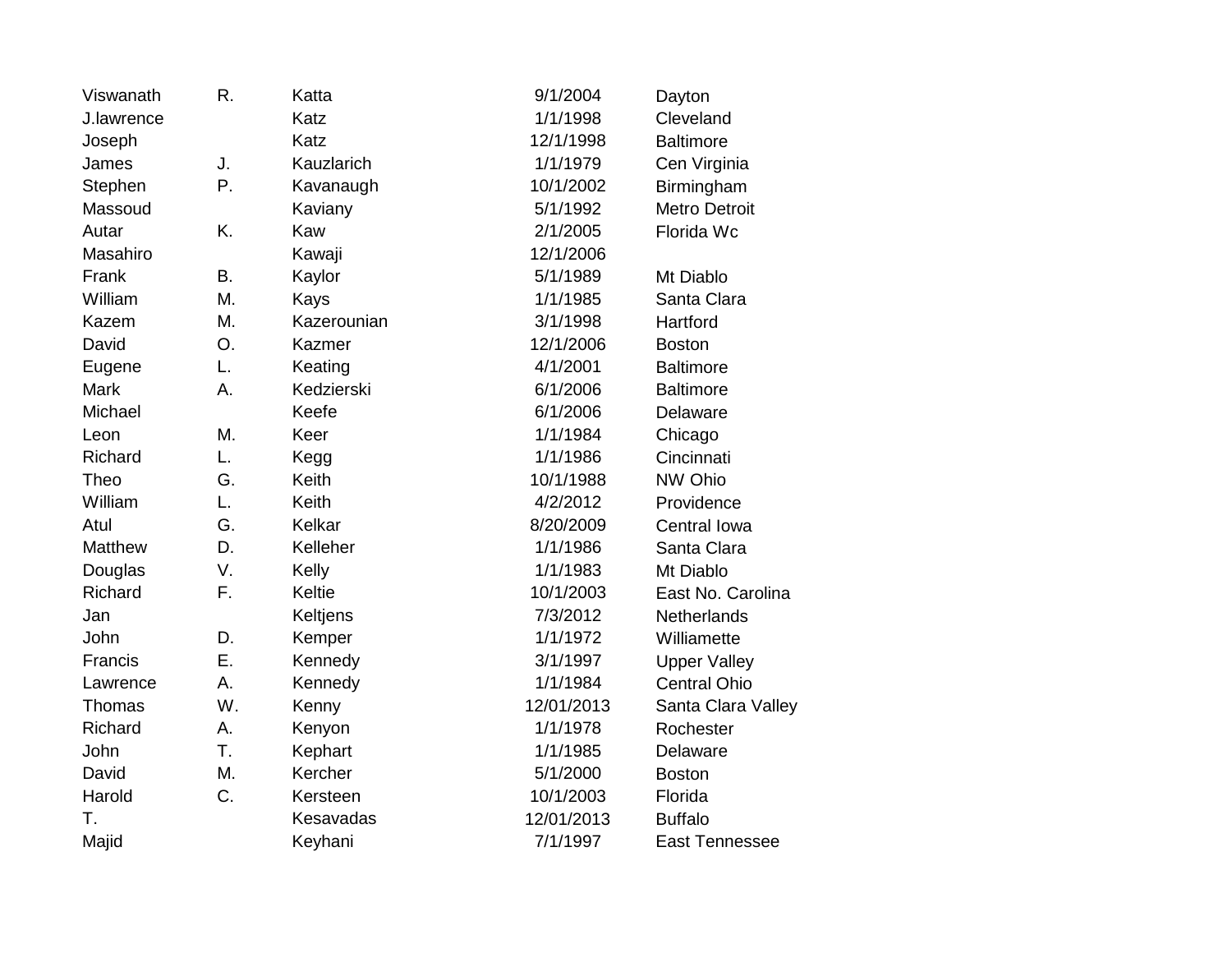| David         | R.    | Keyser    | 5/1/1993  | Washington DC         |
|---------------|-------|-----------|-----------|-----------------------|
| Sidney        | S.    | Keywood   | 3/1/2013  | Northwest Florida     |
| Amir          |       | Khajepour | 6/13/2011 | Ontario               |
| Mohammad      | А.    | Khaleel   | 6/1/2007  | Columbia Basin        |
| Η.            | Ezzat | Khalifa   | 6/26/2009 | Syracuse              |
| <b>Bahram</b> |       | Khalighi  | 12/1/2005 | <b>Metro Detroit</b>  |
| Essam         |       | Khalil    | 5/1/2003  | Egypt                 |
| Akhtar        | S.    | Khan      | 5/1/1990  | <b>Baltimore</b>      |
| Jamil         | Α.    | Khan      | 12/1/2007 | Midlands              |
| Osman         |       | Khan      | 4/4/2012  | South Texas           |
| Ashok         | K.    | Khare     | 4/1/1990  | Erie                  |
| Michael       | M.    | Khonsari  | 10/1/1999 | <b>Baton Rouge</b>    |
| Pradeep       | K.    | Khosla    | 1/6/2010  | Pittsburgh            |
| Ali           | M.    | Khounsary | 3/1/2014  | Fox Valley            |
| Marwan        | K.    | Khraisheh | 4/2/2012  | <b>UAE</b>            |
| <b>Boris</b>  |       | Khusid    | 6/1/2006  | Essex Hudson          |
| H. Allan      |       | Kidd      | 3/1/2002  | Olean                 |
| John          |       | Kiefner   | 3/31/2009 | <b>Central Ohio</b>   |
| Robert        | Ε.    | Kielb     | 10/1/1996 | East No. Carolina     |
| Kenneth       | D.    | Kihm      | 6/25/2008 | <b>East Tennessee</b> |
| <b>Byoung</b> | S.    | Kim       | 12/1/2002 | <b>Greater Tren</b>   |
| Chang-jin     |       | Kim       | 3/18/2011 | Los Angeles           |
| Jong          | Η.    | Kim       | 6/1/1989  | South Korea           |
| Jungho        |       | Kim       | 10/1/2005 | Washington DC         |
| Kwang         | J.    | Kim       | 12/1/2007 | Comstock              |
| Kwang-sun     |       | Kim       | 6/1/2007  | South Korea           |
| Kwang-yong    |       | Kim       | 3/1/2008  | South Korea           |
| Kyuil         |       | Kim       | 7/1/2003  | Milwaukee             |
| Sang-gook     |       | Kim       | 10/3/2011 | <b>Boston</b>         |
| Sung Jin      | J.    | Kim       | 12/1/2005 | South Korea           |
| Thomas        | J.    | Kim       | 8/1/1994  | Providence            |
| Won-jong      |       | Kim       | 1/6/2010  | <b>Brazos Valley</b>  |
| Minjun        |       | Kim       | 3/1/2014  | Philadelphia          |
| Roger         | L.    | Kimmel    | 10/1/2004 | Cincinnati            |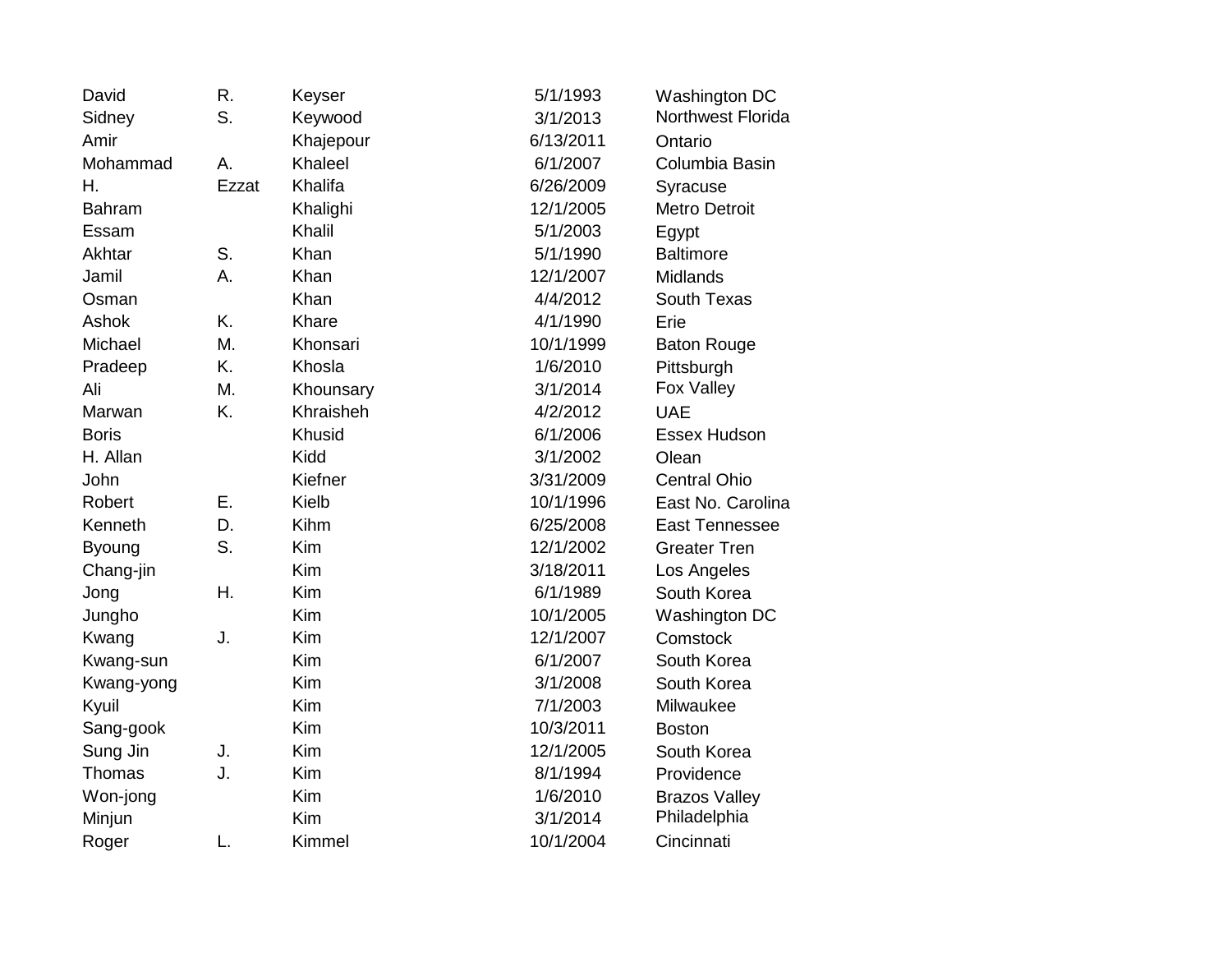| Lorraine       | А.           | Kincaid        | 7/1/2007   | Alaska                  |
|----------------|--------------|----------------|------------|-------------------------|
| Albert         | $\mathsf{L}$ | King           | 1/1/1984   | <b>Metro Detroit</b>    |
| William        | Ρ.           | King           | 6/13/2011  | <b>Central Illinois</b> |
| Vikram         | K.           | Kinra          | 12/1/1992  | <b>Brazos Valley</b>    |
| <b>Brad</b>    | L.           | Kinsey         | 10/1/2012  | No New Eng              |
| Robert         | B.           | Kinzbach       | 10/1/1987  | South Texas             |
| Gary           | L.           | Kinzel         | 10/1/1998  | <b>Central Ohio</b>     |
| <b>Bruce</b>   | Η.           | <b>Kirk</b>    | 10/1/1987  | Delaware                |
| Robley         | G.           | <b>Kirk</b>    | 1/1/2004   | Virginia                |
| Allan          | T.           | Kirkpatrick    | 7/1/2001   | Centennial              |
| Hossam         | А.           | Kishawy        | 6/29/2010  | Ontario                 |
| Kikuo          |              | Kishimoto      | 12/1/2007  | Japan                   |
| Ismail         | T.           | <b>Kisisel</b> | 10/1/2003  | Chicago                 |
| Edward         |              | <b>Kiss</b>    | 1/1/1982   | Santa Clara             |
| John           | B.           | Kitto          | 8/1/1995   | Akron                   |
| James          | F.           | Klausner       | 7/1/2003   | Gator                   |
| Dale           | Ε.           | Klein          | 7/1/1988   | <b>Central Texas</b>    |
| Sanford        | Α.           | Klein          | 12/1/2006  | <b>Rock River</b>       |
| Joseph         | C.           | Klewicki       | 7/1/2004   | No New Eng              |
| John           | Η.           | Kline          | 1/1/1984   | Saginaw Valley          |
| Leo            | V.           | Kline          | 1/1/1985   | Santa Clara             |
| Richard        | L.           | Kline          | 11/1/1990  | Philadelphia            |
| Jerome         | Μ.           | Klosner        | 8/1/1994   | Metropolitan            |
| Wolfgang       | G.           | Knauss         | 10/1/1995  | Los Angeles             |
| William        | G.           | Knecht         | 7/1/1992   | Central Pennsylvania    |
| Norman         | F.           | Knight         | 7/1/2002   | Eastern VA              |
| Elmer          | L.           | Knoedler       | 1/1/1963   | Piedmont-Carolina       |
| Melissa        | L.           | Knothe Tate    | 3/1/2013   | Cleveland               |
| Albert         | S.           | Kobayashi      | 1/1/1987   | Western Wash            |
| C Curtis       |              | Koch           | 7/1/1995   | San Diego               |
| Gurmohan       | S.           | Kochhar        | 10/3/2011  | Trinidad/Tob            |
| Carlos         | Е.           | Koeneke        | 12/01/2013 | Cleveland               |
| <b>Bernard</b> | L.           | Koff           | 3/1/1988   | Palm Beach              |
| <b>Steven</b>  | G.           | Koff           | 10/1/2003  | Miami                   |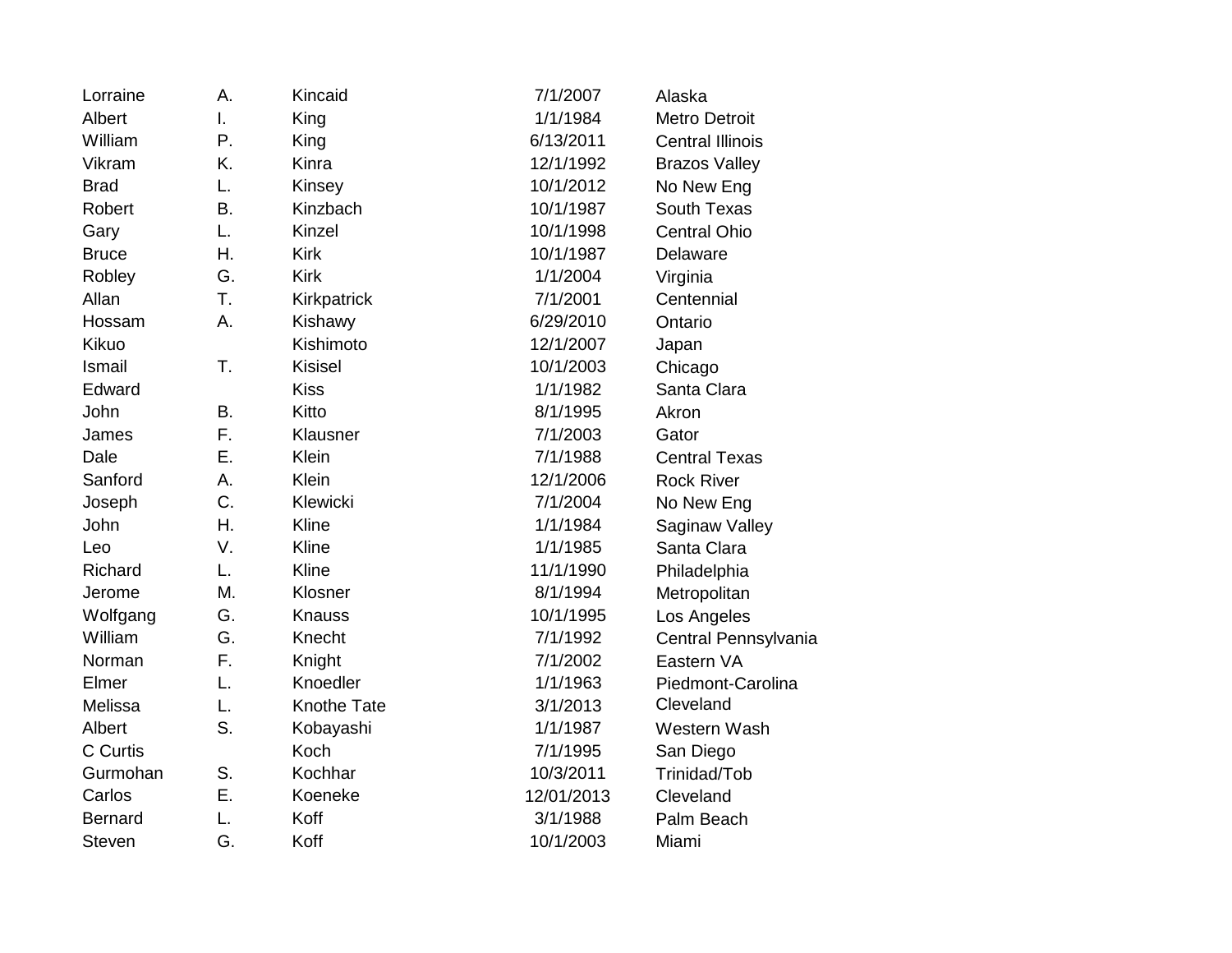| Atul            |    | Kohli          | 10/9/2009  | Hartford                |
|-----------------|----|----------------|------------|-------------------------|
| Frederick       | Η. | <b>Kohloss</b> | 1/1/1976   | Arizona                 |
| Kenneth         | D. | Kok            | 7/1/2002   | Columbia Basin          |
| Klod            |    | Kokini         | 7/1/2002   | Central Indiana         |
| Tor             | D. | Kolflat        | 1/1/1987   | Florida Wc              |
| Raymond         | M. | Kolonay        | 9/1/2014   | Cincinatti              |
| George          | B. | Komora         | 9/1/2013   | St. Louis               |
| Kyriakos        |    | Komvopoulos    | 8/1/2000   | San Francisco           |
| Paul            | C. | Koomey         | 5/1/1990   | South Texas             |
| Gary            | Η. | Koopmann       | 7/1/1991   | Central Pennsylvania    |
| <b>Bernard</b>  |    | <b>Koplik</b>  | 1/1/1986   | Essex Hudson            |
| Lucian          |    | <b>Kops</b>    | 11/1/1992  | Quebec                  |
| Umesh           | А. | Korde          | 06/01/2013 | Nebraska                |
| Samuel          |    | Korellis       | 3/1/2001   | Piedmont-Carolina       |
| Yoram           |    | Koren          | 10/1/1990  | Metro Detroit           |
| Uwe             |    | Kortshagen     | 6/26/2009  | Minnesota               |
| Halit           | M. | Kosar          | 6/1/1993   | Los Angeles             |
| Sridhar         |    | Kota           | 3/26/2009  | <b>Metro Detroit</b>    |
| Madiha          |    | Kotb           | 1/7/2013   | Quebec                  |
| Petros          |    | Koumoutsakos   | 4/2/2012   | Switzerland             |
| <b>Demitris</b> | A. | <b>Kouris</b>  | 12/1/2007  | <b>West Texas</b>       |
| William         |    | Koves          | 2/1/1996   | Chicago                 |
| Gregory         | J. | Kowalski       | 7/1/1999   | <b>Boston</b>           |
| Thomas          | J. | Kozik          | 1/1/1982   | <b>Brazos Valley</b>    |
| Austin          | J. | Kozman         | 3/24/2010  | <b>North Texas</b>      |
| <b>Steven</b>   | N. | Kramer         | 12/1/1987  | NW Ohio                 |
| Jan             | F. | Kreider        | 1/1/1977   | Colorado                |
| Frank           |    | Kreith         | 1/1/1976   | Colorado                |
| Gül             |    | Kremer         | 3/1/2014   | Central Pennsylvania    |
| Jon             | M. | Kriegel        | 12/1/2006  | Rochester               |
| <b>Brett</b>    | C. | Krippene       | 2/1/1992   | Arizona                 |
| Ramprasad       | S. | Krishnamac     | 06/01/2013 | <b>Metro Detroitoit</b> |
| Sundar          |    | Krishnamurty   | 12/29/2010 | <b>Western Mass</b>     |
| Sridhar         |    | Krishnaswamy   | 12/1/2005  | Chicago                 |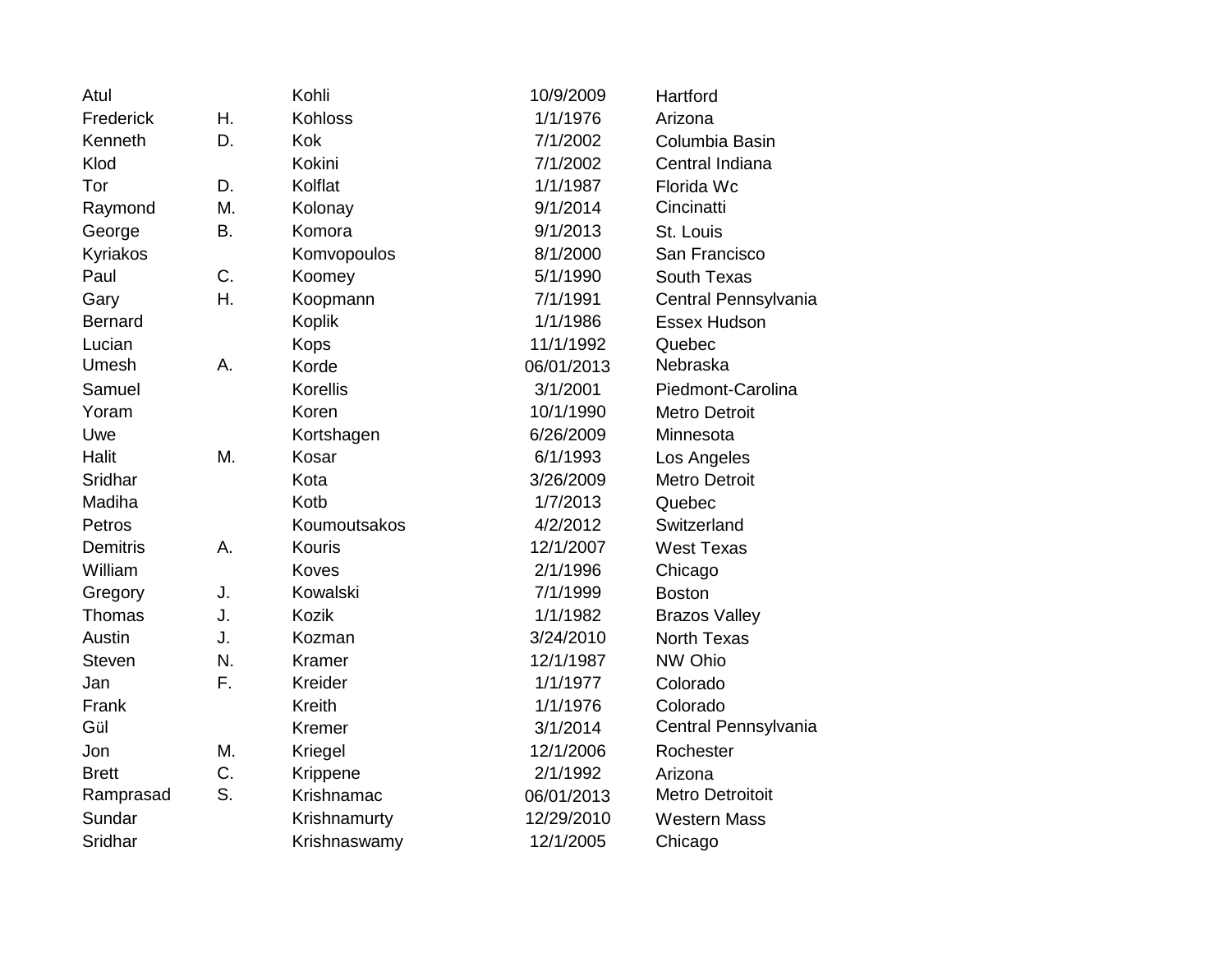| <b>Detlev</b>   | G. | Kroger         | 3/1/1999   | South Africa         |
|-----------------|----|----------------|------------|----------------------|
| Kenneth         | А. | <b>Kroos</b>   | 9/1/2004   | Philadelphia         |
| Anjaneyulu      |    | Krothapalli    | 10/1/1995  | Tallahassee          |
| Miroslav        |    | <b>Krstic</b>  | 3/1/2014   | San Diego            |
| Gene            | D. | Krumm          | 5/1/1996   | Olean                |
| Ilya            | T. | Kudish         | 8/1/2004   | Saginaw Valley       |
| <b>Thomas</b>   | Η. | Kuehn          | 4/1/1997   | Minnesota            |
| Horst           | K. | Kuehner        | 1/1/1998   | Central Indiana      |
| John            | Μ. | Kuhlman        | 10/1/2002  | <b>Tri-State</b>     |
| Francis         | A. | Kulacki        | 1/1/1975   | Minnesota            |
| Ronald          | F. | <b>Kulak</b>   | 3/1/1997   | Fox Valley           |
| Waruna          | D. | Kulatilaka     | 12/01/2013 | Dayton               |
| Frederick       | C. | Kulieke        | 1/1/1982   | Akron                |
| Ranganathan     |    | Kumar          | 3/18/2011  | Florida              |
| Vijay           |    | Kumar          | 5/1/2003   | Philadelphia         |
| Soundar         | T. | Kumara         | 3/1/2013   | Central Pennsylvania |
| Tribikram       |    | Kundu          | 12/1/1998  | Arizona              |
| Jay             | F. | Kunze          | 3/1/1999   | Idaho                |
| George          | Μ. | Kurajian       | 1/1/1984   | <b>Metro Detroit</b> |
| Thomas          |    | <b>Kurfess</b> | 1/1/2004   |                      |
| Mitsuru         |    | Kurosaka       | 10/1/1993  | No Puget Snd         |
| Rainer          |    | <b>Kurz</b>    | 7/1/2003   | San Diego            |
| Alan            | S. | Kushner        | 12/1/1988  | <b>Baltimore</b>     |
| Andrey          | V. | Kuznetsov      | 6/26/2009  | East No. Carolina    |
| Byung Man       |    | <b>Kwak</b>    | 5/1/1994   | South Korea          |
| Young           | W. | Kwon           | 8/1/1999   | Santa Clara          |
| John            | Ε. | La Graff       | 8/1/2003   | Syracuse             |
| Thomas          | Ε. | Lacy           | 6/13/2011  | <b>NE Miss</b>       |
| Conrad          | M. | Ladd           | 1/1/1986   | Colorado             |
| Foluso          |    | Ladeinde       | 3/1/2014   | Long Island          |
| Jose            | L. | Lage           | 3/1/2003   | <b>North Texas</b>   |
| <b>Dimitris</b> |    | Lagoudas       | 6/1/2000   | <b>Brazos Valley</b> |
| Richard         | T. | Lahey          | 1/1/1980   | <b>Hudson Mohawk</b> |
| Fengchyuan      |    | Lai            | 6/1/2006   | Central Oklahoma     |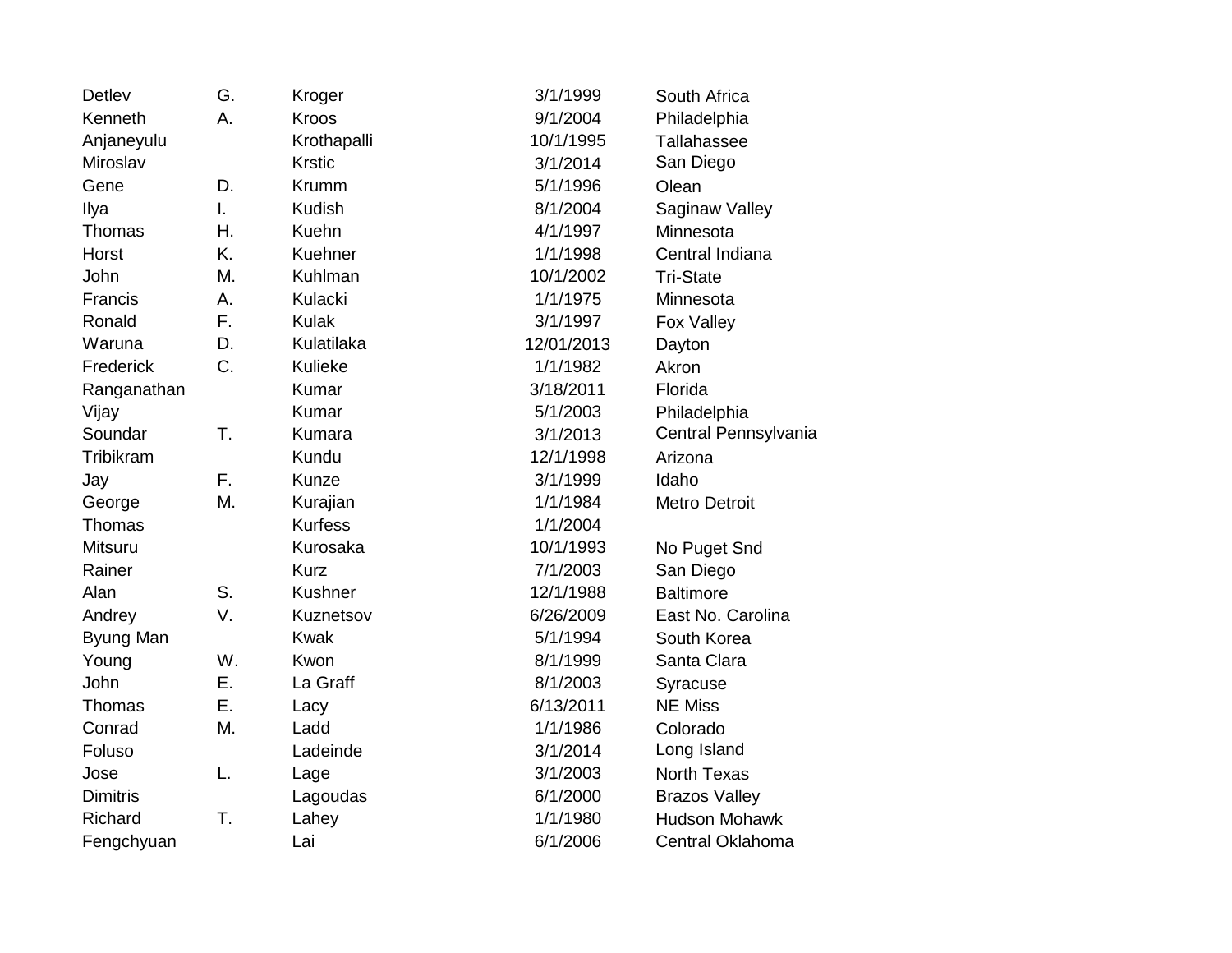| W. Michael     |    | Lai        | 1/1/1984  | Metropolitan            |
|----------------|----|------------|-----------|-------------------------|
| Ming-Chia      | D. | Lai        | 3/1/2014  | <b>Metro Detroit</b>    |
| Govind         | K. | Lal        | 9/1/1994  | India                   |
| Pradeep        |    | Lall       | 3/1/2008  | Chattahoochee           |
| Poh-Sang       |    | Lam        | 6/13/2011 | <b>Cent Sav Riv</b>     |
| Tung           | Τ. | Lam        | 6/1/2006  | <b>Orange County</b>    |
| J. Parker      |    | Lamb       | 1/1/1980  | <b>Central Texas</b>    |
| John           |    | Lambros    | 10/9/2009 | <b>Central Illinois</b> |
| Timothy        | W. | Lancey     | 3/1/1997  | <b>Orange County</b>    |
| Donald         | F. | Landers    | 12/1/2006 | <b>Boston</b>           |
| Robert         | G. | Landers    | 3/1/2014  | St. Louis               |
| John           | W. | Landis     | 1/1/1980  | Virginia                |
| Chad           | M. | Landis     | 6/1/2014  | <b>Central Texas</b>    |
| Frank          | L. | Landon     | 6/1/1991  | <b>Orange County</b>    |
| Charles        | S. | Landram    | 12/1/1998 | Santa Clara             |
| Fred           | D. | Lang       | 1/6/2010  | San Francisco           |
| Reza           |    | Langari    | 2/12/2009 | <b>Brazos Valley</b>    |
| Michael        | А. | Langerman  | 6/1/2006  | Nebraska                |
| Carl           | G. | Langner    | 5/1/1990  | Centennial              |
| <b>Noshir</b>  | A. | Langrana   | 10/1/1992 | Mid Jersey              |
| Lee            | S. | Langston   | 8/1/1994  | Hartford                |
| Hamid          | M. | Lankarani  | 3/1/2005  | <b>Central Kan</b>      |
| William        | T. | Lankford   | 1/1/1982  | Pittsburgh              |
| Robert         | J. | Lankston   | 8/1/2002  | Kansas City             |
| Thomas         | J. | Lardner    | 1/1/1984  | <b>Western Mass</b>     |
| Pierre         |    | LaRochelle | 6/1/2008  | Canaveral               |
| Wilfred        |    | LaRochelle | 3/1/2013  | Hartford                |
| <b>Charles</b> | F. | Larson     | 2/1/2001  | Washington DC           |
| Carlos         | L. | Lasarte    | 9/23/2010 | Venezuela               |
| William        | C. | Lasher     | 8/1/2005  | Erie                    |
| John           | Η. | Lau        | 9/1/1999  | Santa Clara             |
| Kwok Tai (Ken) |    | Lau        | 3/1/2005  | So Alberta              |
| Richard        | T. | Laudenat   | 8/1/2004  | New Haven               |
| <b>Brian</b>   | Ε. | Launder    | 1/1/2006  | United Kingdom          |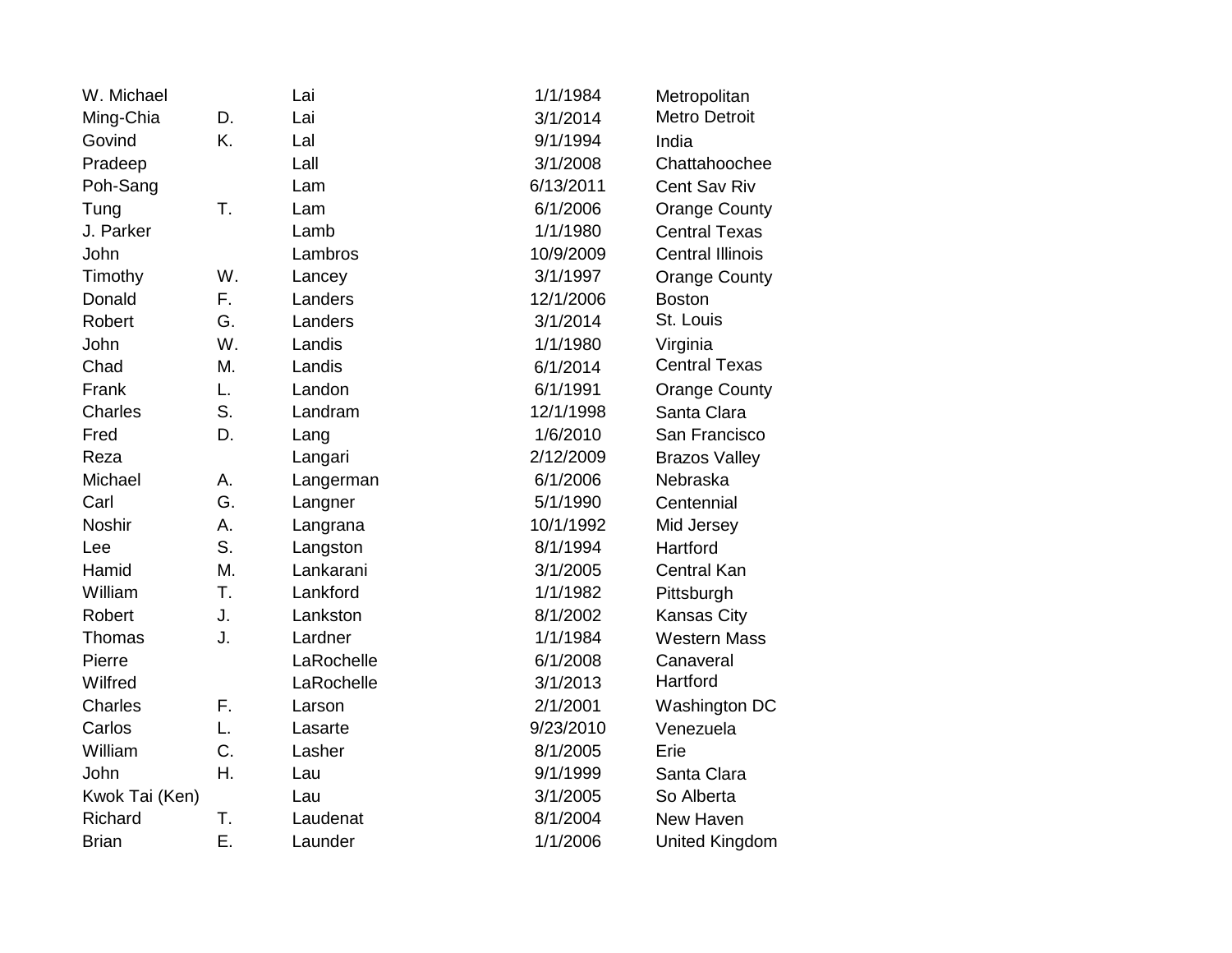| Tod          | А. | Laursen       | 3/1/2008  | East No. Carolina    |
|--------------|----|---------------|-----------|----------------------|
| Clarence     | Ε. | Lautzenheiser | 7/1/2007  | San Antonio          |
| Enrique      | J. | Lavernia      | 12/1/2005 | Sacramento           |
| Adrienne     | G. | Lavine        | 9/1/1999  | Los Angeles          |
| Chung        | K. | Law           | 4/1/1989  | <b>Greater Tren</b>  |
| Tommy        | J. | Lawley        | 11/1/2003 | <b>West Texas</b>    |
| Kent         | L. | Lawrence      | 5/1/1999  | <b>West Texas</b>    |
| Carl         |    | Lawton        | 12/1/1988 | <b>Fairfield Ct</b>  |
| Andrea       |    | Lazzaretto    | 6/29/2010 | Italy                |
| lain         |    | Le May        | 10/1/2000 |                      |
| Malcolm      | Е. | Leader        | 1/5/2012  | Colorado             |
| Michael      | J. | Leamy         | 9/1/2014  | Atlanta              |
| Philip       |    | Leduc         | 3/1/2014  | Pittsburgh           |
| Abraham      | Ρ. | Lee           | 1/6/2010  | <b>Orange County</b> |
| <b>Byron</b> | O. | Lee           | 1/1/1987  | Fox Valley           |
| Chih-kung    |    | Lee           | 6/1/2006  | <b>Taiwan Roc</b>    |
| Chong-won    |    | Lee           | 12/1/2000 | South Korea          |
| David        | Ε. | Lee           | 3/24/2010 | Los Angeles          |
| E            | Η. | Lee           | 1/1/1968  | San Francisco        |
| Edwin        |    | Lee           | 11/1/2002 | Los Angeles          |
| Gwo-bin      |    | Lee           | 1/7/2013  | <b>Taiwan Roc</b>    |
| J. Lawrence  |    | Lee           | 4/1/2001  | Washington DC        |
| James        | D. | Lee           | 12/1/2007 |                      |
| Jang         | M. | Lee           | 1/1/2002  | South Korea          |
| Jay          |    | Lee           | 1/1/2004  | Cincinnati           |
| Jen-shih     |    | Lee           | 11/1/1992 | San Diego            |
| Jinkook      |    | Lee           | 9/23/2010 | Cleveland            |
| John         | А. | Lee           | 1/1/1972  | <b>North Texas</b>   |
| Lester       | Η. | Lee           | 12/1/1996 | Santa Clara          |
| Sang         | Y. | Lee           | 3/1/2001  | South Korea          |
| Shi-wei      | R. | Lee           | 7/1/2003  | Hong Kong            |
| Si           | Υ. | Lee           | 10/9/2009 | Cent Sav Riv         |
| Tom          |    | Lee           | 10/1/2005 | Santa Clara          |
| Woo          | I. | Lee           | 3/31/2009 | South Korea          |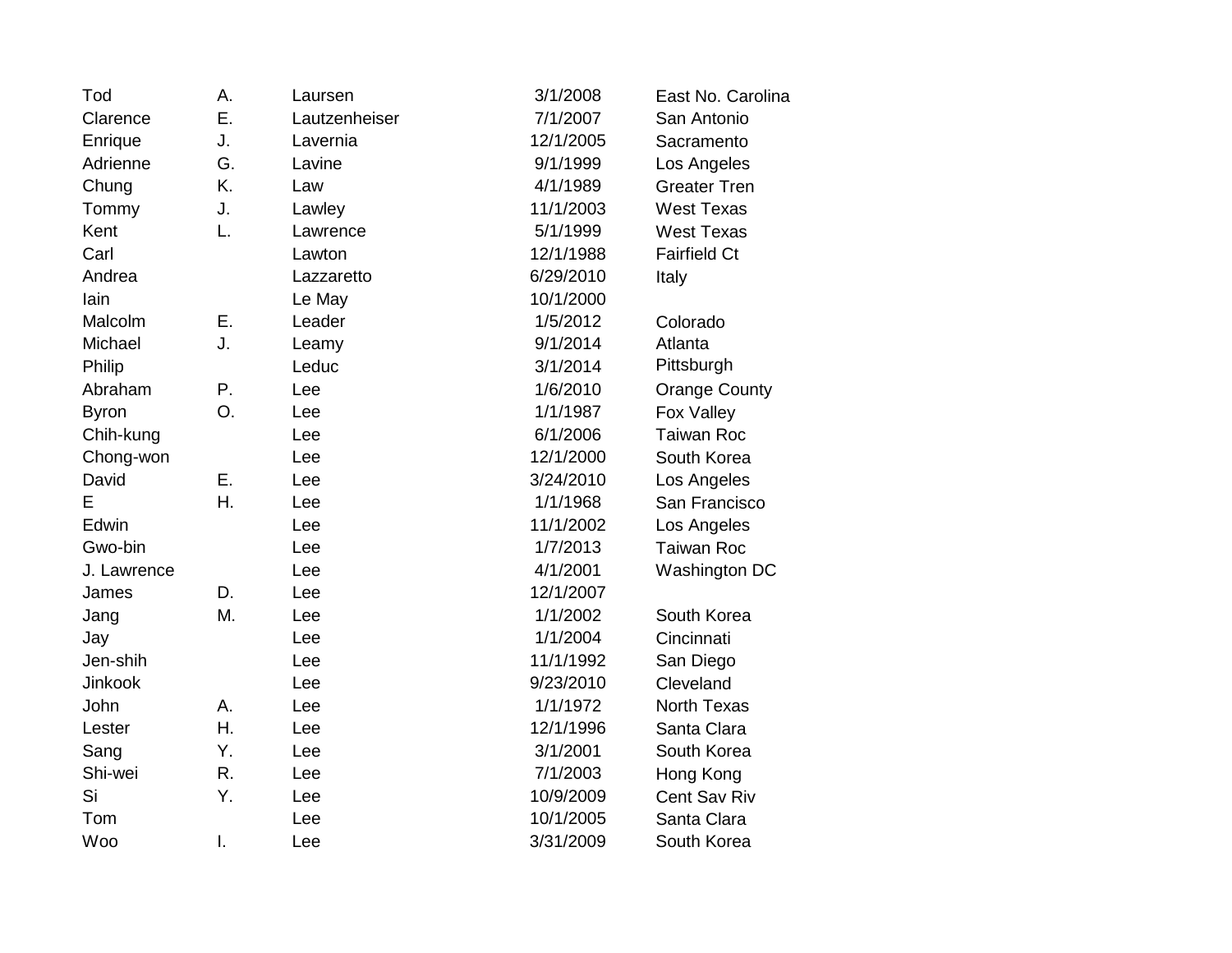| <b>Yung Cheng</b> |              | Lee                   | 12/1/2002  | Colorado                    |
|-------------------|--------------|-----------------------|------------|-----------------------------|
| Yu-tai            |              | Lee                   | 2/1/2001   | Washington DC               |
| Kunwoo            |              | Lee                   | 9/1/2013   | South Korea                 |
| Gina              |              | Lee-Glauser           | 3/1/2013   | Syracuse                    |
| Paul              | J.           | Lefebvre              | 10/1/2000  | Providence                  |
| Sidney            |              | Leibovich             | 1/1/1986   | Southern Tier               |
| Robert            | А.           | Leishear              | 3/1/2014   | Central Savannah River Area |
| Arthur            | W.           | Leissa                | 1/1/1983   | Centennial                  |
| <b>Brian</b>      | W.           | Leitch                | 6/1/2014   | Ontario                     |
| Gordon            | F.           | Leitner               | 1/1/1986   | Palm Beach                  |
| John              | Ε.           | Leland                | 9/1/2002   | Dayton                      |
| Ehud              |              | Lenz                  | 10/1/1990  | Israel                      |
| Donald            | J.           | Leo                   | 7/8/2010   | Virginia                    |
| Charles           |              | Leonard               | 4/1/2002   | Pee Dee                     |
| Naomi             | Ε.           | Leonard               | 6/13/2011  | <b>Greater Tren</b>         |
| Milton            | K.           | Leonard               | 12/01/2013 | Oregon                      |
| Aldwyn            | L.           | Lequay                | 7/1/2004   | Trinidad/Tob                |
| Thomas            | W.           | Lester                | 3/1/2014   | <b>Bluegrass</b>            |
| Joseph            | F.           | Lestingi              | 3/1/1990   | Arizona                     |
| Ming-Chuan        |              | Leu                   | 11/1/1993  | <b>St Louis</b>             |
| Wallace           | F.           | Leung                 | 06/01/2013 | Hong Kong                   |
| Johanna           | M.           | <b>Levelt Sengers</b> | 10/1/2005  | <b>Baltimore</b>            |
| Yiannis           | Α.           | Levendis              | 6/1/2006   | <b>Boston</b>               |
| Marc              | Ε.           | Levenston             | 6/26/2009  | Santa Clara                 |
| Ronald            | L.           | Levin                 | 8/1/1994   | Washington DC               |
| Howard            | S.           | Levine                | 1/1/2004   | Santa Clara                 |
| David             | Α.           | Levinson              | 10/1/1991  | Santa Clara                 |
| Valery            | $\mathsf{L}$ | Levitas               | 6/1/2007   | Central Iowa                |
| Cesar             |              | Levy                  | 1/6/2010   | Miami                       |
| Salomon           |              | Levy                  | 1/1/1974   | Santa Clara                 |
| Samuel            |              | Levy                  | 1/1/1970   | <b>Hudson Mohawk</b>        |
| David             | W.           | Lewis                 | 1/1/1980   | Cen Virginia                |
| Gladius           |              | Lewis                 | 11/3/2008  | Memphs-Midso                |
| Kemper            | Ε.           | Lewis                 | 12/29/2010 | <b>Buffalo</b>              |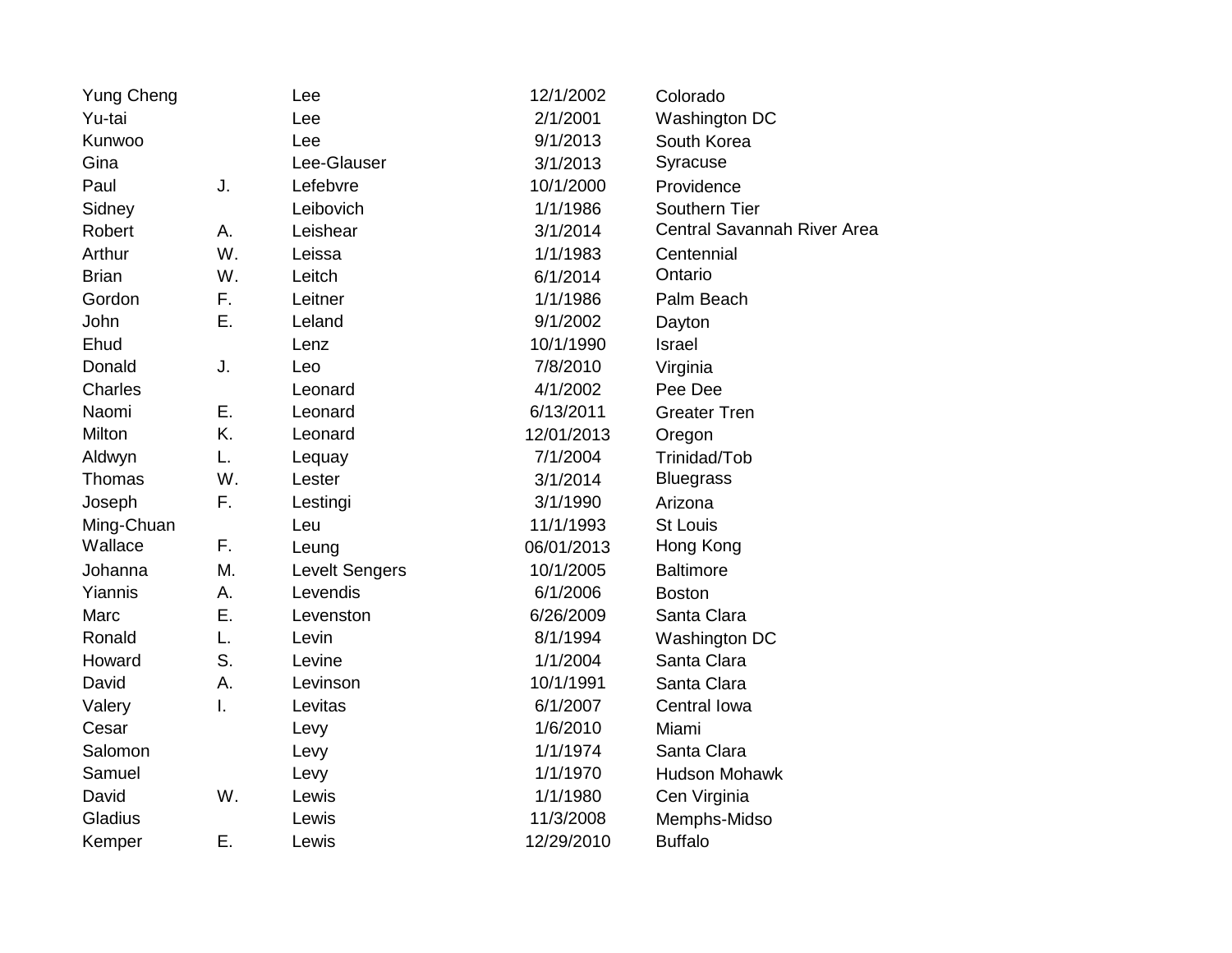| Mark          | J.        | Lewis      | 4/1/2005   | Washington DC             |
|---------------|-----------|------------|------------|---------------------------|
| Oliver        | K.        | Lewis      | 1/1/1986   | Atlanta                   |
| Winston       | G.        | Lewis      | 10/1/2012  | Trinidad/Tob              |
| Ming          |           | Li         | 4/1/2004   | Pittsburgh                |
| Wei           |           | Li         | 1/7/2013   | <b>NW Houston</b>         |
| Wen           | J.        | Li         | 10/3/2011  | Hong Kong                 |
| Xiaodong      |           | Li         | 9/1/2013   | <b>Midlands</b>           |
| Hong          |           | Liang      | 6/26/2009  | <b>Brazos Valley</b>      |
| <b>Steven</b> |           | Liang      | 8/1/2002   | Atlanta                   |
| Zuyang        |           | Liang      | 12/1/2007  | Oregon                    |
| Wei-hsin      |           | Liao       | 6/26/2009  | Hong Kong                 |
| George        | Z.        | Libertiny  | 1/1/1983   | <b>Metro Detroit</b>      |
| James         | Α.        | Liburdy    | 12/1/2006  | Williamette               |
| Anthony       |           | Licata     | 3/1/2003   | Westchester               |
| <b>Barry</b>  | <b>B.</b> | Lieber     | 10/1/2005  | Long Island               |
| Kenneth       | M.        | Liechti    | 10/1/1997  | <b>Central Texas</b>      |
| John          | Η.        | Lienhard   | 1/1/1977   | South Texas               |
| John          | Η.        | Lienhard V | 12/1/1999  | <b>Boston</b>             |
| Tim           | C.        | Lieuwen    | 10/3/2011  | Atlanta                   |
| Frederick     | Η.        | Light      | 1/1/1968   | Philadelphia              |
| Phillip       | M.        | Ligrani    | 12/1/2000  | <b>St Louis</b>           |
| David         | G.        | Lilley     | 6/1/2000   | Central Oklahoma          |
| <b>Teik</b>   | C.        | Lim        | 6/1/2006   | Cincinnati                |
| Chee          | W.        | Lim        | 9/1/2014   | Peoples Republic of China |
| Chao-hsin     |           | Lin        | 3/24/2010  | Western Wash              |
| Jen Fin       |           | Lin        | 11/3/2008  | <b>Taiwan Roc</b>         |
| Jerry         | I.        | Lin        | 1/1/2004   | Mt Diablo                 |
| Liwei         |           | Lin        | 2/1/2005   | San Francisco             |
| Paul          | Ρ.        | Lin        | 11/3/2008  | Cleveland                 |
| Sung          | Ρ.        | Lin        | 12/1/2000  | Essex Hudson              |
| Yuyi          |           | Lin        | 12/01/2013 | <b>Kansas City</b>        |
| Ching-Long    |           | Lin        | 3/1/2014   | Northwest Iowa            |
| William       | J.        | Lindblad   | 1/1/1984   | Oregon                    |
| John          | C.        | Lindholm   | 7/1/1990   | <b>Kansas City</b>        |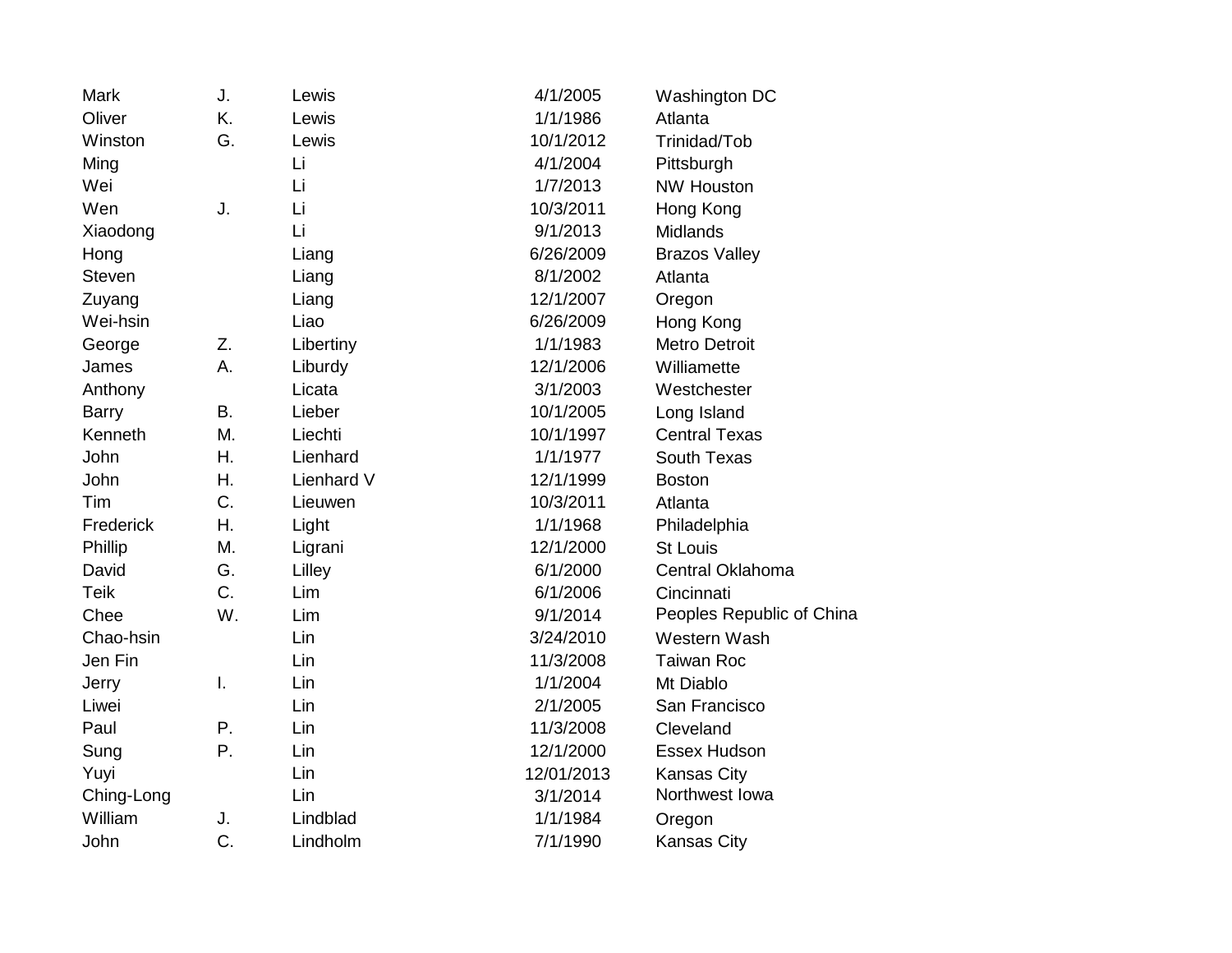| John                | Η. | Linehan     | 8/1/1991   | Milwaukee            |
|---------------------|----|-------------|------------|----------------------|
| Frederick           | F. | Ling        | 1/1/1973   | Metropolitan         |
| June                |    | Ling        | 10/1/1997  | Metropolitan         |
| Wladimir            | Η. | Linzer      | 3/1/2004   | Austria              |
| Noam                |    | Lior        | 6/1/1991   | Philadelphia         |
| <b>Fuewen Frank</b> |    | Liou        | 3/1/2008   | <b>St Louis</b>      |
| <b>Tong Miin</b>    |    | Liou        | 12/1/1996  | <b>Taiwan Roc</b>    |
| <b>Cliff</b>        | J. | Lissenden   | 12/01/2013 | Central Pennsylvania |
| <b>Mark</b>         | M. | Little      | 2/12/2009  | <b>Hudson Mohawk</b> |
| David               | L. | Littlefield | 3/1/2003   | Birmingham           |
| Thomas              | А. | Litzinger   | 7/2/2012   | Central Pennsylvania |
| Benjamin            | Η. | Liu         | 1/1/1981   | Minnesota            |
| Chunghorng          | R. | Liu         | 12/1/1992  | Central Indiana      |
| Sheng               |    | Liu         | 6/26/2009  | China                |
| Stephen             |    | Liu         | 3/1/2000   | Colorado             |
| Tien-i              |    | Liu         | 12/1/2006  | Sacramento           |
| Wing                | K. | Liu         | 8/1/1990   | Chicago              |
| John                | R. | Lloyd       | 1/1/1985   | Central Michigan     |
| Glen                | Ε. | Lochte      | 10/1/1991  | <b>NW Houston</b>    |
| Gerald              | Η. | Lock        | 7/1/1988   | No Alberta           |
| Frank               | S. | Locke       | 1/1/1987   | <b>Baltimore</b>     |
| James               | W. | Locke       | 1/1/1981   | <b>NE Florida</b>    |
| Erwin               | G. | Loewen      | 1/1/1986   | Rochester            |
| Clinton             | М. | Logan       | 4/1/2001   | Mt Diablo            |
| Roger               | W. | Logan       | 6/1/2007   | Mt Diablo            |
| James               | R. | Long        | 11/24/2008 | Piedmont-Carolina    |
| Francis Ta          | C. | Loo         | 1/1/1991   | New London           |
| Manuel              |    | Lopez       | 1/1/1987   | Colorado             |
| Eric                |    | Loth        | 2/13/2009  | Cen Virginia         |
| Francis             |    | Loth        | 10/3/2011  | Akron                |
| Robert              | L. | Lott        | 1/1/1986   | Nashville            |
| Paul                | A. | Lottes      | 7/1/2007   | Fox Valley           |
| Thomas              | G. | Loughlin    | 3/31/2009  | Metropolitan         |
| Tom                 | J. | Love        | 1/1/1984   | Central Oklahoma     |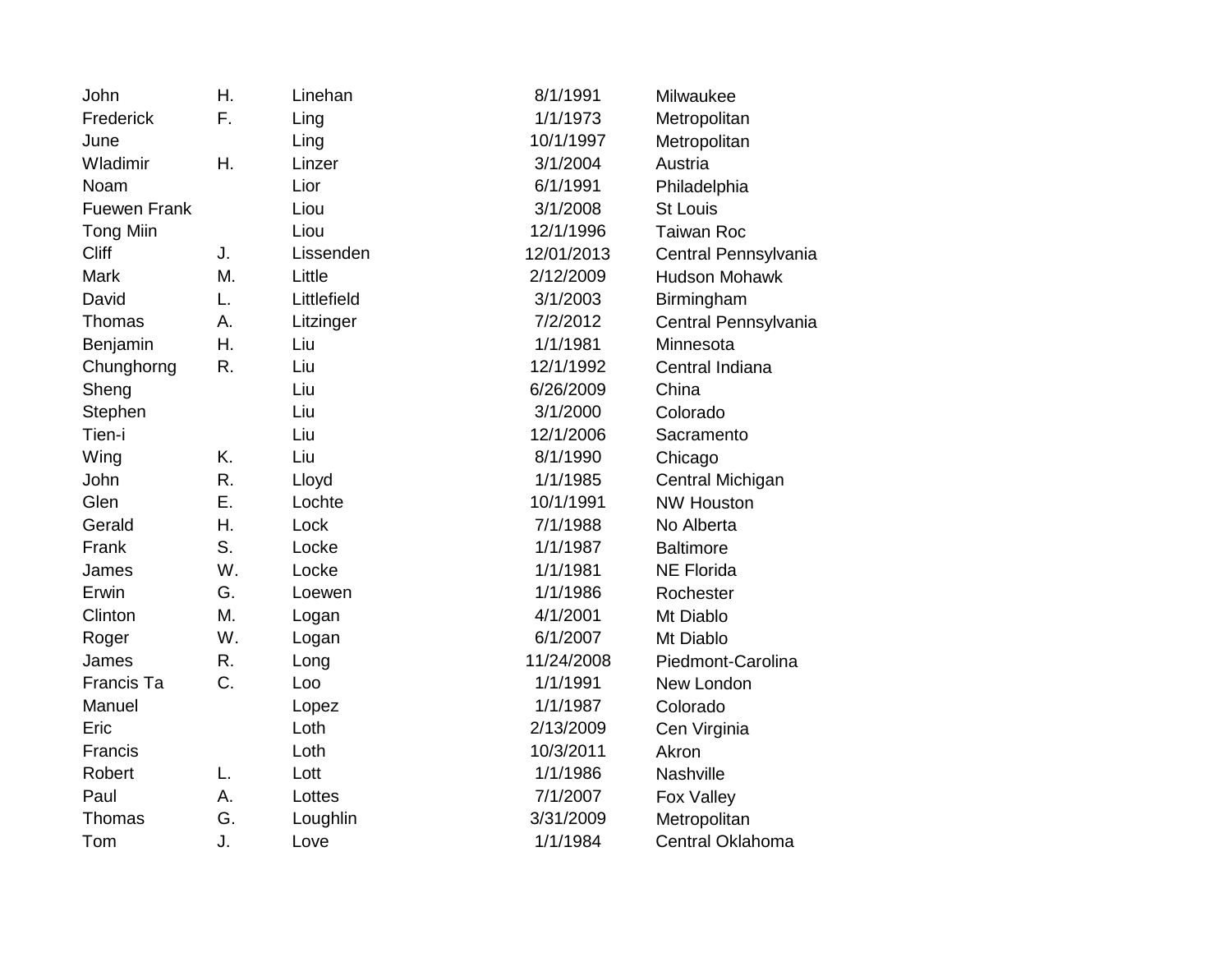| Richard        | Ε.           | Lovejoy   | 3/1/1990   | Panama City           |
|----------------|--------------|-----------|------------|-----------------------|
| <b>Stanley</b> | W.           | Lovejoy   | 1/1/1974   | Piedmont-Carolina     |
| Phillip        | А.           | Lowe      | 1/1/1984   | <b>Baltimore</b>      |
| Gerard         | G.           | Lowen     | 1/1/1976   | <b>Brgn Passaic</b>   |
| James          | C.           | Lowery    | 1/1/1987   | Birmingham            |
| Frank          | K.           | Lu        | 12/29/2010 | <b>West Texas</b>     |
| Stephen        | C.           | Lu        | 7/2/2012   | Los Angeles           |
| Wei            |              | Lu        | 10/1/2012  | <b>Metro Detroit</b>  |
| Wei-yang       |              | Lu        | 3/24/2010  | Mt Diablo             |
| <b>Barry</b>   | T.           | Lubin     | 7/1/1988   | Hartford              |
| Don            | А.           | Lucca     | 6/1/2006   | Central Oklahoma      |
| John           | R.           | Luchini   | 1/7/2010   | NW Ohio               |
| Robert         | Ρ.           | Lucht     | 6/13/2011  | Central Indiana       |
| Richard        | M.           | Lueptow   | 10/3/2012  | Chicago               |
| Holger         |              | Lukas     | 10/3/2012  | <b>Hudson Mohawk</b>  |
| Edward         |              | Lumsdaine | 4/1/1991   | Milwaukee             |
| Robert         | Ε.           | Luna      | 4/1/1994   | <b>New Mexico</b>     |
| <b>Myrin</b>   | $\mathsf{L}$ | Lundin    | 1/1/1984   | Oak Ridge             |
| Albert         | C.           | Luo       | 6/1/2007   | <b>St Louis</b>       |
| Kai            | Η.           | Luo       | 12/29/2010 | <b>United Kingdom</b> |
| Horace         | Ρ.           | Lyle      | 1/1/1984   | Chicago               |
| Christopher    |              | Lynch     | 3/1/2004   | San Fernando          |
| Jerry          | L.           | Lyons     | 1/1/1984   | Fort Wayne            |
| Anastasios     |              | Lyrintzis | 3/1/2003   | <b>NE Florida</b>     |
| Chien-Ching    |              | Ma        | 12/1/2006  | <b>Taiwan Roc</b>     |
| Fai            |              | Ma        | 6/1/1999   | San Francisco         |
| Hongbin        |              | Ma        | 10/9/2009  | Kansas City           |
| Joseph         | Τ.           | Ma        | 1/1/1982   | Santa Clara           |
| Zheng-dong     |              | Ma        | 2/12/2009  | <b>Metro Detroit</b>  |
| Glenn          | Ε.           | MacDonald | 8/27/2008  | <b>NW Houston</b>     |
| John           |              | Mackay    | 11/1/1994  | Quebec                |
| Nelson         | А.           | Macken    | 8/1/1996   | Philadelphia          |
| Leo            |              | Macklin   | 8/1/1992   | Westchester           |
| Walter         | M.           | Maclean   | 1/1/1981   | Long Island           |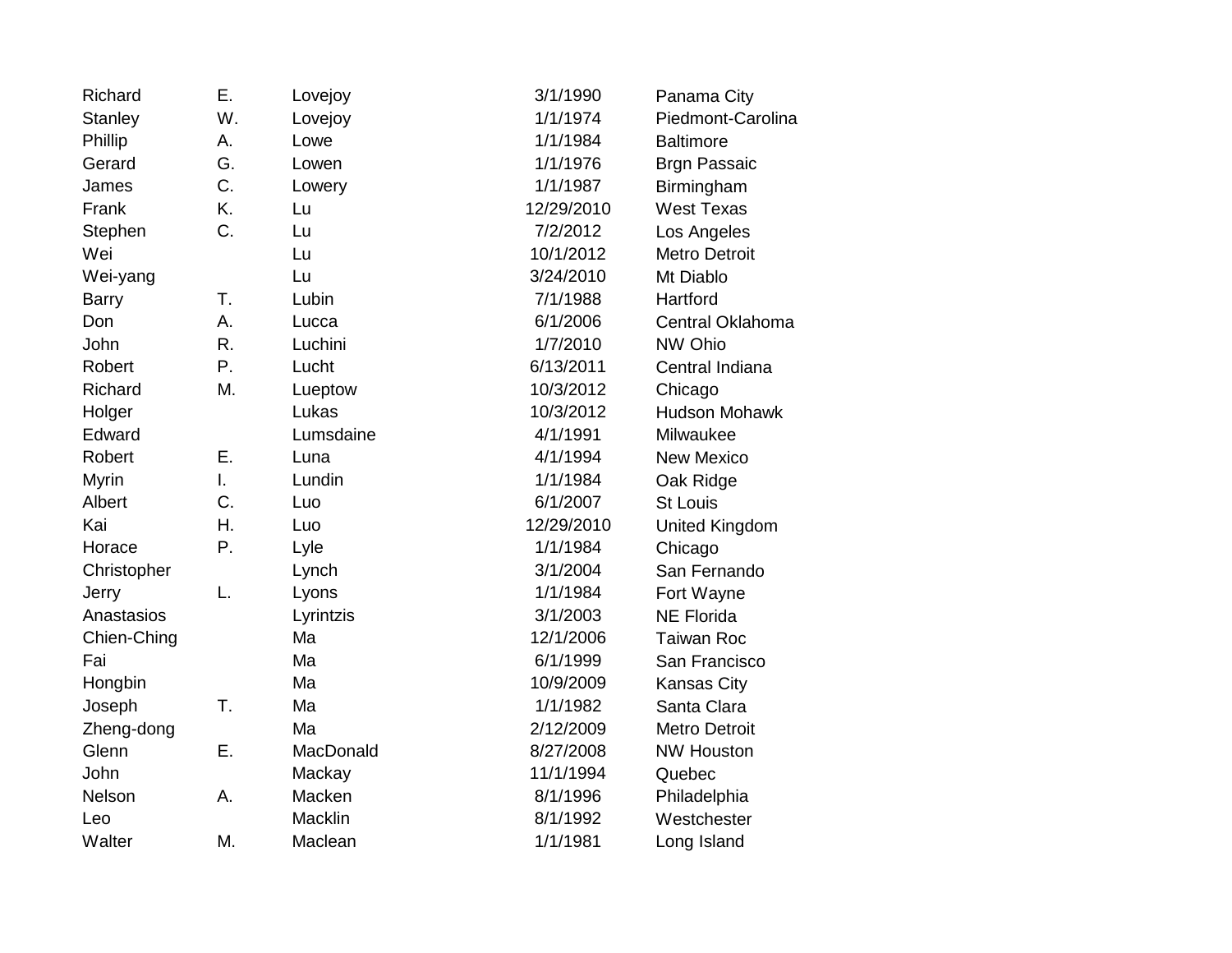| Richard    |           | Madden         | 12/1/2001  | <b>Boston</b>         |
|------------|-----------|----------------|------------|-----------------------|
| Erdogan    |           | Madenci        | 3/1/2014   | Arizona               |
| Hisaaki    |           | Maeda          | 4/1/2002   | Japan                 |
| Richard    | S.        | Magee          | 6/1/1989   | <b>Morris Sussx</b>   |
| Pedro      | J.        | Mago           | 12/01/2013 | NE Mississippi Group  |
| Edward     | <b>B.</b> | Magrab         | 1/1/1986   | Washington DC         |
| Ramsey     |           | Mahadeen       | 3/1/2013   | <b>Bergin Passaic</b> |
| Ravi       | V.        | Mahajan        | 12/1/2006  | Arizona               |
| Roop       | L.        | Mahajan        | 7/1/1997   |                       |
| Enayat     | Η.        | Mahajerin      | 4/2/2012   | Saginaw Valley        |
| Shankar    |           | Mahalingam     | 1/7/2010   | No Alabama            |
| Howard     | V.        | Mahaney        | 6/13/2011  | <b>Central Texas</b>  |
| Hassan     |           | Mahfuz         | 12/29/2010 | Florida               |
| Mohammad   |           | Mahinfalah     | 10/3/2011  | Milwaukee             |
| Daniel     |           | Mahr           | 12/1/2000  | <b>Morris Sussx</b>   |
| Υ.         | W.        | Mai            | 2/1/1999   | Australia             |
| Giulio     | C.        | Maier          | 6/1/2000   | Italy                 |
| Surjya     | K.        | Maiti          | 2/12/2009  | India                 |
| Joseph     |           | Majdalani      | 6/1/2006   | <b>Highland Rim</b>   |
| E. Roland  |           | Maki           | 7/1/1988   | <b>Metro Detroit</b>  |
| Ajit       | K.        | Mal            | 8/1/1994   | Los Angeles           |
| Alan       | T.        | Male           | 12/29/2010 | <b>Bluegrass</b>      |
| Mujeeb     | R.        | <b>Malik</b>   | 3/1/2008   | Washington DC         |
| Michael    | L.        | Malito         | 1/7/2013   | Youngstown            |
| Stephen    |           | Malkin         | 1/1/1972   | <b>Western Mass</b>   |
| Shankar    |           | Mall           | 10/1/1993  | Dayton                |
| Pankaj     | K.        | <b>Mallick</b> | 2/1/1996   | <b>Metro Detroit</b>  |
| Philip     | C.        | Malte          | 10/1/2003  | Western Wash          |
| Thomas     | R.        | Mancini        | 4/1/1994   | <b>New Mexico</b>     |
| Andreas    |           | Mandelis       | 3/1/2013   | Ontario               |
| Giampaolo  |           | Manfrida       | 2/1/2002   | Italy                 |
| John       | L.        | Mangan         | 1/1/1985   | <b>Hudson Mohawk</b>  |
| Raj        | М.        | Manglik        | 7/1/2004   | Cincinnati            |
| Antoinette | Μ.        | Maniatty       | 8/1/2005   | <b>Hudson Mohawk</b>  |
|            |           |                |            |                       |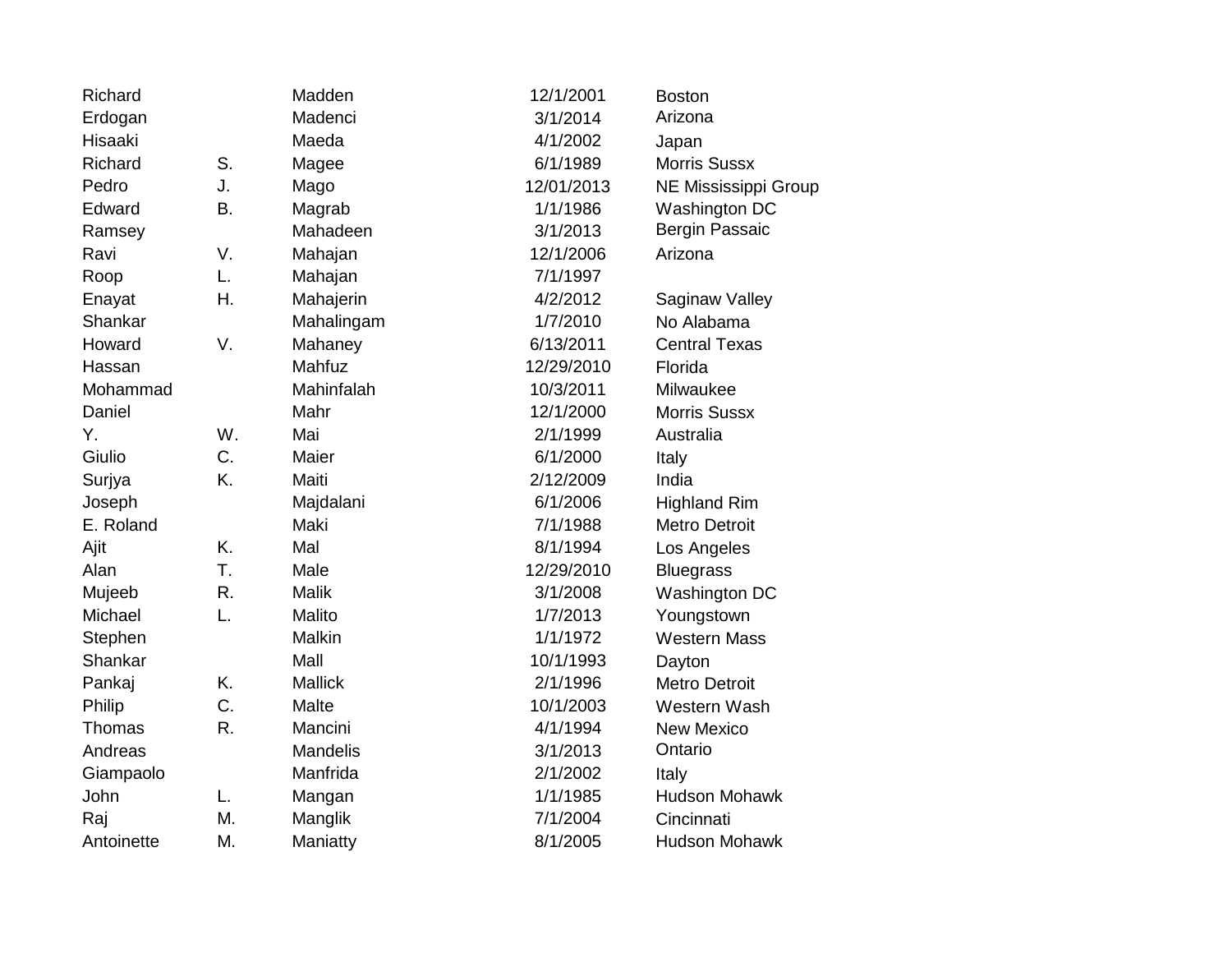| Michael      | J. | Manjoine               | 1/1/1967  | Pittsburgh           |
|--------------|----|------------------------|-----------|----------------------|
| Reda         | R. | Mankbadi               | 5/1/1993  | <b>NE Florida</b>    |
| Avtar        | S. | Mann                   | 12/1/1996 | <b>Orange County</b> |
| <b>Brian</b> | Ρ. | Mann                   | 1/7/2013  |                      |
| Kenneth      | Α. | Mann                   | 7/2/2012  | Syracuse             |
| Vincent      | Ρ. | Manno                  | 2/1/2004  | <b>Boston</b>        |
| Souran       |    | Manoochehri            | 6/29/2010 | Essex Hudson         |
| William      | Ρ. | Manos                  | 1/1/1985  | Arklatex             |
| Noah         | D. | Manring                | 6/26/2009 | <b>Kansas City</b>   |
| Howard       | V. | Mansfield              | 1/1/1944  | Nashville            |
| Joseph       | М. | Mansour                | 10/1/2002 | Cleveland            |
| Prabhakar    | R. | Mantena                | 10/9/2009 | Memphs-Midso         |
| Randall      | D. | Manteufel              | 3/1/2008  | San Antonio          |
| Lance        |    | Manuel                 | 10/1/2012 | <b>Central Texas</b> |
| Pedro        | V. | Marcal                 | 1/1/1981  | Los Angeles          |
| Donald       | L. | Margolis               | 10/1/1991 | Sacramento           |
| Susan        | S. | <b>Margulies</b>       | 3/31/2009 | Philadelphia         |
| Melvin       |    | <b>Mark</b>            | 1/1/1984  | <b>Boston</b>        |
| James        | J. | Markowsky              | 6/1/1999  | <b>Boston</b>        |
| Mark         | J. | Marley                 | 4/4/2012  | Norway               |
| Webb         |    | Marner                 | 11/1/1989 | Los Angeles          |
| Ed           |    | Marotta                | 11/3/2008 | South Texas          |
| Alexander    | Η. | Marr                   | 6/1/1988  | No Puget Snd         |
| Jeffrey      | S. | <b>Marshall</b>        | 9/1/2004  | <b>Grn Mountain</b>  |
| <b>Kurt</b>  | М. | <b>Marshek</b>         | 1/1/1987  | <b>Central Texas</b> |
| Theodore     | U. | Marston                | 10/1/2002 | Santa Clara          |
| Dennis       | Η. | <b>Martens</b>         | 6/13/2011 | Kansas City          |
| C. Samuel    |    | Martin                 | 1/1/1983  | <b>Boston</b>        |
| George       | Η. | Martin                 | 1/1/1982  | Central Michigan     |
| J Daniel     |    | Martin                 | 1/1/1983  | <b>Coastal Bend</b>  |
| John         | R. | Martin                 | 3/1/1995  | Oregon               |
| Harry        | F. | Martin                 | 12/1/14   |                      |
| Emil         | L. | Martinec               | 1/1/1979  | <b>West Mich</b>     |
| Alma         | U. | <b>Martinez Fallon</b> | 10/1/2003 | Eastern VA           |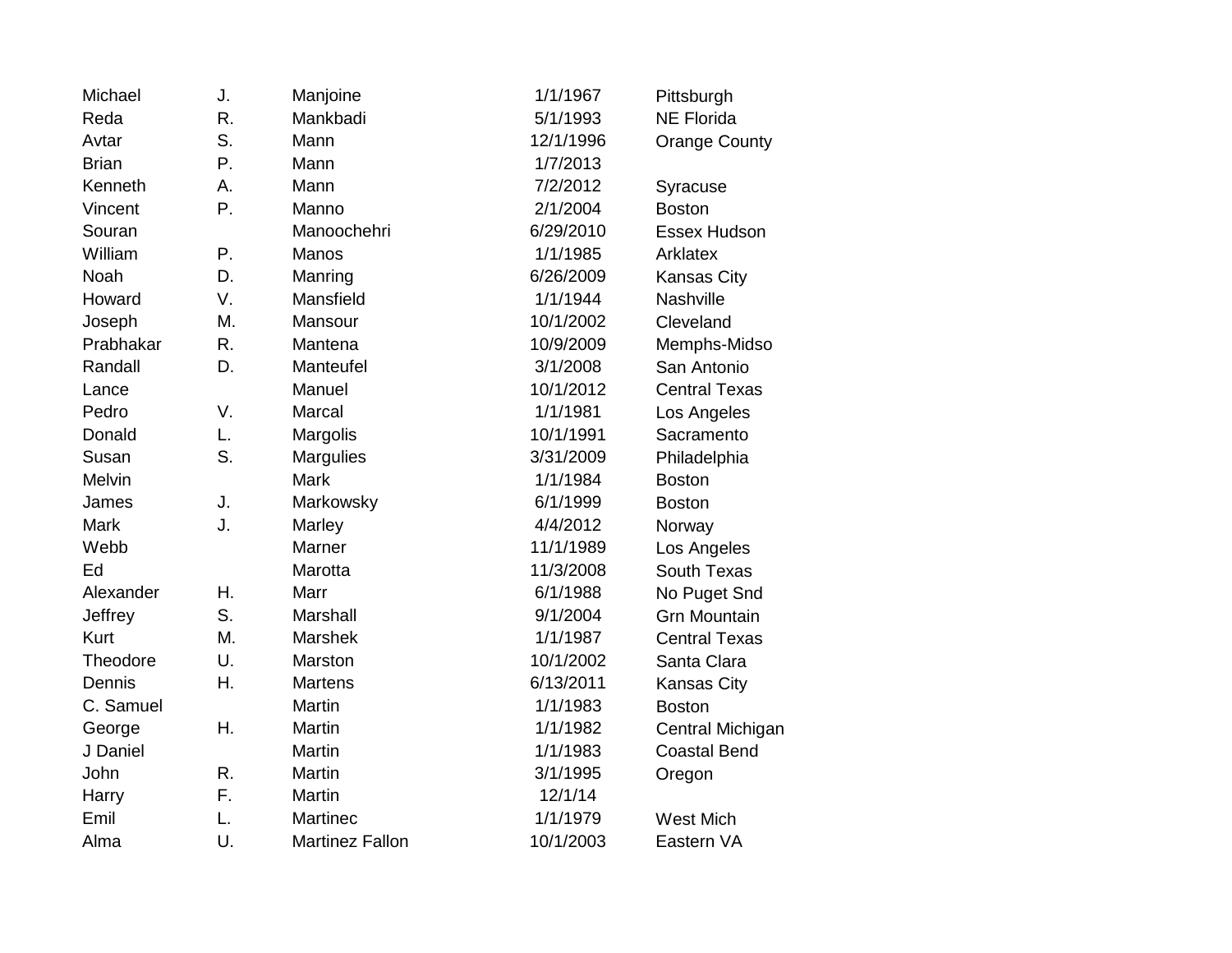| Paul         | J. | Marto            | 1/1/1985   | Williamette          |
|--------------|----|------------------|------------|----------------------|
| Farzad       |    | Mashayek         | 12/1/2005  | Chicago              |
| James        | А. | Mason            | 10/1/1992  | Rochester            |
| Sami         | F. | Masri            | 12/1/2007  | Los Angeles          |
| Fujimitsu    |    | Masuyama         | 06/01/2013 | Japan                |
| Robert       | E. | <b>Mates</b>     | 7/1/1997   | San Diego            |
| Gursaran     | D. | Mathur           | 12/1/2002  | <b>Metro Detroit</b> |
| Karel        |    | <b>Matous</b>    | 1/7/2013   | St Joseph VA         |
| Yoichiro     |    | Matsumoto        | 3/1/2005   | Japan                |
| Yuji         |    | Matsuzaki        | 10/1/2004  | Japan                |
| Larryl       | K. | <b>Matthews</b>  | 6/1/2005   | St Joseph VA         |
| John         | S. | Maulbetsch       | 2/1/1995   | Santa Clara          |
| <b>Jack</b>  | R. | Maurer           | 3/1/1998   | Pittsburgh           |
| C.           |    | Mavroidis        | 6/1/2006   | <b>Boston</b>        |
| Adalbert     |    | Mayer            | 6/1/2006   | <b>Boston</b>        |
| John         | Ε. | Mayer            | 4/1/1988   | Saginaw Valley       |
| John         | A. | Mayer            | 7/1/1997   | Worcester            |
| Roger        | W. | Mayne            | 5/1/1989   | <b>Buffalo</b>       |
| Howard       | А. | Mayo             | 1/1/1982   | Susquehanna          |
| Harry        |    | Mayor            | 1/1/1985   | Worcester            |
| Jyotirmoy    |    | Mazumder         | 12/1/2007  | <b>Metro Detroit</b> |
| Sandip       |    | Mazumder         | 3/18/2011  | <b>Central Ohio</b>  |
| Donald       | Μ. | Mc Eligot        | 1/1/1985   | Idaho                |
| Zack         | R. | <b>McCain</b>    | 10/1/1995  | Central Oklahoma     |
| Robert       | Β. | <b>McCalley</b>  | 1/1/1957   | <b>Hudson Mohawk</b> |
| <b>Clark</b> |    | <b>McCarrell</b> | 10/3/2011  | <b>Silver State</b>  |
| Carl         | L. | McClung          | 7/1/2001   | Colorado             |
| Norman       | R. | <b>McCombs</b>   | 10/1/2003  | <b>Buffalo</b>       |
| Michael      | Ε. | <b>McCormick</b> | 9/1/2002   | <b>Baltimore</b>     |
| John         | J. | <b>McCoy</b>     | 1/1/1986   | Washington DC        |
| Donald       | Μ. | <b>McCue</b>     | 11/1/1992  | New Haven            |
| Colin        | F. | McDonald         | 5/1/1988   | San Diego            |
| Henry        |    | McDonald         | 2/1/1992   | Chattanooga          |
| David        | L. | McDowell         | 8/1/1995   | Atlanta              |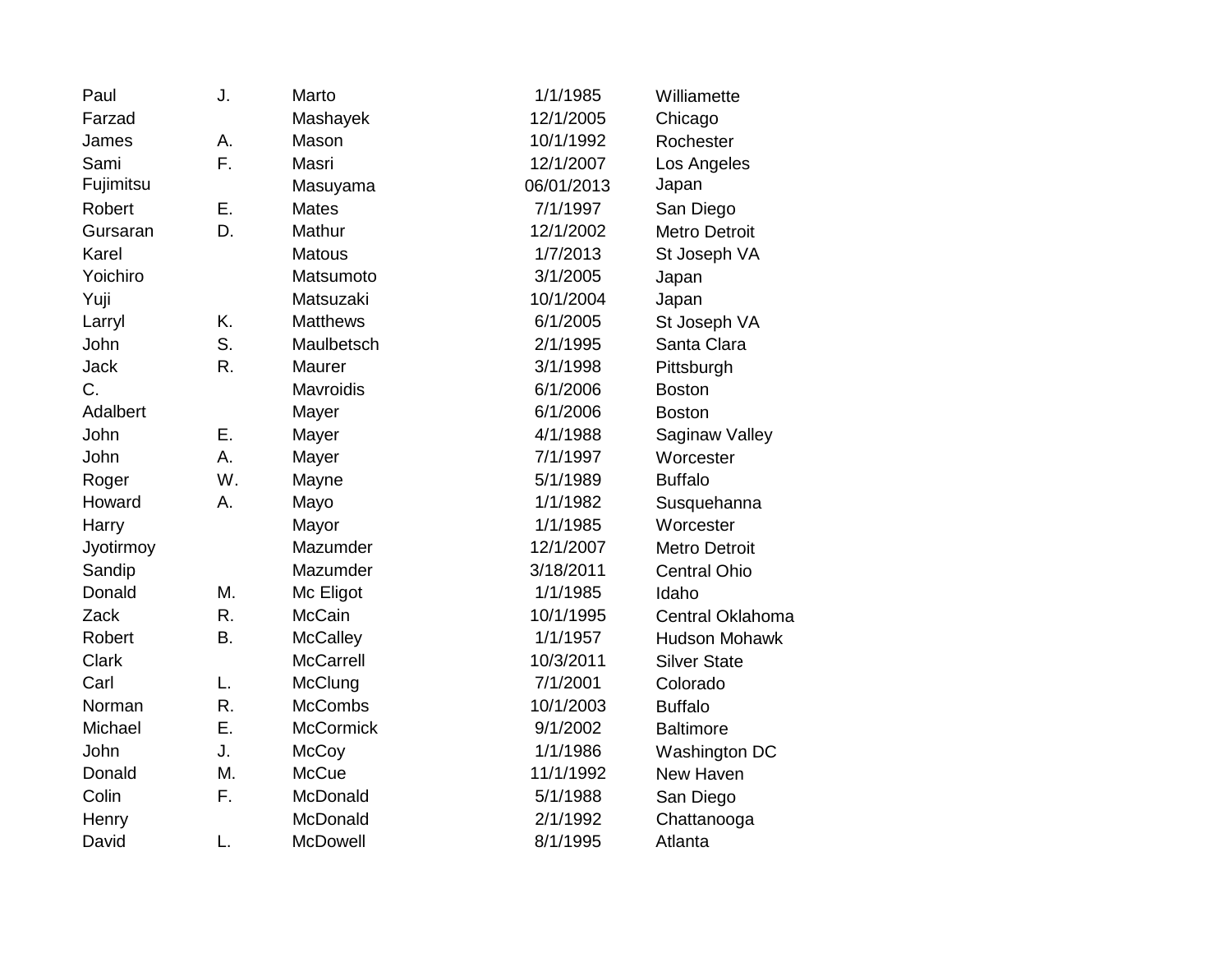| James          | Η. | McElhaney         | 1/1/1985   | East No. Carolina     |
|----------------|----|-------------------|------------|-----------------------|
| Arthur         | J. | <b>McEvily</b>    | 8/1/1995   | Hartford              |
| Jon            | G. | McGowan           | 1/1/1998   | <b>Western Mass</b>   |
| <b>Harris</b>  | B. | McKee             | 10/1/1987  | Arkansas              |
| John           | W. | McKiernan         | 1/1/1985   | <b>New Mexico</b>     |
| Randal         | G. | <b>McKinney</b>   | 12/1/14    | Hartford              |
| Robert         |    | McKnight          | 6/1/1988   | Central Indiana       |
| Robert         |    | McLaughlin        | 7/2/2012   | Canton-All-M          |
| Arthur         |    | McLean            | 1/1/1982   | San Diego             |
| Leonard        | Α. | McLean            | 1/1/1983   | <b>NE Florida</b>     |
| William        | N. | McLean            | 8/4/2008   | Chicago               |
| Robert         | М. | McMeeking         | 7/1/1998   | <b>Channel Island</b> |
| Preston        | Ε. | <b>McNall</b>     | 1/1/1987   | Kansas City           |
| John           | W. | <b>McNees</b>     | 7/1/1988   | Greenville            |
| John           | J. | <b>McPhee</b>     | 10/1/2005  | Ontario               |
| Bayard         | T. | <b>McWilliams</b> | 1/1/1986   | Florida Wc            |
| Milton         |    | Meckler           | 12/1/1988  | Florida Wc            |
| Constantine    | M. | Megaridis         | 10/1/2003  | Chicago               |
| Ali            |    | Meghdari          | 9/1/2001   | Iran                  |
| Shaker         | А. | Meguid            | 10/8/2008  | Ontario               |
| Cyrus          | Β. | Meher-Homji       | 1/1/1998   | South Texas           |
| Feroze         | J. | Meher-Homji       | 1/7/2013   | South Texas           |
| Morteza        | Μ. | Mehrabadi         | 10/1/2003  | San Diego             |
| Firdosh        | D. | Mehta             | 1/7/2010   | So Alberta            |
| Gurmukh        | D. | Mehta             | 10/1/2000  | Washington DC         |
| Hardayal       | S. | Mehta             | 7/1/1998   | Santa Clara           |
| Viung          |    | Mei               | 1/1/2002   | <b>East Tennessee</b> |
| Eckart         | Η. | Meiburg           | 06/01/2013 | <b>Channel Island</b> |
| Donald         | W. | Melchiorre        | 11/9/2011  | Florida Wc            |
| Lisa           | M. | <b>Meline</b>     | 6/1/2007   | Sacramento            |
| <b>Shreyes</b> | N. | Melkote           | 12/1/2006  | Atlanta               |
| Matthew        | M. | Mench             | 3/1/2013   | East Tennessee        |
| William        | Ε. | Meneley           | 1/1/1985   | Mt Diablo             |
| Charles        | V. | Meneveau          | 2/1/2003   | <b>Baltimore</b>      |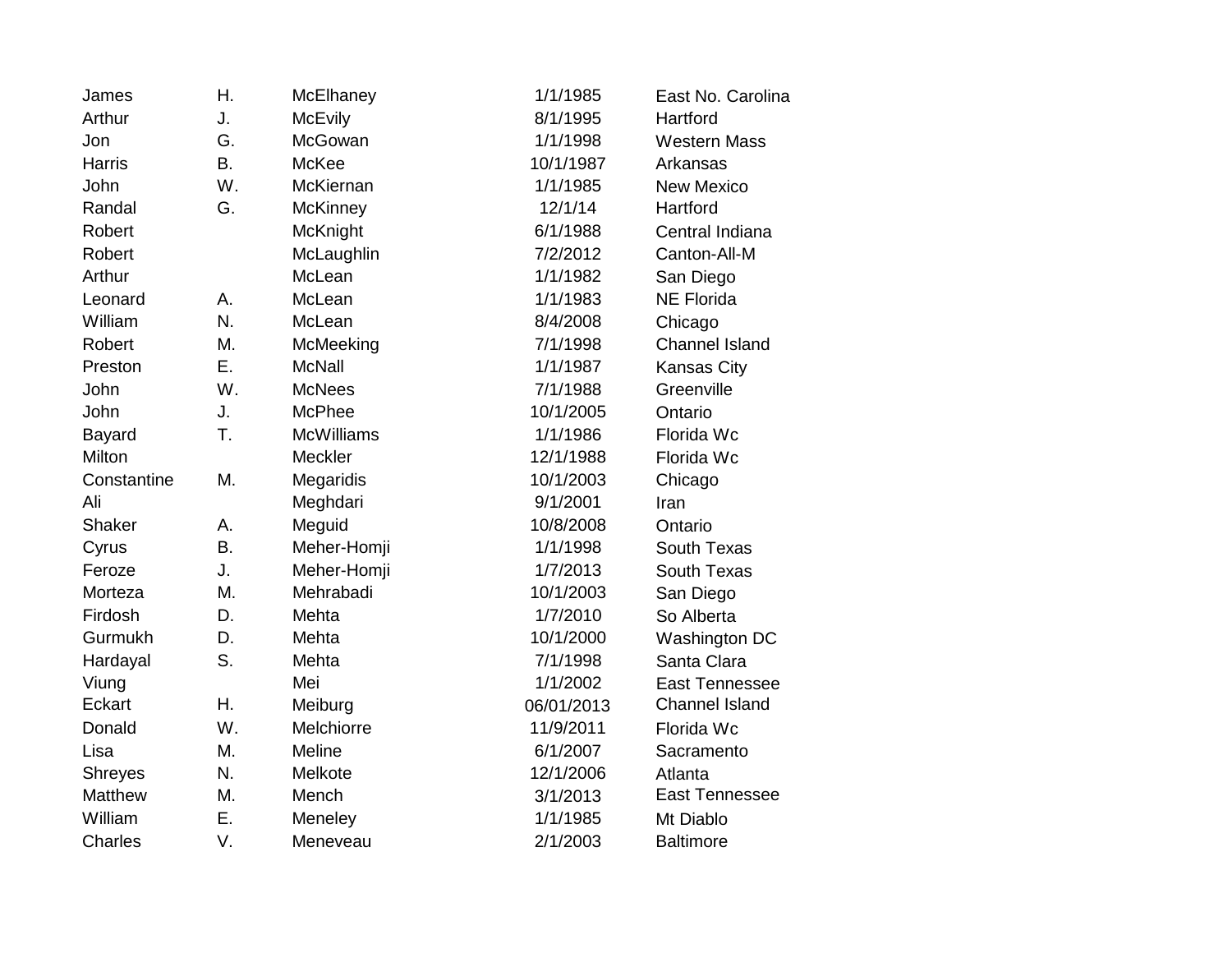| James       | C.        | Meng          | 2/1/1996   | Washington DC        |
|-------------|-----------|---------------|------------|----------------------|
| Chia-hsian  |           | Menq          | 6/1/1998   | <b>Central Ohio</b>  |
| Patrick     |           | Mensah        | 06/01/2013 | <b>Baton Rouge</b>   |
| Howard      | C.        | Merchant      | 1/1/1986   | Western Washington   |
| Kenneth     | R.        | <b>Merckx</b> | 1/1/1973   | Columbia Basin       |
| David       | F.        | Merrion       | 12/1/14    | <b>Metro Detroit</b> |
| Herman      |           | Merte         | 1/1/1996   | <b>Metro Detroit</b> |
| Richard     |           | Merz          | 10/1/1998  | Anthr-Lehigh         |
| Achille     |           | Messac        | 10/1/2003  | Syracuse             |
| William     | C.        | Messner       | 10/1/2003  | Pittsburgh           |
| Mohamad     |           | Metghalchi    | 9/1/2000   | <b>Boston</b>        |
| Sayed       | M.        | Metwalli      | 4/1/2005   | Egypt                |
| Josua       | Ρ.        | Meyer         | 6/1/2007   | South Africa         |
| Theodore    | Α.        | Meyer         | 3/1/2002   | Pittsburgh           |
| Carolyn     | W.        | <b>Meyers</b> | 5/1/1993   | Eastern VA           |
| Thomas      | А.        | Michelhaugh   | 5/1/2000   | Central Michigan     |
| John        | G.        | Michopoulos   | 3/1/2013   | Washington DC        |
| Marc        | Ρ.        | Mignolet      | 6/1/2002   | Arizona              |
| John        | C.        | Mihm          | 1/1/2002   | <b>Bartlesville</b>  |
| Yozo        |           | Mikata        | 3/24/2010  | <b>Hudson Mohawk</b> |
| <b>Bora</b> | <b>B.</b> | <b>Mikic</b>  | 7/1/1990   | <b>Boston</b>        |
| Robert      |           | Mikitka       | 3/1/2005   | Minnesota            |
| Alojzy      | А.        | Mikolajczak   | 1/1/1982   | San Diego            |
| Gordon      | Η.        | Millar        | 1/1/1986   | <b>NE Florida</b>    |
| Craig       | Ε.        | Miller        | 7/1/1995   | <b>Orange County</b> |
| Edward      | Η.        | Miller        | 1/1/1984   | <b>Hudson Mohawk</b> |
| Gerald      | Е.        | <b>Miller</b> | 8/1/1993   | Cen Virginia         |
| Jack        | Ε.        | Miller        | 1/1/2002   | <b>NW Houston</b>    |
| Joseph      | S.        | <b>Miller</b> | 7/3/2012   | Washington DC        |
| R. Gerry    |           | Miller        | 11/1/2007  | Florida Wc           |
| Richard     | W.        | <b>Miller</b> | 1/1/1987   | Florida Wc           |
| Robert      | Ε.        | <b>Miller</b> | 11/1/1991  | Piedmont-Carolina    |
| Urey        |           | Miller        | 1/1/2004   | <b>NW Houston</b>    |
| Vincent     | R.        | <b>Miller</b> | 7/1/2004   | Dayton               |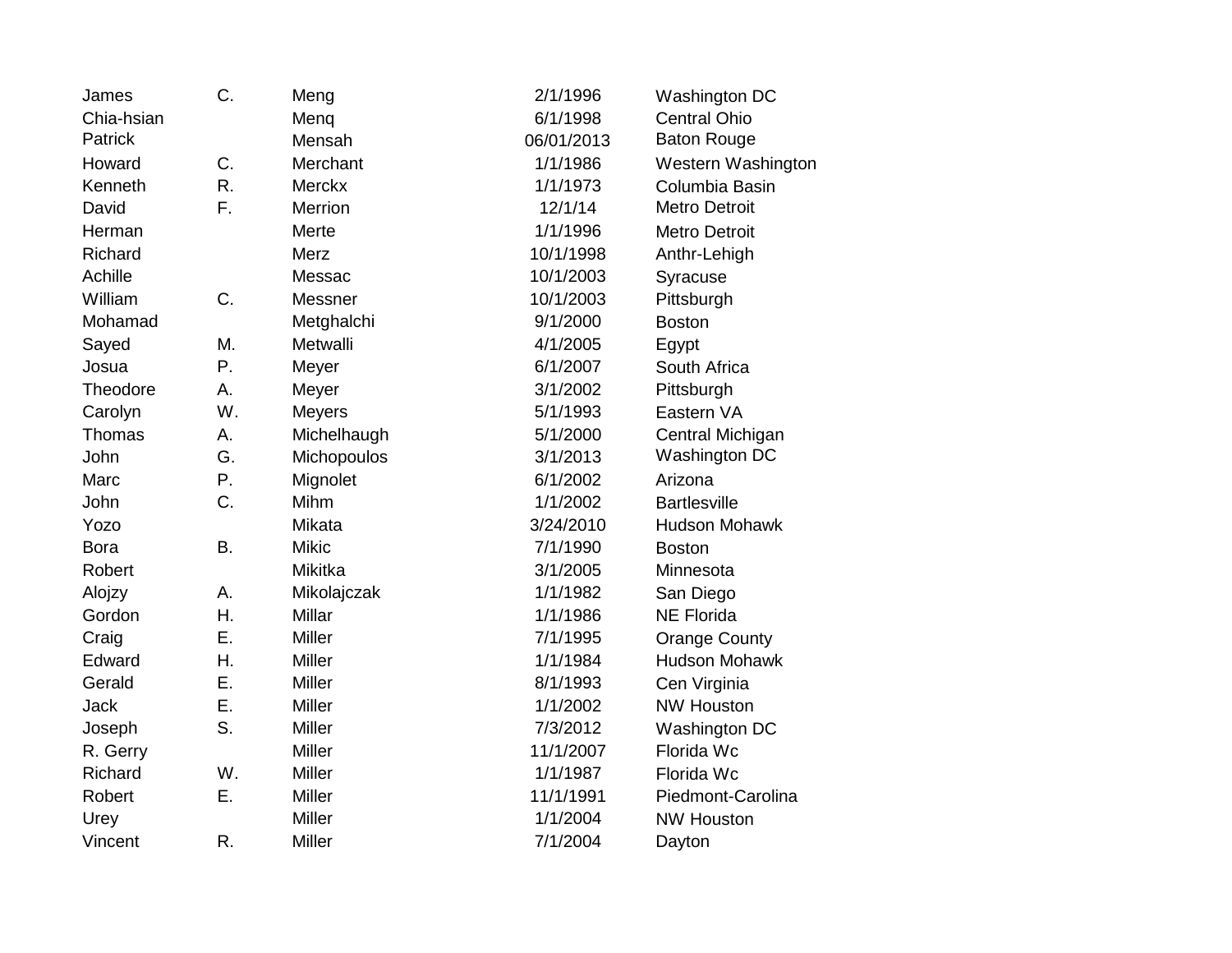| William        | O. | <b>Miller</b>   | 4/1/2005   | <b>New Mexico</b>     |
|----------------|----|-----------------|------------|-----------------------|
| William        | Η. | Miller          | 12/1/2001  | Fox Valley            |
| <b>Bertram</b> | J. | Milleville      | 1/1/1984   | Pittsburgh            |
| Mancil         | W. | Milligan        | 1/1/1984   | <b>East Tennessee</b> |
| Joseph         |    | Milton          | 9/1/2002   | South Texas           |
| Eugene         | Ρ. | Milunec         | 11/25/2008 | Washington DC         |
| Tony           | C. | Min             | 1/1/1985   | Carolina              |
| W J            |    | Minkowycz       | 1/1/1986   | Chicago               |
| Gene           | L. | Minner          | 12/1/2006  | Idaho                 |
| Alberto        |    | Mirandola       | 4/1/2005   | Italy                 |
| Maj            | D. | Mirmirani       | 4/2/2012   | <b>NE Florida</b>     |
| Alexander      | V. | Mirzamoghadam   | 12/1/2007  | Arizona               |
| Eduardo        | Α. | <b>Misawa</b>   | 12/1/14    | Washington DC         |
| <b>Charles</b> | R. | Mischke         | 1/1/1986   | Central Iowa          |
| Subhash        | C. | Mishra          | 7/2/2012   | India                 |
| Farrokh        |    | <b>Mistree</b>  | 8/1/1994   | Central Oklahoma      |
| Naveen         | K. | Mital           | 3/1/2000   | <b>Metro Detroit</b>  |
| John           | W. | <b>Mitchell</b> | 11/1/1992  | <b>Rock River</b>     |
| Thomas         | Α. | <b>Mitchell</b> | 1/1/1986   | Nashville             |
| Kunal          |    | Mitra           | 2/12/2009  | Canaveral             |
| Sushanta       | K. | <b>Mitra</b>    | 10/3/2011  | No Alberta            |
| Rajat          |    | <b>Mittal</b>   | 3/18/2011  | <b>Baltimore</b>      |
| Erwin          | R. | <b>Moats</b>    | 7/1/2007   | Akron                 |
| Michael        | F. | Modest          | 1/1/1989   | Fresno-Mader          |
| Robert         | J. | Moffat          | 1/1/1986   | Santa Clara           |
| A. Alan        |    | Moghissi        | 5/1/2003   | Washington DC         |
| Abdulmajeed    | А. | Mohamad         | 6/1/2006   | So Alberta            |
| Habib          | Ρ. | Mohamadian      | 9/23/2010  | <b>Baton Rouge</b>    |
| Mansour        | Η. | Mohamed         | 4/1/1994   | East No. Carolina     |
| Ram            | S. | Mohan           | 10/1/2012  | Mid Continen          |
| Mo             |    | Mohitpour       | 4/1/2001   | <b>British Colu</b>   |
| Kamran         |    | Mokhtarian      | 3/1/2002   | Chicago               |
| Joseph         | C. | Mollendorf      | 3/1/2008   | <b>Buffalo</b>        |
| Michael        | F. | Molnar          | 12/1/2005  | <b>Baltimore</b>      |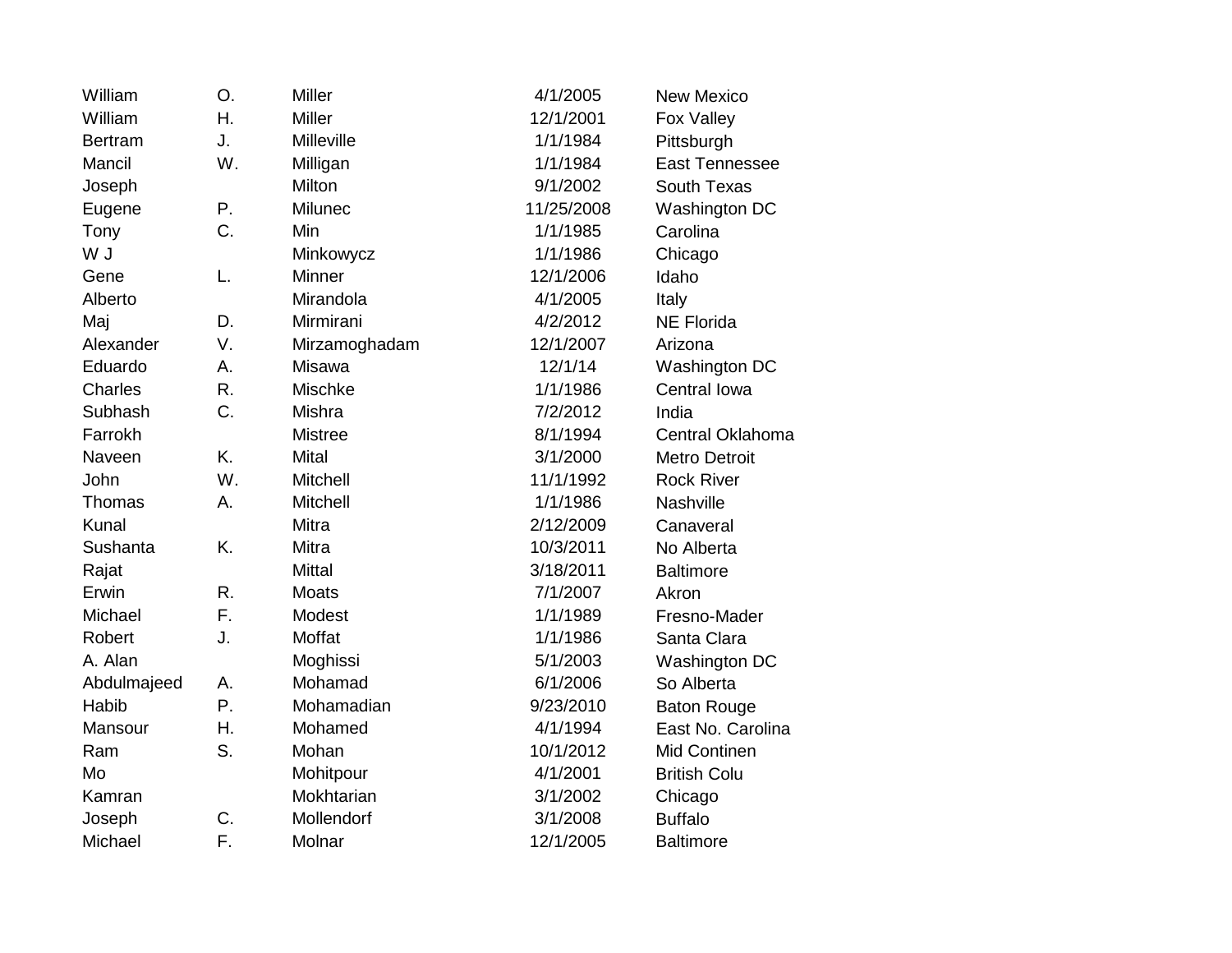| Peter       |    | Molvie         | 4/3/2012   | Milwaukee            |
|-------------|----|----------------|------------|----------------------|
| Hukam       | C. | Mongia         | 5/1/2003   | Central Indiana      |
| David       | W. | Moody          | 1/1/1987   | West Virgini         |
| Frederick   | J. | Moody          | 1/1/1982   | Mt Diablo            |
| Dean        | T. | <b>Mook</b>    | 2/1/1994   | Virginia             |
| Francis     | C. | Moon           | 3/1/1990   | Southern Tier        |
| Hee-Koo     |    | Moon           | 6/1/2004   | San Diego            |
| <b>Beal</b> | Ρ. | Moore          | 1/1/2004   | Anthr-Lehigh         |
| James       | Ε. | Moore          | 12/1/2007  | <b>Brazos Valley</b> |
| James       | W. | Moore          | 1/1/1988   | Cen Virginia         |
| John        |    | Moore          | 9/1/1992   | Virginia             |
| Raymond     | Ε. | Moore          | 1/1/1983   | Memphs-Midso         |
| William     | G. | Moore          | 6/1/2007   | <b>Central Ohio</b>  |
| Michael     | J. | Moran          | 11/1/1996  | <b>Central Ohio</b>  |
| Jeffrey     | Η. | Morehouse      | 9/1/2000   | Midlands             |
| Thomas      |    | Morel          | 12/1/1988  | Fox Valley           |
| William     | B. | Morgan         | 1/1/1981   | Washington DC        |
| Masaki      |    | Morishita      | 6/1/2014   | Japan                |
| Masaki      |    | Morishita      | 12/1/14    | Japan                |
| <b>Mark</b> | V. | Morkovin       | 1/1/1984   | Chicago              |
| Kenneth     | N. | Morman         | 6/1/1998   | <b>Metro Detroit</b> |
| Denby       | G. | Morrison       | 4/1/2000   | South Texas          |
| Gerald      | L. | Morrison       | 11/1/1996  | <b>Brazos Valley</b> |
| Alma        | Ρ. | Moser          | 10/1/2005  | Utah                 |
| John        | J. | Moskwa         | 6/1/2006   | <b>Rock River</b>    |
| Javad       | T. | Mostaghimi     | 7/1/1999   | Ontario              |
| C. Dan      |    | Mote           | 1/1/1984   | <b>Baltimore</b>     |
| Zissimos    | Ρ. | Mourelatos     | 06/01/2013 | <b>Metro Detroit</b> |
| Hany        |    | Moustapha      | 11/1/1998  | Quebec               |
| Van Chaosh  |    | Mow            | 1/1/1980   | Metropolitan         |
| Charles     | А. | Moyer          | 11/1/1989  | Canton-All-M         |
| George      | J. | <b>Mraz</b>    | 1/1/1987   | New Haven            |
| Issam       |    | Mudawar        | 5/1/1997   | Central Indiana      |
| Thomas      | J. | <b>Mueller</b> | 1/1/1976   | St Joseph VA         |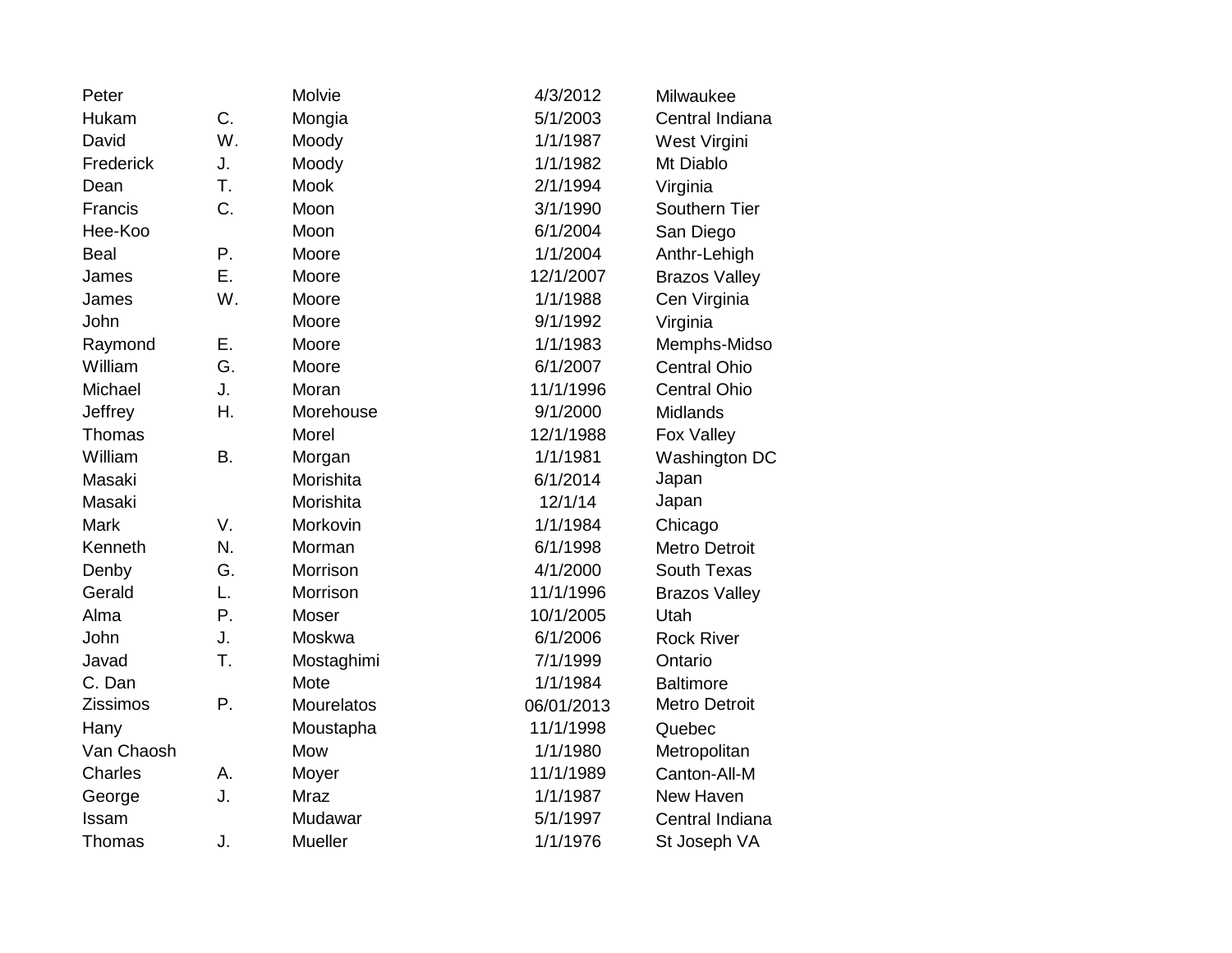| Sinan       |    | Muftu         | 12/1/2006 | <b>Boston</b>         |
|-------------|----|---------------|-----------|-----------------------|
| Arun        | S. | Mujumdar      | 2/1/1989  | Singapore             |
| Ranjan      |    | Mukherjee     | 2/12/2009 | Central Michigan      |
| Subrata     |    | Mukherjee     | 6/1/1989  | Southern Tier         |
| Vivekananda |    | Mukhopadhyay  | 3/1/2014  | Eastern Virginia      |
| Thomas      | J. | Muldoon       | 6/1/2014  | Milwaukee             |
| Thomas      | J. | Muldoon       | 12/1/14   | Milwaukee             |
| Arun        |    | Muley         | 4/2/2012  | <b>Orange County</b>  |
| George      | Ρ. | Mulholland    | 8/1/1996  | <b>Rio Grande</b>     |
| Godfrey     |    | Mungal        | 5/1/2003  | Santa Clara           |
| Sastry      | S. | Munukutla     | 3/1/2000  | Nashville             |
| Toshio      |    | Mura          | 7/1/1998  | Chicago               |
| Lawrence    | М. | Murphy        | 1/1/1991  | Colorado              |
| Andrew      | P. | Murray        | 12/1/14   | Dayton                |
| Jayathi     |    | Murthy        | 4/9/2012  | <b>Central Texas</b>  |
| Douglas     | F. | <b>Muster</b> | 1/1/1972  | South Texas           |
| Agnes       |    | Muszynska     | 5/1/1994  | Comstock              |
| Arvid       |    | <b>Naess</b>  | 6/1/2007  | Norway                |
| Nagi        | G. | Naganathan    | 9/1/2002  | NW Ohio               |
| Hassan      | M. | Nagib         | 6/1/2006  | Chicago               |
| Hani        | E  | Naguib        | 9/1/2014  | Ontario               |
| Amir        | N. | Nahavandi     | 1/1/1972  | San Diego             |
| Sudhakar    | Ε. | Nair          | 2/1/2002  | Chicago               |
| Yousef S    | Η. | Najjar        | 9/1/1999  | Jordan                |
| Toshio      |    | Nakamura      | 4/1/2005  | Long Island           |
| Wataru      |    | Nakayama      | 4/1/1989  | Japan                 |
| Raju        | R. | Namburu       | 6/1/2006  | <b>Baltimore</b>      |
| Mohammad    | Η. | Naraghi       | 5/1/2003  | Metropolitan          |
| Amitabh     |    | Narain        | 6/1/2006  | Milwaukee             |
| Ram         |    | Narula        | 9/1/2000  | Washington DC         |
| Charles     | F. | <b>Nash</b>   | 1/1/1984  | East No. Carolina     |
| David       | Η. | <b>Nash</b>   | 6/1/2006  | <b>United Kingdom</b> |
| J. Michael  |    | <b>Nash</b>   | 1/1/1987  | <b>Baltimore</b>      |
| Sayed       | А. | Nassar        | 6/1/2006  | <b>Metro Detroit</b>  |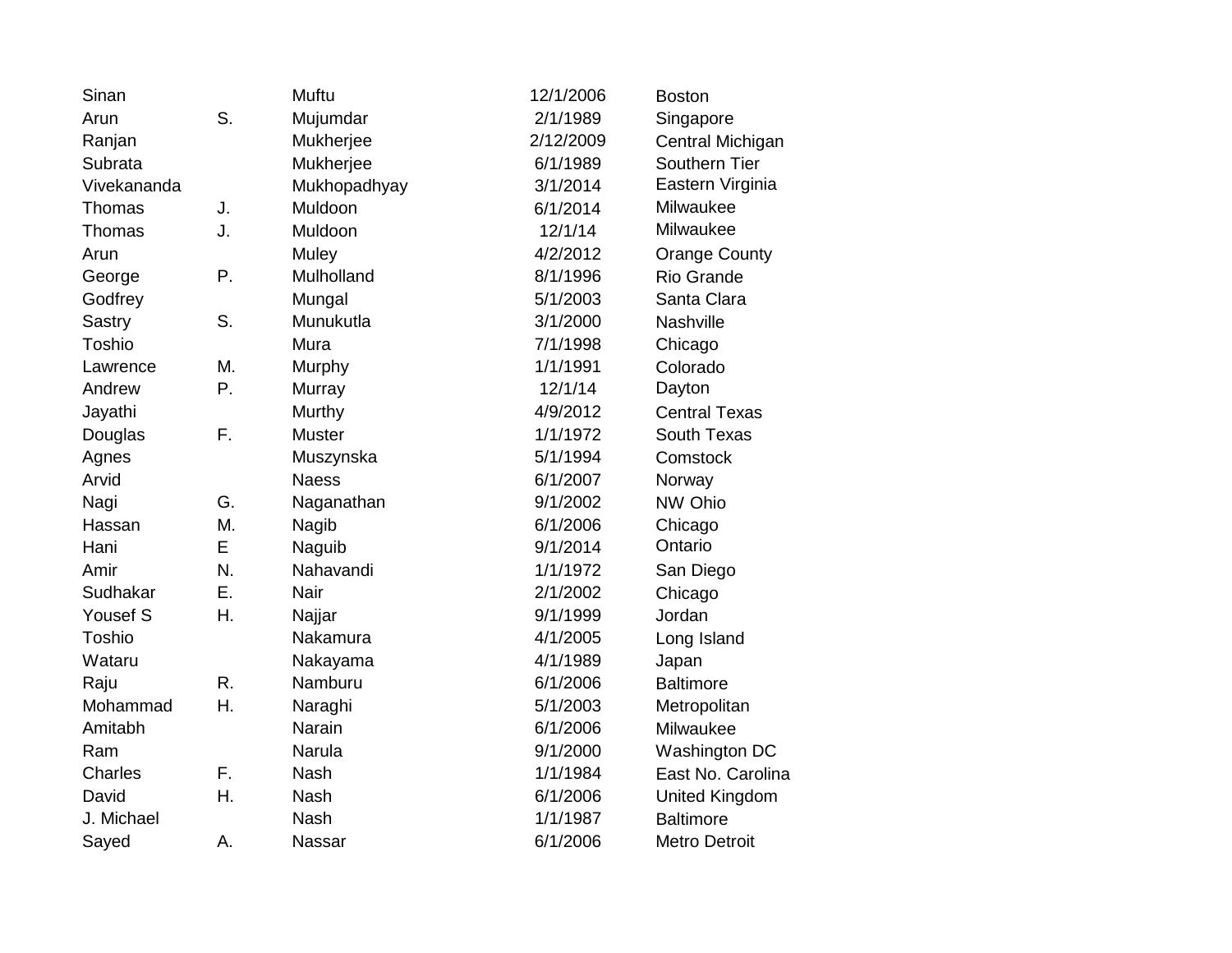| Patrick         | J.        | Natale           | 1/7/2013  | Washington DC         |
|-----------------|-----------|------------------|-----------|-----------------------|
| Greg            |           | Naterer          | 2/12/2009 |                       |
| Ronald          | А.        | <b>Natole</b>    | 6/1/2002  | <b>NW Houston</b>     |
| <b>Sotirios</b> |           | <b>Natsiavas</b> | 9/3/2008  | Greece                |
| Hamid           |           | Nayeb Hashemi    | 8/1/2003  | <b>Boston</b>         |
| Ali             | Η.        | Nayfeh           | 2/1/1991  | Virginia              |
| Mohinder        | L.        | Nayyar           | 1/1/1998  | Washington DC         |
| Stanford        |           | Neal             | 1/1/1968  | <b>Hudson Mohawk</b>  |
| David           | А.        | <b>Nealy</b>     | 5/1/1999  | Central Indiana       |
| Alan            |           | Needleman        | 2/1/1989  | <b>North Texas</b>    |
| Clyde           | C.        | <b>Neely</b>     | 9/1/1992  | West Virgini          |
| Donald          | J.        | <b>Nefske</b>    | 3/1/2005  | <b>Metro Detroit</b>  |
| Harry           | R.        | <b>Neifert</b>   | 1/1/1979  | Canton-All-M          |
| A Bayne         |           | <b>Neild</b>     | 10/1/1987 | <b>Baltimore</b>      |
| G.              | Ρ.        | <b>Neitzel</b>   | 10/1/2001 | Atlanta               |
| <b>Bradley</b>  | J.        | Nelson           | 3/24/2010 | Switzerland           |
| David           | Α.        | Nelson           | 1/7/2013  | Mobile-Gulf           |
| E. William      |           | Nelson           | 1/1/1983  | Anthr-Lehigh          |
| Frederick       | C.        | Nelson           | 3/1/1991  | <b>Boston</b>         |
| Harold          | D.        | Nelson           | 1/1/1992  | Arizona               |
| Percy           | L.        | Nelson           | 3/1/1988  | <b>Boston</b>         |
| Ralph           | Α.        | Nelson           | 7/1/1998  | No New Mexic          |
| Siavouche       |           | Nemat-Nasser     | 1/1/1983  | San Diego             |
| Robert          | M.        | Nerem            | 1/1/1984  | Atlanta               |
| Vernon          | Η.        | Neubert          | 1/1/1982  | Central Pennsylvania  |
| David           | Ε.        | Newland          | 12/1/2000 | <b>United Kingdom</b> |
| Larry           | <b>B.</b> | Newman           | 11/1/1993 | Southern Tier         |
| Wing-Fai        |           | <b>Ng</b>        | 4/1/1996  | Virginia              |
| Luu             | T.        | Nguyen           | 3/1/2003  | Santa Clara           |
| Nam-trung       |           | Nguyen           | 3/18/2011 | Singapore             |
| Jun             |           | Ni               | 2/1/2004  | <b>Metro Detroit</b>  |
| Theodore        |           | Nicholas         | 8/1/1992  | Williamette           |
| <b>Steven</b>   |           | <b>Nichols</b>   | 2/1/1999  | <b>Central Texas</b>  |
| Robert          |           | <b>Nickell</b>   | 1/1/1982  | San Diego             |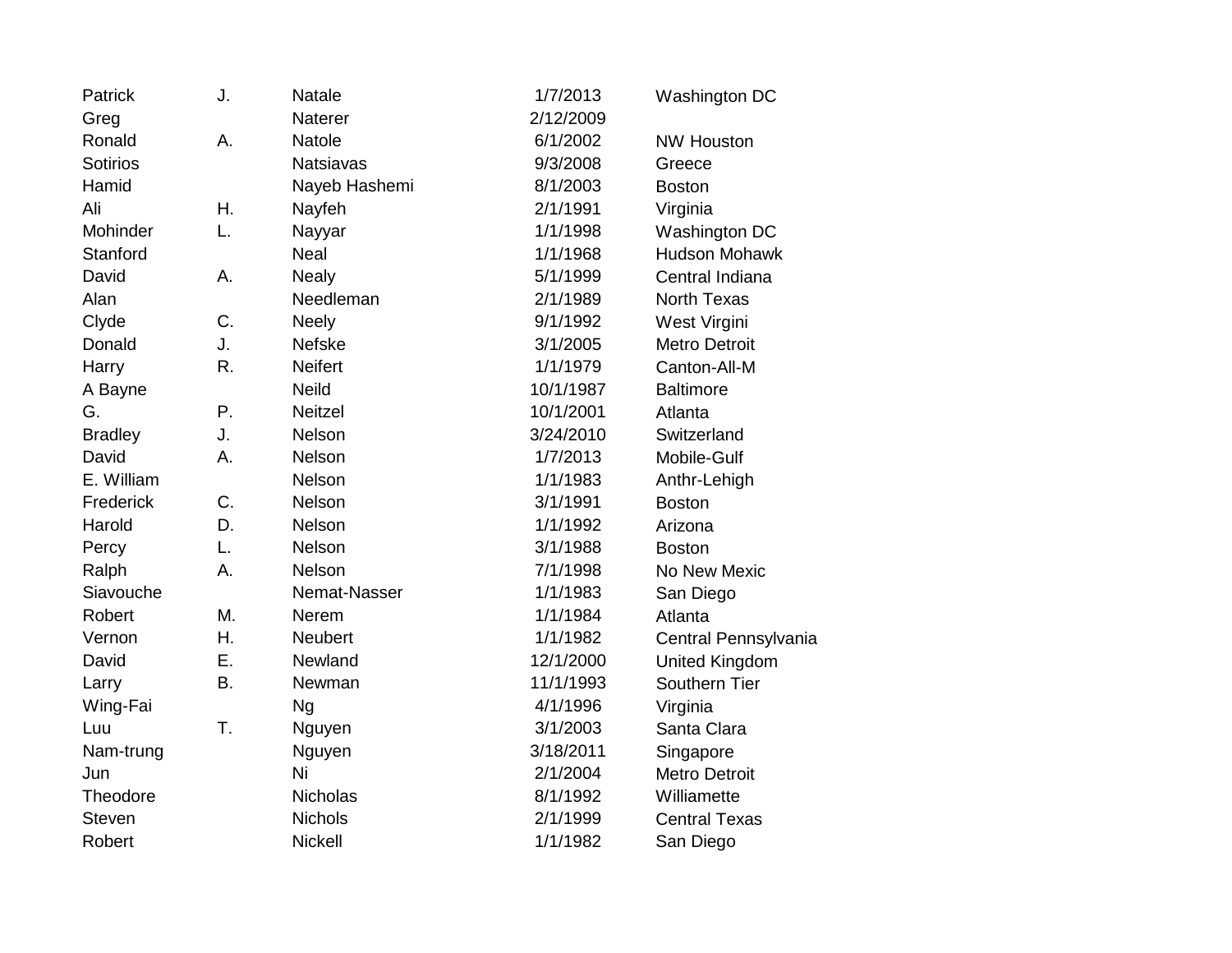| Herman            | А. | <b>Nied</b>       | 1/1/1985   | San Diego             |
|-------------------|----|-------------------|------------|-----------------------|
| Herman            | F. | <b>Nied</b>       | 10/1/2005  | Anthr-Lehigh          |
| Manuchehr         |    | Nikanjam          | 12/1/2006  | San Francisco         |
| <b>Efstratios</b> |    | <b>Nikolaidis</b> | 06/01/2013 | <b>Metro Detroit</b>  |
| Nirm              | V. | Nirmalan          | 6/1/2014   | Cincinnati            |
| Michael           | Ε. | <b>Nitzel</b>     | 12/1/2004  | <b>Treasure Val</b>   |
| John              | Ε. | Nolan             | 3/1/1990   | Cincinnati            |
| Ahmed             | K. | Noor              | 1/1/1987   | Eastern VA            |
| Rafiqul           | I. | Noorani           | 6/1/2006   | Los Angeles           |
| Mohammad          | N. | Noori             | 6/1/1999   | <b>Centrl Coast</b>   |
| Ronald            | P. | Nordgren          | 1/1/1982   | Colorado              |
| Pamela            | Μ. | <b>Norris</b>     | 10/1/2005  | Cen Virginia          |
| Robert            | L. | Norton            | 1/1/1997   | Worcester             |
| Federico          | R. | Norwood           | 8/1/1991   | <b>New Mexico</b>     |
| Willard           |    | <b>Nott</b>       | 1/7/2010   | San Francisco         |
| Herbert           | B. | Nottage           | 1/1/1947   | <b>Orange County</b>  |
| Shlomo            |    | Novotny           | 5/1/2003   | <b>Boston</b>         |
| <b>Steven</b>     | Ρ. | <b>Nuspl</b>      | 5/1/1994   | Canton-All-M          |
| Walter            | F. | O'Brien           | 6/1/1989   | Virginia              |
| Ozden             | O. | Ochoa             | 2/1/1998   | <b>Brazos Valley</b>  |
| J. Tinsley        |    | Oden              | 1/1/1980   | <b>Central Texas</b>  |
| William           | J. | O'Donnell         | 1/1/1976   | Pittsburgh            |
| Katsuhiko         |    | Ogata             | 6/1/1993   | Minnesota             |
| Chang             | Η. | Oh                | 9/1/2001   | Idaho                 |
| Paul              | Y. | Oh                | 3/18/2011  | Philadelphia          |
| Michael           | M. | Ohadi             | 8/1/1999   | Washington DC         |
| Roger             |    | Ohayon            | 8/1/2004   | France                |
| Timothy           | J. | O'Hern            | 2/1/2004   | <b>New Mexico</b>     |
| Irving            | U. | Ojalvo            | 1/1/1986   | <b>Fairfield Ct</b>   |
| <b>Morris</b>     | S. | Ojalvo            | 1/1/1972   | Washington DC         |
| Theodore          | Η. | Okiishi           | 3/1/1992   | Central Iowa          |
| Sevgin            |    | Oktay             | 1/1/1987   | Mid Hudson            |
| <b>Martin</b>     | L. | Oldfield          | 12/1/2006  | <b>United Kingdom</b> |
| Eugene            |    | Olevsky           | 12/1/2007  | San Diego             |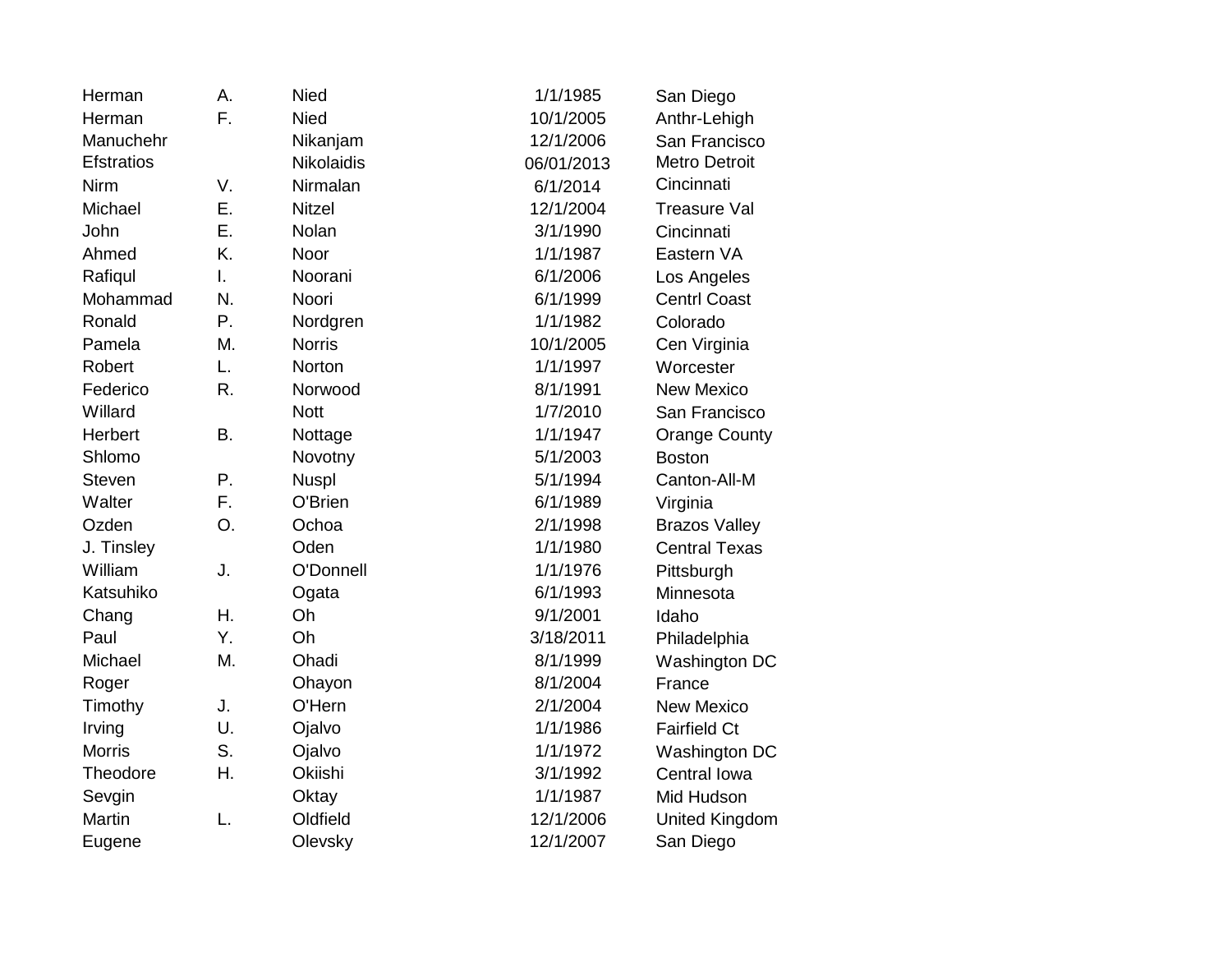| Nejat          |              | Olgac         | 9/1/1998  | Hartford              |
|----------------|--------------|---------------|-----------|-----------------------|
| Antonio (Nino) | S.           | Olivares      | 7/3/2012  | Hartford              |
| James          | Η.           | Oliver        | 12/1/2006 | Central Iowa          |
| Lorraine       | G.           | Olson         | 12/1/1998 | Central Indiana       |
| Marcia K.      | K.           | Omalley       | 3/1/2014  | South Texas           |
| Dennis         | L.           | O'Neal        | 2/12/2009 | <b>Heart Of Texas</b> |
| Patrick        | Η.           | Oosthuizen    | 11/1/2000 | Ontario               |
| George         |              | Opdyke        | 5/1/1992  | <b>Fairfield Ct</b>   |
| Elaine         | S.           | Oran          | 7/2/2012  | Washington DC         |
| Robert         |              | O'Ritchie     | 2/12/2009 | San Francisco         |
| Alfonso        |              | Ortega        | 2/1/2005  | Philadelphia          |
| Ralph          | J.           | Ortolano      | 1/1/1986  | Los Angeles           |
| Mohamed O.     | M.           | Osman         | 6/1/1996  | Quebec                |
| Fareed         | T.           | Ossi          | 1/1/1990  | Florida Wc            |
| Fletcher       |              | Osterle       | 6/1/1993  | Pittsburgh            |
| Simon          |              | Ostrach       | 1/1/1977  | Cleveland             |
| Francis        |              | Osweiller     | 3/1/2001  | France                |
| Kevin          | $\mathsf{N}$ | Otto          | 9/1/2013  | Sioux Valley Group    |
| Volkan         |              | Otugen        | 5/1/2005  | <b>North Texas</b>    |
| Timothy        | C.           | Ovaert        | 6/1/2006  | St Joseph VA          |
| Carl           | J.           | Oxford        | 1/1/1983  | <b>Metro Detroit</b>  |
| Thomas         | R.           | Oxland        | 2/12/2009 | <b>British Colu</b>   |
| Larry          | C.           | Oyen          | 1/1/1985  | Arizona               |
| <b>Metin</b>   |              | Ozen          | 2/1/2003  | Santa Clara           |
| H. Nevzat      |              | Ozguven       | 3/1/2003  | Turkey                |
| M. Necati      |              | <b>Ozisik</b> | 1/1/1986  | East No. Carolina     |
| Muthukumar     |              | Packirisamy   | 10/1/2012 | Quebec                |
| <b>Brad</b>    | Ε.           | Paden         | 6/1/2014  | <b>Channel Island</b> |
| Mahadevan      |              | Padmanabhan   | 3/31/2009 | Worcester             |
| Robert         | Η.           | Page          | 1/1/1971  | <b>Brazos Valley</b>  |
| Prabhakar      | R.           | Pagilla       | 10/3/2011 | Central Oklahoma      |
| David          | C.           | Pai           | 1/1/1981  | Piedmont-Carolina     |
| Martin         | R.           | Pais          | 11/3/2008 | Chicago               |
| Subrata        |              | Pal           | 8/24/2009 | India                 |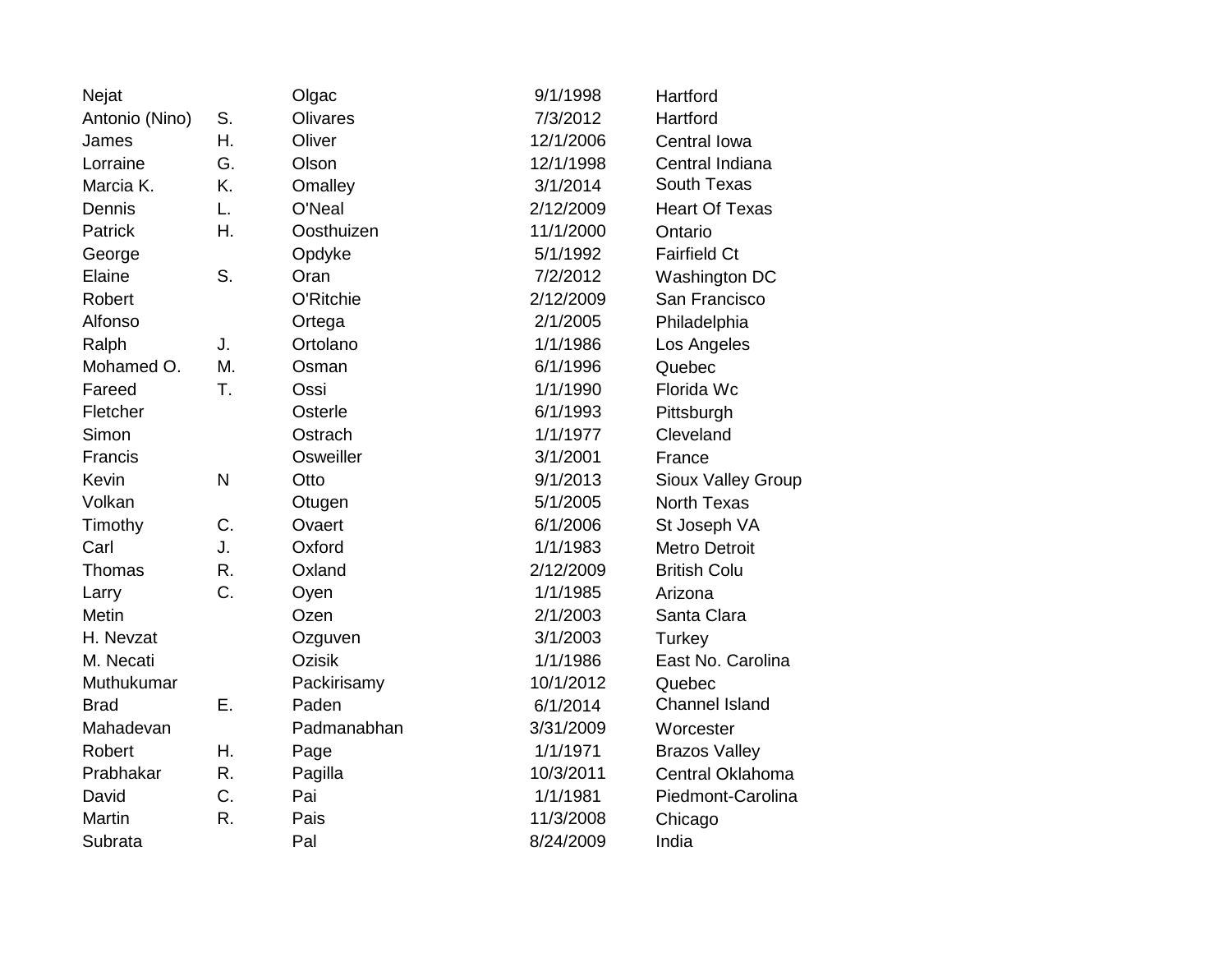| Alan           | <b>B.</b> | Palazzolo    | 12/1/2006  | <b>Brazos Valley</b> |
|----------------|-----------|--------------|------------|----------------------|
| Coda H         |           | Pan          | 1/1/1974   | Worcester            |
| Ernian         |           | Pan          | 9/23/2010  | Akron                |
| Jwo            |           | Pan          | 8/1/1997   | <b>Metro Detroit</b> |
| Ning           |           | Pan          | 9/1/2004   | Sacramento           |
| Sudhakar       | M.        | Pandit       | 5/1/1999   | Milwaukee            |
| Hock Lye       | J.        | Pang         | 12/1/2005  | Singapore            |
| Su-seng        |           | Pang         | 2/1/2002   | <b>Baton Rouge</b>   |
| Robert         | N.        | Pangborn     | 7/1/1999   | Central Pennsylvania |
| Ronald         | L.        | Panton       | 12/1/1987  | <b>Central Texas</b> |
| Samuel         |           | Paolucci     | 10/1/2005  | St Joseph VA         |
| George         |           | Papadopoulos | 06/01/2013 | Long Island          |
| Panos          | Υ.        | Papalambros  | 4/1/1993   | <b>Metro Detroit</b> |
| <b>Dmitry</b>  | V.        | Paramonov    | 3/1/2013   | Russia               |
| Chul           | B.        | Park         | 1/1/2004   | Ontario              |
| Joel           | T.        | Park         | 6/1/2011   | Washington DC        |
| Kwang-chun     |           | Park         | 8/1/1991   | Colorado             |
| <b>Jack</b>    | S.        | Parker       | 1/1/1984   | Arizona              |
| Jerald         | D.        | Parker       | 1/1/1983   | Central Oklahoma     |
| John           | R.        | Parker       | 10/1/1999  | <b>Fairfield Ct</b>  |
| Robert         | G.        | Parker       | 12/1/2007  | <b>Central Ohio</b>  |
| Walter         | B.        | Parker       | 1/1/1970   | Hartford             |
| <b>Blaine</b>  | R.        | Parkin       | 1/1/1981   | <b>Centrl Coast</b>  |
| David          | M.        | Parks        | 12/1/14    | <b>Boston</b>        |
| Alexander      | G.        | Parlos       | 2/1/2007   | <b>Brazos Valley</b> |
| George         | V.        | Parmelee     | 1/1/1978   | Cleveland            |
| Toby           | K.        | Parnell      | 10/3/2012  | Santa Clara          |
| <b>Charles</b> | Η.        | Parr         | 5/1/1988   | San Antonio          |
| <b>Bob</b>     |           | Parry        | 12/1/14    | Northern New England |
| Paul           | R.        | Paslay       | 1/1/1985   | Westpark             |
| Thomas         |           | Pastor       | 6/1/2006   | Hartford             |
| Chandrakant    | D.        | Patel        | 4/2/2012   | Santa Clara          |
| Rajnikant      | V.        | Patel        | 1/1/2004   | Ontario              |
| Virendra       | C.        | Patel        | 5/1/1988   | NE Iowa              |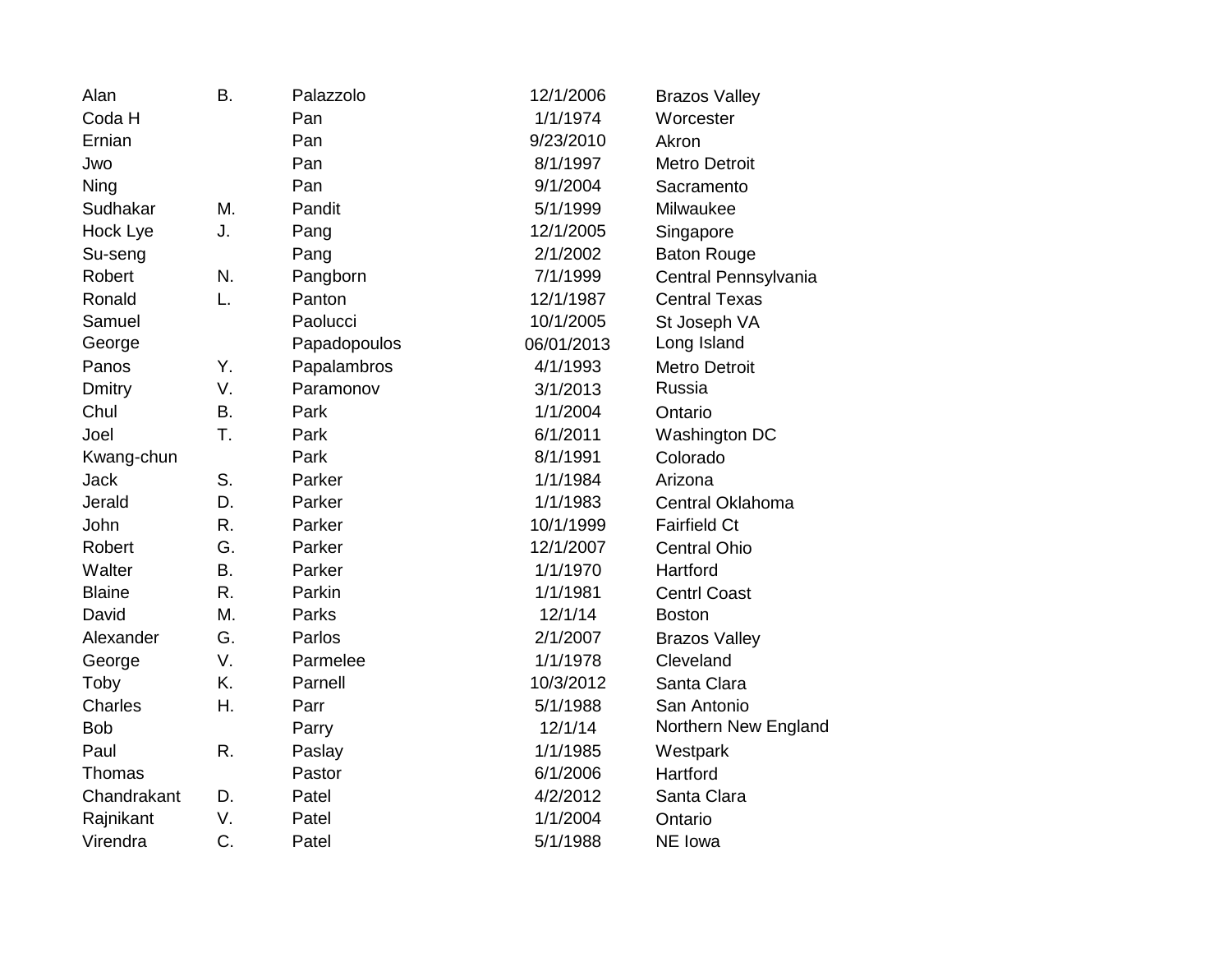| Rita          | M.        | Patterson      | 6/1/2007   | <b>West Texas</b>    |
|---------------|-----------|----------------|------------|----------------------|
| Robert        | W.        | Patterson      | 1/1/1984   | Chicago              |
| <b>Scott</b>  | Α.        | Patulski       | 7/1/1991   | <b>New Mexico</b>    |
| <b>Burton</b> |           | Paul           | 1/1/1975   | <b>Greater Tren</b>  |
| Donald        | <b>B.</b> | Paul           | 2/1/1996   | Dayton               |
| Frank         | W.        | Paul           | 7/1/1998   | Greenville           |
| Laura         | L.        | Pauley         | 7/2/2012   | Central Pennsylvania |
| Kenneth       | F.        | Paulovich      | 1/1/1987   | San Diego            |
| Vjekoslav     |           | Pavelic        | 6/1/1992   | Milwaukee            |
| Richard       |           | Pawliger       | 9/1/1997   | <b>Central Ohio</b>  |
| Robert        | K.        | Payne          | 9/1/1989   | <b>West Texas</b>    |
| John          | А.        | Pearce         | 4/2/2012   | <b>Central Texas</b> |
| J Raymond     |           | Pearson        | 1/1/1987   | Hartford             |
| Michael       | G.        | Pecht          | 3/1/1995   | Washington DC        |
| Richard       | K.        | Pefley         | 1/1/1986   | Santa Clara          |
| Zhijian       |           | Pei            | 6/29/2010  | <b>Kansas City</b>   |
| Assimina      | Α.        | Pelegri        | 12/01/2013 | Mid Jersey           |
| Yoav          |           | Peles          | 9/1/2013   | <b>Hudson Mohawk</b> |
| <b>Scott</b>  | R.        | Penfield       | 10/1/1998  | Nashville            |
| Huei          |           | Peng           | 11/3/2008  | <b>Metro Detroit</b> |
| Gordon        | R.        | Pennock        | 4/1/2001   | Central Indiana      |
| Darrell       |           | Pepper         | 1/1/1991   | <b>Silver State</b>  |
| Richard       | J.        | Peppin         | 10/1/1995  | Washington DC        |
| Eduardo       | Η.        | Perez          | 3/1/1998   | Miami                |
| Horacio       |           | Perez-Blanco   | 7/1/2002   | Central Pennsylvania |
| Henry         |           | <b>Perkins</b> | 1/1/1982   | Arizona              |
| <b>Noel</b>   | C.        | Perkins        | 8/1/2000   | <b>Metro Detroit</b> |
| Mordechai     |           | Perl           | 3/1/2008   | Israel               |
| Nicholas      |           | Perrone        | 1/1/1986   | Philadelphia         |
| James         | Α.        | Perry          | 6/1/1998   | Williamette          |
| Archie        | Η.        | Perugi         | 1/1/1983   | <b>Hudson Mohawk</b> |
| Thomas        | D.        | Pestorius      | 6/1/2007   | Florida Wc           |
| Geoffrey      | J.        | Peter          | 7/2/2012   | Oregon               |
| Daniel        | T.        | Peters         | 3/18/2011  | Erie                 |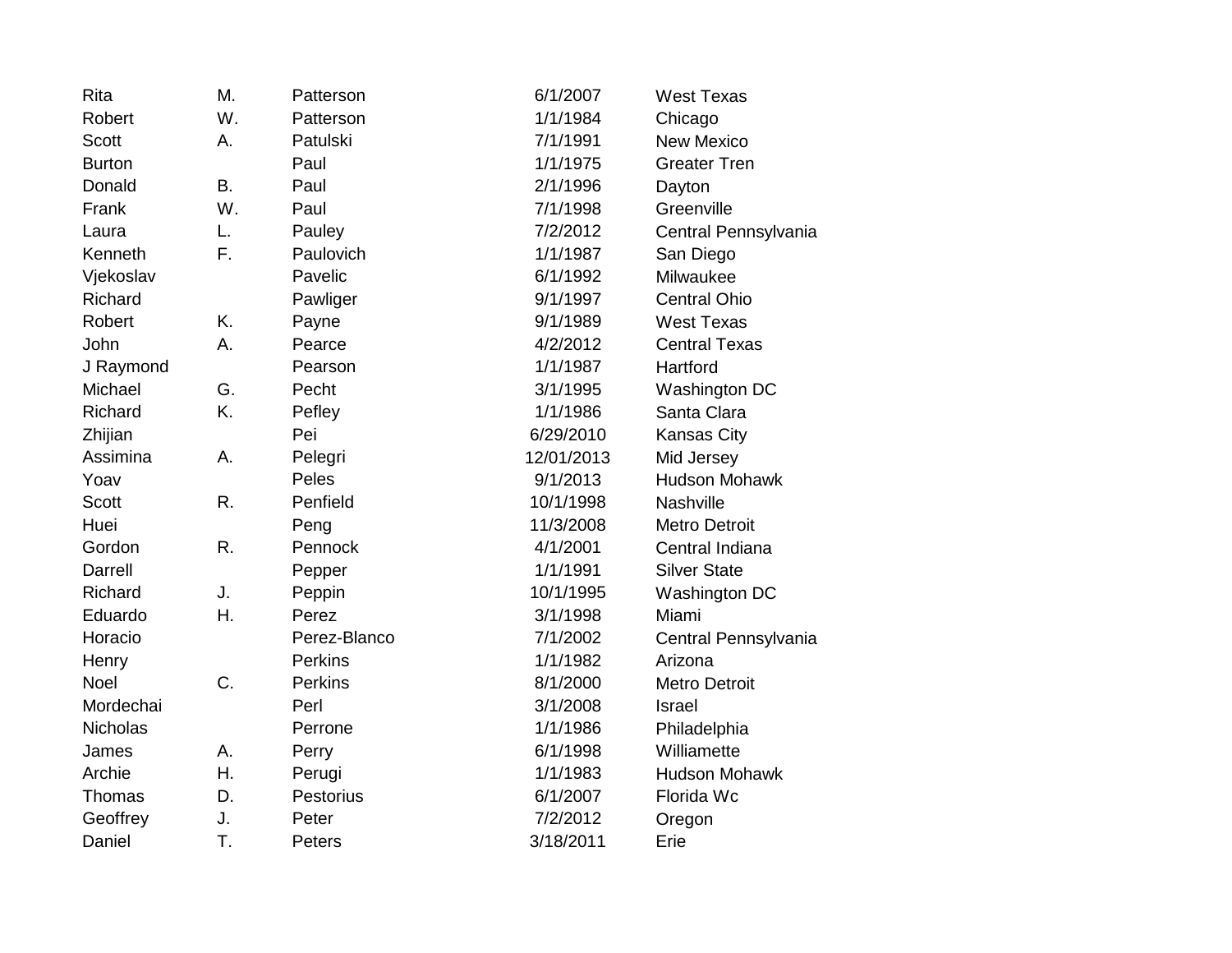| David      | А.        | <b>Peters</b>   | 2/1/1993   | <b>St Louis</b>       |
|------------|-----------|-----------------|------------|-----------------------|
| Eric       | L.        | Petersen        | 3/24/2010  | <b>Brazos Valley</b>  |
| Carl       | R.        | Peterson        | 7/1/1988   | <b>Boston</b>         |
| George     | Ρ.        | Peterson        | 8/1/1993   | Atlanta               |
| Jeffrey    |           | Peterson        | 10/27/2011 | Atlanta               |
| William    | Η.        | Peterson        | 12/1/1987  | Chicago               |
| Henry      |           | Petroski        | 6/1/2006   | East No. Carolina     |
| Michel     | J.        | Pettigrew       | 5/1/1997   | Ontario               |
| Linda      | R.        | Petzold         | 12/1/2007  | <b>Channel Island</b> |
| Emil       |           | Pfender         | 1/1/1981   | Minnesota             |
| Earl       | Α.        | <b>Phillips</b> | 1/1/1986   | Colorado              |
| Winfred    | M.        | Phillips        | 1/1/1985   | Gator                 |
| Leslie     |           | Phinney         | 1/7/2010   | <b>New Mexico</b>     |
| Catalin    | R.        | Picu            | 3/18/2011  | <b>Hudson Mohawk</b>  |
| Ramana     |           | Pidaparti       | 4/1/2002   | Cen Virginia          |
| Charles    | J.        | Pieper          | 6/1/2007   | Centennial            |
| Allan      | D.        | Pierce          | 1/1/1987   | <b>Boston</b>         |
| Felix      | J.        | Pierce          | 1/1/1981   | Virginia              |
| Christophe |           | Pierre          | 2/1/1997   | Quebec                |
| Allan      | <b>B.</b> | Pifko           | 3/1/1996   | Long Island           |
| Ugo        |           | Piomelli        | 6/26/2009  | Ontario               |
| Igor       | L.        | Pioro           | 1/5/2012   | Ontario               |
| R. Byron   |           | Pipes           | 6/1/1991   | Central Indiana       |
| Albert     | Ρ.        | Pisano          | 10/1/2004  | San Francisco         |
| Karl       | S.        | Pister          | 8/1/1991   | San Francisco         |
| Rangarajan |           | Pitchumani      | 10/1/2004  | Virginia              |
| Paul       |           | Pitt            | 1/1/1986   | San Diego             |
| Robert     |           | Pitz            | 2/1/2001   | Nashville             |
| Fernando   | Ε.        | Pla Barby       | 7/1/2002   | Sw Puerto Rc          |
| Ronald     | J.        | Placek          | 11/1/1995  | <b>Hudson Mohawk</b>  |
| Max        | F.        | Platzer         | 5/1/1992   | Sacramento            |
| Raymond    | Η.        | Plaut           | 3/1/1991   | Virginia              |
| Michael    | W.        | Plesniak        | 12/1/2005  | Washington DC         |
| Richard    | Η.        | Pletcher        | 1/1/1986   | Central Iowa          |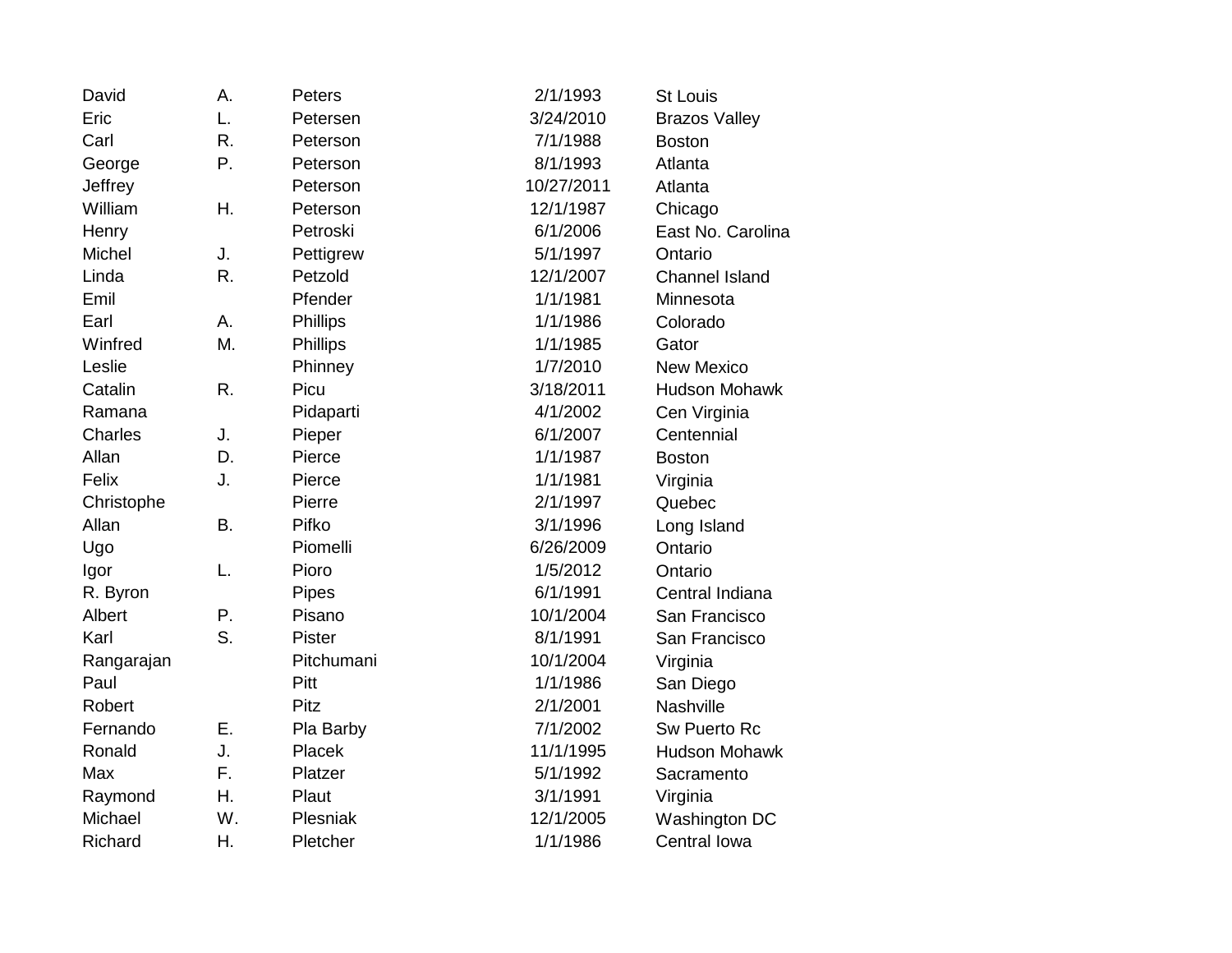| Allen           |           | Plotkin         | 8/1/1991   | San Diego                 |
|-----------------|-----------|-----------------|------------|---------------------------|
| Paul            | D.        | Plotkowski      | 6/1/2006   | <b>West Mich</b>          |
| Ovid            | A.        | Plumb           | 5/1/1995   | Centennial                |
| Robert          |           | Plunkett        | 1/1/1984   | <b>Central Texas</b>      |
| Jonathan        |           | Poggie          | 6/1/2007   | Dayton                    |
| Marc            | D.        | Polanka         | 10/1/2012  | Dayton                    |
| <b>Martin</b>   |           | Pollack         | 10/1/2003  | <b>Hudson Mohawk</b>      |
| Andrew          |           | Pollard         | 12/1/2007  | Ontario                   |
| Andreas         | Α.        | Polycarpou      | 11/4/2008  | <b>Central Illinois</b>   |
| Rengasamy       |           | Ponnappan       | 8/1/2003   | Washington DC             |
| Pedro           |           | Ponte Castaneda | 12/01/2013 | Philadelphia              |
| Stephen         | <b>B.</b> | Pope            | 9/1/2014   | Southern Tier             |
| Stephen         |           | Pope            | 12/1/14    | <b>Fluids Engineering</b> |
| Michael         | А.        | Porter          | 6/1/2011   | <b>Kansas City</b>        |
| Robert          | W.        | Porter          | 10/1/1991  | San Fernando              |
| Daniel          |           | Post            | 11/1/1989  | <b>Upper Valley</b>       |
| Truman          | Ε.        | Pounds          | 7/1/1997   | South Texas               |
| J David         |           | Powell          | 7/1/1999   | Santa Clara               |
| William         | F.        | Powers          | 10/1/1999  | Palm Beach                |
| Mani            |           | Prakash         | 3/1/2008   | <b>Puget Sound</b>        |
| <b>Vikas</b>    |           | Prakash         | 6/1/2007   | Cleveland                 |
| Ajay            | K.        | Prasad          | 12/1/2006  | Delaware                  |
| <b>Birendra</b> |           | Prasad          | 8/1/1997   | <b>Orange County</b>      |
| Marehalli       | G.        | Prasad          | 3/1/2008   | Essex Hudson              |
| Shyam           | N.        | Prasad          | 1/1/1986   | Memphs-Midso              |
| Vishwanath      |           | Prasad          | 10/1/1994  | <b>North Texas</b>        |
| Ravi            | S.        | Prasher         | 10/9/2009  | Washington DC             |
| Glen            |           | Prater          | 1/7/2013   | Louisville                |
| David           | M.        | Pratt           | 12/1/2006  | Dayton                    |
| Robert          | W.        | Precious        | 1/1/1987   | Louisville                |
| William         |           | Predebon        | 12/1/2007  | Milwaukee                 |
| Cary            |           | Presser         | 8/1/2002   | <b>Baltimore</b>          |
| Donald          | C.        | Price           | 3/1/2002   | <b>North Texas</b>        |
| Thomas          | G.        | Priddy          | 3/1/1991   | <b>Central Texas</b>      |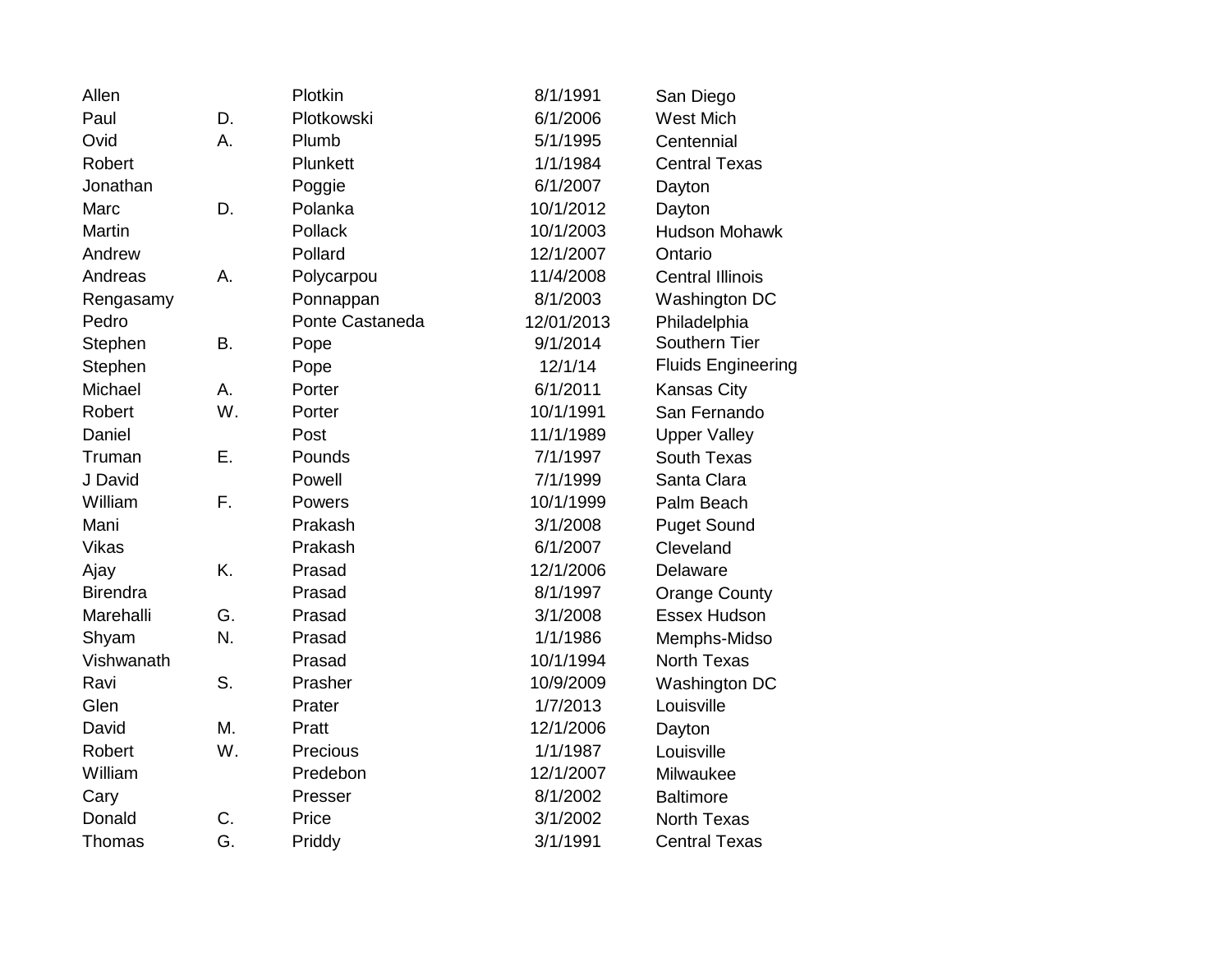| Michael      | B. | Prime         | 6/29/2010 | No New Mexic              |
|--------------|----|---------------|-----------|---------------------------|
| Robert       | S. | Pritchard     | 6/1/1997  | San Francisco             |
| Ronald       | F. | Probstein     | 9/1/1989  | <b>Boston</b>             |
| Andrea       |    | Prosperetti   | 5/1/1997  | <b>Baltimore</b>          |
| John K       | M. | Pryke         | 1/1/1968  | Metropolitan              |
| Ryszard      | J. | Pryputniewicz | 1/7/2010  | Worcester                 |
| Christian    | Ε. | Przirembel    | 1/1/1984  | Greenville                |
| Claud        | Ε. | Pugh          | 6/1/1989  | <b>East Tennessee</b>     |
| David        | Υ. | Pui           | 7/1/1997  | Minnesota                 |
| John         |    | Pumwa         | 6/1/2011  | Papua New Gu              |
| Swamidas     | K. | Punwani       | 11/1/1989 | Washington DC             |
| William      | J. | Purcell       | 1/1/1982  | Pittsburgh                |
| David        | L. | Purdy         | 1/1/1981  | Pittsburgh                |
| Ishwar       | K. | Puri          | 8/1/2000  | Virginia                  |
| Abbott       | Α. | Putnam        | 1/1/1986  | <b>Central Ohio</b>       |
| Mohamad      | S. | Qatu          | 8/1/2005  | <b>Metro Detroit</b>      |
| Siddiq       | M. | Qidwai        | 3/1/2014  | Washington DC             |
| Jinhao       |    | Qiu           | 6/1/2014  | Peoples Republic of China |
| Jianmin      |    | Qu            | 9/1/2001  | Chicago                   |
| D. Dane      |    | Quinn         | 1/7/2013  | Akron                     |
| James        | G. | Quintiere     | 7/1/2004  | Washington DC             |
| Phillip      | C. | Quo           | 1/1/1983  | Santa Clara               |
| <b>Bjorn</b> |    | Qvale         | 4/1/1991  | Denmark                   |
| Peter        | Ε. | Raad          | 12/1/2005 | North Texas               |
| Thomas       | J. | Rabas         | 10/1/1995 | Fox Valley                |
| Douglas      | C. | Rabe          | 12/1/2002 | Dayton                    |
| Sudarsan     |    | Rachuri       | 7/2/2012  | <b>Baltimore</b>          |
| <b>Clark</b> | J. | Radcliffe     | 3/1/1998  | Central Michigan          |
| Jerrold      | Ε. | Radway        | 10/1/1987 | San Diego                 |
| Robert       | Ρ. | Radwill       | 3/1/1990  | Canaveral                 |
| Anthony      | J. | Rafanelli     | 6/26/2009 | Providence                |
| Ramjee       |    | Raghavan      | 1/1/1986  | <b>Morris Sussex</b>      |
| V            |    | Raghavan      | 2/1/2000  | Quebec                    |
| Kenneth      | M. | Ragsdell      | 6/1/1993  | <b>St Louis</b>           |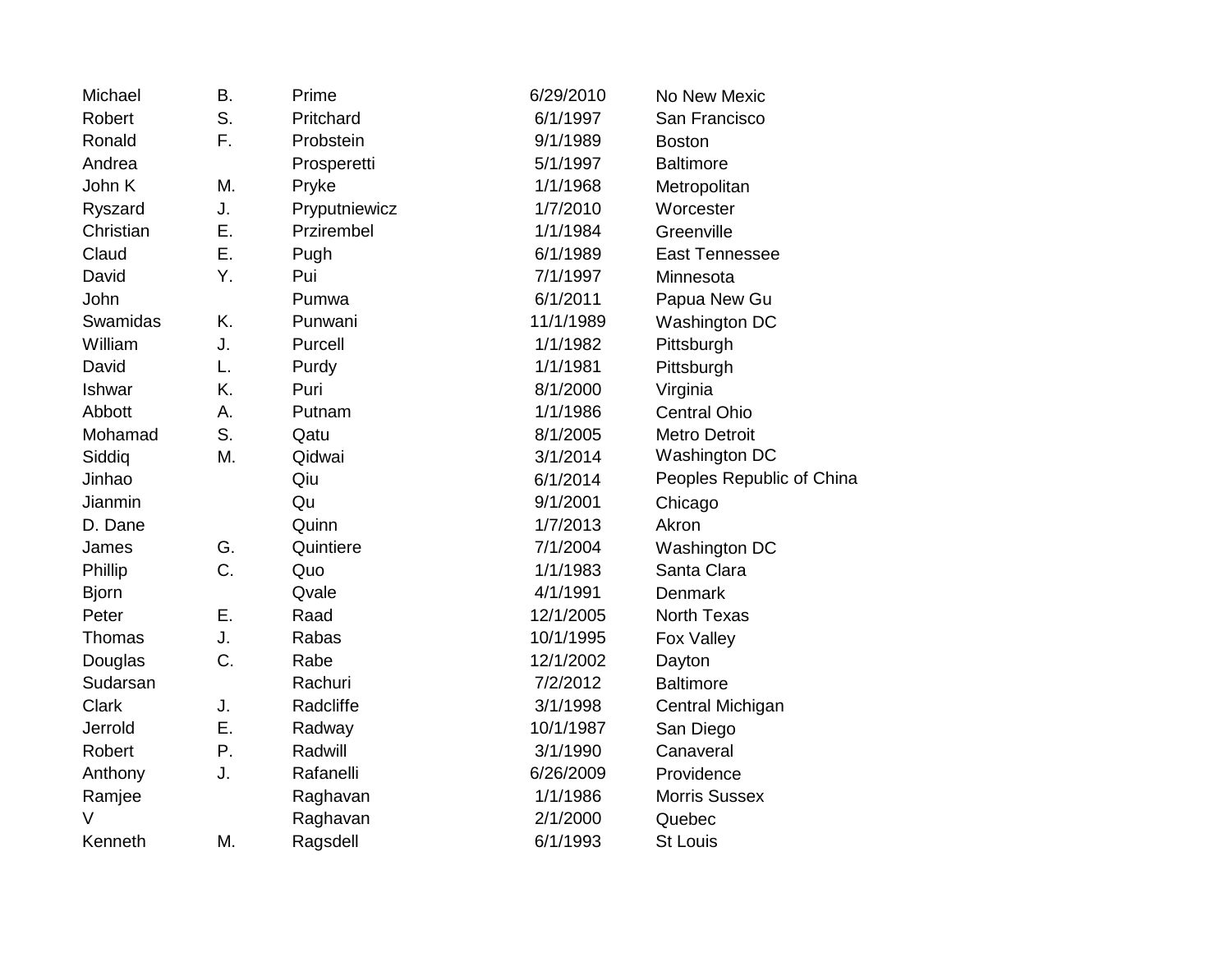| Muhammad       | M. | Rahman          | 12/1/2006 | Florida Wc           |
|----------------|----|-----------------|-----------|----------------------|
| Christopher    |    | Rahn            | 6/1/2007  | Central Pennsylvania |
| George         | D. | Raithby         | 11/1/1992 | Ontario              |
| Rajesh         |    | Rajamani        | 7/2/2012  | Minnesota            |
| Yapa D         | S. | Rajapakse       | 8/1/1994  | Washington DC        |
| Arunchalam     | M. | Rajendran       | 4/1/1994  | Memphs-Midso         |
| Veera          | Ρ. | Rajendran       | 1/7/2013  | Central Indiana      |
| Ρ.             | K. | Raju            | 6/26/2009 | Chattahoochee        |
| Kamlakar       |    | Rajurkar        | 6/1/1998  | Nebraska             |
| Subhash        |    | Rakheja         | 1/1/1998  | Quebec               |
| Arcot          |    | Ramachandran    | 1/1/1980  |                      |
| <b>Bassem</b>  | Η. | Ramadan         | 1/7/2013  | Saginaw Valley       |
| <b>Satish</b>  |    | Ramadhyani      | 10/1/1997 | Minnesota            |
| Koneru         |    | Ramakrishna     | 12/1/2002 | <b>Central Texas</b> |
| Seeram         |    | Ramakrishna     | 12/1/2007 | Singapore            |
| <b>Mysore</b>  | L. | Ramalingam      | 7/1/1997  | Dayton               |
| Subbiah        |    | Ramalingam      | 1/1/1986  | Minnesota            |
| Amruthur       | S. | Ramamurthy      | 9/1/1998  | Quebec               |
| Ganesh         | G. | Raman           | 3/1/2003  | Chicago              |
| Shivakumar     |    | Raman           | 12/1/2005 | Central Oklahoma     |
| Karthik        |    | Ramani          | 3/24/2010 | Central Indiana      |
| Belakavadi     | R. | Ramaprian       | 5/1/1990  | <b>Boston</b>        |
| M.             |    | Ramasubramanian | 9/23/2010 | Washington DC        |
| KT             |    | Ramesh          | 7/1/2001  | <b>Baltimore</b>     |
| Mamidala       |    | Ramulu          | 8/1/1995  | Western Wash         |
| Mahendra       |    | Rana            | 1/1/2004  | <b>Buffalo</b>       |
| James          | L. | Rand            | 4/1/1990  | San Antonio          |
| Richard        | Η. | Rand            | 5/1/1995  | Southern Tier        |
| <b>Patrick</b> | А. | Randolph        | 1/1/1972  | Mt Diablo            |
| Ravi           | M. | Rangan          | 6/1/2011  | Western Wash         |
| Sampath        |    | Ranganath       | 2/1/1995  | Santa Clara          |
| Theodor        |    | Ranov           | 1/1/1978  | Palm Beach           |
| Harcharan      | S. | Ranu            | 1/1/1991  | Chattahoochee        |
| Bhamidipaty    | K. | Rao             | 10/1/2000 | Columbia Basin       |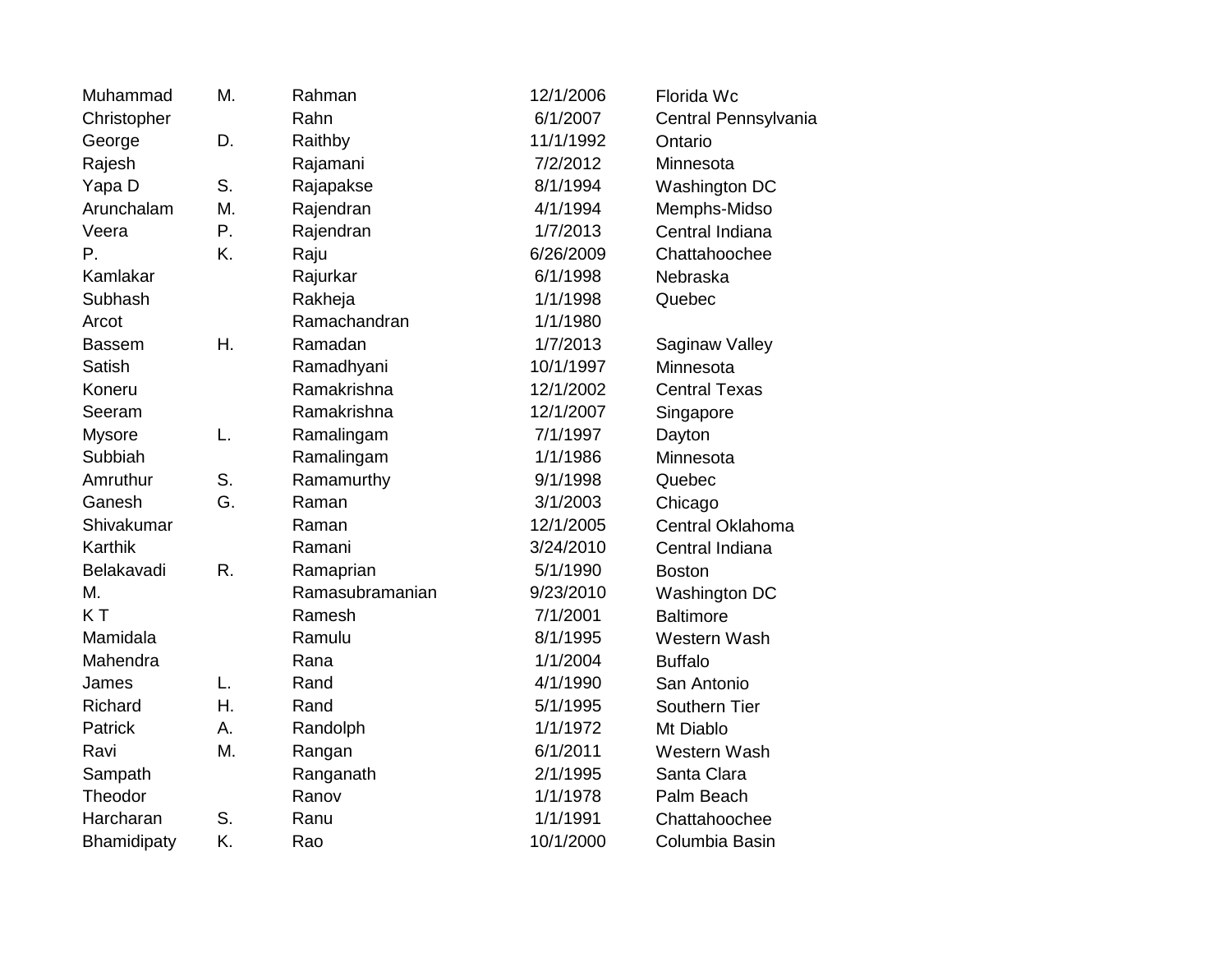| K.             | R.        | Rao          | 12/1/2004 | Mississippi           |
|----------------|-----------|--------------|-----------|-----------------------|
| Mohan          | D.        | Rao          | 12/1/2005 | Milwaukee             |
| Singiresu      | S.        | Rao          | 8/1/2000  | Miami                 |
| Yusef          | R.        | Rashid       | 7/1/1999  | San Diego             |
| Peter          | C.        | Rasmussen    | 3/18/2011 | <b>NW Florida</b>     |
| Jahangir       | S.        | Rastegar     | 7/1/1998  | Long Island           |
| Arthur         | S.        | Rathbun      | 3/1/1990  | Pittsburgh            |
| Mulchand       | S.        | Rathod       | 8/1/1997  | <b>Metro Detroit</b>  |
| <b>Bahram</b>  |           | Ravani       | 4/1/1997  | Sacramento            |
| Krishnaswamy   |           | Ravi Chandar | 6/1/1999  | <b>Central Texas</b>  |
| Guruswami      |           | Ravichandran | 5/1/2000  | Los Angeles           |
| K.             |           | Ravindra     | 11/1/2002 | <b>St Louis</b>       |
| Albert         | Η.        | Rawdon Jr    | 1/1/1982  | Worcester             |
| George         | <b>B.</b> | Rawls        | 9/23/2010 | Cent Sav Riv          |
| Asok           |           | Ray          | 8/1/1994  | Central Pennsylvania  |
| Arsalan        |           | Razani       | 1/1/2002  | <b>New Mexico</b>     |
| Mary Lynn      |           | Realff       | 6/1/2007  |                       |
| Frederick      | Η.        | Reardon      | 10/1/1990 | Sacramento            |
| Agami          | T.        | Reddy        | 12/1/2007 | Arizona               |
| Junuthula      | N.        | Reddy        | 4/1/1989  | <b>Brazos Valley</b>  |
| Dhanireddy     | R.        | Reddy        | 9/1/2013  | Cleveland             |
| Ronald         | Ε.        | Reder        | 1/1/1983  | <b>NW Houston</b>     |
| Douglas        | D.        | Reed         | 3/31/2009 | Cen Virginia          |
| Helen          | L.        | Reed         | 7/1/1997  | <b>Brazos Valley</b>  |
| Harry          | C.        | Reeder       | 1/1/1987  | Oregon                |
| Roger          |           | Reedy        | 1/1/1981  | Santa Clara           |
| Earl           | R.        | Reedy, Jr.   | 9/1/2013  | <b>New Mexico</b>     |
| Kevin          | S.        | Rees         | 2/1/2005  | Corpus Chris          |
| Gamal          |           | Refai-Ahmed  | 6/1/2004  | Ontario               |
| Karl           | N.        | Reid         | 1/1/1983  | Central Oklahoma      |
| Stephen        | R.        | Reid         | 4/1/1992  | <b>United Kingdom</b> |
| Kenneth        | L.        | Reifsnider   | 7/1/2004  | <b>Midlands</b>       |
| Arthur         | Η.        | Reine        | 10/9/2009 | Westpark              |
| <b>Charles</b> | F.        | Reinholtz    | 7/1/2003  | <b>NE Florida</b>     |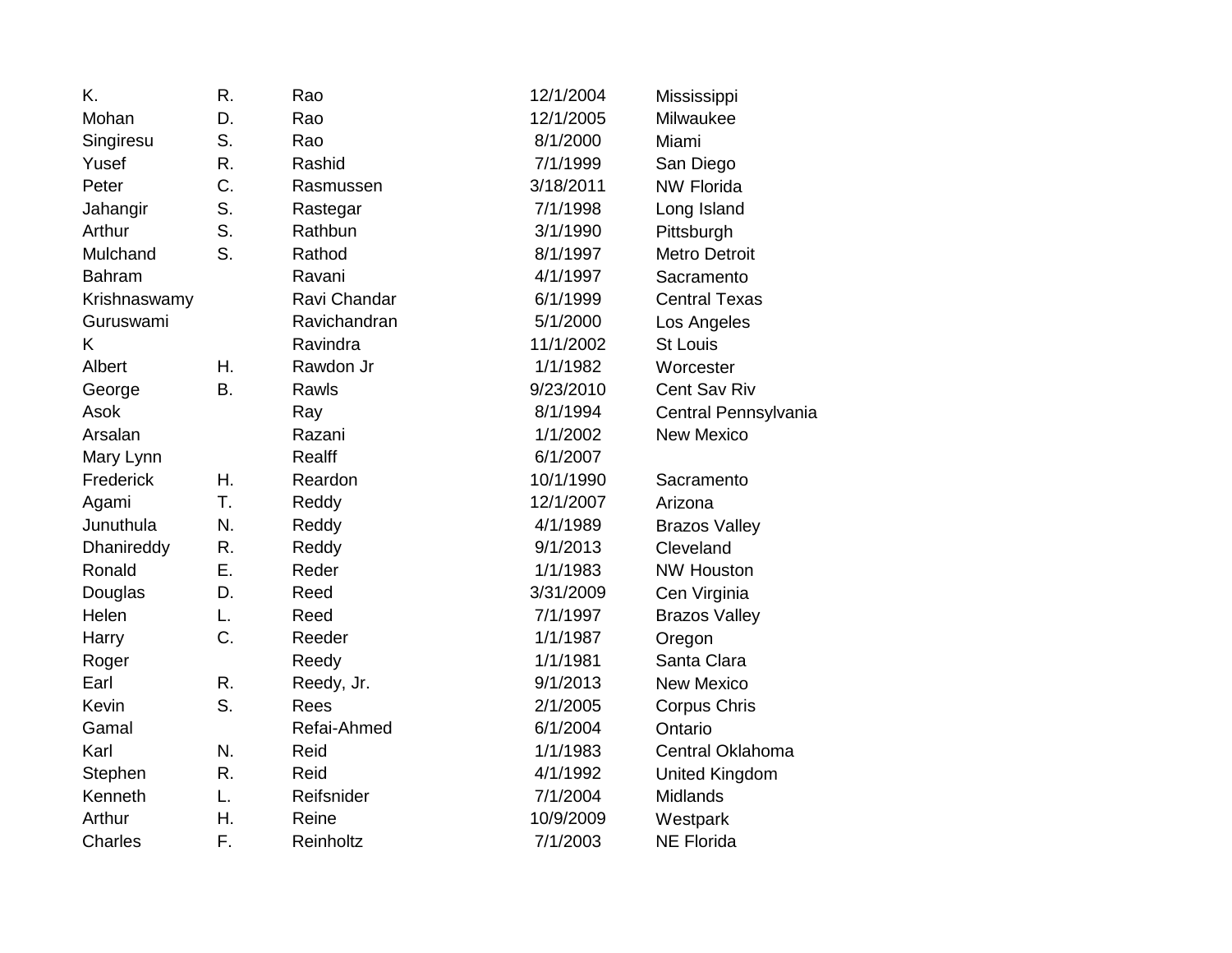| Michael       |    | Reischman       | 4/1/2000  | Washington DC         |
|---------------|----|-----------------|-----------|-----------------------|
| Robert        | R. | Reisinger       | 7/1/2003  | Susquehanna           |
| Gordon        | M. | Reistad         | 6/1/1989  | Williamette           |
| Aloysius      | I. | Reisz           | 10/1/1994 | No Alabama            |
| Rolf          | D. | Reitz           | 6/1/2006  | <b>Rock River</b>     |
| Paul          | J. | Remington       | 3/1/2004  | <b>Boston</b>         |
| Joseph        | J. | Rencis          | 3/1/2001  | Nashville             |
| Eli           |    | Reshotko        | 1/1/1981  | Colorado              |
| Shripad       | T. | Revankar        | 12/1/2007 | Central Indiana       |
| Peter         | C. | Riccardella     | 10/1/2003 | Colorado              |
| Ivan          | G. | <b>Rice</b>     | 1/1/1980  | <b>NW Houston</b>     |
| James         | R. | <b>Rice</b>     | 1/1/1980  | <b>Boston</b>         |
| Stephen       | L. | <b>Rice</b>     | 2/1/1992  | <b>NW Florida</b>     |
| Donald        | G. | <b>Rich</b>     | 10/1/1990 | Syracuse              |
| Marc          | J. | Richard         | 4/1/2000  | Quebec                |
| Cecilia       |    | <b>Richards</b> | 9/1/2014  | <b>Inland Empiree</b> |
| Peter         | D. | Richardson      | 1/1/1983  | Providence            |
| Robert        | Α. | Riester         | 1/1/1965  | Syracuse              |
| H. Ronald     |    | <b>Riggs</b>    | 10/1/2002 | Hawaii                |
| Donald        | R. | <b>Riley</b>    | 6/1/1996  | <b>Baltimore</b>      |
| James         | J. | <b>Riley</b>    | 1/1/2004  | Western Wash          |
| Richard       | D. | Rippe           | 5/1/1992  | Mid Jersey            |
| Eugene        | Α. | Ripperger       | 1/1/1987  | <b>Central Texas</b>  |
| Richard       | Β. | Rivir           | 5/1/1998  | Dayton                |
| Ronald        | S. | Rivlin          | 7/1/2007  | Santa Clara           |
| Jovica        | R. | Riznic          | 3/24/2010 | Ontario               |
| Michael       | L. | Rizzone         | 1/1/1987  | <b>North Texas</b>    |
| Sung Tack     |    | Ro              | 3/1/1995  | South Korea           |
| Patrick       | J. | Roache          | 6/1/1999  | <b>New Mexico</b>     |
| A. Sidney     |    | <b>Roberts</b>  | 3/1/1996  | Eastern VA            |
| <b>Blaine</b> |    | <b>Roberts</b>  | 6/1/2007  | Chattanooga           |
| Jack          | C. | <b>Roberts</b>  | 9/23/2010 | Washington DC         |
| <b>Steven</b> | C. | Roberts         | 4/1/2008  | South Texas           |
| James         | M. | Robertson       | 1/1/1978  | Colorado              |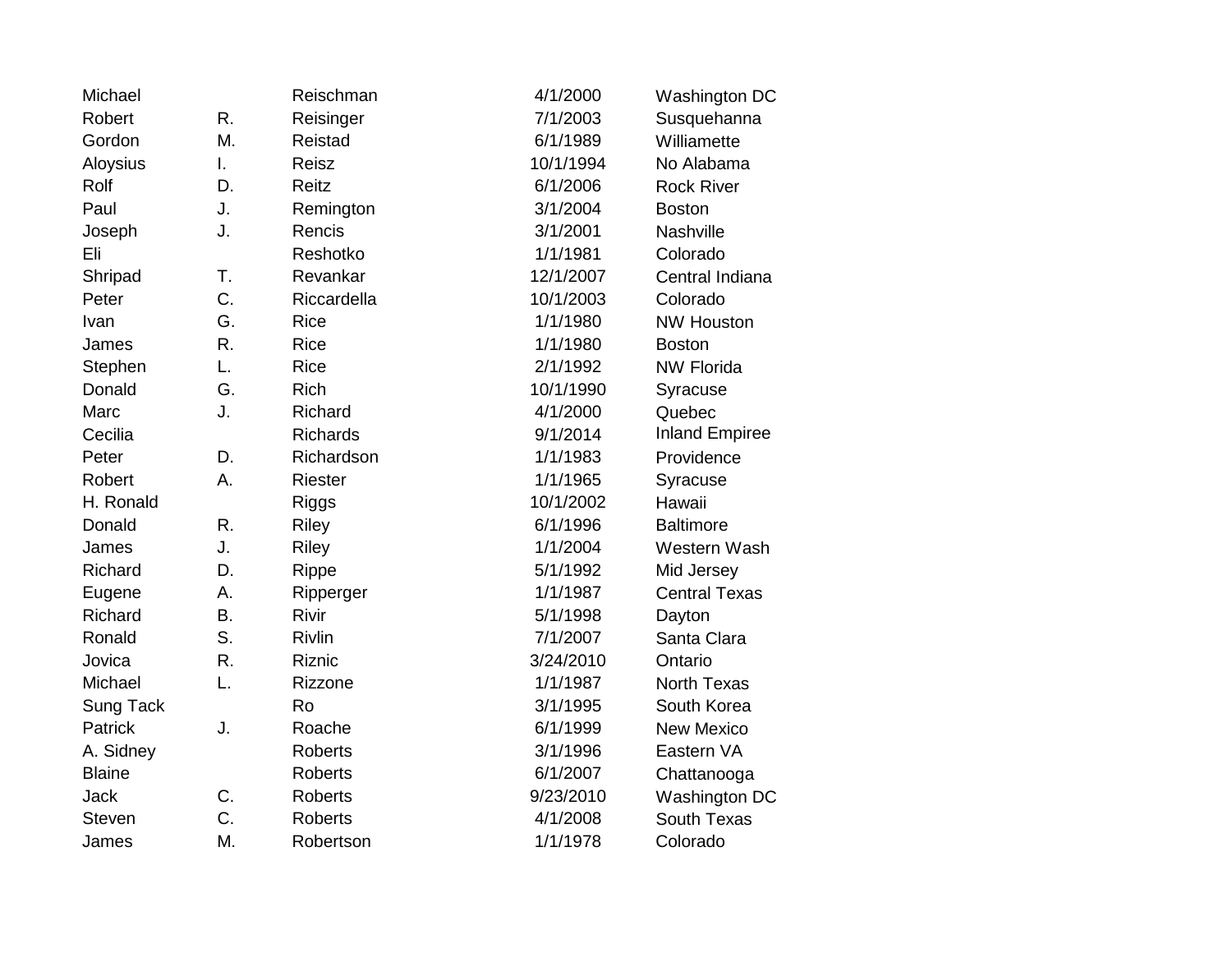| Richard          | <b>B.</b> | Robertson      | 1/1/1983   | <b>Central Texas</b>  |
|------------------|-----------|----------------|------------|-----------------------|
| Richard          | T.        | Roca           | 1/1/1985   | <b>Baltimore</b>      |
| Roland           | L.        | Roche          | 1/1/1985   | France                |
| Victoria         | Α.        | Rockwell       | 6/1/1999   | South Texas           |
| <b>Mihail</b>    | C.        | Roco           | 3/1/1994   | Washington DC         |
| Everett          | C.        | Rodabaugh      | 1/1/1974   | <b>Central Ohio</b>   |
| Clay             |           | Rodery         | 6/14/2011  | Apollo                |
| Colin            |           | Rodgers        | 1/1/1986   | San Diego             |
| Edward           |           | Rodriguez      | 10/16/2009 | No New Mexic          |
| K. Keith         |           | Roe            | 10/1/1997  | <b>Brgn Passaic</b>   |
| Robert           | <b>B.</b> | Roemer         | 4/1/1994   | Utah                  |
| А.               | C.        | Rogers         | 4/1/2002   | San Antonio           |
| Christopher      | <b>B.</b> | Rogers         | 6/1/2014   | <b>Boston</b>         |
| Christopher      | Β.        | Rogers         | 12/1/14    | <b>Boston</b>         |
| Pradeep          | K.        | Rohatgi        | 12/1/2006  | Milwaukee             |
| Upendra          | S.        | Rohatgi        | 9/1/1997   | Long Island           |
| <b>Steve</b>     | Μ.        | Rohde          | 8/1/1989   | <b>Metro Detroit</b>  |
| Eric             | D.        | Roll           | 3/1/2013   | <b>Kansas City</b>    |
| Yiming           |           | Rong           | 8/1/2004   | Worcester             |
| Paul             | D.        | Ronney         | 12/1/14    | Los Angeles           |
| William          | Μ.        | Roquemore      | 8/1/2002   | Dayton                |
| Ares             |           | <b>Rosakis</b> | 3/1/1995   | Los Angeles           |
| Daniel           | D.        | Rosard         | 1/1/1986   | Philadelphia          |
| Anthony          | D.        | Rosato         | 10/1/2000  | Essex Hudson          |
| John             | W.        | Rose           | 8/1/1996   | <b>United Kingdom</b> |
| Joseph           | L.        | Rose           | 10/1/2002  | Central Pennsylvania  |
| <b>B.</b> Walter |           | Rosen          | 1/1/1985   | Philadelphia          |
| David            |           | Rosen          | 12/1/2002  | Atlanta               |
| Kenneth          |           | Rosen          | 3/1/2008   | New Haven             |
| Marc             | А.        | Rosen          | 6/1/2004   | Ontario               |
| <b>Stanley</b>   |           | Rosen          | 9/1/2001   | Jersey Shore          |
| Richard          |           | Rosenberg      | 1/1/1987   | San Diego             |
| Ronald           | C.        | Rosenberg      | 8/1/1994   | Central Michigan      |
| Michael          |           | Rosenfeld      | 1/5/2012   | <b>Central Ohio</b>   |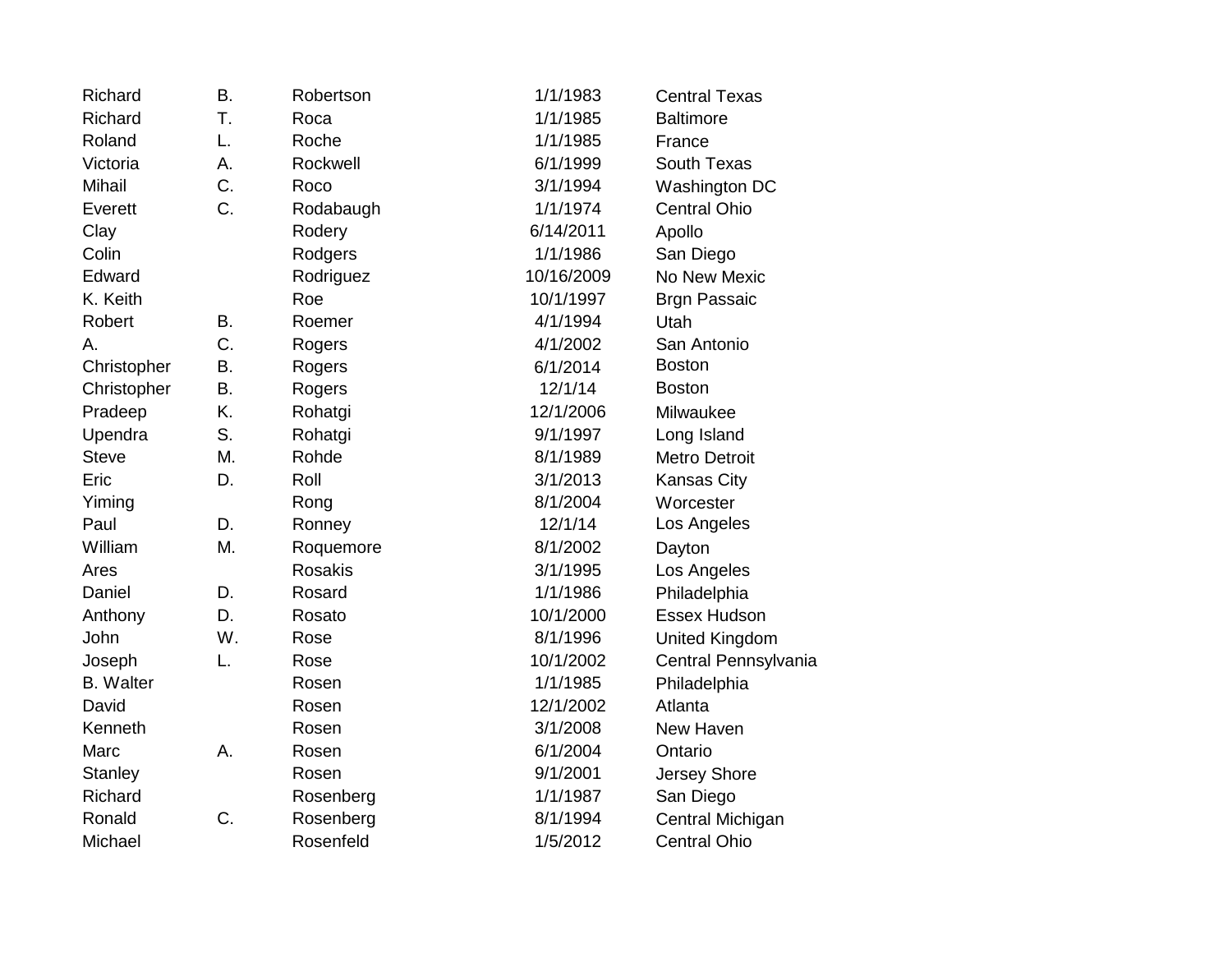| Arthur         | L. | Ross             | 1/1/1984   | Florida Wc            |
|----------------|----|------------------|------------|-----------------------|
| Virginia       | W. | <b>Ross</b>      | 9/1/2013   | Dayton                |
| Sergio         | R. | Rossetto         | 11/1/1989  | Italy                 |
| John           | N. | <b>Rossettos</b> | 10/1/1991  | <b>Boston</b>         |
| Ali            | А. | Rostami          | 12/1/2004  | Cen Virginia          |
| <b>Bernard</b> |    | Roth             | 1/1/1985   | Santa Clara           |
| Stephen        | I. | Roth             | 10/1/1993  | Pittsburgh            |
| Arnold         | J. | Rothstein        | 6/1/2000   | Palm Beach            |
| Keith          | Ε. | Rouch            | 10/1/2000  |                       |
| Wilfred        | T. | Rouleau          | 3/1/1994   | Pittsburgh            |
| Guy            | R. | Roussel          | 1/7/2010   | Belgium               |
| Jeffrey        | А. | Roux             | 9/1/2002   | Memphs-Midso          |
| William        | J. | Rowan            | 11/1/1990  | East Tennessee        |
| Robert         | Ε. | Rowlands         | 3/1/1995   | <b>Rock River</b>     |
| C. Wesley      |    | Rowley           | 7/1/1998   | Arizona               |
| William        | N. | Rowley           | 1/1/2004   | Los Angeles           |
| Ajit           | K. | Roy              | 7/1/2002   | Dayton                |
| Ramendra       | P. | Roy              | 7/1/2001   | Arizona               |
| Samit          |    | Roy              | 1/7/2010   | Birmingham            |
| Subrata        |    | Roy              | 10/1/2004  | Gator                 |
| <b>Sukesh</b>  |    | Roy              | 4/3/2012   | Dayton                |
| Thomas         | J. | Royston          | 12/1/2006  | Chicago               |
| Jesse          | S. | Ruan             | 12/29/2010 | <b>Metro Detroit</b>  |
| Edward         | S. | Rubin            | 1/1/1991   | Pittsburgh            |
| David          | L. | Rudland          | 3/18/2011  | <b>Baltimore</b>      |
| John           | W. | Rudnicki         | 3/1/2008   |                       |
| Thomas         | M. | Rudy             | 2/1/1998   | Northern Va           |
| Thomas         |    | Ruggeiro         | 3/1/2013   | Mid Jersey            |
| Arthur         | E. | <b>Ruggles</b>   | 2/1/2005   | <b>East Tennessee</b> |
| Marina         | Β. | Ruggles-Wrenn    | 5/1/2003   | Dayton                |
| Akshai         | K. | Runchal          | 9/1/2013   | Los Angeles           |
| Zvi            |    | <b>Rusak</b>     | 9/1/2014   | <b>Hudson Mohawk</b>  |
| Lynn           | D. | <b>Russell</b>   | 10/1/1996  | <b>Treasure Val</b>   |
| Armistead      | G. | <b>Russell</b>   | 9/1/2014   | Atlanta               |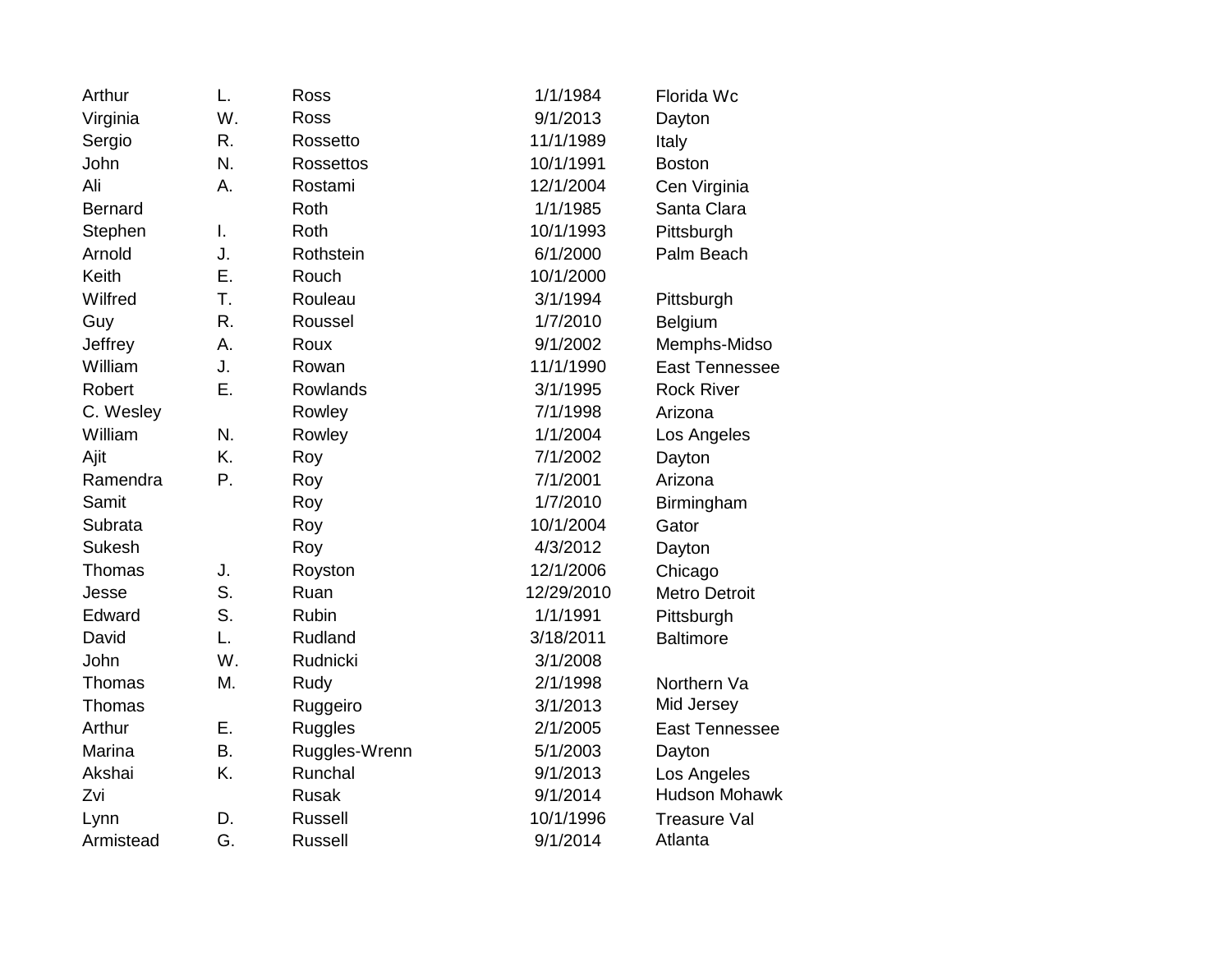| Edwin<br>Ρ.         | Russo          | 7/1/1995  | <b>New Orleans</b>      |
|---------------------|----------------|-----------|-------------------------|
| J.<br>Christopher   | <b>Rutland</b> | 12/1/2005 | <b>Rock River</b>       |
| Massimo             | Ruzzene        | 10/3/2011 | Atlanta                 |
| Edmund<br>F.        | Rybicki        | 7/1/1988  | Mid Continen            |
| Η.<br>Rolf          | Sabersky       | 1/1/1986  | <b>Channel Island</b>   |
| S.<br>Jayant        | Sabnis         | 2/1/2004  | Hartford                |
| Jerome<br>L.        | Sackman        | 5/1/1990  | San Francisco           |
| Michael             | <b>Sacks</b>   | 3/1/2008  | <b>Central Texas</b>    |
| Martin<br>Η.        | Sadd           | 12/1/2007 | Providence              |
| Ali<br>M.           | Sadegh         | 8/1/1995  | Metropolitan            |
| Farshid             | Sadeghi        | 6/1/2006  | Central Indiana         |
| S.<br>Satwindar     | Sadhal         | 7/1/1996  | Los Angeles             |
| Η.<br>Hemmat        | Safwat         | 8/1/2002  | Greece                  |
| Pradip              | Saha           | 12/1/2006 | <b>Coastal Caro</b>     |
| Subrata             | Saha           | 1/1/1987  | Metropolitan            |
| K.<br>Sujoy         | Saha           | 10/3/2011 | India                   |
| Chittaranjan        | Sahay          | 3/1/1998  | Hartford                |
| Roy                 | Sahlstrom      | 3/1/1988  | Fox Valley              |
| Muhammed<br>T.      | Saif           | 3/18/2011 | <b>Central Illinois</b> |
| Anil                | Saigal         | 6/1/2004  | <b>Boston</b>           |
| Sunil               | Saigal         | 3/1/2000  | Essex Hudson            |
| Kozo                | Saito          | 9/1/2000  | <b>Bluegrass</b>        |
| Kazuhiro            | Saitou         | 9/1/2013  | <b>Metro Detroit</b>    |
| Mamdouh<br>Μ.       | Salama         | 3/1/1998  | South Texas             |
| J.<br>Nicholas      | Salamon        | 1/1/1997  | Central Pennsylvania    |
| F.<br>Richard       | Salant         | 4/1/1990  | Atlanta                 |
| Mauricio            | <b>Salinas</b> | 1/7/2013  | <b>North Texas</b>      |
| C.<br>William       | Salmon         | 7/1/1996  | Northern Va             |
| J.<br>Craig         | <b>Saltiel</b> | 3/1/2004  | <b>Orange County</b>    |
| Ronald<br>N.        | Salzman        | 3/1/2013  | Rochester               |
| Mohammad            | Samimy         | 5/1/1996  | <b>Central Ohio</b>     |
| G.<br><b>Bahgat</b> | Sammakia       | 9/1/1997  | Southern Tier           |
| Mahmod<br>M.        | Samman         | 12/1/2009 | <b>South Texas</b>      |
| <b>Scott</b>        | Samuelsen      | 5/1/2005  | <b>Orange County</b>    |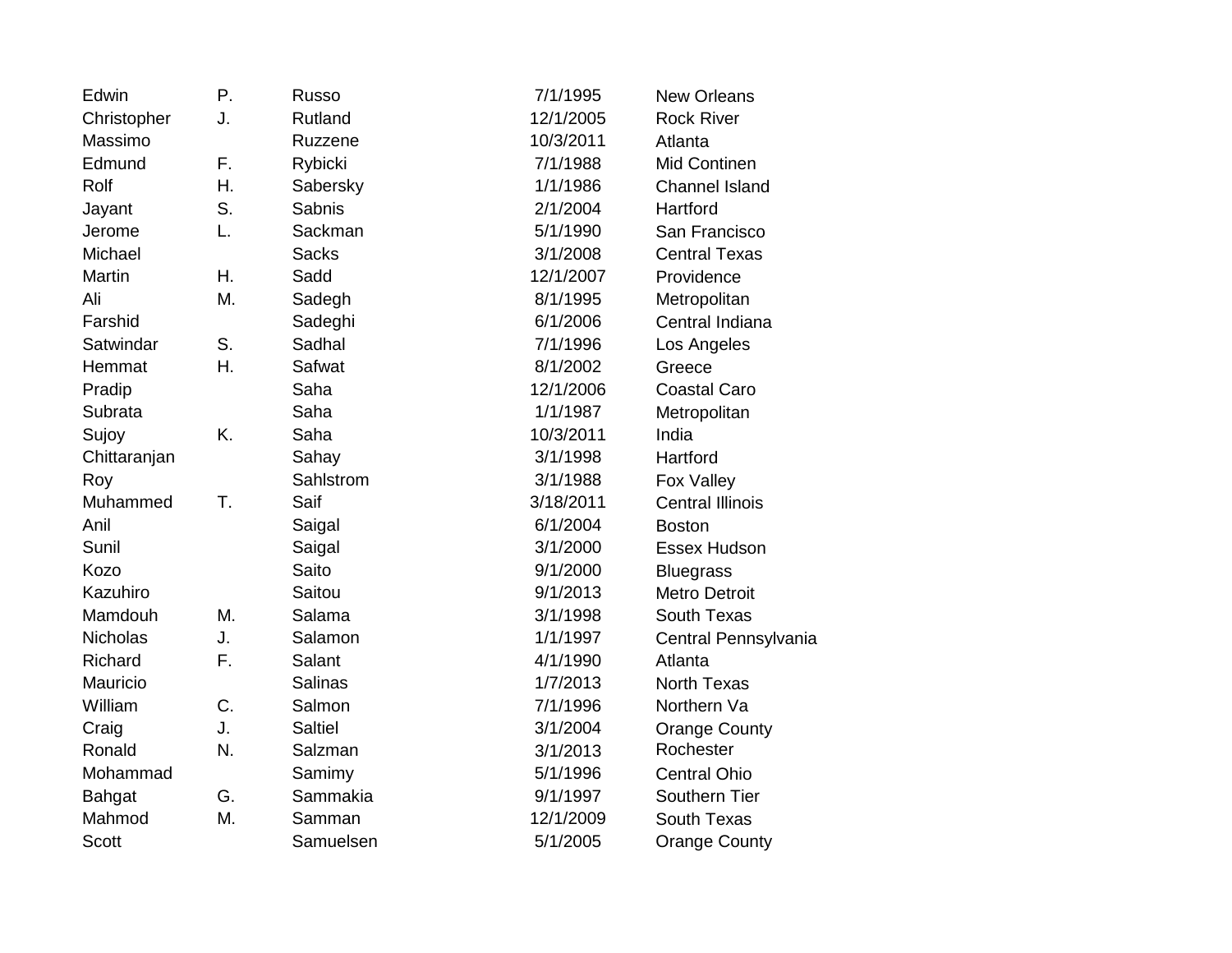| Luis       | А. | San Andres     | 10/1/2005  | <b>Brazos Valley</b> |
|------------|----|----------------|------------|----------------------|
| David      | Μ. | Sanborn        | 9/1/2002   | Atlanta              |
| Erol       |    | Sancaktar      | 9/1/1997   | Akron                |
| Mark       |    | Sandberg       | 3/31/2009  | South Texas          |
| Peter      | А. | Sandborn       | 06/01/2013 | Washington           |
| John       | C. | Sanders        | 1/1/1969   | Ne Wisc Sub          |
| George     | N. | Sandor         | 1/1/1968   | Gator                |
| Corina     |    | Sandu          | 1/5/2012   | Virginia             |
| Robert     | J. | Sanford        | 11/1/2002  | <b>Baltimore</b>     |
| Bhavani    | V. | Sankar         | 2/1/1998   | Gator                |
| Thiagas    | S. | Sankar         | 11/1/1989  | Quebec               |
| Michael    | Η. | Santare        | 12/1/2007  | Delaware             |
| Juan       | G. | Santiago       | 10/1/2012  | Santa Clara          |
| Joseph     | J. | Santoleri      | 8/1/2002   | Philadelphia         |
| Robert     | J. | Santoro        | 3/1/2003   | Central Pennsylvania |
| Leon       |    | Sapiro         | 10/1/1990  | San Diego            |
| H.i.       | Η. | Saravanamuttoo | 5/1/1988   | Ontario              |
| William    | S. | Saric          | 1/1/1991   | <b>Brazos Valley</b> |
| Sutanu     |    | Sarkar         | 3/24/2010  | San Diego            |
| Nilanjan   |    | Sarkar         | 9/1/2014   | Nashvill             |
| Turgut     |    | Sarpkaya       | 1/1/1978   | Santa Clara          |
| Jorma      | O. | Sarto          | 1/1/1971   | Saginaw Valley       |
| Farrokh    |    | Sassani        | 7/1/2001   | <b>British Colu</b>  |
| Ann Marie  |    | Sastry         | 9/1/2004   | <b>Metro Detroit</b> |
| Sanjeev    | B. | Sathe          | 2/1/2002   | Santa Clara          |
| Muthukrish |    | Sathyamoorthy  | 6/1/1994   | <b>East Texas</b>    |
| Muhammed   | А. | <b>Satter</b>  | 3/18/2011  | Papua New Gu         |
| Michael    |    | Savage         | 10/1/1991  | Akron                |
| Toshiyuki  |    | Sawa           | 3/24/2010  | Japan                |
| Jerzy      | T. | Sawicki        | 6/1/2002   | Cleveland            |
| James      | B. | Saxon          | 1/1/1983   | Birmingham           |
| John       |    | Saylor         | 12/01/2013 | Greenville           |
| Robert     | Ρ. | Scaringe       | 6/1/2007   | Canaveral            |
| Douglas    |    | Scarth         | 6/1/2014   | Ontario              |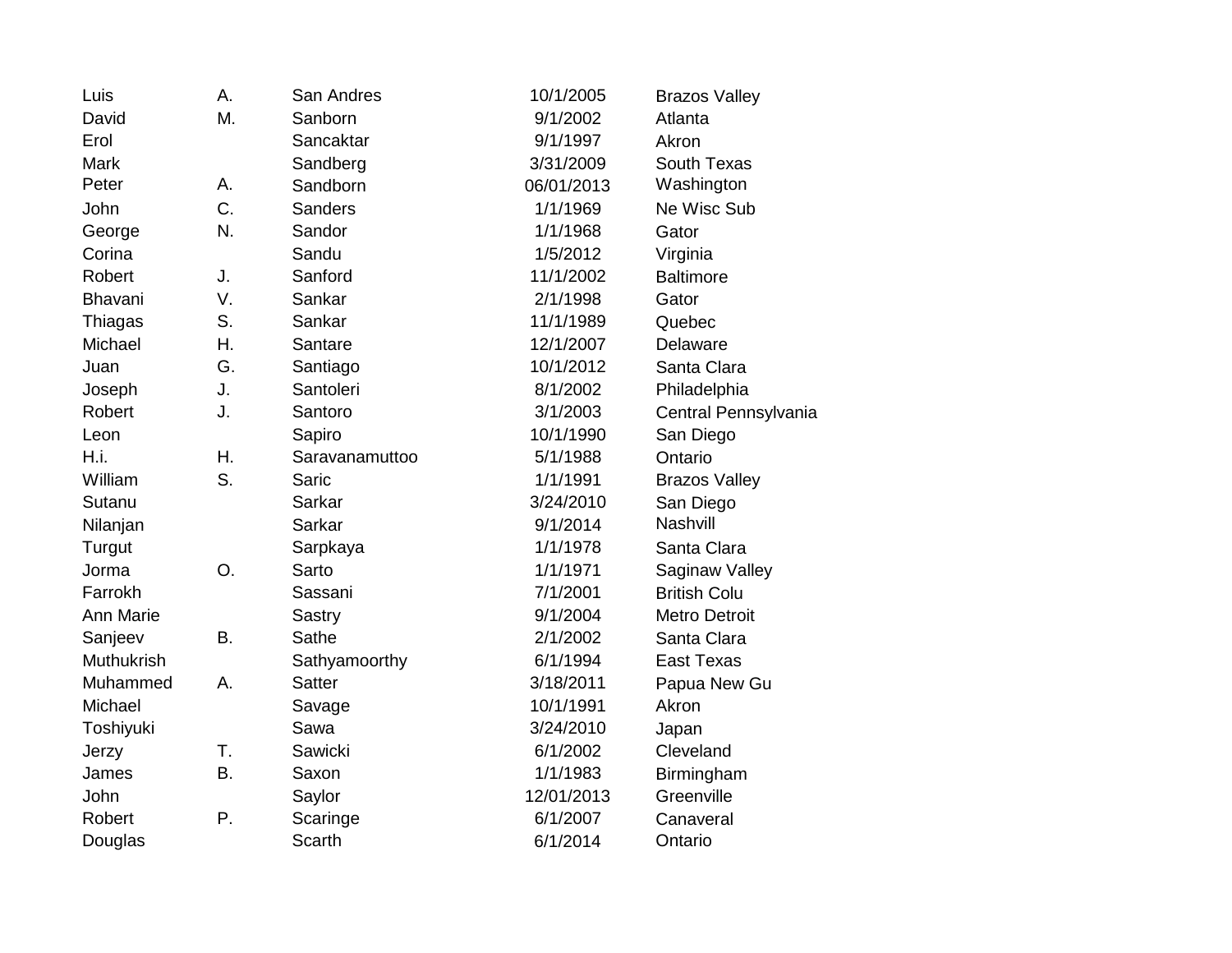| Douglas       |    | Scarth            | 12/1/14    | Ontario                 |
|---------------|----|-------------------|------------|-------------------------|
| Henry         | А. | Scarton           | 10/9/2009  |                         |
| Rudolph       | J. | Scavuzzo          | 6/1/1989   | Akron                   |
| Laura         | А. | Schaefer          | 6/14/2011  | Pittsburgh              |
| Gary          | S. | Schajer           | 4/1/2001   | <b>British Columbia</b> |
| Thomas        | E. | <b>Schellin</b>   | 12/1/2006  | Germany                 |
| A Edward      |    | Scherer           | 8/1/1992   | Florida                 |
| R. Stephen    |    | Schermerhorn      | 1/1/1987   | Miami                   |
| Joseph        | Α. | <b>Schetz</b>     | 1/1/1980   | Virginia                |
| <b>Byron</b>  | G. | Schieber          | 9/1/1998   | Philadelphia            |
| Werner        | O. | Schiehlen         | 3/1/2005   | Germany                 |
| Walter        | Ρ. | Schimmel          | 10/1/1987  | <b>NE Florida</b>       |
| Joseph        | M. | <b>Schimmels</b>  | 10/3/2011  | Milwaukee               |
| Lawrence      | J. | Schmerzler        | 2/1/1994   | Essex Hudson            |
| <b>Steven</b> | R. | Schmid            | 7/2/2012   | St Joseph VA            |
| Albertus      | Ε. | Schmidlin         | 10/1/1987  | <b>Hudson Mohawk</b>    |
| Frank         | W. | Schmidt           | 1/1/1984   | Central Pennsylvania    |
| Philip        | S. | Schmidt           | 1/7/2010   | <b>Central Texas</b>    |
| Roger         | R. | Schmidt           | 7/1/1997   | Mid Hudson              |
| William       | F. | Schmidt           | 6/1/2004   | Arkansas                |
| Linda         | C. | Schmidt           | 9/1/2014   | Washington DC           |
| James         | P. | Schmiedele        | 06/01/2013 | <b>Central Ohio</b>     |
| Heinz         | W. | <b>Schmitt</b>    | 8/1/1994   | <b>New Mexico</b>       |
| Robert        | W. | Schneider         | 1/1/1983   | Anthr-Lehigh            |
| Taher         | M. | Schobeiri         | 10/1/2005  |                         |
| Glen          | J. | Schoessow         | 1/1/1985   | Gator                   |
| William       | Ρ. | Schonberg         | 2/1/2005   | <b>St Louis</b>         |
| Clem          | C. | Schonhoff         | 4/1/1989   | Chattanooga             |
| Gustav        | Ε. | Schrader          | 1/1/1982   | Cleveland               |
| Howard        | L. | Schreyer          | 2/1/1991   | <b>New Mexico</b>       |
| Wolfram       | G. | Schuetzenduebel   | 12/1/1988  | Birmingham              |
| <b>Steven</b> | M. | <b>Schultheis</b> | 6/14/2011  | Apollo                  |
| Albert        | Β. | Schultz           | 1/1/1986   | Midlands                |
| Richard       | R. | Schultz           | 6/26/2009  | Idaho                   |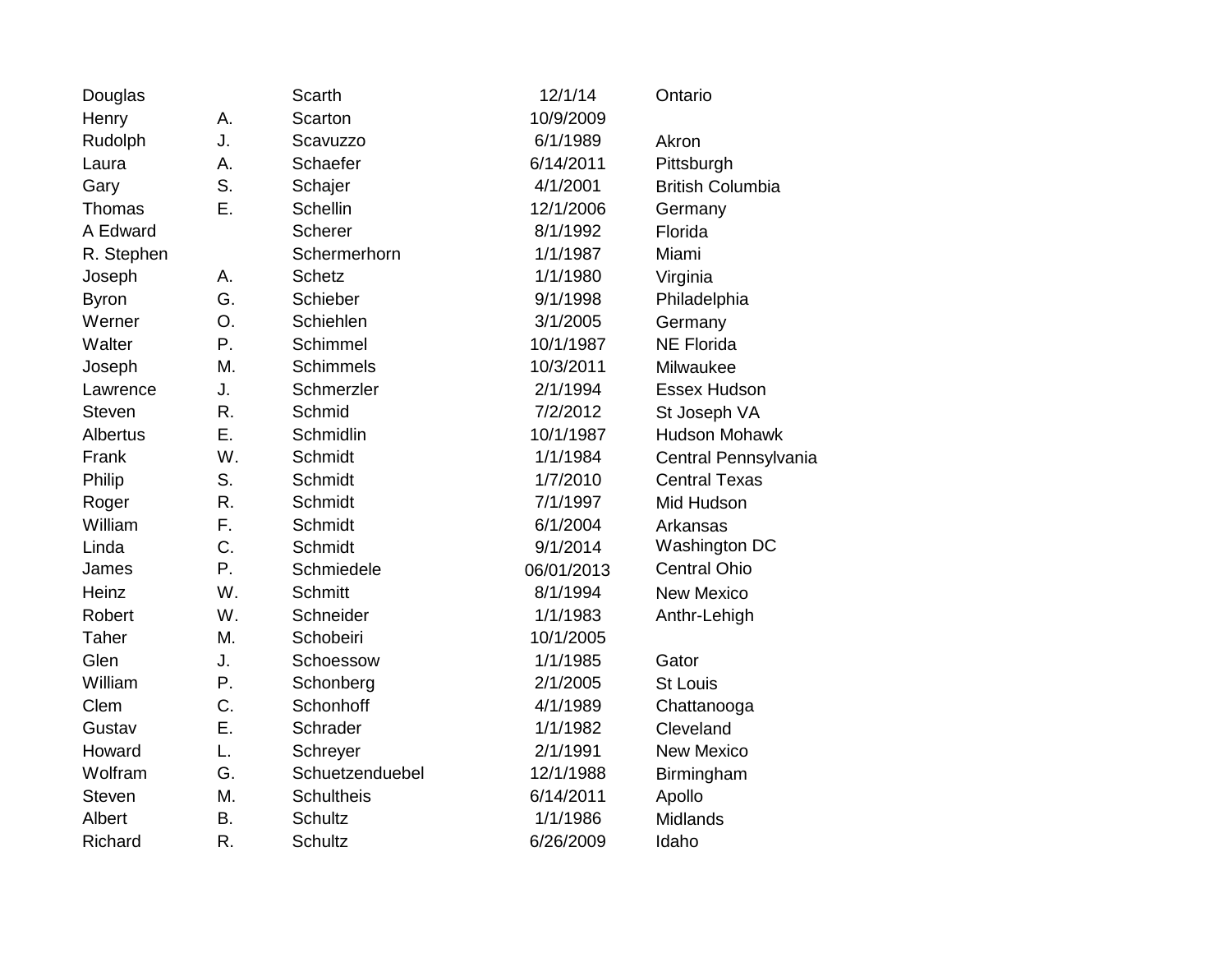| Dennis J.   | J. | Schumerth       | 3/1/2014  | <b>Orange County</b>    |
|-------------|----|-----------------|-----------|-------------------------|
| Marvin      | Ρ. | Schwartz        | 1/1/1984  | Chicago                 |
| Leonard     | Ε. | Schwer          | 10/1/1994 | San Francisco           |
| Cesar       | А. | Sciammarella    | 1/1/1982  | Chicago                 |
| Charley     |    | <b>Scott</b>    | 1/1/1984  | San Francisco           |
| Elaine      | Ρ. | <b>Scott</b>    | 12/1/2006 | Western Wash            |
| Kenneth     | Ε. | <b>Scott</b>    | 6/1/1991  | Florida Wc              |
| Timothy     | C. | <b>Scott</b>    | 3/1/1999  | Cen Virginia            |
| Colin       | T. | Scrivener       | 6/1/2006  | United Kingdom          |
| Terrence    | C. | Secord          | 1/1/1976  | Los Angeles             |
| Ramin       |    | Sedaghati       | 7/2/2012  | Quebec                  |
| Warren      | Ρ. | Seering         | 11/1/1992 | <b>Boston</b>           |
| Albert      | Ε. | Segall          | 3/24/2010 | Central Pennsylvania    |
| Daniel      | J. | Segalman        | 5/1/1994  | Washington DC           |
| Leonard     |    | Segel           | 2/1/1989  | <b>Metro Detroit</b>    |
| John        | M. | Segelken        | 8/1/1992  | Jersey Shore            |
| Clifford    |    | Seglem          | 1/1/1986  | Philadelphia            |
| Bal-Raj     |    | Sehgal          | 7/1/1998  | Sweden                  |
| George      | Η. | Sehi            | 12/1/2002 | Cincinnati              |
| Huseyin     |    | Sehitoglu       | 10/1/2003 | <b>Central Illinois</b> |
| Paul        |    | Seide           | 1/1/1972  | Los Angeles             |
| Edmund      | J. | <b>Seiders</b>  | 10/1/2000 | <b>Mid Continen</b>     |
| <b>Balu</b> |    | Sekar           | 10/3/2011 | Dayton                  |
| R. Raj      |    | Sekar           | 10/1/2002 | Fox Valley              |
| Dusan       | Ρ. | Sekulic         | 12/1/2005 | <b>Bluegrass</b>        |
| Allen       |    | <b>Selz</b>     | 5/1/1997  | <b>North Texas</b>      |
| Mihir       |    | Sen             | 6/1/1999  | St Joseph VA            |
| Jan         | V. | Sengers         | 12/1/1996 | Washington DC           |
| Subrata     |    | Sengupta        | 10/1/1987 | <b>Metro Detroit</b>    |
| William     | C. | Sensel          | 7/28/2008 | Atlanta                 |
| Nariman     |    | Sepehri         | 10/3/2012 | Minnesota               |
| Valentinas  |    | Sernas          | 6/1/1992  | Mid Jersey              |
| George      | K. | Serovy          | 1/1/1976  | Central Iowa            |
| Richard     | T. | <b>Sessions</b> | 10/9/2009 | South Texas             |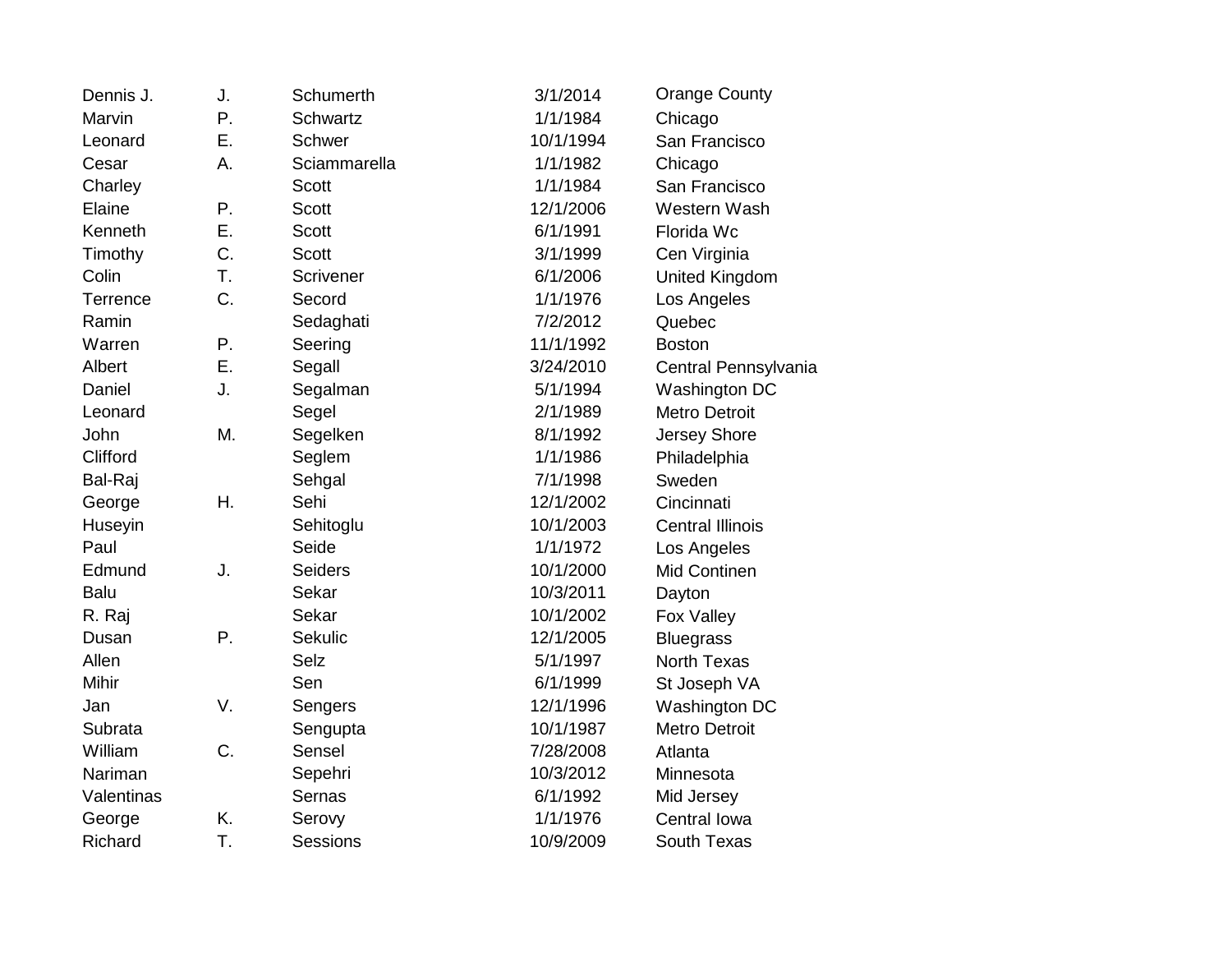| Gary           | S. | <b>Settles</b> | 12/1/2007  | Central Pennsylvania    |
|----------------|----|----------------|------------|-------------------------|
| Laverne        | K. | Severud        | 1/1/1985   | <b>Inland Empire</b>    |
| Maurice        |    | <b>Sevik</b>   | 1/1/1986   | San Francisco           |
| R.j.           |    | Seymour        | 9/1/2004   | San Diego               |
| Ahmed          | Α. | Shabana        | 5/1/1996   | Chicago                 |
| Willard        | N. | Shade Jr       | 2/1/2000   | <b>Central Ohio</b>     |
| <b>Bernard</b> | W. | <b>Shaffer</b> | 1/1/1970   | Mid Jersey              |
| Jami           | J. | Shah           | 9/1/2001   | Arizona                 |
| M. Mohammed    |    | Shah           | 3/1/2002   | <b>Fairfield Ct</b>     |
| Nipulkumar     |    | Shah           | 6/1/2004   | San Diego               |
| Ramesh         | K. | Shah           | 1/1/1985   | Metropolitan            |
| Syed           | M. | Shahed         | 6/1/1991   | Los Angeles             |
| Mohsen         |    | Shahinpoor     | 8/1/1989   | No New Eng              |
| Paul           |    | Shang          | 12/01/2013 | Washington, Dc          |
| Maurice        | Ε. | Shank          | 1/1/1986   | No New Eng              |
| <b>Mark</b>    |    | Shannon        | 6/14/2011  | <b>Central Illinois</b> |
| Ascher         | Η. | Shapiro        | 7/1/1996   | <b>Boston</b>           |
| Vadim          |    | Shapiro        | 6/1/2007   | <b>Rock River</b>       |
| Anand          | M. | Sharan         | 3/1/2000   |                         |
| Mahesh         | C. | Sharma         | 6/14/2011  | Quebec                  |
| Om             | Ρ. | Sharma         | 3/1/1995   | Hartford                |
| Pradeep        |    | Sharma         | 10/1/2012  | South Texas             |
| William        | N. | Sharpe         | 1/1/1986   | <b>Baltimore</b>        |
| Edward         | J. | Shaughnessy    | 5/1/1993   | East No. Carolina       |
| Benjamin       |    | Shaw           | 10/1/2003  | Sacramento              |
| Richard        | Ρ. | Shaw           | 2/1/1995   | Florida Wc              |
| <b>Steven</b>  | W. | Shaw           | 10/1/1995  | Central Michigan        |
| Kristina       | А. | Shea           | 9/1/2013   | Switzerland             |
| Anthony        | G. | Sheard         | 6/1/2005   | United Kingdom          |
| Herman         |    | <b>Sheets</b>  | 1/1/1976   | New London              |
| <b>Brent</b>   | R. | Shelton        | 3/1/1988   | Chicago                 |
| Chi Hung       |    | Shen           | 12/1/2005  | <b>Metro Detroit</b>    |
| I-yeu          |    | Shen           | 12/1/2007  | Western Wash            |
| Yu-Lin         |    | Shen           | 5/1/2005   | <b>New Mexico</b>       |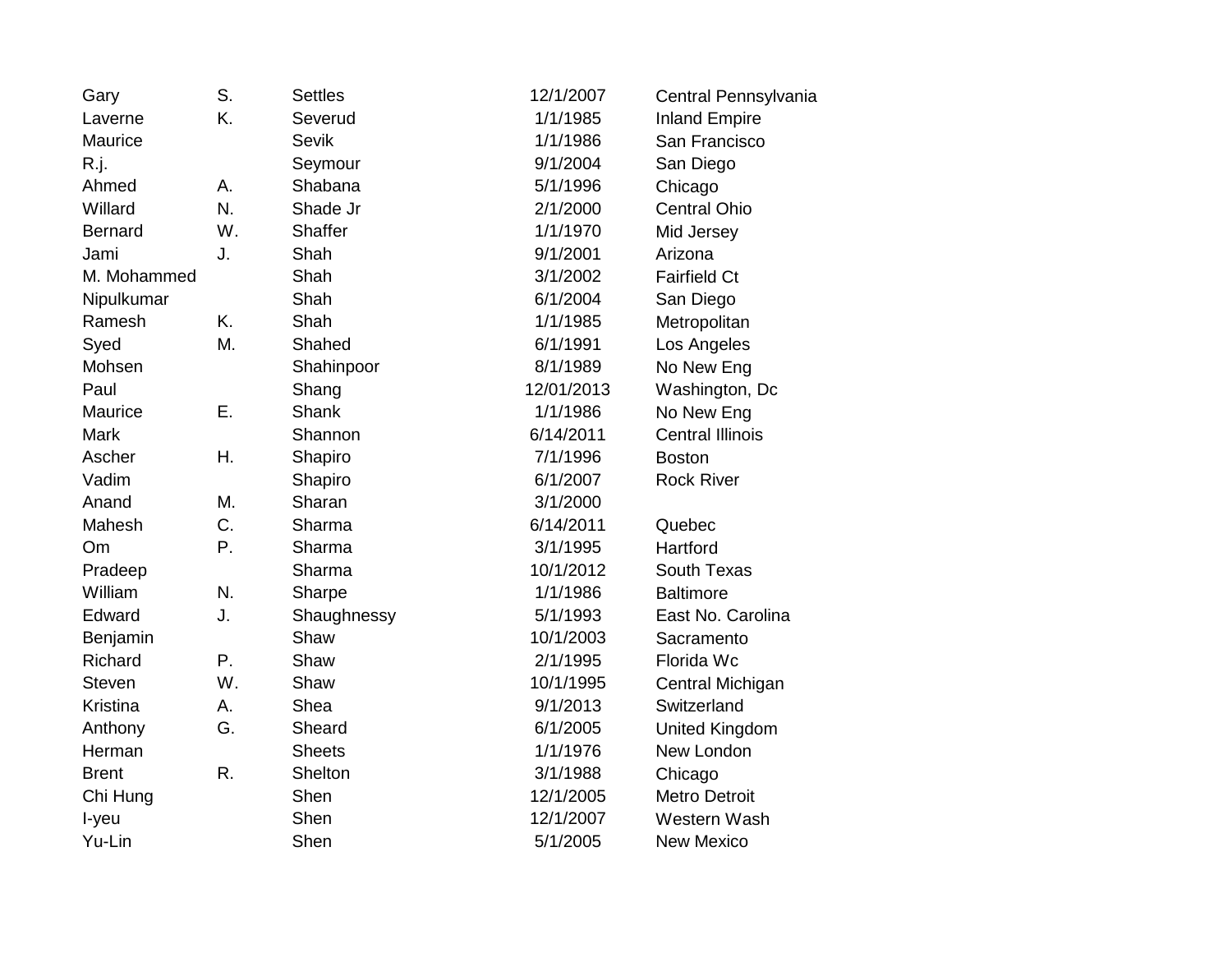| Gang           |    | Sheng          | 9/3/2008   | North Alaska         |
|----------------|----|----------------|------------|----------------------|
| Mark           | S. | Shephard       | 9/1/1999   | <b>Hudson Mohawk</b> |
| Sheri          | D. | Sheppard       | 6/1/1999   | Santa Clara          |
| S.A            |    | <b>Sherif</b>  | 11/1/2000  | Gator                |
| Robert         | S. | Sherwood       | 1/1/1978   | Rochester            |
| Jianjun        |    | Shi            | 6/1/2007   | Atlanta              |
| Li Shi         |    | Shi            | 06/01/2013 | <b>Central Texas</b> |
| Albert         | J. | Shih           | 12/1/2007  | <b>Metro Detroit</b> |
| Choon          | F. | Shih           | 6/1/1999   | Singapore            |
| Hsing-hua      |    | Shih           | 7/1/1998   | Washington DC        |
| Tom            | I. | Shih           | 5/1/1998   | Central Indiana      |
| Chiang         |    | Shih           | 9/1/2013   | Tallahassee          |
| Akira          |    | Shima          | 2/1/1996   | Japan                |
| Yung           | C. | Shin           | 1/7/2010   | Central Indiana      |
| Masanobu       |    | Shinozuka      | 1/1/1986   | <b>Orange County</b> |
| <b>Bharat</b>  | S. | Shiralkar      | 6/1/2007   | Santa Clara          |
| <b>Siamack</b> | А. | Shirazi        | 11/4/2008  | Mid Continen         |
| Avraham        |    | <b>Shitzer</b> | 2/1/2000   | Israel               |
| <b>Bellur</b>  | G. | Shiva Prasad   | 12/1/2007  | Dayton               |
| Hossein        |    | Shodja         | 9/1/2013   | Iran                 |
| Moshe          |    | Shoham         | 12/1/2007  | <b>Israel</b>        |
| Elliott        |    | <b>Short</b>   | 12/1/2005  | <b>North Texas</b>   |
| William        | Е. | Short          | 5/1/1994   | Delaware             |
| <b>Terry</b>   | Ε. | Shoup          | 1/1/1982   | Santa Clara          |
| Moshe          |    | Shpitalni      | 6/1/2006   | Israel               |
| Arun           |    | Shukla         | 6/1/1996   | Providence           |
| Wei            |    | Shyy           | 3/1/2000   | Gator                |
| Lewis          | B. | Sibley         | 1/1/1982   | Philadelphia         |
| <b>Bruno</b>   |    | Siciliano      | 12/1/2002  | Italy                |
| Omar           | Μ. | Sidebottom     | 1/1/1983   | Florida Wc           |
| Dennis         | L. | <b>Siebers</b> | 1/7/2010   | Mt Diablo            |
| Oliver         | W. | <b>Siebert</b> | 9/1/1995   | <b>St Louis</b>      |
| Robert         |    | Siegel         | 1/1/1977   | Cleveland            |
| John           | W. | Siegmund       | 9/1/1994   | <b>Baltimore</b>     |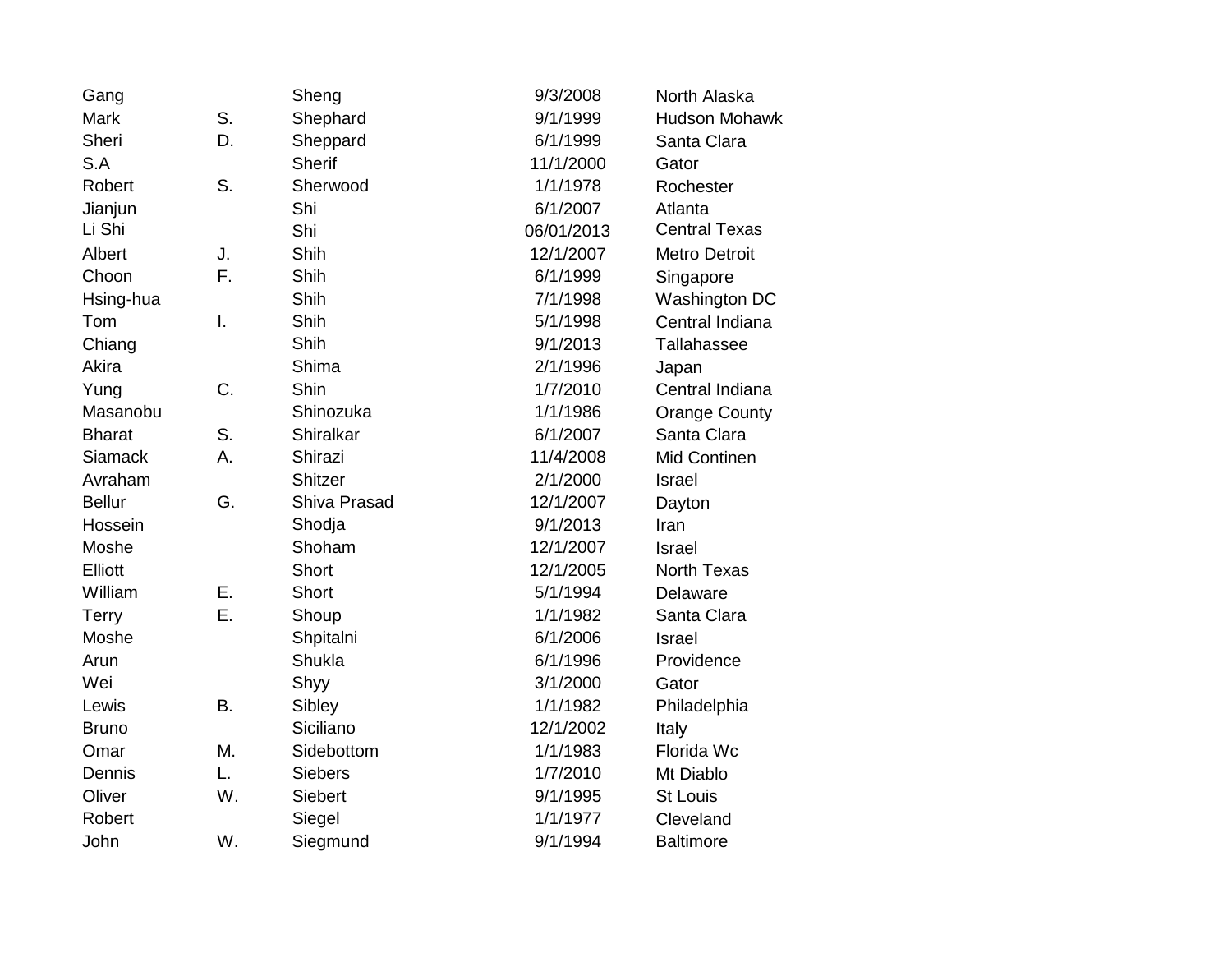| Thomas       | Η. | Siegmund        | 1/5/2012   | Central Indiana      |
|--------------|----|-----------------|------------|----------------------|
| Robert       | L. | Sierakowski     | 1/1/1985   |                      |
| Thomas       | R. | Sifferman       | 12/1/2006  | <b>North Texas</b>   |
| Dennis       | А. | Siginer         | 10/1/1995  | <b>UAE</b>           |
| George       | M. | Sih             | 1/1/1973   | Anthr-Lehigh         |
| George       | J. | Silvestri       | 1/1/1978   | Philadelphia         |
| George       | J. | <b>Simitses</b> | 11/1/1990  | Atlanta              |
| James        | G. | Simmonds        | 8/1/1992   | Cen Virginia         |
| Harold       | R. | Simmons         | 8/1/1996   | San Antonio          |
| Robert       | T. | Simmons         | 2/1/2003   | Florida              |
| Terrence     | W. | Simon           | 8/1/1993   | Minnesota            |
| Robert       | J. | Simoneau        | 10/1/1986  | Cleveland            |
| Fredric      | A. | Simonen         | 1/1/1987   | Columbia Basin       |
| John         | C. | Simonis         | 6/1/1989   | San Antonio          |
| Peter        | G. | Simpkins        | 11/1/1993  | Morris Sussex        |
| Roger        | L. | Simpson         | 1/1/1985   | Virginia             |
| Timothy      | W. | Simpson         | 2/12/2009  | Central Pennsylvania |
| J Robert     |    | <b>Sims</b>     | 8/1/1991   | Mid Jersey           |
| Krishna      | Ρ. | Singh           | 1/1/1987   | <b>Greater Tren</b>  |
| Pushpendra   |    | Singh           | 6/1/2006   | Essex Hudson         |
| Rajendra     |    | Singh           | 10/1/1992  | <b>Central Ohio</b>  |
| Tarunraj     |    | Singh           | 3/24/2010  | <b>Buffalo</b>       |
| Yesh         | Ρ. | Singh           | 8/1/1992   | San Antonio          |
| Alok         |    | Sinha           | 10/1/2002  | Central Pennsylvania |
| Sri          | K. | Sinha           | 10/9/2009  | Mid Jersey           |
| Subhash      | C. | Sinha           | 10/1/1996  | Chattahoochee        |
| Sunil        | K. | Sinha           | 3/1/2013   | Cincinnati           |
| David        | Α. | Sinton          | 06/01/2013 | Ontario              |
| <b>Rifat</b> |    | Sipahi          | 3/1/2014   | <b>Boston</b>        |
| William      | Α. | Sirignano       | 4/1/1989   | <b>Orange County</b> |
| Herbert      | J. | <b>Sirois</b>   | 9/1/1994   | Providence           |
| Roger        | Η. | <b>Sirois</b>   | 10/1/1995  | Worcester            |
| Leighton     | Ε. | Sissom          | 1/1/1983   | Nashville            |
| Fernando     |    | <b>Sisto</b>    | 1/1/1983   | Westchester          |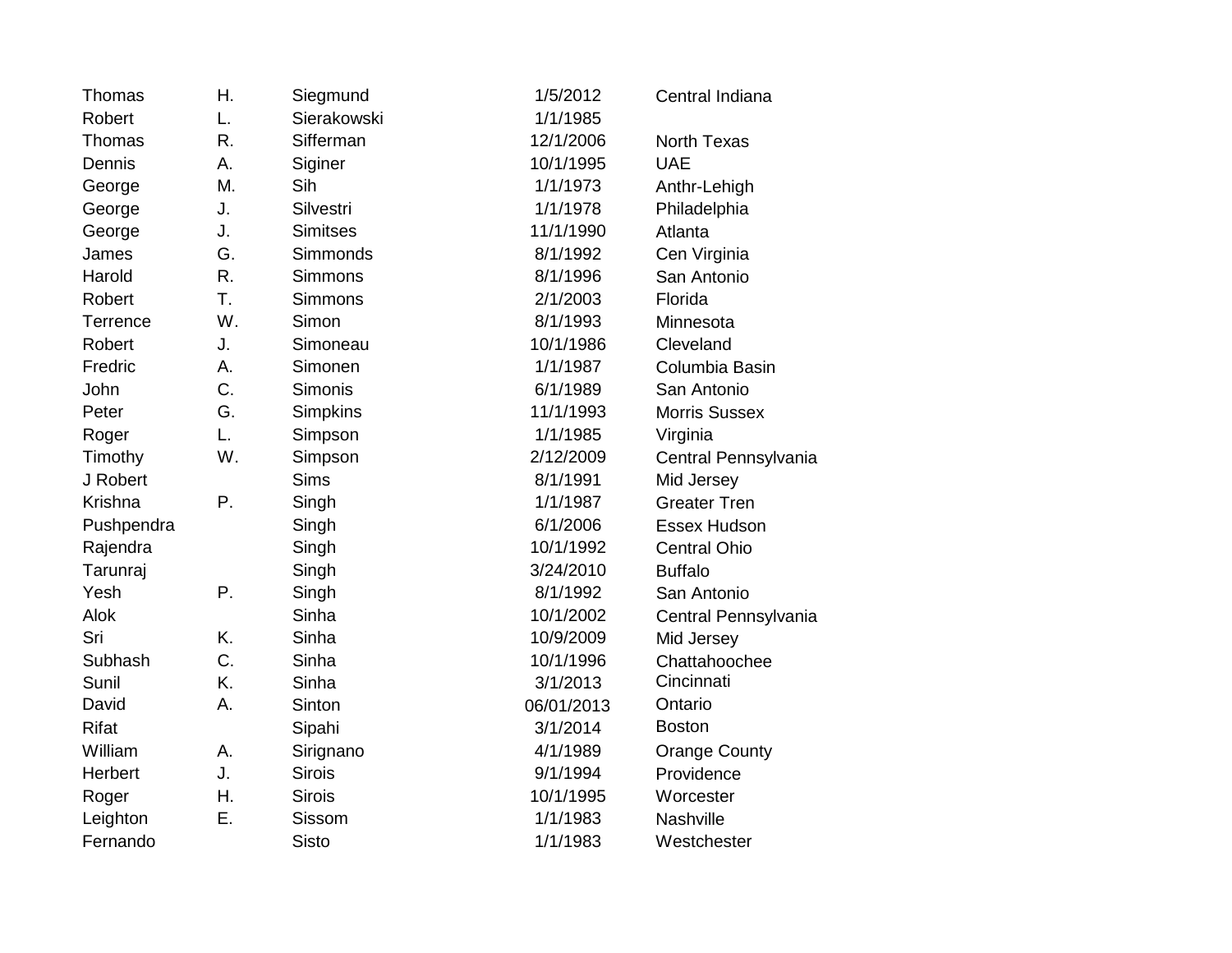| K.             |              | Siva-Kumaran  | 2/1/2000  | United Kingdom       |
|----------------|--------------|---------------|-----------|----------------------|
| Phillip        | S.           | <b>Sizer</b>  | 1/1/1972  | <b>North Texas</b>   |
| <b>Brian</b>   |              | <b>Skeels</b> | 3/24/2010 | South Texas          |
| Susan          |              | Skemp         | 10/1/2001 | Palm Beach           |
| Gerry          | C.           | Slagis        | 10/1/1997 | Mt Diablo            |
| Alexander      | Η.           | Slocum        | 8/1/2003  | <b>Boston</b>        |
| Anthony        | J.           | Smalley       | 4/1/1990  | Colorado             |
| Ronald         | Ε.           | Smelser       | 12/1/2006 | Piedmont-Carolina    |
| Allen          | C.           | Smith         | 6/14/2011 | Cent Sav Riv         |
| Allie          | Μ.           | Smith         | 10/6/2009 | East No. Carolina    |
| <b>Barton</b>  | L.           | Smith         | 10/1/2012 | Utah                 |
| C William      |              | Smith         | 4/1/1997  | Virginia             |
| Charles        | O.           | Smith         | 1/1/1986  | Palm Beach           |
| Charles        | Ε.           | Smith         | 1/7/2013  |                      |
| Conrad         | M.           | Smith         | 6/1/1991  | South Texas          |
| Craig          | C.           | Smith         | 6/1/1998  | Utah                 |
| Eric           | M.           | Smith         | 6/1/1992  | United Kingdom       |
| Fred           | W.           | Smith         | 1/1/1985  | Centennial           |
| James          | Ε.           | Smith         | 12/1/2007 | <b>Tri-State</b>     |
| Joseph         | L.           | Smith         | 11/1/2000 | <b>Boston</b>        |
| Kevin          |              | Smith         | 12/1/2007 | Piedmont-Carolina    |
| Leroy          | Η.           | Smith         | 1/1/1980  | Cincinnati           |
| Richard        | C.           | Smith         | 3/1/2000  | <b>St Louis</b>      |
| Richard        |              | Smith         | 12/1/1998 | Washington DC        |
| Alexander      | J.           | <b>Smits</b>  | 2/1/2005  | <b>Greater Tren</b>  |
| <b>Patrick</b> | J.           | Smolinski     | 3/1/1997  | Pittsburgh           |
| Henry          | J.           | <b>Sneck</b>  | 3/1/1990  | <b>Hudson Mohawk</b> |
| Raymond        | W.           | Snidle        | 3/1/2008  | United Kingdom       |
| Michael        | G.           | Snyder        | 7/1/1991  | <b>Bluegrass</b>     |
| Ronald         | $\mathsf{C}$ | So            | 5/1/1993  | Arizona              |
| Carlos         | Guedes       | Soares        | 12/1/2006 | Portugal             |
| Claire         | М.           | Soares        | 2/1/2001  | Ontario              |
| Alfred         | Β.           | Soboyejo      | 2/1/1996  | <b>Central Ohio</b>  |
| Devinder       | S.           | Sodhi         | 10/3/2011 | <b>Upper Valley</b>  |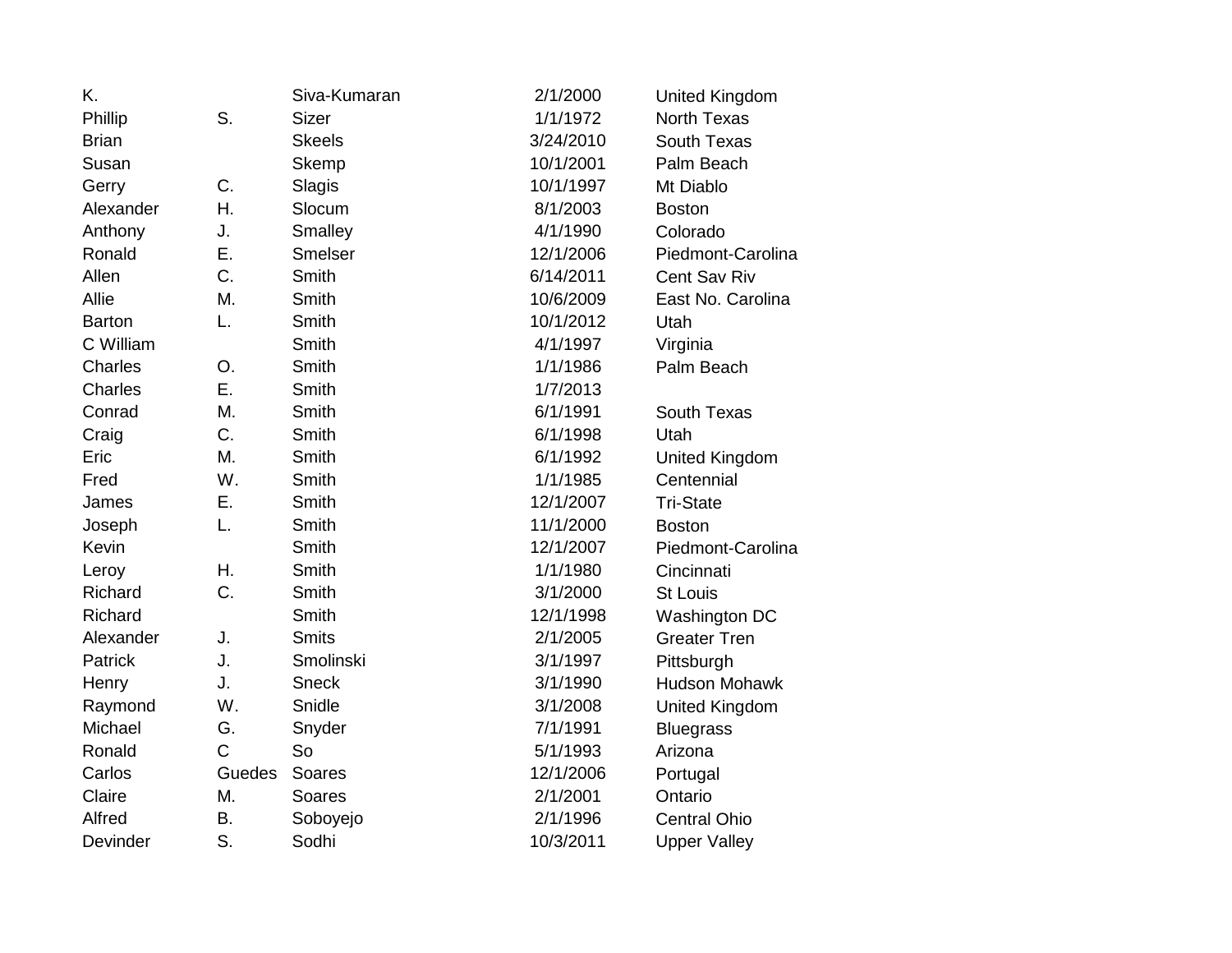| Fred          |    | Soechting    | 12/1/2006 | Palm Beach                |
|---------------|----|--------------|-----------|---------------------------|
| Werner        |    | Soedel       | 11/1/1995 | Central Indiana           |
| Petros        |    | Sofronis     | 3/31/2009 | <b>Central Illinois</b>   |
| Manohar       | S. | Sohal        | 7/1/1999  | Idaho                     |
| Paul          | Ε. | Sojka        | 1/5/2012  | Central Indiana           |
| Jagdish       | S. | Sokhey       | 7/1/2004  | Central Indiana           |
| Alexander     |    | Solan        | 6/1/1999  | <b>Israel</b>             |
| Alan          | I. | Soler        | 1/1/1986  | <b>Greater Tren</b>       |
| Sriram        |    | Somasundaram | 10/1/1997 | Columbia Basin            |
| Euan          | C. | Somerscales  | 3/1/1995  | <b>Hudson Mohawk</b>      |
| Henry         | J. | Sommer       | 6/1/2007  | Central Pennsylvania      |
| Robert        | Ε. | Sommerlad    | 8/1/1991  | Chicago                   |
| Henry         | R. | Sonderegger  | 6/1/2007  | Providence                |
| Bo            |    | Song         | 9/1/2013  | Peoples Republic Of China |
| Xubin         |    | Song         | 9/1/2013  | <b>Metro Detroit</b>      |
| <b>Bharat</b> | K. | Soni         | 1/7/2013  | Birmingham                |
| Richard       | Ε. | Sonntag      | 5/1/1996  | <b>Metro Detroit</b>      |
| Andres        |    | Soom         | 2/1/1994  | <b>Buffalo</b>            |
| Walter        | W. | Soroka       | 7/1/2007  | Minnesota                 |
| James         | M. | Sorokes      | 12/1/2007 | Olean                     |
| Louis         | J. | Soslowsky    | 5/1/2003  | Philadelphia              |
| Gino          |    | Sovran       | 1/1/1987  | <b>Metro Detroit</b>      |
| Zoltan        | S. | Spakovszky   | 12/1/14   | <b>Boston</b>             |
| Robert        | Ε. | Spall        | 4/1/2004  | Utah                      |
| Pol           | D. | Spanos       | 3/1/1990  | South Texas               |
| Ephraim       | M. | Sparrow      | 1/1/1976  | Minnesota                 |
| Alexander     | А. | Spector      | 9/23/2010 | <b>Baltimore</b>          |
| John          | Η. | Spence       | 10/1/1988 | Chicago                   |
| Arthur        | J. | Spencer      | 2/1/1995  | Providence                |
| Robert        | C. | Spencer      | 1/1/1976  | <b>Hudson Mohawk</b>      |
| Walter        |    | Sperko       | 12/1/2006 | Carolina                  |
| George        | S. | Springer     | 1/1/1980  | Santa Clara               |
| Karl          | J. | Springer     | 1/1/1985  | San Antonio               |
| William       | T. | Springer     | 3/1/2008  | Arkansas                  |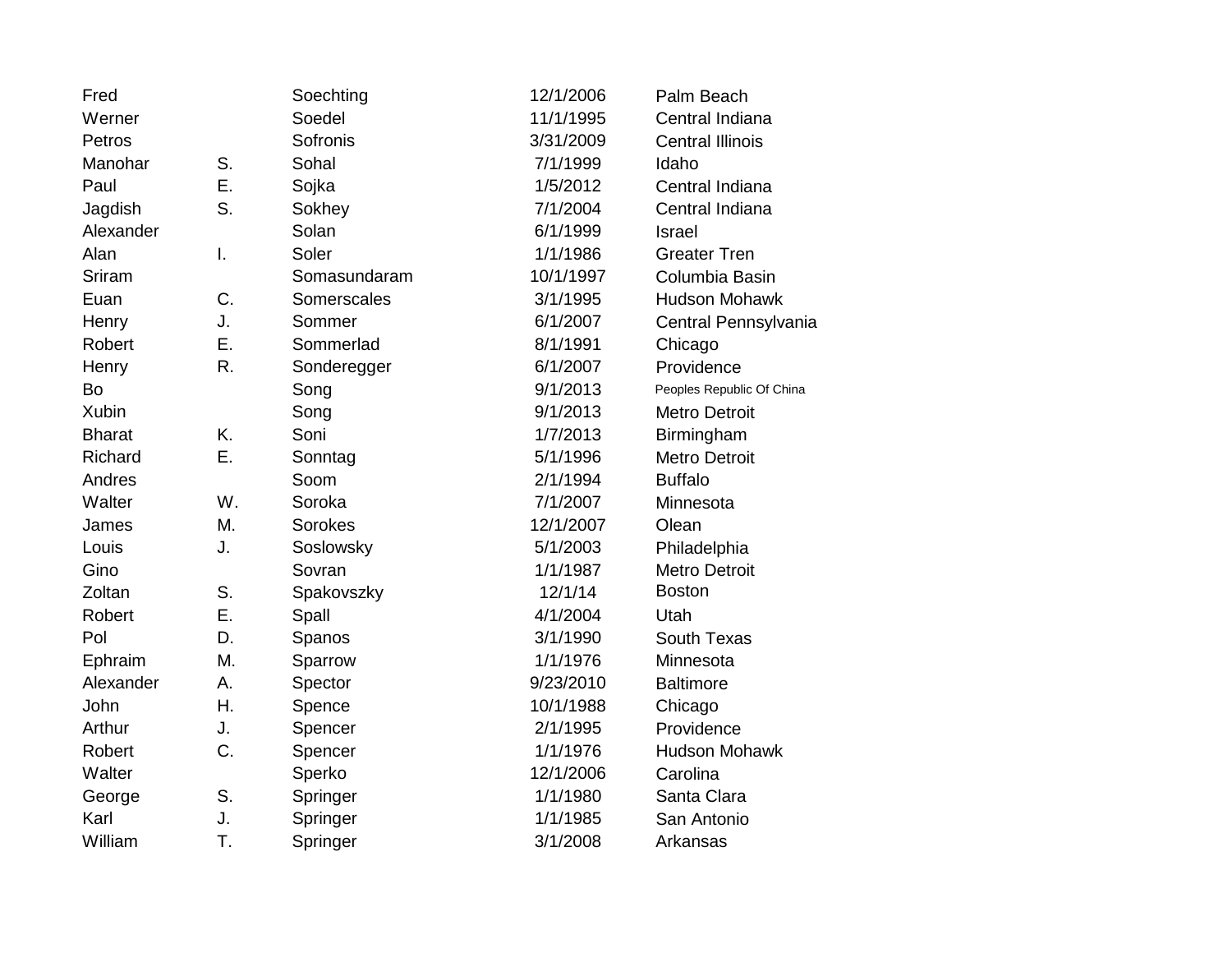| Robert      | S.        | Sproule           | 1/1/1983  | Quebec               |
|-------------|-----------|-------------------|-----------|----------------------|
| K.          | R.        | Sreenivasan       | 12/7/2011 | New Haven            |
| Amrutur     | V.        | Srinivasan        | 1/1/1985  | Hartford             |
| Cheena      |           | Srinivasan        | 5/1/1997  | <b>Central Ohio</b>  |
| Kandadai    |           | Srinivasan        | 3/1/2001  | Australia            |
| Malur       | N.        | Srinivasan        | 10/1/2003 | Sabine               |
| Vijay       |           | Srinivasan        | 2/12/2009 | <b>Baltimore</b>     |
| Ram         | D.        | Sriram            | 12/1/2006 | <b>Baltimore</b>     |
| Tirumalai   | S.        | Srivatsan         | 7/1/1998  | Akron                |
| Gwidon      | W.        | <b>Stachowiak</b> | 1/7/2013  | Australia            |
| Jean-Pierre |           | <b>Stalder</b>    | 12/1/2006 | Switzerland          |
| John        | D.        | <b>Stanitz</b>    | 1/1/1985  | Cleveland            |
| George      | <b>B.</b> | <b>Stanton</b>    | 5/1/2005  | Essex Hudson         |
| John        | W.        | Stanton           | 11/1/1992 | Gator                |
| Horace      | Ε.        | Staph             | 6/1/1991  | San Antonio          |
| Walter      | L.        | <b>Starkey</b>    | 7/1/2007  | <b>Central Ohio</b>  |
| Francis     | M.        | Staszesky         | 1/1/1983  | <b>Boston</b>        |
| Fred        | W.        | <b>Staub</b>      | 1/1/1976  | <b>Hudson Mohawk</b> |
| Charles     | R.        | <b>Steele</b>     | 1/1/1980  | Santa Clara          |
| Finley      | M.        | <b>Steele</b>     | 1/1/1986  | Southern Tier        |
| W. Glenn    |           | <b>Steele</b>     | 6/1/1998  |                      |
| Anna        | G.        | Stefanopoulou     | 6/1/2007  | <b>Metro Detroit</b> |
| Paul        | S.        | <b>Steif</b>      | 7/1/2001  | Pittsburgh           |
| Paul        | D.        | <b>Stein</b>      | 6/1/1996  | <b>Metro Detroit</b> |
| Aldo        |           | Steinfeld         | 6/29/2010 | Switzerland          |
| David       | А.        | Steinman          | 1/5/2012  | Ontario              |
| William     | G.        | <b>Steltz</b>     | 7/1/1998  | Philadelphia         |
| William     | C.        | <b>Stenzel</b>    | 6/1/1999  | Chicago              |
| Lyndon      | S.        | <b>Stephens</b>   | 9/1/2014  | <b>Bluegrass</b>     |
| Frederick   |           | <b>Stern</b>      | 5/1/2000  | NE Iowa              |
| Theodore    |           | <b>Stern</b>      | 1/1/1972  | Pittsburgh           |
| Beno        |           | <b>Sternlicht</b> | 1/1/1975  | <b>Hudson Mohawk</b> |
| Karl        | K.        | <b>Stevens</b>    | 8/1/1994  | Colorado             |
| John        | D.        | Stevenson         | 8/4/2008  | Cleveland            |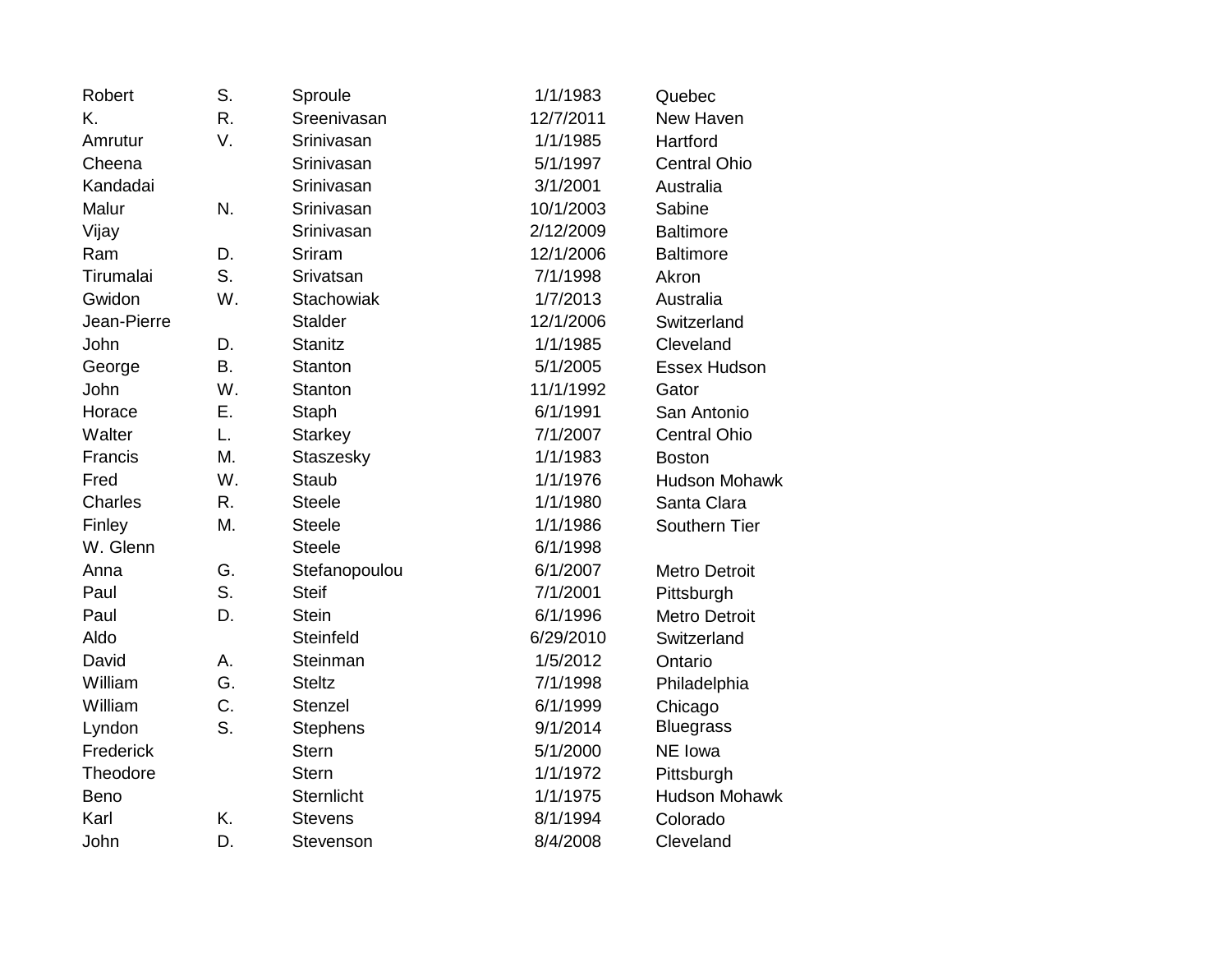| Orville      | W.        | <b>Stewart</b>   | 1/1/1983   | <b>Bluegrass</b>        |
|--------------|-----------|------------------|------------|-------------------------|
| Warner       | L.        | <b>Stewart</b>   | 1/1/1977   | San Diego               |
| D. Scott     |           | <b>Stewart</b>   | 12/1/14    | <b>Central Illinois</b> |
| Valentin     |           | Stingelin        | 10/1/1997  | Switzerland             |
| Alvin        | L.        | <b>Stock</b>     | 1/1/1986   | Canaveral               |
| David        | Ε.        | <b>Stock</b>     | 6/1/1997   | <b>Inland Empire</b>    |
| Vijay        | K.        | <b>Stokes</b>    | 1/1/1982   | <b>Hudson Mohawk</b>    |
| Daniel       | Η.        | <b>Stone</b>     | 12/1/1987  | <b>Pikes Peak</b>       |
| Henry        | Ε.        | <b>Stone</b>     | 1/1/1982   | Santa Clara             |
| Robert       | Η.        | <b>Stone</b>     | 1/1/1984   | Washington DC           |
| Sherrill     |           | <b>Stone</b>     | 2/1/2001   | <b>North Texas</b>      |
| Thomas       | Ε.        | <b>Stott</b>     | 1/1/1989   | <b>Boston</b>           |
| Ray          | <b>B.</b> | <b>Stout</b>     | 10/1/2003  | Mt Diablo               |
| Anthony      | J.        | <b>Strazisar</b> | 2/1/2002   | Cleveland               |
| Jeffrey      | L.        | <b>Streator</b>  | 3/24/2010  | Atlanta                 |
| Victor       | L.        | <b>Streeter</b>  | 1/1/1978   | Metro Detroit           |
| William      | J.        | Stronge          | 8/1/2000   | <b>United Kingdom</b>   |
| Hal          | J.        | Strumpf          | 6/1/2007   | Los Angeles             |
| Ghatu        |           | Subhash          | 7/1/2004   | Gator                   |
| K. Subbu     |           | Subramanian      | 8/1/1995   | <b>Boston</b>           |
| Spiridon     | N.        | Suciu            | 1/1/1987   | Florida                 |
| Natteri      | М.        | Sudharsan        | 3/1/2014   | India                   |
| Nam          | Ρ.        | Suh              | 1/1/1987   | <b>Boston</b>           |
| Ephraim      |           | Suhir            | 1/15/2010  | Santa Clara             |
| Jeffrey      |           | Suhling          | 3/31/2009  | Chattahooche            |
| Michael      | F.        | Sullivan         | 12/29/2010 | No Puget Snd            |
| <b>Bijay</b> | K.        | Sultanian        | 2/12/2009  | Florida                 |
| Joshua       | D.        | <b>Summers</b>   | 10/1/2012  | Greenville              |
| Chin-teh     |           | Sun              | 2/1/1993   | Central Indiana         |
| D.           | C.        | Sun              | 1/1/1998   | Utah                    |
| Jian-Qiao    |           | Sun              | 1/1/2004   | Fresno-Mader            |
| Yu           |           | Sun              | 9/1/2013   | Ontario                 |
| Chelliah     |           | Sundararajan     | 3/1/1996   | South Texas             |
| <b>Bengt</b> | А.        | Sunden           | 2/1/2004   | Sweden                  |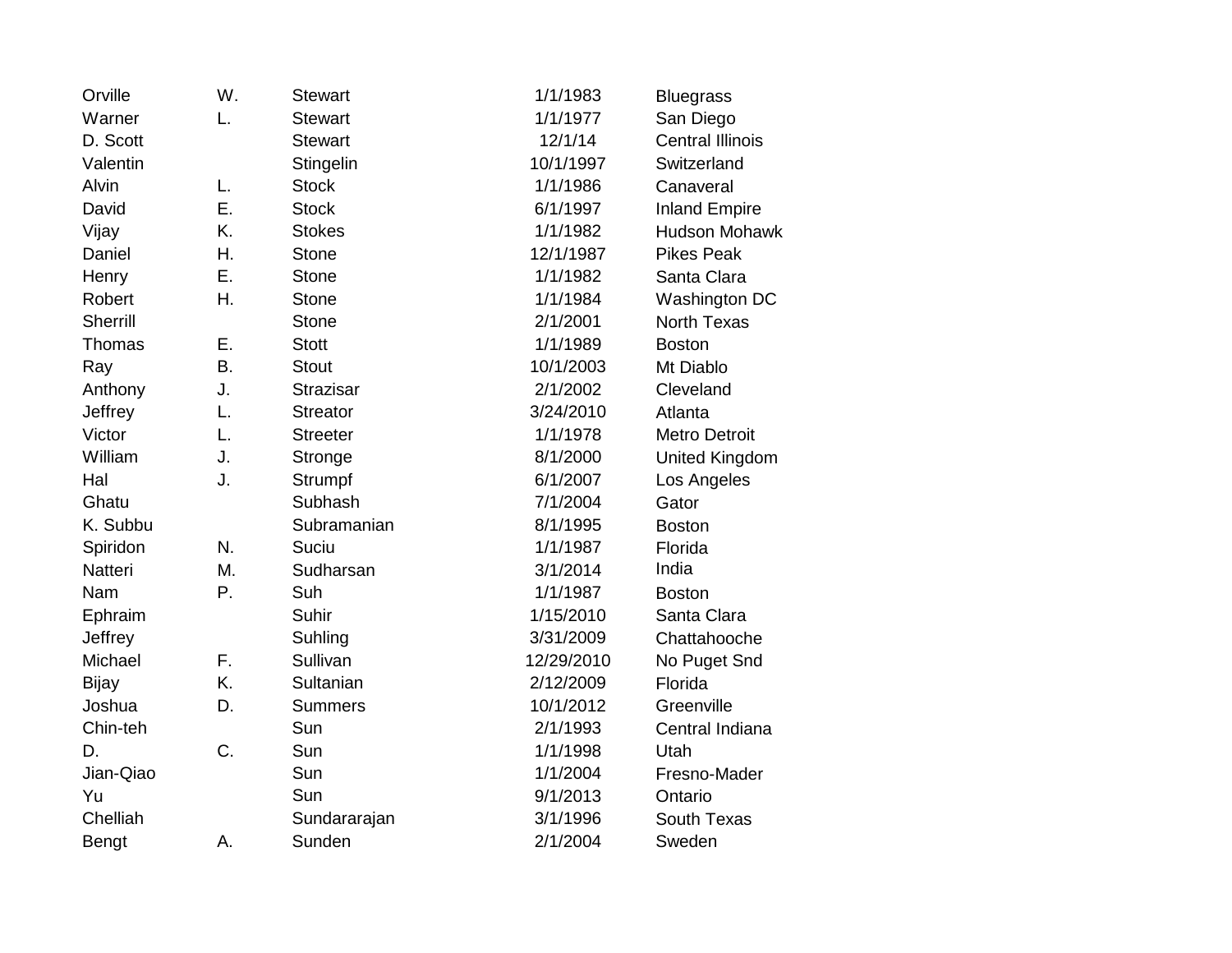| James          | Ε. | Sunderland              | 1/1/1975  | <b>Western Mass</b>  |
|----------------|----|-------------------------|-----------|----------------------|
| Einar          | J. | Sundstrom               | 1/1/1987  | <b>Tex Gulf Cst</b>  |
| Cheng Kuo      |    | Sung                    | 3/31/2009 | <b>Taiwan Roc</b>    |
| Chih Jen       |    | Sung                    | 10/1/2012 | Hartford             |
| Shung-hsing    |    | Sung                    | 4/1/2005  | <b>Metro Detroit</b> |
| John           | Η. | Sununu                  | 1/1/1989  | No New Eng           |
| Zhigang        |    | Suo                     | 8/1/2004  | <b>Boston</b>        |
| Karan          | S. | Surana                  | 1/1/1996  | <b>Kansas City</b>   |
| Subra          |    | Suresh                  | 3/1/1996  | Washington DC        |
| Jim            | Β. | Surjaatmadja            | 8/1/1994  | Central Oklahoma     |
| N              | V. | Suryanarayana           | 3/1/1998  | Syracuse             |
| John           |    | Susnir                  | 12/1/1988 | <b>Orange County</b> |
| Joseph         | L. | Sussman                 | 1/5/2012  | Metropolitan         |
| Salvatore      | Ρ. | Sutera                  | 10/1/1988 | <b>St Louis</b>      |
| Herbert        | J. | Sutherland              | 5/1/1989  | <b>New Mexico</b>    |
| John           | W. | Sutherland              | 6/1/2006  | Central Indiana      |
| Michael        | А. | Sutton                  | 1/1/2004  | <b>Midlands</b>      |
| Kohei          |    | Suzuki                  | 10/1/2003 | Japan                |
| James          | C. | Swain                   | 10/1/1996 | <b>Central Ohio</b>  |
| Swami          | Ρ. | Swaminathan             | 3/1/2004  | San Antonio          |
| John           | А. | Swanson                 | 11/1/1993 | <b>NE Florida</b>    |
| Larry          | W. | Swanson                 | 2/1/2003  | <b>Orange County</b> |
| Stephen        | R. | Swanson                 | 9/1/2000  | Utah                 |
| Donald         | O. | Swenson                 | 1/1/1984  | <b>Kansas City</b>   |
| Robert         |    | Swindeman               | 4/1/1989  | Oak Ridge            |
| <b>Stacey</b>  |    | <b>Swisher Harnetty</b> | 3/18/2011 | Holston              |
| Richard        | D. | Swope                   | 9/1/1994  | San Antonio          |
| Andras         | Z. | <b>Szeri</b>            | 1/1/1987  | Delaware             |
| Albin          | А. | Szewczyk                | 6/1/1996  | St Joseph VA         |
| Simon          |    | Szykman                 | 8/18/2008 | Washington DC        |
| Widen          |    | <b>Tabakoff</b>         | 1/1/1982  | Cincinnati           |
| Larry          | Α. | Taber                   | 10/1/1998 | <b>St Louis</b>      |
| Anibal         | L. | <b>Taboas</b>           | 4/1/2005  | Fox Valley           |
| <b>Charles</b> | K. | Taft                    | 7/2/2012  | Williamette          |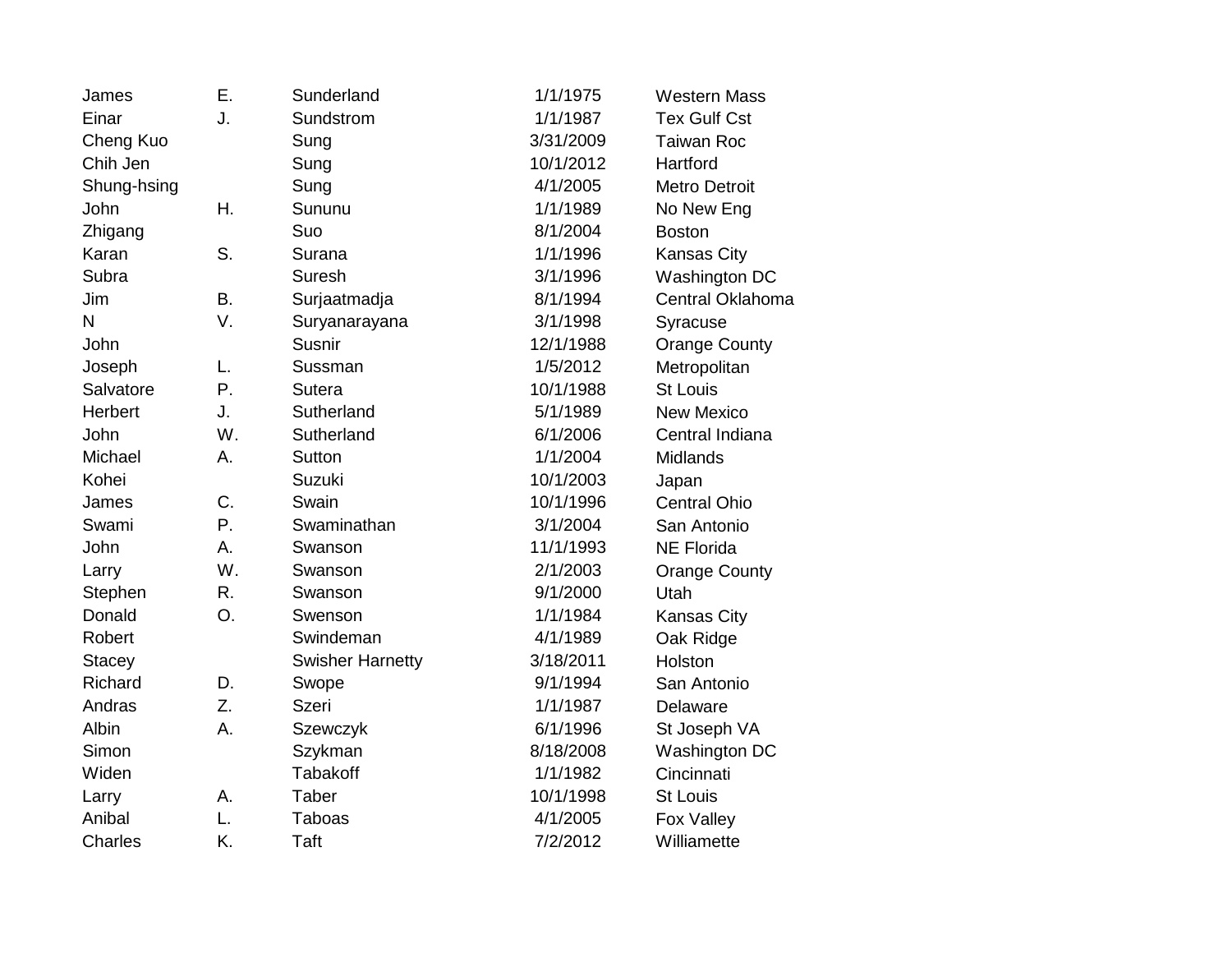| Danesh     | K. | <b>Tafti</b>   | 9/1/2014  | Virginia                 |
|------------|----|----------------|-----------|--------------------------|
| Sam        | W. | Tagart         | 1/1/1986  | Sacramento               |
| Ray        | R. | Taghavi        | 8/1/2000  | <b>Kansas City</b>       |
| Takayasu   |    | Tahara         | 1/7/2010  | Japan                    |
| Kenichiro  |    | Takeishi       | 6/1/2014  | Japan                    |
| Thomas     | F. | Talbot         | 1/1/1987  | Birmingham               |
| John       | А. | <b>Talbott</b> | 1/1/1982  | Oregon                   |
| Frank      | Ε. | <b>Talke</b>   | 10/1/2001 | San Diego                |
| Douglas    | G. | <b>Talley</b>  | 6/29/2010 | Los Angeles              |
| Tibor      | Ε. | Tallian        | 1/1/1987  | Oregon                   |
| Choon Sooi |    | Tan            | 9/23/2010 | <b>Boston</b>            |
| Chor       | W. | Tan            | 10/1/1993 | San Diego                |
| Sooi Thor  |    | Tan            | 6/26/2009 | Hong Kong                |
| Sing Chih  |    | Tang           | 12/1/1996 | San Francisco            |
| Roger      | I. | Tanner         | 9/1/2001  | Australia                |
| Edwin H    | C. | Tao            | 1/1/1986  | Hong Kong                |
| Yong       | Χ. | Tao            | 12/1/2005 | <b>North Texas</b>       |
| John       | M. | <b>Tarbell</b> | 7/1/2001  | Metropolitan             |
| Mohammad   | Ε. | Taslim         | 7/1/2002  | <b>Boston</b>            |
| Andrew     |    | Tay            | 10/1/2004 | Singapore                |
| Minoru     |    | Taya           | 2/1/1994  | Western Wash             |
| Charles    |    | Taylor         | 1/1/1979  | Gator                    |
| David      | Ρ. | Taylor         | 4/1/2002  | Oregon                   |
| Irving     |    | Taylor         | 6/1/1991  | San Francisco            |
| Robert     | Ρ. | Taylor         | 12/1/2006 | Birmingham               |
| Susumu     |    | Terada         | 4/3/2012  | Japan                    |
| Janis      | Ρ. | Terpenny       | 7/3/2012  | Central Iowa             |
| Tayfun     | Ε. | Tezduyar       | 10/1/1994 | South Texas              |
| Herman     |    | Thal-Larsen    | 1/1/1985  | San Francisco            |
| Keith      | Β. | Thayer         | 1/1/1983  | Westpark                 |
| Darryl     | G. | Thelen         | 9/1/2013  | <b>Rock River Valley</b> |
| Joseph     | J. | Thigpen        | 1/1/1985  | Arklatex                 |
| Lewis      |    | Thigpen        | 6/1/1998  | Washington DC            |
| Karen      |    | Thole          | 4/1/2004  | Central Pennsylvania     |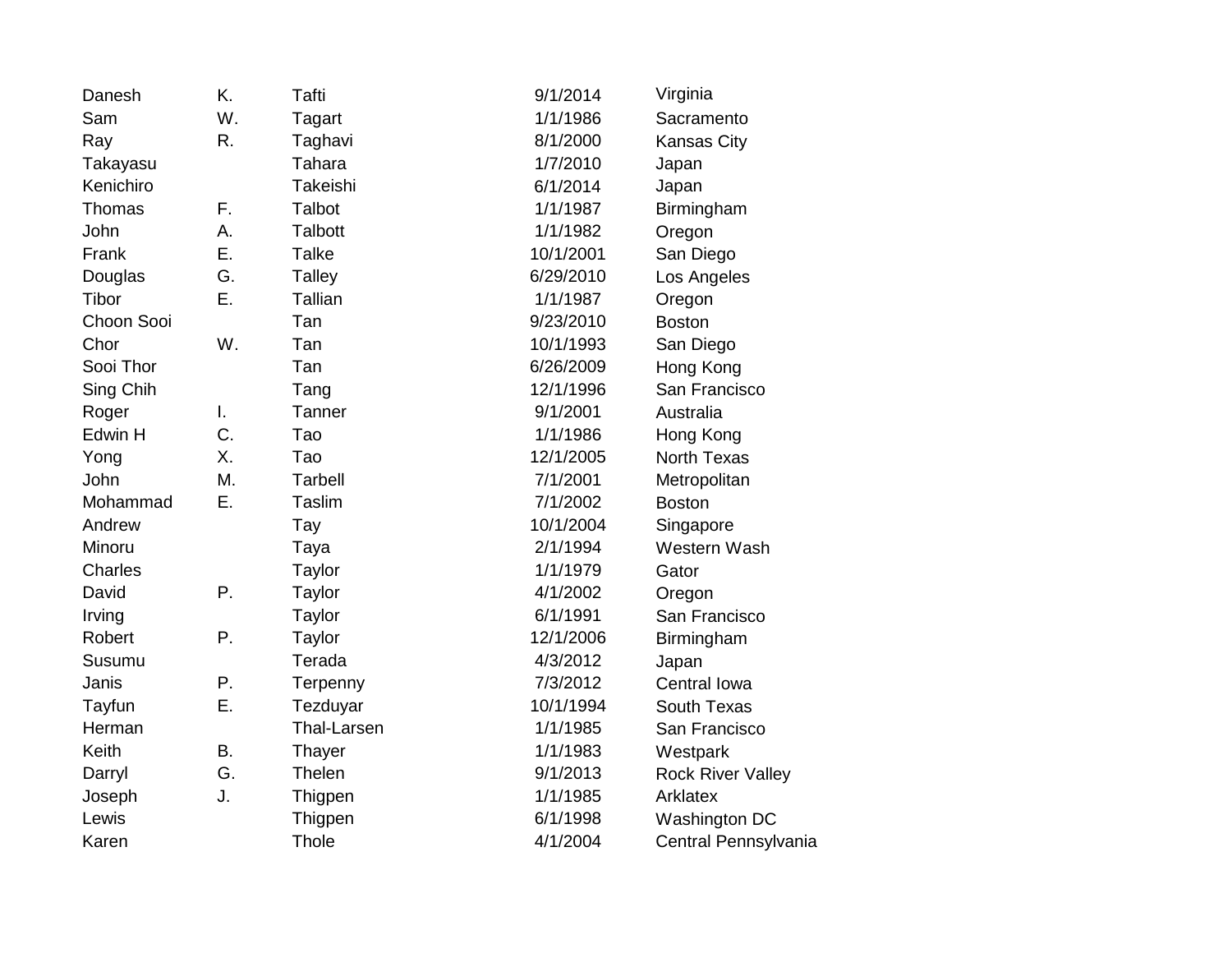| Karl          | Μ.        | Thomas          | 6/1/2002  | Hartford                |
|---------------|-----------|-----------------|-----------|-------------------------|
| William       | <b>B.</b> | Thomas          | 1/1/1986  | Panama City             |
| William       | C.        | Thomas          | 1/1/1986  | Virginia                |
| Flint         | O.        | Thomas          | 3/1/2013  | St. Joseph Valley       |
| David         | Ε.        | Thompson        | 4/1/1997  | <b>Inland Empire</b>    |
| Robert        | G.        | Thompson        | 9/1/1996  | San Diego               |
| Robert        | А.        | Thompson        | 7/1/1988  | <b>Hudson Mohawk</b>    |
| Michael       | D.        | <b>Thouless</b> | 12/1/2006 | <b>Metro Detroit</b>    |
| Robert        |           | <b>Thresher</b> | 11/1/1995 | Colorado                |
| Thomas        |           | Thundat         | 6/29/2010 | So Alberta              |
| Deborah       | L.        | Thurston        | 3/24/2010 | <b>Central Illinois</b> |
| John          | А.        | Tichy           | 4/1/1989  | <b>Hudson Mohawk</b>    |
| William       | G.        | Tiederman       | 2/1/1993  | Western Wash            |
| Harry         | F.        | Tiersten        | 1/1/1969  | <b>Hudson Mohawk</b>    |
| Dawn          |           | Tilbury         | 7/3/2012  | <b>Metro Detroit</b>    |
| John          | А.        | Tillinghast     | 1/1/1972  | No New England          |
| Dominic       | P.        | Timo            | 1/1/1987  | Florida Wc              |
| Kuan-Chong    |           | Ting            | 7/1/2002  | <b>Central Illinois</b> |
| Kwun-Lon      |           | Ting            | 1/1/2004  | Nashville               |
| Thomas        | T.        | Ting            | 1/1/1986  | Santa Clara             |
| Vijayakuma    | А.        | <b>Tipnis</b>   | 1/1/1988  | Atlanta                 |
| Hareesh       | V.        | <b>Tippur</b>   | 7/1/2004  | Chattahoochee           |
| <b>Steven</b> | M.        | Tipton          | 9/1/2014  | Mid-Continental         |
| Cho W.        | S.        | To              | 4/3/2012  | Nebraska                |
| <b>Beth</b>   |           | Todd            | 6/14/2011 | Birmingham              |
| Judith        | Α.        | Todd            | 3/1/2001  | Central Pennsylvania    |
| <b>Neil</b>   | Ε.        | <b>Todreas</b>  | 1/1/1983  | <b>Boston</b>           |
| Anil          | K.        | Tolpadi         | 3/18/2011 | <b>Hudson Mohawk</b>    |
| Peter         |           | Toma            | 3/1/2004  | No Alberta              |
| Masayoshi     |           | Tomizuka        | 6/1/1989  | San Francisco           |
| Sandeep       | S.        | Tonapi          | 6/29/2010 | India                   |
| Kristian      |           | Tonder          | 7/1/1999  | Norway                  |
| Mehmet        |           | Toner           | 12/1/2007 | <b>Boston</b>           |
| Timothy       | W.        | Tong            | 7/1/1997  | Washington DC           |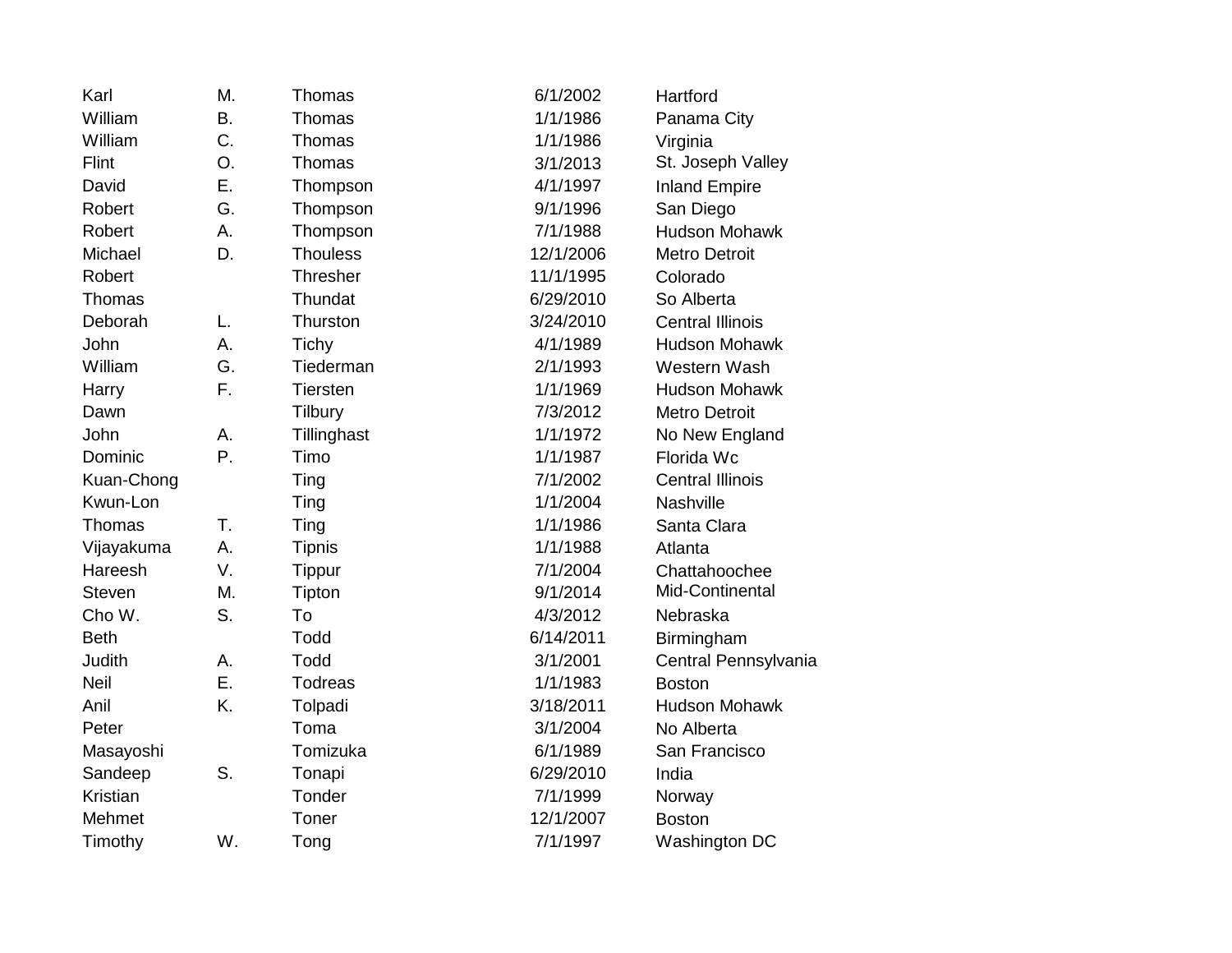| Wei          |    | Tong           | 6/1/2006   | Virginia                |
|--------------|----|----------------|------------|-------------------------|
| Hamid        |    | Torab          | 9/1/1999   | Erie                    |
| Mark         | R. | Torpey         | 9/23/2008  | <b>Hudson Mohawk</b>    |
| Paul         | J. | Torpey         | 1/1/1976   | Long Island             |
| Kenneth      | Ε. | Torrance       | 1/1/1986   | Southern Tier           |
| Daniel       | А. | Tortorelli     | 3/31/2009  | <b>Central Illinois</b> |
| Peter        |    | <b>Torvik</b>  | 1/1/1986   | Dayton                  |
| Peter        | А. | Torzilli       | 5/1/1989   | Metropolitan            |
| Charles      | R. | Totty          | 3/1/1998   | <b>Baton Rouge</b>      |
| <b>Miles</b> | Α. | Townsend       | 1/1/1984   | Cen Virginia            |
| Masao        |    | Toyoda         | 8/1/2002   | Japan                   |
| Mohamed      |    | Trabia         | 6/1/2004   | <b>Silver State</b>     |
| John         | J. | Tracy          | 9/1/2004   | Chicago                 |
| Amy          | C. | Trappey        | 10/1/2004  | <b>Taiwan Roc</b>       |
| Martin       |    | Trethewey      | 10/30/2009 | Central Pennsylvania    |
| George       | J. | <b>Trezek</b>  | 5/1/1988   | Mt Diablo               |
| Myron        |    | <b>Tribus</b>  | 1/1/1987   | <b>NW Florida</b>       |
| Roy          | Ρ. | Trowbridge     | 1/1/1984   | Milwaukee               |
| Wade         | O. | <b>Troxell</b> | 6/1/2007   | Centennial              |
| Gretar       |    | Tryggvason     | 8/1/2005   | St Joseph VA            |
| Ching-fen    |    | Tsai           | 4/1/2004   | Salish Sea              |
| Hai Lung     |    | Tsai           | 6/26/2009  | <b>St Louis</b>         |
| Nien-Tszr    |    | Tsai           | 8/1/2000   | Santa Clara             |
| Stephen      | W. | Tsai           | 1/1/1983   | Santa Clara             |
| <b>Mike</b>  | C. | <b>Tsao</b>    | 1/1/2004   | New London              |
| Tsu-chin     | Τ. | <b>Tsao</b>    | 3/18/2011  | Los Angeles             |
| George       |    | Tsatsaronis    | 12/1/1995  | Germany                 |
| Peter        | W. | <b>Tse</b>     | 6/29/2010  | China                   |
| Fan-Gang     |    | Tseng          | 3/1/2014   | <b>Taiwan ROC</b>       |
| Fu-kang      |    | <b>Tsou</b>    | 12/1/1987  | San Francisco           |
| Yoshinobu    |    | Tsujimoto      | 6/1/2006   | Japan                   |
| Istvan       | S. | Tuba           | 6/1/1992   | San Diego               |
| Charles      | L. | <b>Tucker</b>  | 3/1/1996   | <b>Central Illinois</b> |
| Jesse        | Μ. | Tucker         | 1/1/1972   | <b>East Tennessee</b>   |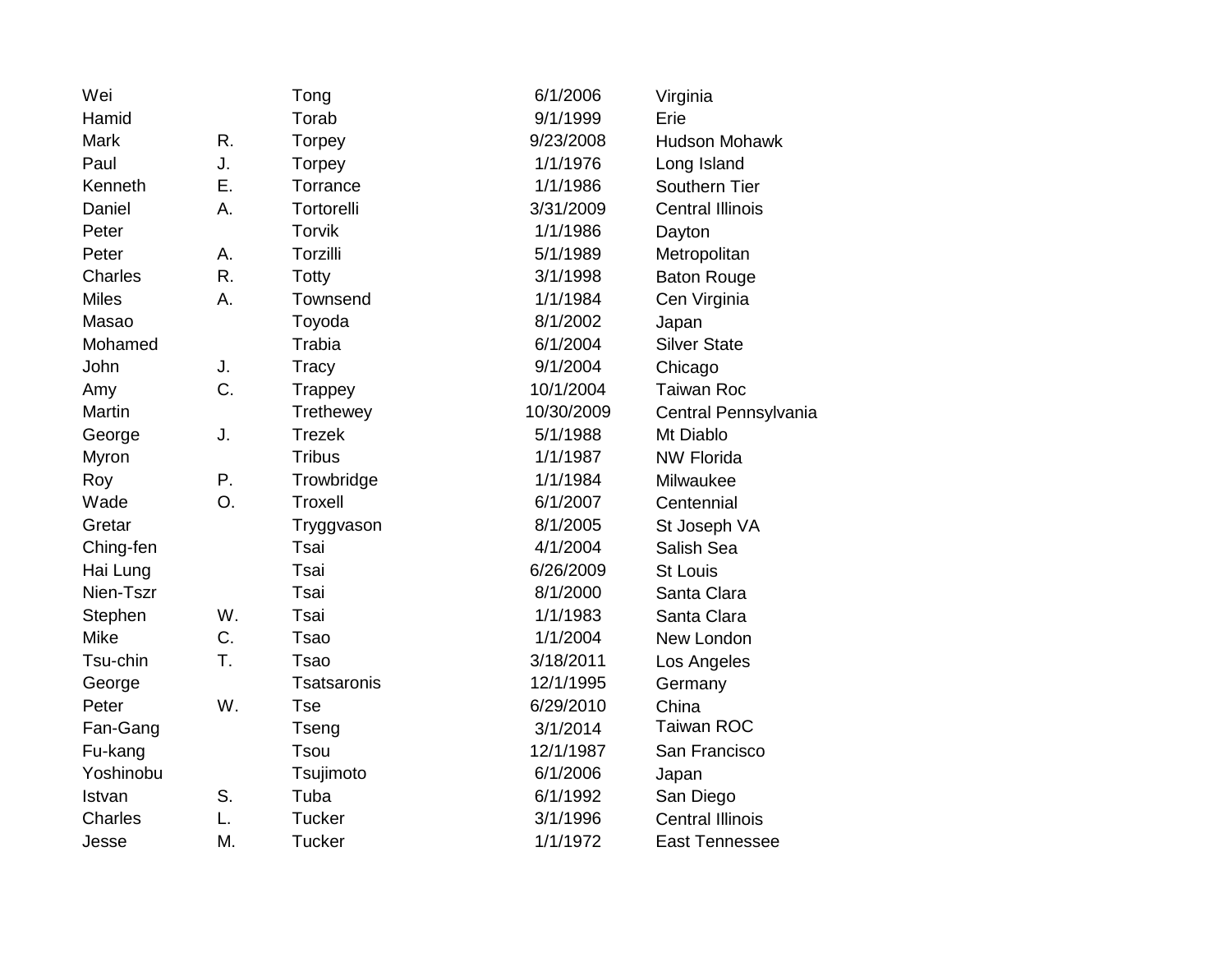| John         | Μ.      | Tuohy          | 1/1/2004   | Mid Jersey              |
|--------------|---------|----------------|------------|-------------------------|
| <b>Mark</b>  | G.      | Turner         | 6/14/2011  | Cincinnati              |
| W.           | D.      | Turner         | 1/1/1987   | <b>Brazos Valley</b>    |
| Kimberly     | L.      | Turner         | 12/01/2013 | <b>Channel Islands</b>  |
| Lih-sheng    |         | Turng          | 8/25/2008  | <b>Rock River</b>       |
| Stephen      | R.      | Turns          | 8/21/2008  | Central Pennsylvania    |
| John         | C.      | Tverberg       | 10/1/2003  | Susquehanna             |
| Horn-sen     |         | Tzou           | 6/1/1996   | <b>Bluegrass</b>        |
| Robert       | D.      | Tzou           | 2/1/2000   | <b>Kansas City</b>      |
| Arthur       | А.      | <b>Ubbens</b>  | 1/1/1988   | Florida Wc              |
| Firdaus      | Ε.      | Udwadia        | 4/1/2004   | Los Angeles             |
| Robert       | Ε.      | Uhrig          | 1/1/1980   | Gator                   |
| John         | J.      | <b>Uicker</b>  | 6/1/2006   | <b>Rock River</b>       |
| Vijay        | G.      | Ukadgaonker    | 10/1/2003  | India                   |
| David        | G.      | Ullman         | 10/1/1993  | Williamette             |
| <b>Terry</b> | L.      | Ullman         | 5/1/1992   | San Antonio             |
| A. Galip     |         | <b>Ulsoy</b>   | 2/1/1993   | <b>Metro Detroit</b>    |
|              |         |                |            |                         |
| Milton       | S.      | Umbenhauer     | 1/1/1970   | Washington DC           |
| I.           | Charles | Ume            | 12/1/2002  | Atlanta                 |
| Edward       | W.      | Ungar          | 1/1/1983   | <b>Central Ohio</b>     |
| Eric         | Ε.      | Ungar          | 1/1/1980   | <b>Boston</b>           |
| Elmar        |         | <b>Upitis</b>  | 12/1/1999  | Fox Valley              |
| Richard      | G.      | Urquhart       | 11/1/1994  | <b>North Texas</b>      |
| Motoaki      |         | Utamura        | 10/3/2011  | Japan                   |
| S. Carl      |         | <b>Uzgiris</b> | 6/1/2002   | Chicago                 |
| Teoman       |         | Uzkan          | 1/1/2002   | Chicago                 |
| Reginald     | I.      | Vachon         | 1/1/1977   | Atlanta                 |
| Peter        |         | Vadasz         | 5/1/1998   | Arizona                 |
| Kambiz       |         | Vafai          | 8/1/1992   | Calif Inland            |
| Alexander    |         | Vakakis        | 7/3/2012   | <b>Central Illinois</b> |
| <b>Kirk</b>  | C.      | Valanis        | 2/1/1989   | Oregon                  |
| Antonio      |         | Valero         | 12/1/2006  | Spain                   |
| William      | C.      | Van Buskirk    | 1/1/1985   | Essex Hudson            |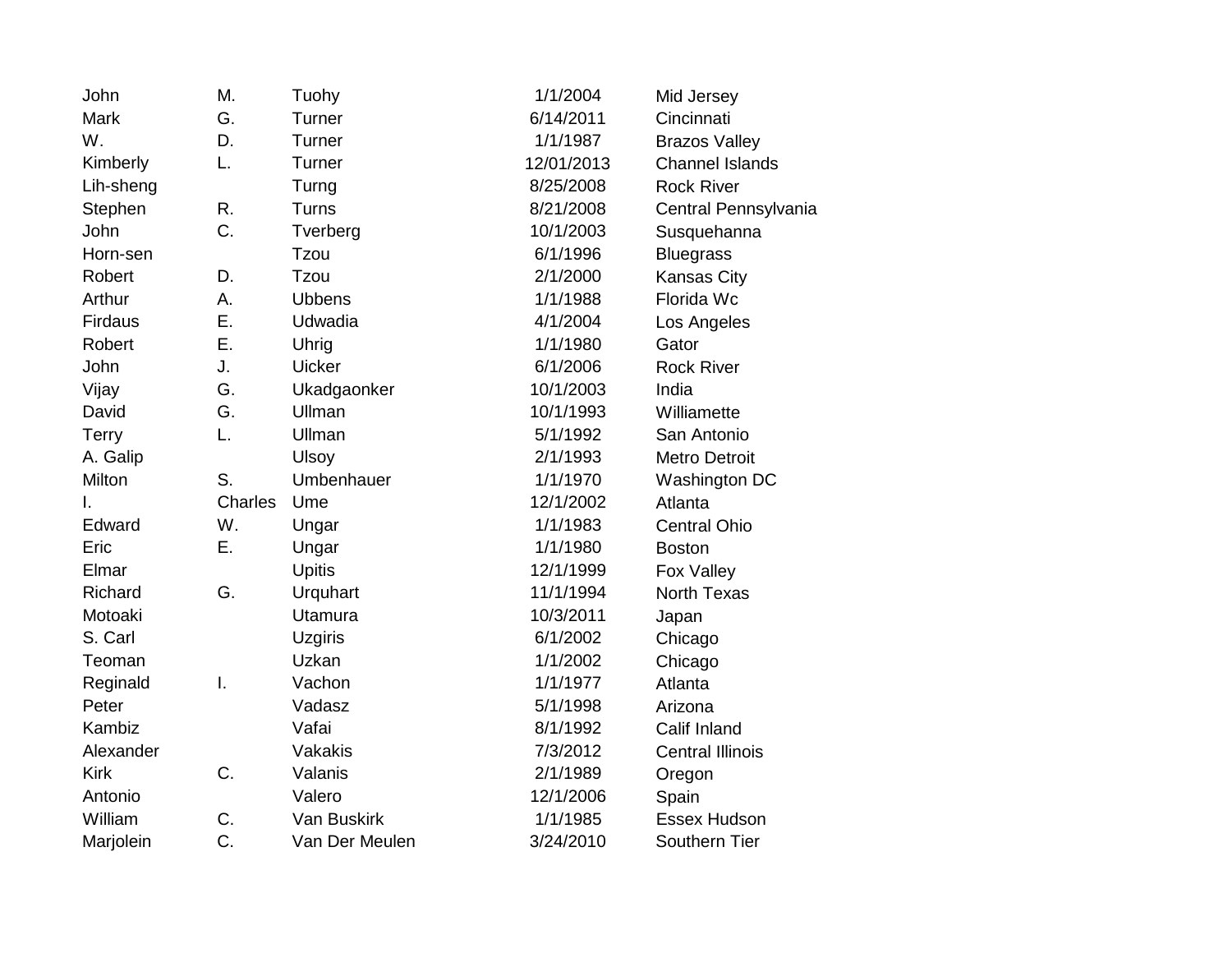| Alan            |           | Van Der Sluys  | 7/1/1988  | Canton-All-M            |
|-----------------|-----------|----------------|-----------|-------------------------|
| <b>Steven</b>   | W.        | Van Sciver     | 6/1/2000  | Tallahassee             |
| Gordon          | J.        | Van Wylen      | 1/1/1985  | <b>West Mich</b>        |
| Carl            | <b>B.</b> | Vance          | 1/1/1968  | Oregon                  |
| John            | M.        | Vance          | 12/1/2005 | <b>Central Texas</b>    |
| Judy            | M.        | Vance          | 8/1/2004  | Central Iowa            |
| Garin           | M.        | Vandemark      | 2/1/1993  | Centennial              |
| Katie           | U.        | Vandergriff    | 12/1/2002 | <b>East Tennessee</b>   |
| Surya           | Ρ.        | Vanka          | 9/1/1996  | <b>Central Illinois</b> |
| Vladimir        | V.        | Vantsevich     | 12/1/2006 |                         |
| Robert          | S.        | Vecchio        | 1/5/2012  | Metropolitan            |
| <b>Steven</b>   | Α.        | Velinsky       | 8/1/1998  | Sacramento              |
| <b>Charles</b>  | O.        | Velzy          | 1/1/1976  | Anthr-Lehigh            |
| Vellore         | C.        | Venkatesh      | 12/1/2007 | <b>Silver State</b>     |
| Joseph          | M.        | Verdon         | 11/1/1993 | Hartford                |
| <b>Charles</b>  | M.        | Vest           | 6/1/1998  | Washington DC           |
| T Nejat         |           | Veziroglu      | 1/1/1972  | Miami                   |
| David           | C.        | Viano          | 1/1/1986  | <b>Metro Detroit</b>    |
| Paul            | T.        | <b>Vickers</b> | 1/1/1986  | <b>Metro Detroit</b>    |
| Herman          |           | Viegas         | 3/1/1998  | Minnesota               |
| Patrick         | Η.        | Vieth          | 4/3/2012  | South Texas             |
| <b>Jack</b>     | R.        | Vinson         | 2/1/1992  | Philadelphia            |
| Jeffrey         | S.        | Vipperman      | 6/1/2007  | Pittsburgh              |
| Luis            |           | Virto-Albert   | 10/1/2000 | Spain                   |
| Raymond         |           | Viskanta       | 1/1/1976  | Central Indiana         |
| Raymond         | Ρ.        | Vito           | 3/1/1997  | Atlanta                 |
| Gary            | C.        | Vliet          | 8/1/1991  | <b>Central Texas</b>    |
| Herbert         | <b>B.</b> | Voelcker       | 3/1/2014  | Southern Tier           |
| Allan           | J.        | Volponi        | 12/1/2005 | Hartford                |
| Walter          | W.        | Von Nimitz     | 1/1/1986  |                         |
| Michael         | R.        | Von Spakovsky  | 12/1/2001 | Virginia                |
| <b>Branimir</b> | F.        | Von Turkovich  | 1/1/1974  | <b>Green Mountain</b>   |
| David           | Α.        | Vorp           | 6/29/2010 | Pittsburgh              |
| Jafar           |           | Vossoughi      | 12/1/1996 | Washington DC           |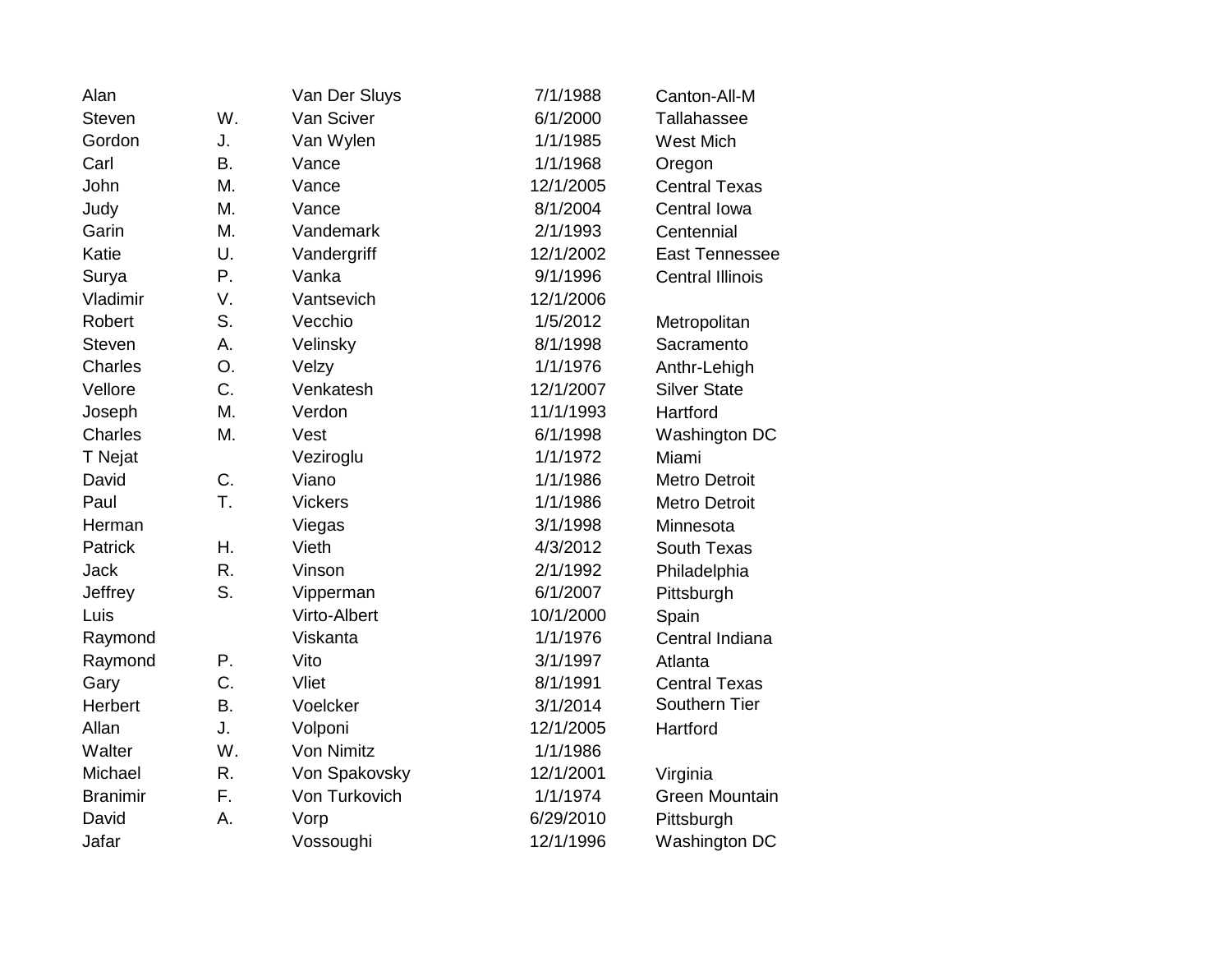| George       | Z.        | Voyiadjis  | 2/1/1999   | <b>Baton Rouge</b>      |
|--------------|-----------|------------|------------|-------------------------|
| Anthony      | Μ.        | Waas       | 2/1/2000   | <b>Metro Detroit</b>    |
| Johnny       | C.        | Wachel     | 5/1/1989   | San Antonio             |
| Wallace      | R.        | Wade       | 3/24/2010  | <b>Metro Detroit</b>    |
| Aspi         | R.        | Wadia      | 9/1/1998   | Cincinnati              |
| John         | R.        | Wagner     | 10/9/2009  | Greenville              |
| Paul         | Α.        | Wagner     | 1/5/2012   | Philadelphia            |
| Robert       | Η.        | Wagoner    | 6/1/2006   | <b>Central Ohio</b>     |
| Daniel       | F.        | Walczyk    | 12/29/2010 | <b>Hudson Mohawk</b>    |
| Kenneth      | J.        | Waldron    | 1/1/1985   | Santa Clara             |
| Gregory      | J.        | Walker     | 8/1/1996   | Australia               |
| James        | D.        | Walker     | 9/1/2014   | San Antonio             |
| David        | <b>B.</b> | Wallace    | 5/1/2005   | <b>North Texas</b>      |
| William      | Ρ.        | Walters    | 5/1/1988   | <b>Baltimore</b>        |
| James        | F.        | Walton     | 6/1/2006   | <b>Hudson Mohawk</b>    |
| James        | C.        | Wambold    | 10/1/1987  | Central Pennsylvania    |
| Martin       | W.        | Wambsganss | 6/1/1992   | Fox Valley              |
| Charles      | W.        | Wampler    | 1/1/2004   | Metro Detroit           |
| Frederic     | M.        | Wan        | 10/1/1988  | <b>Orange County</b>    |
| Chow         |           | Wan Ki     | 12/01/2013 | Hong Kong               |
| Chao-Yang    |           | Wang       | 12/1/2007  | Central Pennsylvania    |
| Chi-chuan    |           | Wang       | 2/12/2009  | <b>Taiwan Roc</b>       |
| Feiyue       |           | Wang       | 12/1/2007  | China                   |
| Hsin-pang    |           | Wang       | 5/1/1997   | <b>Hudson Mohawk</b>    |
| Jenne-tai    |           | Wang       | 1/1/2004   | <b>Metro Detroit</b>    |
| Jyhwen       |           | Wang       | 3/1/2008   | <b>Brazos Valley</b>    |
| Kon-Well     |           | Wang       | 10/1/1997  | <b>Metro Detroit</b>    |
| Kuo King     |           | Wang       | 1/1/1984   | Southern Tier           |
| Michael      | Υ.        | Wang       | 12/1/2005  | Hong Kong               |
| Qian         | J.        | Wang       | 6/26/2009  | Chicago                 |
| Ting         |           | Wang       | 7/1/2002   | <b>New Orleans</b>      |
| Xiaodu       |           | Wang       | 6/1/2005   | San Antonio             |
| Youjiang     |           | Wang       | 11/1/2000  | Atlanta                 |
| Gaofeng Gary |           | Wang       | 9/1/2013   | <b>British Columbia</b> |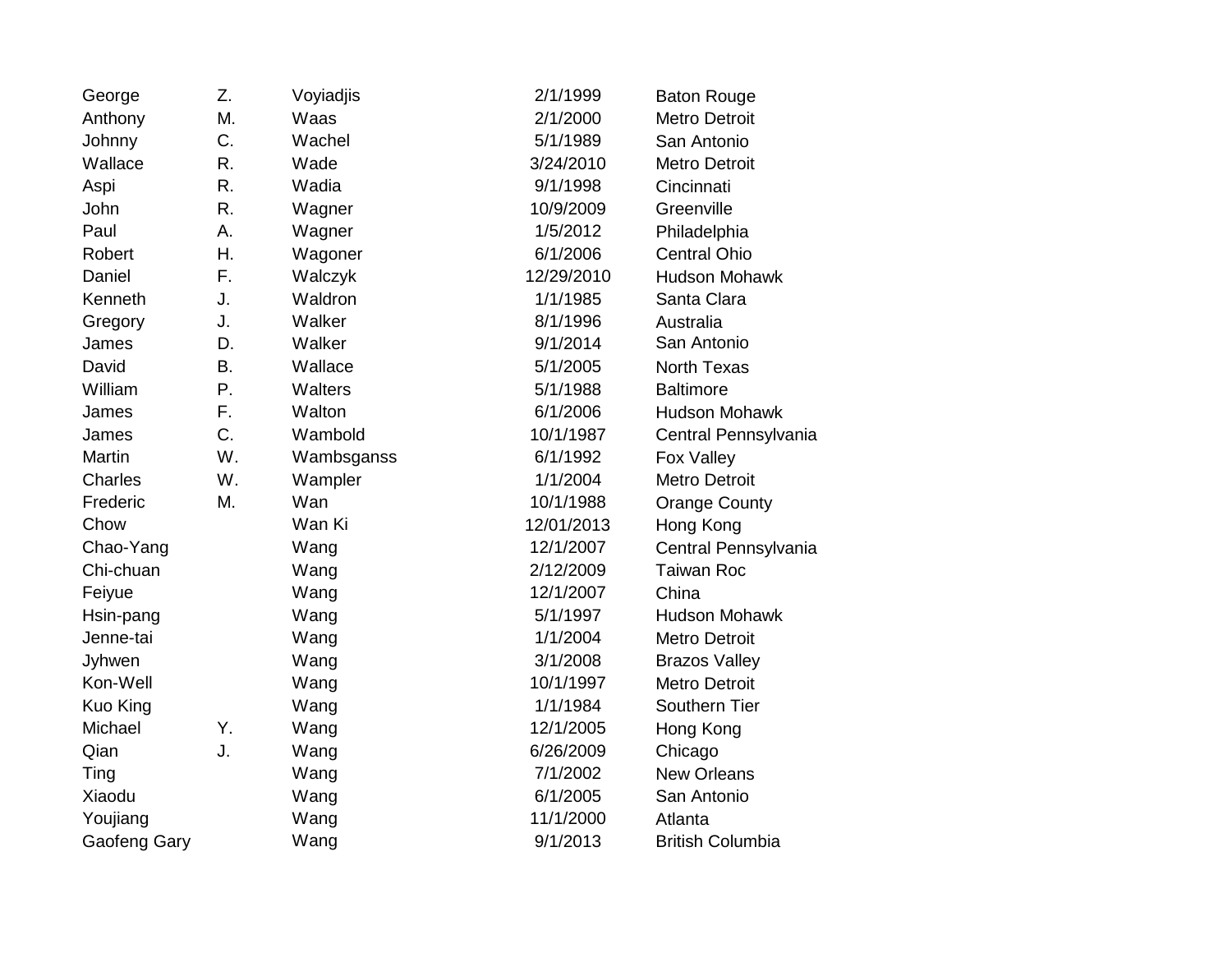| Lihui         |      | Wang       | 12/01/2013 | Sweden               |
|---------------|------|------------|------------|----------------------|
| Xinwei        |      | Wang       | 3/1/2014   | Central Iowa         |
| Quan          |      | Wang       | 06/01/2013 | Minnesota            |
| Charlie       | C.L. | Wang       | 3/1/2013   | Hong Kong            |
| Richard       | C.   | Warder     | 2/1/2002   | Memphs-Midso         |
| Arthur        |      | Ware       | 7/1/1995   | Idaho                |
| Arthur        | S.   | Warnock    | 8/1/1993   | Delaware             |
| Thomas        | L.   | Warren     | 3/1/2008   | <b>New Mexico</b>    |
| William       | Ε.   | Warren     | 6/1/1989   | <b>New Mexico</b>    |
| William       | J.   | Warren     | 1/1/1984   | Los Angeles          |
| Robert        | O.   | Warrington | 2/1/2002   | Milwaukee            |
| Gregory       | N.   | Washington | 6/1/2014   | <b>Orange County</b> |
| Gregory       | N.   | Washington | 12/1/14    | <b>Orange County</b> |
| Remco         | Ρ.   | Waszink    | 2/1/1989   | Oregon               |
| Charles       | Β.   | Watkins    | 12/1/1989  | <b>Brgn Passaic</b>  |
| Jennifer      | S.   | Wayne      | 6/1/2007   | Cen Virginia         |
| David         | S.   | Weaver     | 6/1/1990   | Ontario              |
| Ernest        | W.   | Weaver     | 1/1/1986   | NW Ohio              |
| <b>Brent</b>  | W.   | Webb       | 7/1/2003   | Utah                 |
| Donald        | R.   | Webb       | 12/1/2000  | Susquehanna          |
| <b>Jervis</b> | C.   | Webb       | 1/1/1967   | <b>Metro Detroit</b> |
| Ralph         | L.   | Webb       | 1/1/1981   | Central Pennsylvania |
| Michael       | Ε.   | Webber     | 3/1/2014   | <b>Central Texas</b> |
| Gerald        | Ε.   | Weber      | 3/1/2013   | Fox Valley           |
| John          | Α.   | Weese      | 4/1/1991   |                      |
| <b>Bin</b>    |      | Wei        | 7/14/2010  | <b>Hudson Mohawk</b> |
| Peng          | S.   | Wei        | 11/1/2000  | <b>Taiwan Roc</b>    |
| Timothy       |      | Wei        | 2/12/2009  | <b>Hudson Mohawk</b> |
| William       | А.   | Weiblen    | 10/1/2000  | Hartford             |
| Raymond       | R.   | Weidler    | 4/1/2005   | Piedmont-Carolina    |
| Sheldon       |      | Weinbaum   | 3/1/1992   | Metropolitan         |
| Dan           |      | Weiner     | 10/1/1991  | <b>Israel</b>        |
| Jerome        | Н.   | Weiner     | 1/1/1981   | Providence           |
| Klaus         | J.   | Weinmann   | 3/1/1999   | San Francisco        |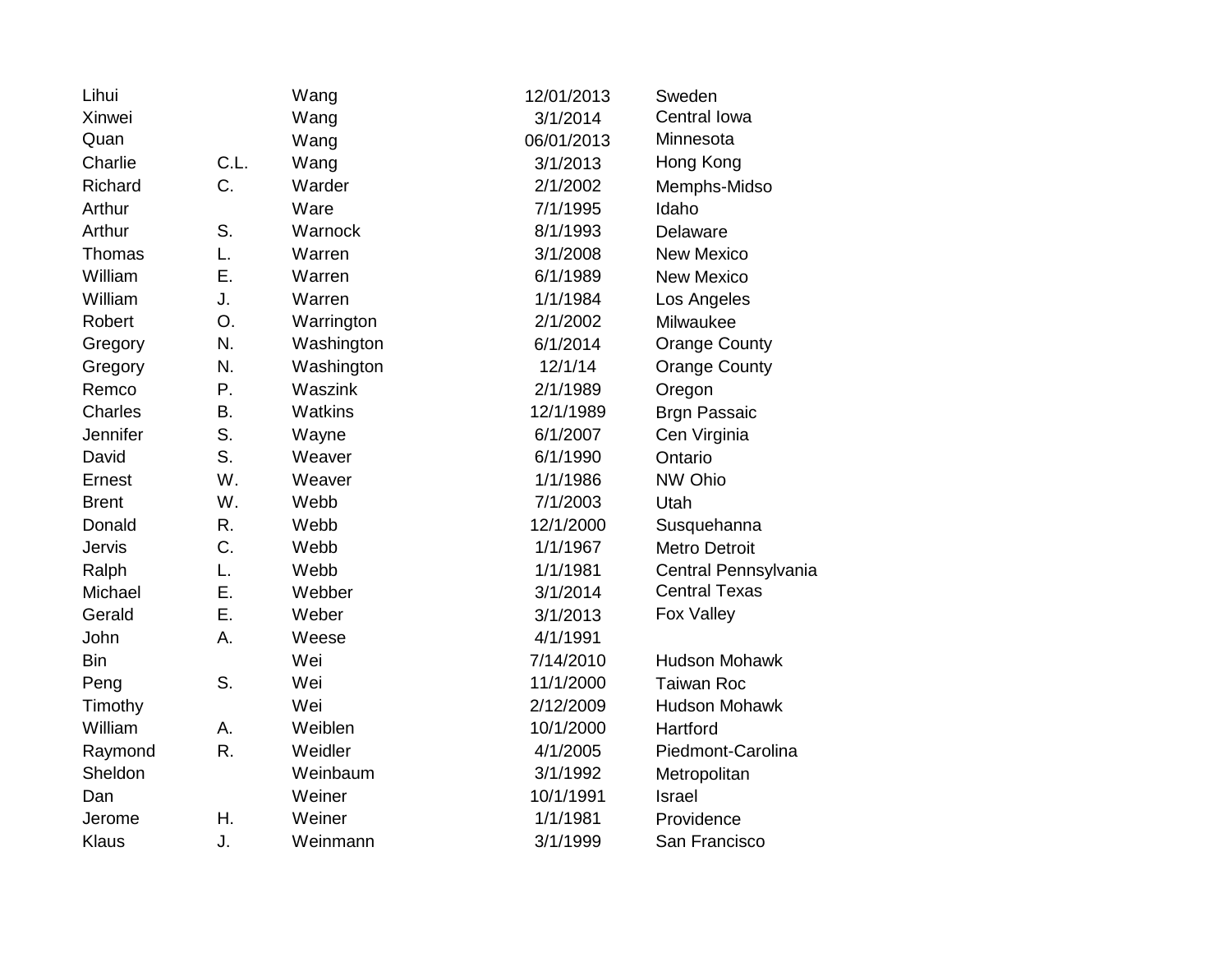| Clifford      | Η. | Wells         | 1/1/1980   | <b>Broward Cnty</b>  |
|---------------|----|---------------|------------|----------------------|
| Michael       | K. | Wells         | 3/1/1992   | Montana              |
| James         | R. | Welty         | 1/1/1983   | Williamette          |
| Gerald        | А. | Wempner       | 1/1/1987   | Atlanta              |
| Alan          | W. | Wendorf       | 3/1/2008   | Fox Valley           |
| George        | J. | Weng          | 2/1/1991   | Mid Jersey           |
| Edward        |    | Wenk          | 1/1/1985   | Western Wash         |
| Arthur        |    | Wennerstrom   | 1/1/1981   | <b>Silver State</b>  |
| William       | J. | Wepfer        | 7/1/1998   | Atlanta              |
| Norman        |    | Wereley       | 3/1/2008   | Washington DC        |
| <b>Steven</b> | T. | Wereley       | 7/3/2012   | Central Indiana      |
| Roger         | W. | Werne         | 12/1/1989  | Mt Diablo            |
| John          | W. | Wesner        | 1/1/1987   | Pittsburgh           |
| Francis       | C. | Wessling      | 3/1/2013   | North Alabama        |
| <b>Robert</b> | C. | Wetherhold    | 12/29/2010 | <b>Buffalo</b>       |
| Kyle          |    | Wetzel        | 6/1/2014   | Kansas City          |
| Lewis         | T. | Wheeler       | 12/1/1988  | <b>South Texas</b>   |
| Thomas        | J. | Whelan        | 1/1/1974   | <b>Boston</b>        |
| Oslin         | D. | Whiddon       | 1/1/1984   | <b>Metro Detroit</b> |
| Warren        | G. | Whippen       | 7/1/2007   | Susquehanna          |
| John          | D. | Whitcomb      | 6/1/2007   | <b>Brazos Valley</b> |
| Frank         | Ε. | White         | 1/1/1986   | Florida Wc           |
| Frank         | Μ. | White         | 1/1/1985   | Providence           |
| Daniel        | Ε. | Whitney       | 10/1/1988  | <b>Boston</b>        |
| James         | M. | Whitney       | 3/1/1992   | Dayton               |
| Jonathan      | А. | Wickert       | 6/1/2000   | Central Iowa         |
| Frank         | Ε. | Wicks         | 6/1/2007   | <b>Hudson Mohawk</b> |
| G.e. Otto     |    | Widera        | 1/1/1984   | Milwaukee            |
| Donald        |    | Wiebe         | 1/1/1980   | Pittsburgh           |
| James         | L. | Wiederrich    | 11/25/2008 | Mt Diablo            |
| George        | C. | Wiedersum     | 1/1/1986   | Philadelphia         |
| David         | Α. | Wieland       | 4/1/2001   | Central Iowa         |
| Robert        |    | Wielgoszinski | 12/1/14    | Hartford             |
| Gloria        | J. | Wiens         | 7/3/2012   | Gator                |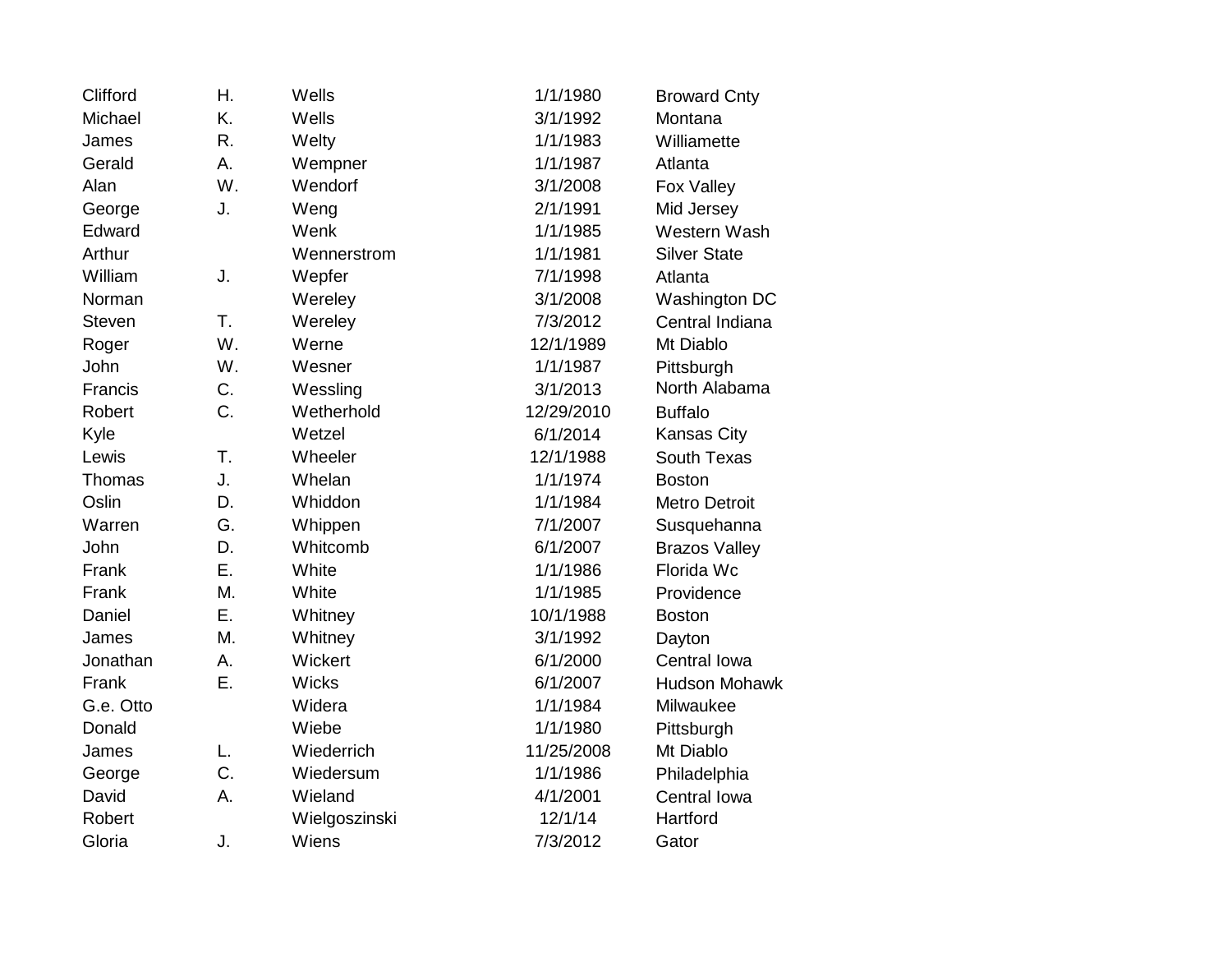| David        | C. | Wiggert       | 11/1/1995  | Central Michigan      |
|--------------|----|---------------|------------|-----------------------|
| Nihal        | Ε. | Wijeysundera  | 8/1/2002   | Ontario               |
| Leslie       | C. | Wilbur        | 1/1/1987   | No New Eng            |
| Paul         | J. | Wilbur        | 5/1/2003   | Centennial            |
| Vincent      |    | Wilczynski    | 6/1/2006   | New London            |
| Gery         | Μ. | Wilkowski     | 6/1/1997   | <b>Central Ohio</b>   |
| <b>Brian</b> | R. | Will          | 12/1/1995  | Providence            |
| Kaspar       | J. | Willam        | 2/1/1999   | South Texas           |
| <b>Bolie</b> | C. | Williams      | 10/1/1990  | South Texas           |
| Dennis       | K. | Williams      | 12/1/2005  | South Texas           |
| <b>Ellis</b> |    | Williams      | 1/1/1986   | South Texas           |
| Gerald       | C. | Williams      | 5/1/1996   | <b>Baton Rouge</b>    |
| Hugh         | А. | Williams      | 1/1/1986   | East No. Carolina     |
| John         | A. | Williams      | 7/1/2004   | <b>United Kingdom</b> |
| Michael      | R. | Williams      | 6/1/1991   | <b>Central Texas</b>  |
| Ramanath     |    | Williams      | 4/1/1992   | Carolina              |
| Samuel       | R. | Williams      | 3/1/2005   | <b>Central Ohio</b>   |
| Edward       | L. | Williamson    | 1/1/1985   | <b>NW Florida</b>     |
| Richard      |    | Williamson    | 10/9/2009  | Mid Continen          |
| David        | A. | <b>Willis</b> | 12/01/2013 | <b>North Texas</b>    |
| Andrew       | Η. | Wilson        | 1/1/1987   | Ontario               |
| Charles      | J. | Wilson        | 10/1/1996  | Cleveland             |
| James        | F. | Wilson        | 10/1/1996  | East No. Carolina     |
| Norman       | А. | Wilson        | 1/1/1982   | No New Eng            |
| Robert       | Ε. | Wilson        | 8/1/1994   | Williamette           |
| William      | R. | Wilson        | 1/1/1992   | Western Wash          |
| Edgar        | C. | Winegartner   | 1/1/1983   | Central Pennsylvania  |
| Alan         | S. | Wineman       | 6/1/1999   | <b>Metro Detroit</b>  |
| Ward         | O. | Winer         | 1/1/1980   | Atlanta               |
| <b>Beth</b>  | Α. | Winkelstein   | 4/3/2012   | Philadelphia          |
| Paul         | Η. | Wirsching     | 2/1/1994   | Colorado              |
| Louis        | F. | Wirth         | 1/1/1985   | Saginaw Valley        |
| Richard      | Α. | Wirtz         | 11/1/1990  | Comstock              |
| David        | C. | Wisler        | 4/1/1997   | Cincinnati            |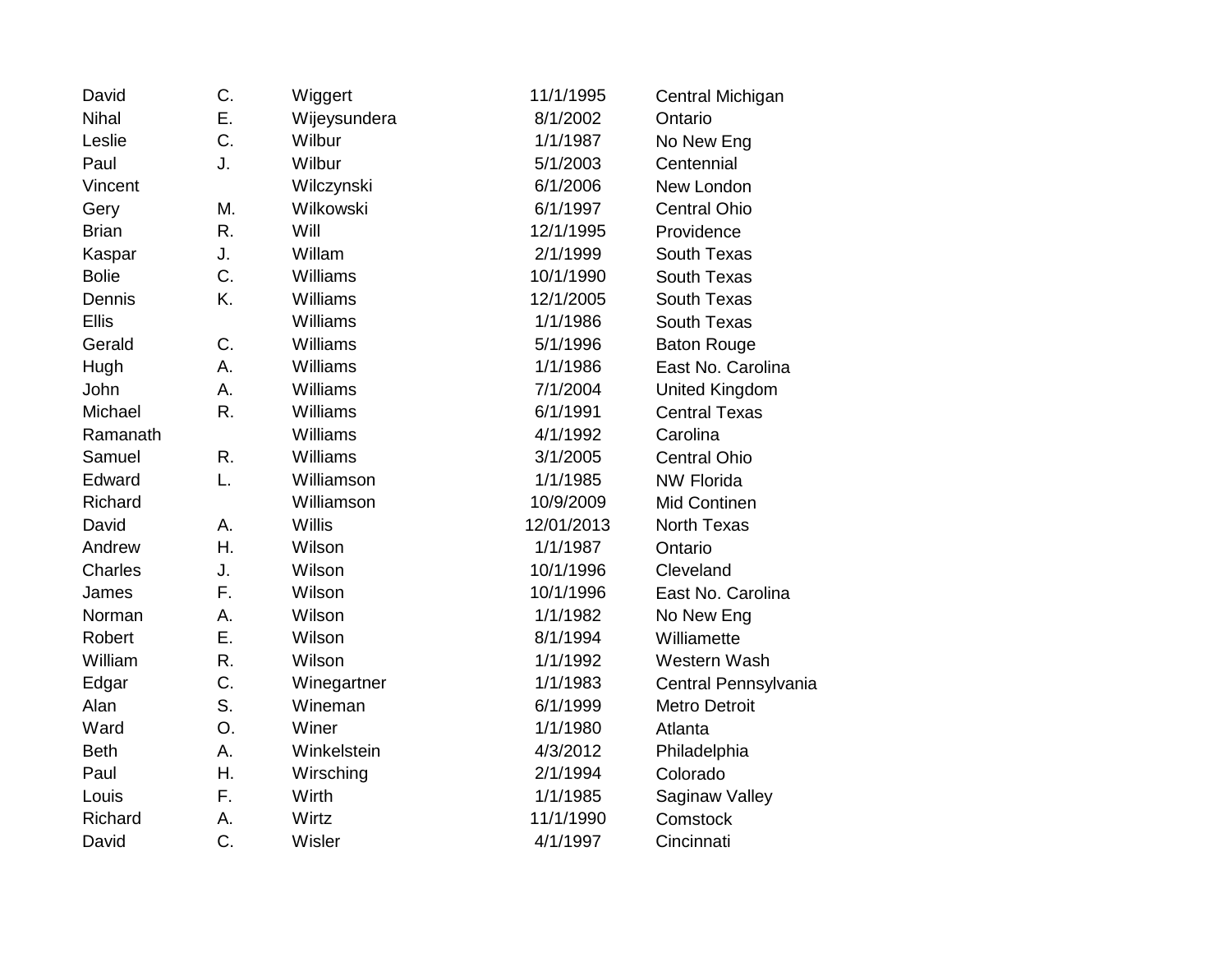| Le Roy           | Ε.   | Witcher    | 7/1/1995  | East No. Carolina    |
|------------------|------|------------|-----------|----------------------|
| Larry            | C.   | Witte      | 1/1/1985  | <b>NW Houston</b>    |
| Albert           | Ε.   | Woelfel    | 1/1/1980  | Memorial             |
| Helmut           |      | Wolf       | 1/1/1977  | <b>New Mexico</b>    |
| Joseph           | А.   | Wolf       | 12/1/1987 | <b>Metro Detroit</b> |
| Lawrence         | J.   | Wolf       | 12/1/2006 | Oregon               |
| George           | K.   | Wolfe      | 12/1/1995 | San Antonio          |
| J. Mitch         |      | Wolff      | 6/1/2004  | Dayton               |
| Robert           |      | Wolin      | 1/1/1971  | <b>Boston</b>        |
| Ronald           | Μ.   | Wolosewicz | 5/1/1995  | Chicago              |
| Jo               | Υ.   | Wong       | 8/1/1989  | Ontario              |
| Kau-fui          | V.   | Wong       | 10/1/1995 | Miami                |
| Victor           | W.   | Wong       | 6/1/2006  | <b>Boston</b>        |
| Chee Wei         |      | Wong       | 3/1/2014  | Bergen Passaic       |
| <b>Tse Eric</b>  |      | Wong       | 3/1/2013  | <b>Orange County</b> |
| Shing-Chung      |      | Wong       | 9/1/2014  | Akron                |
| Savio            | L.Y. | Woo        | 1/1/1985  | Pittsburgh           |
| <b>Tse Chien</b> |      | Woo        | 1/1/1987  | <b>Morris Sussex</b> |
| <b>Byard</b>     | D.   | Wood       | 1/1/1986  | Utah                 |
| Glenn            | Μ.   | Wood       | 1/1/1979  | Hartford             |
| James            | F.   | Wood       | 3/1/2001  | <b>Boston</b>        |
| Kristin          | L.   | Wood       | 6/1/2014  | <b>Central Texas</b> |
| James            | D.   | Woodburn   | 1/1/1985  | San Fernando         |
| Glynn            |      | Woods      | 6/26/2009 | <b>Corpus Chris</b>  |
| Robert           | O.   | Woods      | 4/1/1994  | <b>New Mexico</b>    |
| Margaret         | S.   | Wooldridge | 12/1/2007 | <b>Metro Detroit</b> |
| <b>Derek</b>     |      | Woollatt   | 3/1/1995  | Southern Tier        |
| William          | Μ.   | Worek      | 11/1/2000 | Milwaukee            |
| David            | N.   | Wormley    | 7/1/1988  | Central Pennsylvania |
| Edward           | S.   | Wright     | 1/1/1981  | Colorado             |
| Paul             | K.   | Wright     | 10/1/2003 | San Francisco        |
| Thomas           | W.   | Wright     | 9/1/1990  | <b>Baltimore</b>     |
| Chien            | Η.   | Wu         | 1/1/1986  | Chicago              |
| Enboa            |      | Wu         | 1/29/2013 | Hong Kong            |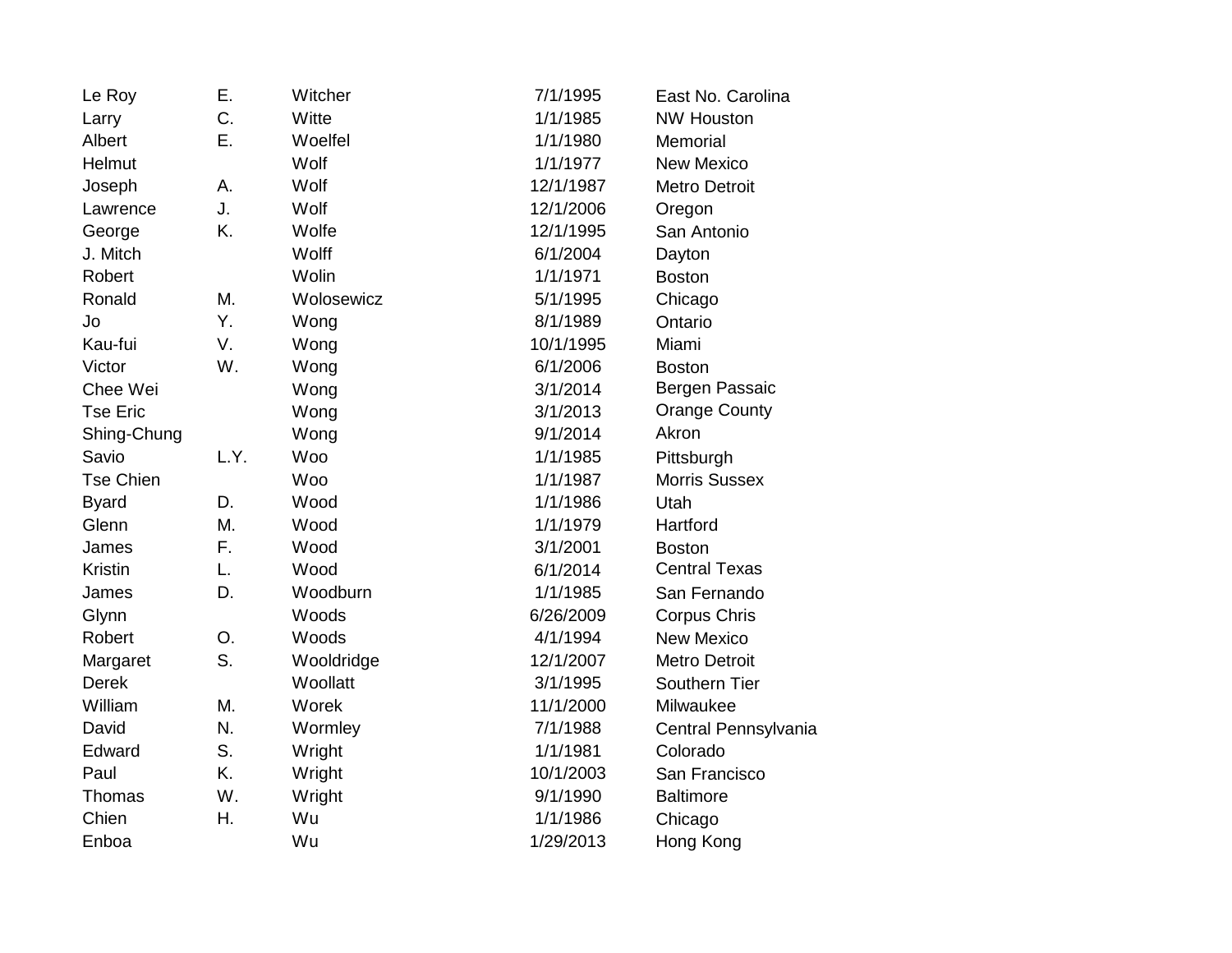| Sean          | F.        | Wu          | 7/1/2001   | <b>Metro Detroit</b>  |
|---------------|-----------|-------------|------------|-----------------------|
| Tsung         | T.        | Wu          | 12/1/2005  | <b>Taiwan Roc</b>     |
| Christine     | Q.        | Wu          | 6/1/2014   | Minnesota             |
| Evan          | <b>B.</b> | Wylie       | 1/1/1983   | <b>Metro Detroit</b>  |
| Xinran        |           | Xiao        | 3/1/2014   | Central Michigan      |
| Cheng         |           | Xu          | 10/1/2004  | Cincinnati            |
| Lisa          | Χ.        | Xu          | 1/5/2012   | China                 |
| Luoyu         | R.        | Xu          | 7/3/2012   | Rio Grande            |
| Xianfan       |           | Xu          | 6/1/2006   | Central Indiana       |
| Xun           | W.        | Xu          | 1/7/2010   | New Zealand           |
| George        |           | Yadigaroglu | 2/1/1992   | Switzerland           |
| Jamal         | S.        | Yagoobi     | 6/1/1999   | Worcester             |
| Yoshiaki      |           | Yamada      | 1/1/1989   | Japan                 |
| <b>Bingen</b> |           | Yang        | 3/1/2002   | Los Angeles           |
| Daniel        | Η.        | Yang        | 6/1/2007   | Los Angeles           |
| Frank         | Z. H.     | Yang        | 4/1/2004   | <b>Brazos Valley</b>  |
| Henry         | T.        | Yang        | 8/7/2008   | <b>Channel Island</b> |
| Jiann         | C.        | Yang        | 12/1/2006  | <b>Baltimore</b>      |
| Kwang-tzu     |           | Yang        | 1/1/1975   | St Joseph VA          |
| Ren-jye       |           | Yang        | 4/1/1997   | <b>Metro Detroit</b>  |
| Ruey-jen      |           | Yang        | 1/7/2010   | <b>Taiwan Roc</b>     |
| Song Lin      |           | Yang        | 6/14/2011  | Milwaukee             |
| Tah-teh       |           | Yang        | 1/1/1986   | Greenville            |
| Vigor         |           | Yang        | 7/1/2001   | Atlanta               |
| Wen-Jei       |           | Yang        | 1/1/1983   | Metro Detroit         |
| Maria         | C.        | Yang        | 9/1/2013   | <b>Boston</b>         |
| Xiaoping      |           | Yang        | 06/01/2013 | Central Indiana       |
| Bin           |           | Yao         | 1/7/2013   | Central Indiana       |
| Shi-chune     |           | Yao         | 10/1/1988  | Pittsburgh            |
| Y Lawrence    |           | Yao         | 10/1/1990  | Metropolitan          |
| Da-Jeng       | J.        | Yao         | 9/1/2013   | <b>Taiwan Roc</b>     |
| Savas         |           | Yavuzkurt   | 6/1/2007   | Central Pennsylvania  |
| <b>Kurt</b>   | Ε.        | Yeager      | 2/1/1991   | Santa Clara           |
| Rama          | K.        | Yedavalli   | 12/1/2007  | <b>Central Ohio</b>   |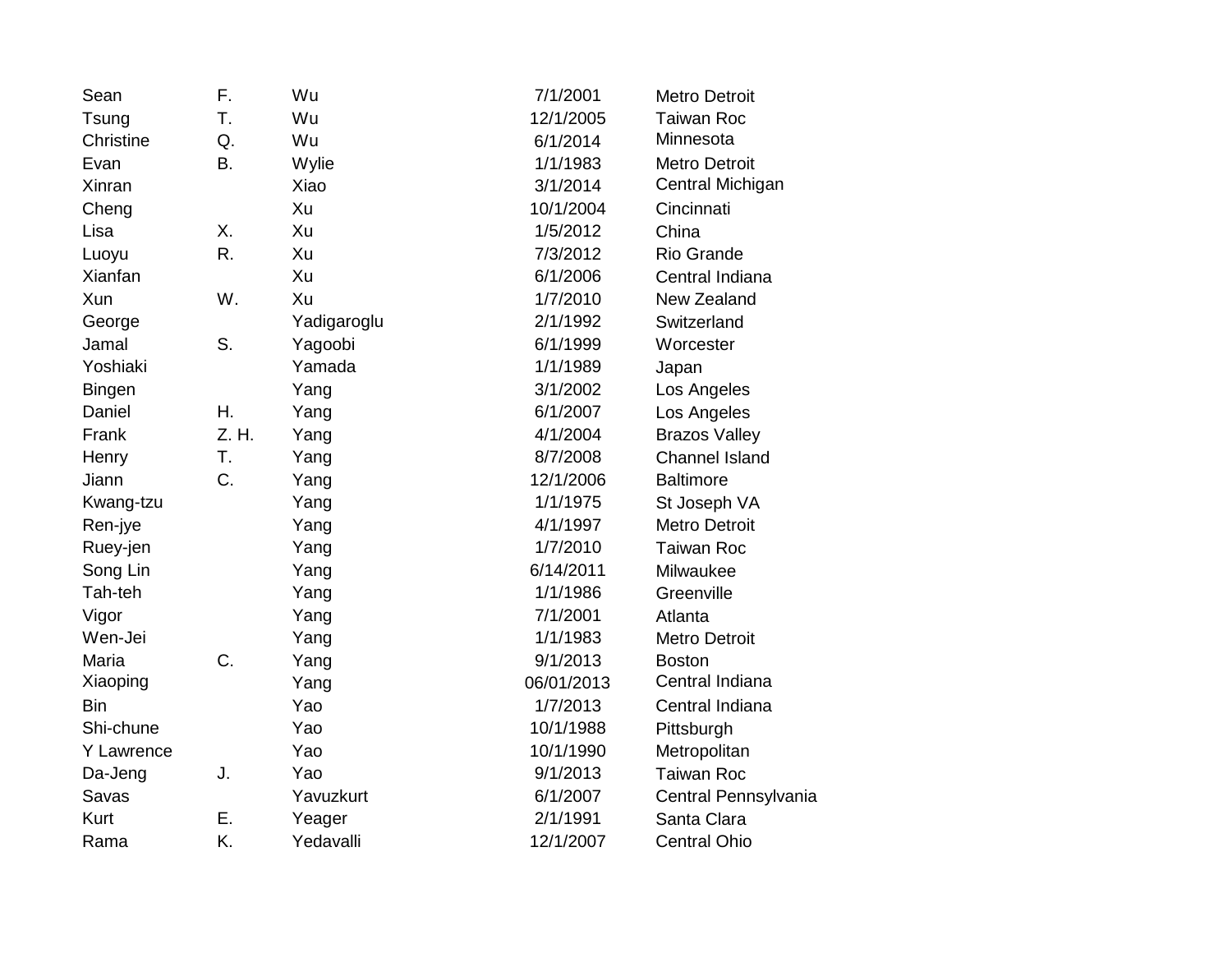| Hsuan          |    | Yeh          | 1/1/1983   | Philadelphia          |
|----------------|----|--------------|------------|-----------------------|
| Lian-Tuu       |    | Yeh          | 10/1/1990  | <b>North Texas</b>    |
| Jer-Liang      |    | Yeh          | 3/1/2014   | <b>Taiwan ROC</b>     |
| <b>Bjong</b>   | W. | Yeigh        | 10/1/2005  |                       |
| Jia-yush       |    | Yen          | 10/9/2009  | <b>Taiwan Roc</b>     |
| Yaman          |    | Yener        | 5/1/2000   | <b>Boston</b>         |
| Pui-Kuen       |    | Yeung        | 06/01/2013 | Atlanta               |
| Ahmet          | S. | Yigit        | 2/12/2009  | Kuwait                |
| T.             | C. | Yih          | 6/1/2006   | Florida Wc            |
| Solomon        | C. | Yim          | 6/1/2007   | Williamette           |
| Woosoon        |    | Yim          | 10/9/2009  | <b>Silver State</b>   |
| Shuh-jing      |    | Ying         | 12/1/1995  | Florida Wc            |
| Minami         |    | Yoda         | 7/13/2009  | Atlanta               |
| Narayan        |    | Yoganandan   | 3/1/2008   | Milwaukee             |
| <b>Stanley</b> |    | Yokell       | 1/1/1992   | Colorado              |
| Ryohei         |    | Yokoyama     | 2/1/2005   | Japan                 |
| Jung           | Υ. | Yoo          | 6/1/2002   | South Korea           |
| Wan-suk        |    | Yoo          | 12/1/2004  | South Korea           |
| Mike           | S. | Yoon         | 10/1/2012  | So Alberta            |
| Koichiro       |    | Yoshida      | 3/1/2000   | Japan                 |
| Masataka       |    | Yoshimura    | 6/1/2006   | Japan                 |
| Seung Mun      |    | You          | 8/1/2002   | <b>West Texas</b>     |
| Kamal          |    | Youcef-Toumi | 3/1/2013   | <b>Boston</b>         |
| Maher          | Y. | Younan       | 6/14/2011  | Egypt                 |
| Donald         | F. | Young        | 1/1/1980   | Central Iowa          |
| Edwin          | Η. | Young        | 1/1/1972   | <b>Metro Detroit</b>  |
| Garry          |    | Young        | 6/1/2007   | Mississippi           |
| Robert         | L. | Young        | 2/1/1991   | <b>Highland Rim</b>   |
| Michael        |    | Yovanovich   | 1/1/1986   | Ontario               |
| Wenbin         |    | Yu           | 1/7/2013   | Utah                  |
| Walter         | W. | Yuen         | 2/18/2009  | <b>Channel Island</b> |
| Nicholas       | J. | Zabaras      | 12/1/2005  | Southern Tier         |
| <b>Jack</b>    | L. | Zable        | 1/1/1998   | Colorado              |
| Justin         |    | Zachary      | 3/1/2005   | Cincinnati            |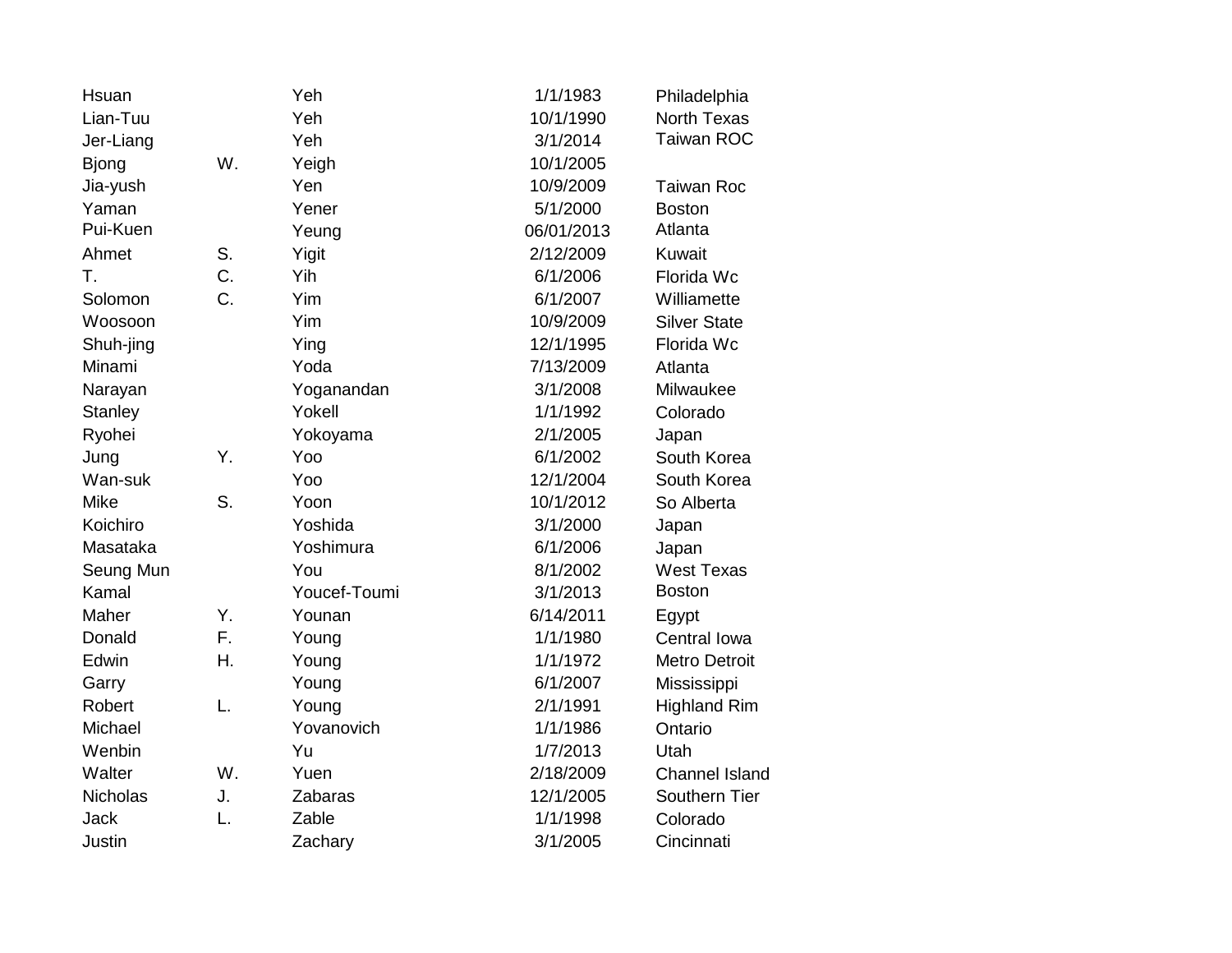| Abraham   | L.   | Zadoks    | 2/1/1993   | <b>Central Illinois</b> |
|-----------|------|-----------|------------|-------------------------|
| Akram     |      | Zahoor    | 8/1/1991   | Washington DC           |
| Abdolreza |      | Zaltash   | 3/24/2010  | East Tennessee          |
| Khairul   | Q.   | Zaman     | 1/5/2012   | Cleveland               |
| Sam       | Υ.   | Zamrik    | 1/1/1983   | Central Pennsylvania    |
| Robert    | Α.   | Zanetti   | 1/1/1987   | Philadelphia            |
| Allan     | M.   | Zarembski | 11/1/2000  | Philadelphia            |
| Erwin     | V.   | Zaretsky  | 1/1/1979   | Cleveland               |
| Hussein   | M.   | Zbib      | 10/1/2001  | <b>Inland Empire</b>    |
| Alan      | T.   | Zehnder   | 1/7/2013   | Southern Tier           |
| Joseph    |      | Zelina    | 12/29/2010 | Dayton                  |
| Mansour   |      | Zenouzi   | 6/26/2009  | <b>Boston</b>           |
| Ge-Cheng  |      | Zha       | 4/3/2012   | Miami                   |
| Bi        |      | Zhang     | 12/29/2010 | Hartford                |
| Hong-chao |      | Zhang     | 11/3/2008  | Panhandle PI            |
| Yu        | M.   | Zhang     | 4/3/2012   | <b>Bluegrass</b>        |
| Yuwen     |      | Zhang     | 12/1/2007  | <b>Kansas City</b>      |
| Zhuomin   |      | Zhang     | 2/1/2005   | Atlanta                 |
| Xiang     |      | Zhang     | 12/01/2013 | San Franciscoo          |
| Yongxing  | John | Zhang     | 3/1/2014   | <b>Orange County</b>    |
| Luzeng    |      | Zhang     | 3/1/2014   | San Diego               |
| Zhengji   |      | Zhang     | 6/1/2014   | Switzerland             |
| Jiang     |      | Zhe       | 12/1/14    | Akron                   |
| Zhongquan | C.   | Zheng     | 6/29/2010  | <b>Kansas City</b>      |
| Pei       |      | Zhong     | 3/18/2011  | East No. Carolina       |
| Chenn     | Q.   | Zhou      | 3/1/2003   | Chicago                 |
| Gongyao   |      | Zhou      | 12/29/2010 | Delaware                |
| Min       |      | Zhou      | 2/1/2005   | Atlanta                 |
| Yuanxin   |      | Zhou      | 4/3/2012   | Cincinnati              |
| Chao      |      | Zhu       | 3/31/2009  | Essex Hudson            |
| Dong      |      | Zhu       | 6/1/2007   | Chicago                 |
| Guoming   | G.   | Zhu       | 10/3/2011  | <b>Metro Detroit</b>    |
| Weidong   |      | Zhu       | 3/24/2010  | <b>Baltimore</b>        |
| Xiankui   |      | Zhu       | 7/3/2012   | <b>Central Ohio</b>     |